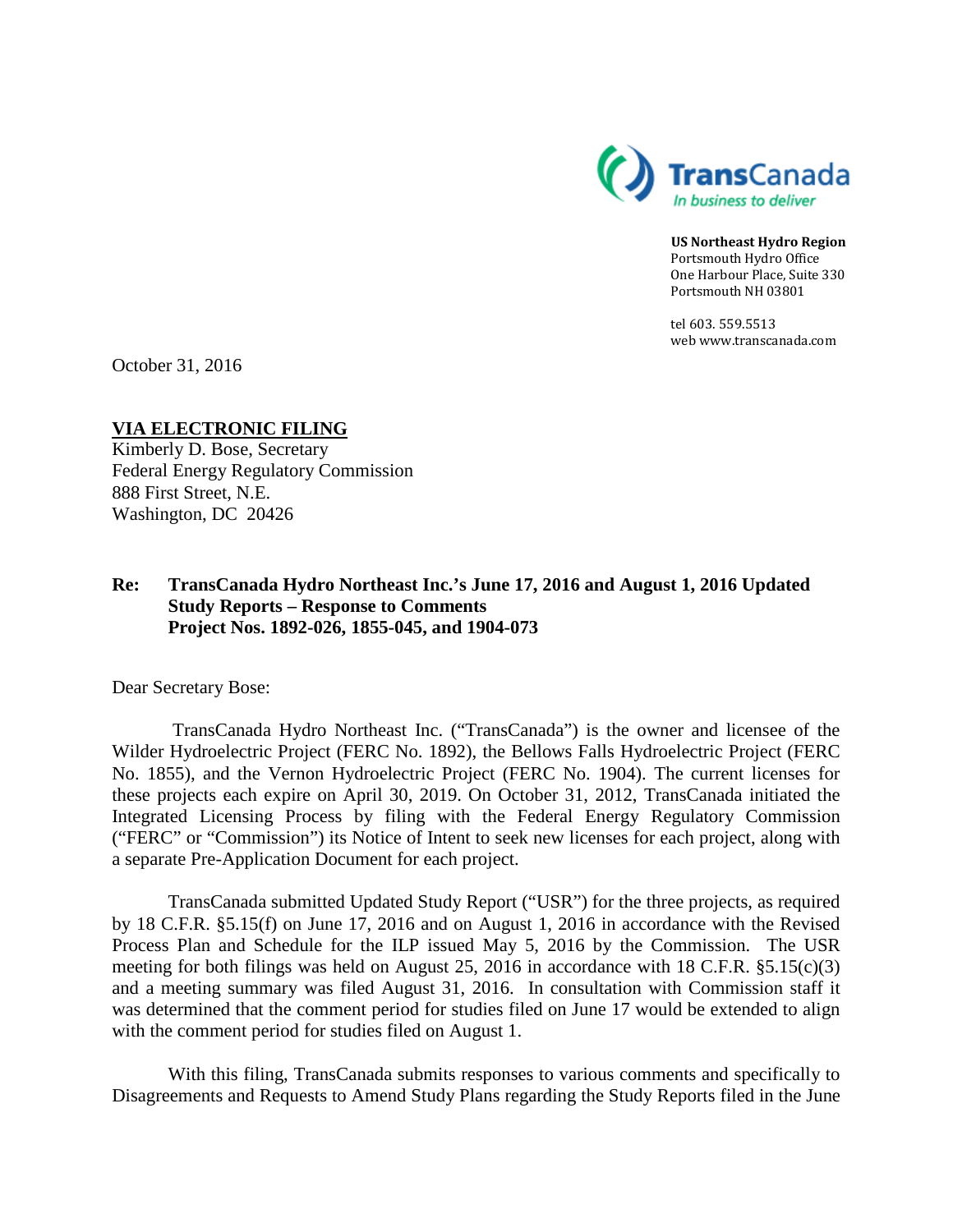Kimberly D. Bose, Secretary October 31, 2016 Page  $|2|$ 

17, 2016 and August 1, 2016 USRs for the three projects, as required by 18 C.F.R. §5.15(c)(5). Comments, Disagreements and Requests to Amend Study Plans on the USR were filed by the following parties by September 30, 2016.

| <b>Name of Individual or Organization</b>                     | <b>Acronym Used in</b><br><b>Comment/ Response Table</b> |
|---------------------------------------------------------------|----------------------------------------------------------|
| Mr. John Bruno, river abutter                                 | Mr. Bruno                                                |
| <b>Connecticut River Joint Commissions</b>                    | <b>CRJC</b>                                              |
| Connecticut River Joint Commissions Upper Valley Subcommittee | <b>CRJC-UV</b>                                           |
| <b>Connecticut River Watershed Council</b>                    | <b>CRWC</b>                                              |
| Mr. O. Ross McIntyre, river abutter                           | Mr. McIntyre                                             |
| Mr. John Mudge, river abutter                                 | Mr. Mudge                                                |
| US Fish & Wildlife Service                                    | <b>FWS</b>                                               |
| New Hampshire Department of Environmental Services            | <b>NHDES</b>                                             |
| New Hampshire Fish & Game Department                          | <b>NHFGD</b>                                             |
| Vermont Agency of Natural Resources                           | <b>VANR</b>                                              |

Our responses are indicated in the attached table entitled, Response to June 17 and August 1, 2016 USR Comments. Some study reports will be revised in response to comments received during the comment period for the June 17, and August 1, 2016 USRs and the Commission's September 12, 2016 Study Plan Determination for studies filed May 16, 2016.

With respect to several study reports that are undergoing revisions and additional analyses we offer the following status update and revised schedule:

**Studies 17 and 23** revised reports that we had hoped to file by October 1, 2016 as indicated in our August 15, 2016 Response to Comments letter have been delayed. We expect to file these reports no later than November 30, 2016.

- Study 17 Upstream Passage of Resident Fish Species Assessment, additional analysis of 2016 Salmonsoft data and minor study revisions.
- Study 23 Fish Impingement, Entrainment, and Survival Study, revisions based on recalculations of survival at various turbine discharges and efficiencies

**Studies 10, 14/15** supplemental data and/or report errata as requested in applicable comments will be provided. We expect to file these report supplements no later than November 30, 2016.

- Study 10 Fish Assemblage Study, additional data in Excel format related to Figure 5.4-2, percent composition of species; and minor editorial corrections.
- Study 14/15 Resident Fish Spawning in Impoundments and Riverine Sections Study, clarified and revised data for Table 5.2-2, summary of backwater sampling periodicity and spawning observations; and minor editorial corrections

**Studies 19, 22** supplemental data and re-processing of data.

- Study 19 American Eel Downstream Passage Assessment
- Study 22 Downstream Migration of Juvenile American Shad at Vernon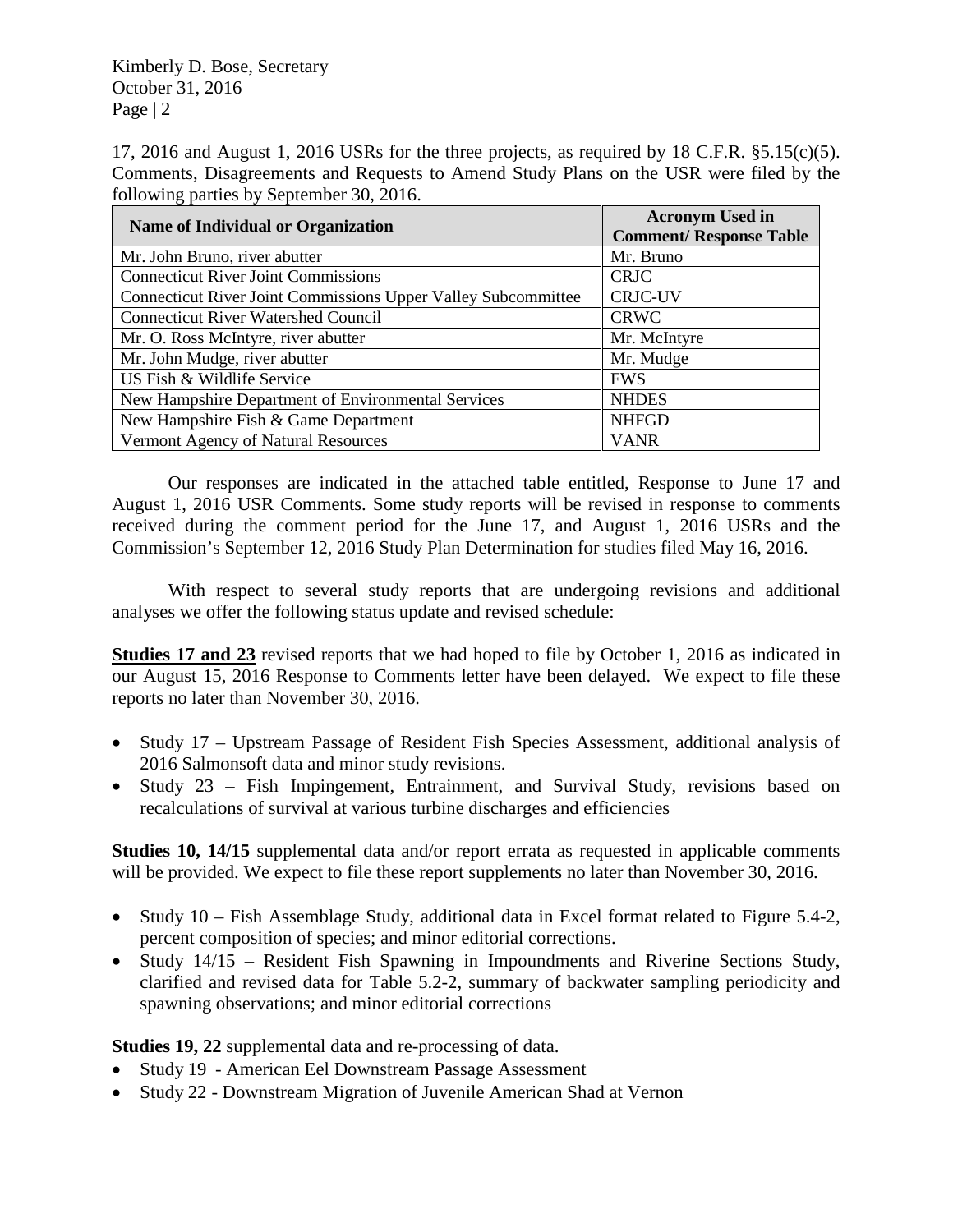Kimberly D. Bose, Secretary October 31, 2016 Page  $|3$ 

Some telemetry data associated with these studies was recently identified as potentially problematic and may have affected data associated with downstream passage route selection. This issue came to light during our review of FWS comments received on September 30, 2016 with respect to Study 21 – (Adult) American Shad Telemetry Study at Vernon. Normandeau has discovered that processing of raw data files from the Orion receivers may have mis-identified some downstream route selection results and to a lesser extent may have affected time stamps. Lotek receiver data appears to be fine. This was a data post-processing error not a data collection error. We will therefore re-process the Study 19 and 22 raw data. This is a labor-intensive task as every route selection detection record must be manually reviewed and re-interpreted. We expect to complete this task by December 15, 2106. If needed, based on the results of data reprocessing, we will then file study report revisions with correctly reprocessed data and revised downstream passage results expected to be filed by January 15, 2017. Report revisions will include the supplemental data for each study per the September 12, 2016 Study Plan Determination (SPD).

**Studies 2/3, 6, 21, 25**. In our response to comments we propose to prepare and file revised reports on the following studies. Final determination on our proposed revisions, modifications, or additional revisions is anticipated in the Commission's study determination letter expected on November 29, 2016, with revisions expected to be filed as follows:

By December 15, 2016:

- Study 6 Water Quality Study
- Study 21 American Shad Telemetry Study. The revised report will include all revised route selection and passage time results as described above, and revisions requested and summarized in the attached Response to Comments.
- Study 25 Dragonfly and Damselfly Inventory and Assessment

By January 15, 2017:

• Studies 2/3 – Riverbank Transect and Riverbank Erosion Studies

If there are any questions regarding the information provided in this filing or the process, please contact John Ragonese at 603-498-2851 or by emailing [john\\_ragonese@transcanada.com.](mailto:john_ragonese@transcanada.com)

Sincerely,

John 4 James

John L. Ragonese FERC License Manager

Attachment: Response to June 17 and August 1, 2016 USR Comments

cc: Interested Parties List (distribution through email notification of availability and download from TransCanada's relicensing web site [www.transcanada-relicensing.com\)](http://www.transcanada-relicensing.com/).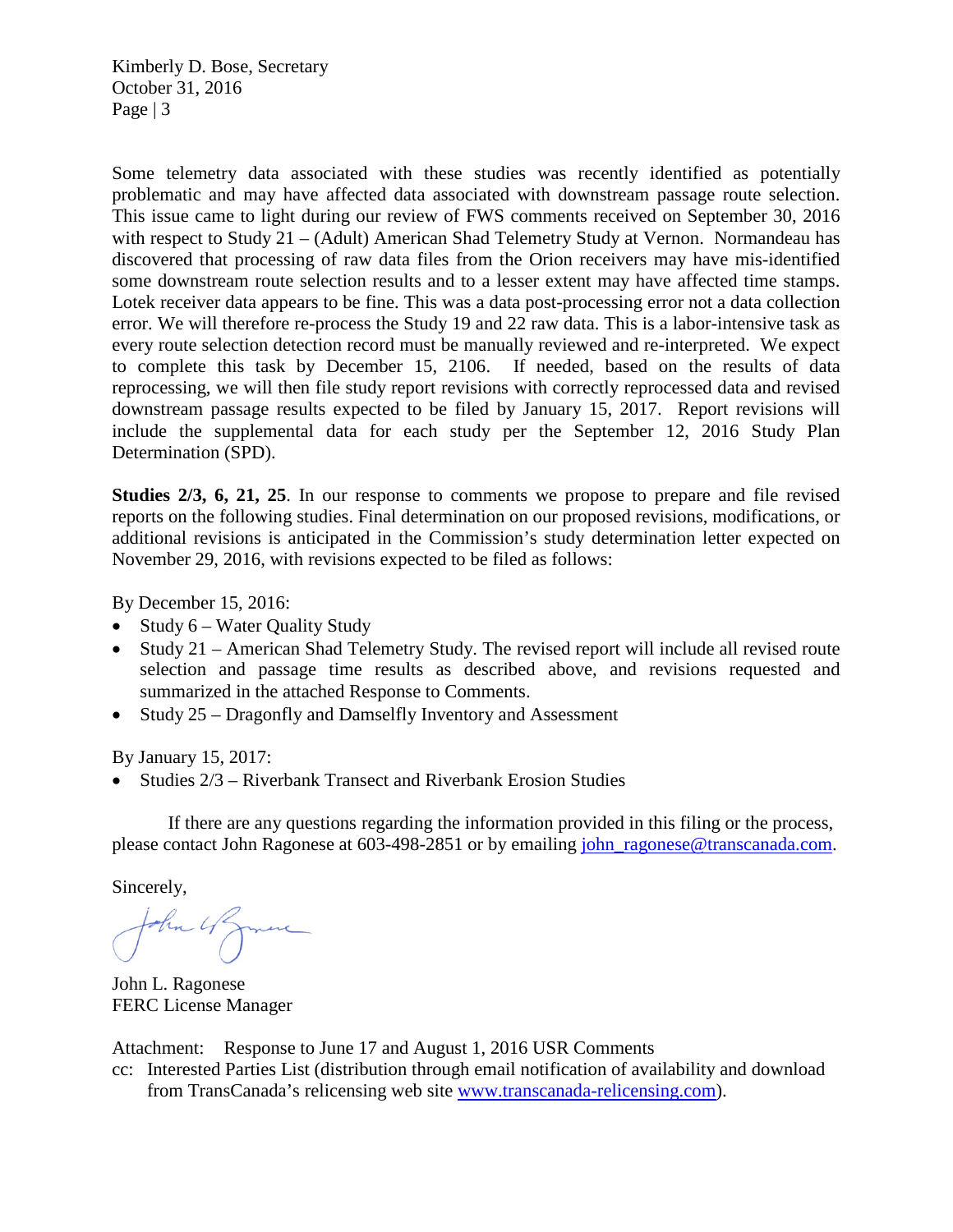| <b>Comment</b><br># | <b>Study</b><br># | <b>Source</b> | <b>Comment</b>                                                                                                                                                                                                                                                                                                                                                                                                                                                                                                                                                             | Response                                                                                                                                                                                                                                                                                                                                                                                                                                                                                                                                                                                                                                                |
|---------------------|-------------------|---------------|----------------------------------------------------------------------------------------------------------------------------------------------------------------------------------------------------------------------------------------------------------------------------------------------------------------------------------------------------------------------------------------------------------------------------------------------------------------------------------------------------------------------------------------------------------------------------|---------------------------------------------------------------------------------------------------------------------------------------------------------------------------------------------------------------------------------------------------------------------------------------------------------------------------------------------------------------------------------------------------------------------------------------------------------------------------------------------------------------------------------------------------------------------------------------------------------------------------------------------------------|
| $\mathbf{1}$        | 2/3               | <b>NHDES</b>  | Executive Summary, p. ES-1 to ES-3: The<br>Department requests that this section be revised<br>as necessary to reflect the Department's<br>comments and concerns expressed below.                                                                                                                                                                                                                                                                                                                                                                                          | Any revisions to the report will include applicable<br>revisions to the Executive Summary.                                                                                                                                                                                                                                                                                                                                                                                                                                                                                                                                                              |
| $\overline{2}$      | 2/3               | <b>NHDES</b>  | Section 4.0 Methods, p. 5: As indicated in the<br>Department's comments submitted to FERC on<br>7/15/13 regarding TransCanada's updated study<br>plans, the Department recommended that surveys<br>should have been done more frequently (i.e.,<br>biweekly for one year). This request was denied by<br>FERC on 9/13/13The Department believes that<br>the increased survey frequency may have helped<br>to isolate the effect (if measurable) of daily<br>operation on riverbank erosion and instability by<br>determining if erosion occurred prior to higher<br>flows. | The comment is noted, however, the monitoring<br>was conducted in accordance with the approved<br>study plan. We would disagree with the suggestion<br>that increased frequency might have isolated the<br>effect of project operations prior to higher flows. If<br>by higher flows, NHDES is referring to Spring runoff,<br>winter conditions prior to Spring thaw and runoff<br>would have been very difficult to perform the<br>precise field measurements that are being suggested<br>as necessary. Furthermore, the Study plan<br>specifically responded to stakeholder requests to<br>respond and monitor after significant high flow<br>events. |
| $\overline{3}$      | 2/3               | <b>NHDES</b>  | The methods section also states the following:<br>"Analyze hydraulic modeling data to provide<br>information on flow velocity, stage (water surface<br>elevation or WSE), and shear stress impacting<br>riverbanks in the study area." The Department<br>understands that TransCanada will review<br>modeling data to assess whether the impacts of<br>velocity and shear stress can be determined on<br>riverbanks in the study area and that information<br>will be included in the revised study report.                                                                | This data and analysis is being developed and will be<br>included in a revised study report. Shear stress<br>analysis (a function of velocity) will be presented in a<br>manner similar to WSE fluctuations. We will further<br>include a statistical analysis of the data using logistic<br>regression as recommended in the Princeton Hydro<br>memo (included in CRWC comment letter).                                                                                                                                                                                                                                                                |
| 4                   | 2/3               | <b>NHDES</b>  | Section 5.1.1 Connecticut River Valley Studies, p.<br>7: Examples are given where erosion has occurred<br>in the Connecticut River upstream of the study                                                                                                                                                                                                                                                                                                                                                                                                                   | The sections of the river included in the referenced<br>work are essentially free-flowing albeit not "natural"<br>sections of the river. The upstream storage                                                                                                                                                                                                                                                                                                                                                                                                                                                                                           |

**Study 2/3 – Riverbank Transect and Riverbank Erosion Study**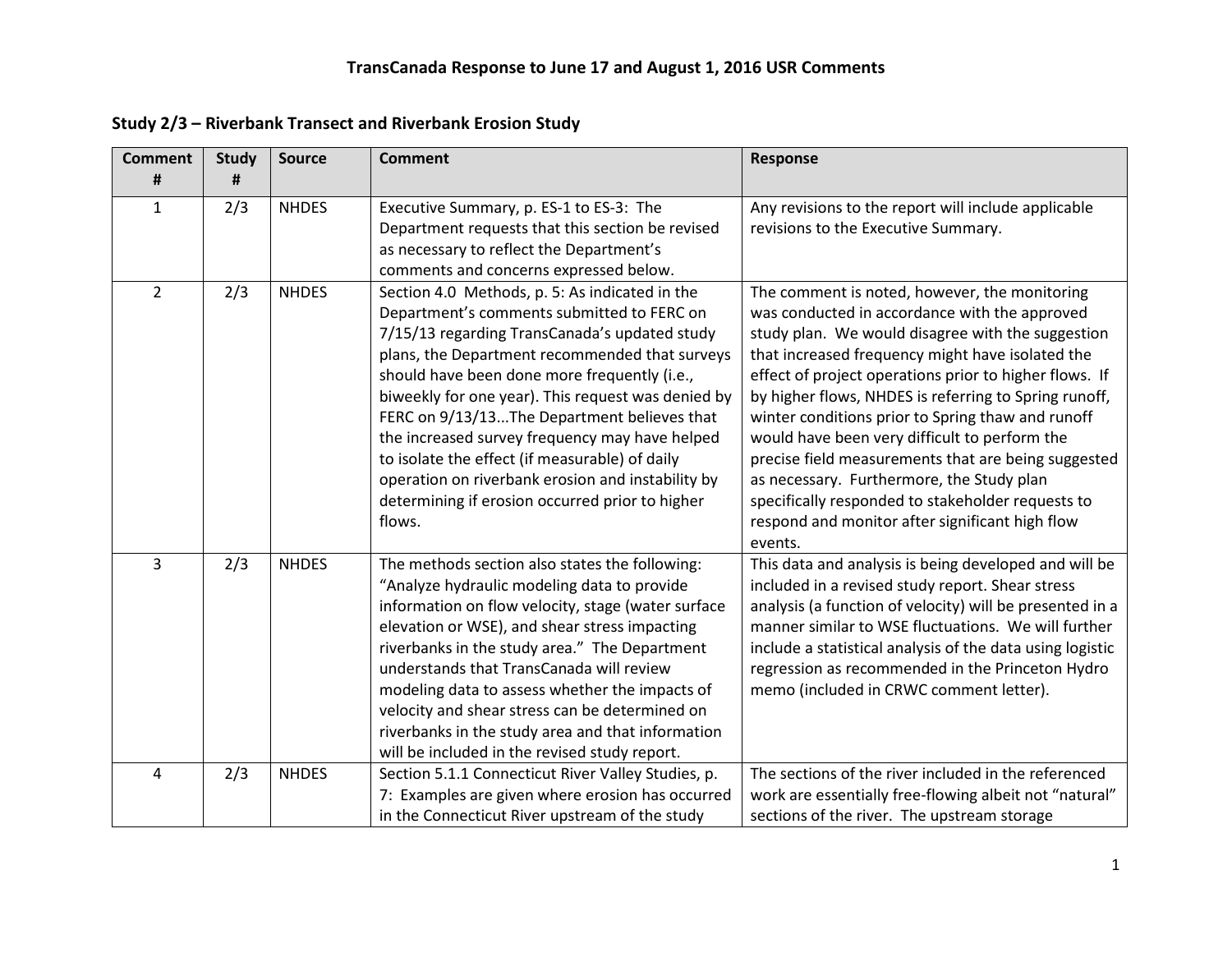| <b>Comment</b> | <b>Study</b> | <b>Source</b> | <b>Comment</b>                                                                                                                                                                                                                                                                                                                                                                                                                                                                                                                                                                                                                                                                                                                           | <b>Response</b>                                                                                                                                                                                                                                                                                                                                                                                                                                                                                                                                                                                                                                                                                                                                                                                                                                                                                                                                   |
|----------------|--------------|---------------|------------------------------------------------------------------------------------------------------------------------------------------------------------------------------------------------------------------------------------------------------------------------------------------------------------------------------------------------------------------------------------------------------------------------------------------------------------------------------------------------------------------------------------------------------------------------------------------------------------------------------------------------------------------------------------------------------------------------------------------|---------------------------------------------------------------------------------------------------------------------------------------------------------------------------------------------------------------------------------------------------------------------------------------------------------------------------------------------------------------------------------------------------------------------------------------------------------------------------------------------------------------------------------------------------------------------------------------------------------------------------------------------------------------------------------------------------------------------------------------------------------------------------------------------------------------------------------------------------------------------------------------------------------------------------------------------------|
| #              | #            |               |                                                                                                                                                                                                                                                                                                                                                                                                                                                                                                                                                                                                                                                                                                                                          |                                                                                                                                                                                                                                                                                                                                                                                                                                                                                                                                                                                                                                                                                                                                                                                                                                                                                                                                                   |
|                |              |               | area in free-flowing portions of the river and that<br>this demonstrates two important points: "First,<br>bank erosion can occur very rapidly on free-<br>flowing sections of the Connecticut River and<br>second, erosion rates can be significantly altered<br>by localized changes in channel gradient<br>associated with the shortening of the river at a<br>meander cutoff." For the examples given, please<br>clarify if flows in the free-flowing sections were<br>fluctuated by upstream dam operation.                                                                                                                                                                                                                          | reservoirs (Lake Francis, 1 <sup>st</sup> and 2 <sup>nd</sup> Connecticut<br>Lakes) augment flows but not in a fluctuating<br>manner. Discharges from Murphy Dam (do not<br>fluctuate on an hourly, sub-daily or daily basis<br>unless responding to rapidly increasing natural<br>inflows in the reach below the dam. The storage<br>reservoirs do have minimum flows that sometimes<br>sustain water levels above a changing natural flow<br>that might otherwise occur in the free-flowing<br>reach. Discharge from Murphy Dam also follows a<br>maximum flow provision that is intended reduce the<br>impact of high flow conditions in the river reach<br>below Indian Stream. Therefore, we feel the<br>statement is very conservative since the river reach<br>identified is actually less variable than a natural free-<br>flowing reach due to low flow augmentation and<br>high flow reduction effects from upstream dam<br>operations. |
| 5              | 2/3          | <b>NHDES</b>  | 5.1.2 Erosion Studies, p. 11 - 15: The following is<br>stated on p. 11: "The shear stress acting on a bank<br>can be increased in several ways such as through<br>removal of the underlying support (e.g.,<br>overhanging banks), an increase in the surcharge<br>(i.e., weight) on the bank slope accompanying<br>precipitation or the addition of failed material<br>from upslope, or an increase of lateral stresses<br>that can accompany the formation of ice in cracks<br>or water added to pore spaces." The Department<br>interprets this to mean that water added to pore<br>spaces in the banks associated with water level<br>fluctuations due to project operations can<br>contribute to erosion. Please confirm and clarify | Water added to pore spaces in the banks associated<br>with WSE fluctuations can increase the shear<br>stresses acting on the bank but will contribute to<br>erosion only where that added shear stress causes<br>the driving forces to exceed the resisting force of the<br>bank. We would also point out that water<br>percolating through the bank from rainfall events<br>and during high water events, where sustained high<br>water levels associated with natural flooding, would<br>also add significantly more water to pore spaces and<br>increase shear stresses on the bank. These other<br>factors may exert a much stronger influence on bank<br>stability as they are more likely to impact a much<br>greater portion of the full bank height while WSE                                                                                                                                                                             |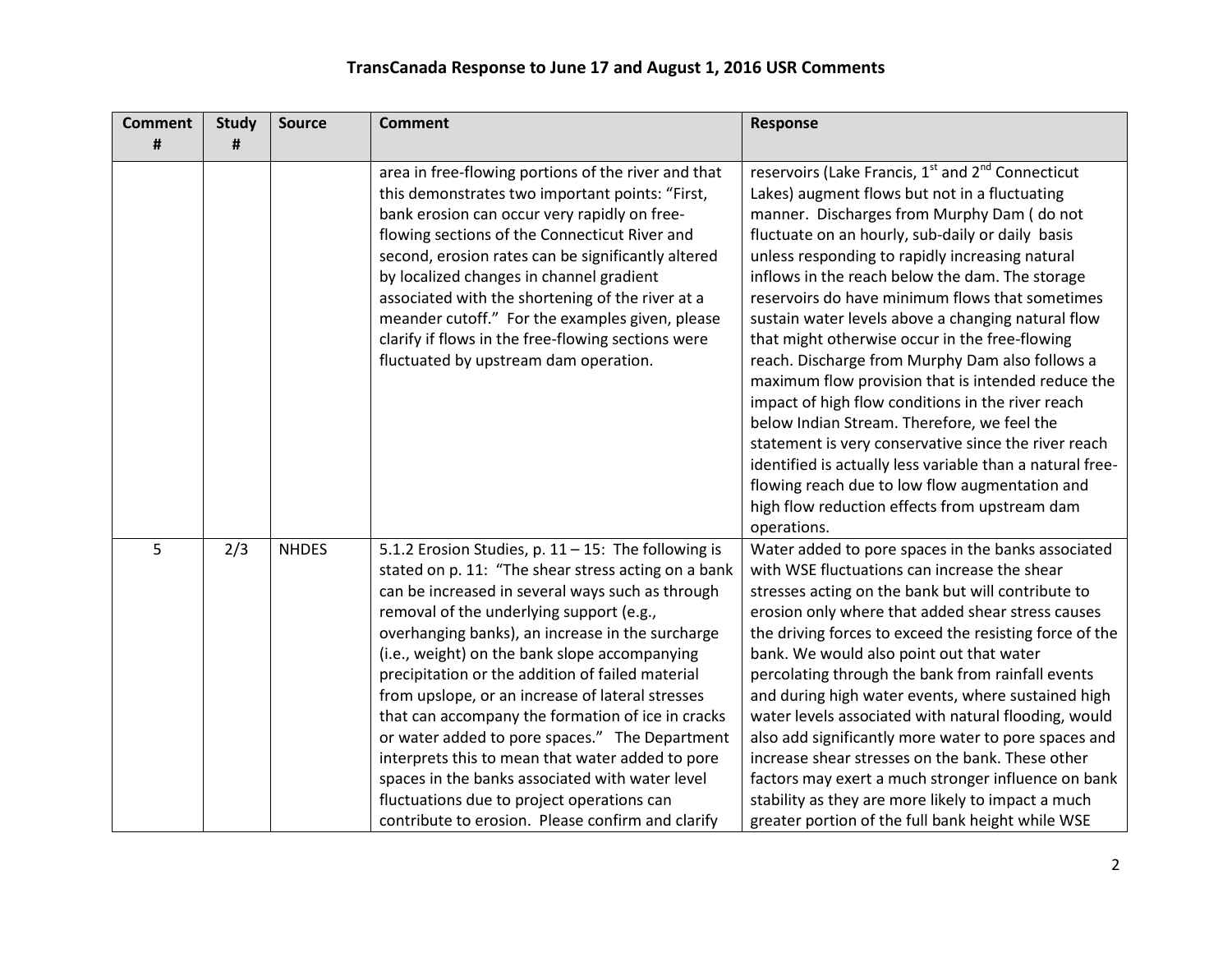| <b>Comment</b> | <b>Study</b> | <b>Source</b> | <b>Comment</b>                                                                                                                                                                                                                                                                                                                                                                                                                                                                                                                                                                                                                                                                                                                                                                  | Response                                                                                                                                                                                                                                                                                                                                                                                                                                                                                  |
|----------------|--------------|---------------|---------------------------------------------------------------------------------------------------------------------------------------------------------------------------------------------------------------------------------------------------------------------------------------------------------------------------------------------------------------------------------------------------------------------------------------------------------------------------------------------------------------------------------------------------------------------------------------------------------------------------------------------------------------------------------------------------------------------------------------------------------------------------------|-------------------------------------------------------------------------------------------------------------------------------------------------------------------------------------------------------------------------------------------------------------------------------------------------------------------------------------------------------------------------------------------------------------------------------------------------------------------------------------------|
| #              | #            |               |                                                                                                                                                                                                                                                                                                                                                                                                                                                                                                                                                                                                                                                                                                                                                                                 |                                                                                                                                                                                                                                                                                                                                                                                                                                                                                           |
|                |              |               | this in the report.                                                                                                                                                                                                                                                                                                                                                                                                                                                                                                                                                                                                                                                                                                                                                             | fluctuations due to normal project operations would<br>be adding water to pore spaces only at the base of<br>the bank.                                                                                                                                                                                                                                                                                                                                                                    |
| 6              | 2/3          | <b>NHDES</b>  | 5.2.3 Other Watershed Factors, p. 20 -21: The<br>following is stated on p. 20: "On the upper<br>Connecticut River upstream of the study area,<br>evidence drawn from maps and field studies<br>suggests more than 30% of the river channel was<br>artificially straightened and is considered a<br>primary cause for erosion today (Field, 2005)The<br>Department requests that, if possible, the location<br>and length of artificially straightened channels,<br>and the estimated percent of river channel that<br>was artificially straightened in the study area, be<br>provided in the report along with supporting<br>documentation.                                                                                                                                     | A revised report will add a GIS layer identifying<br>where artificial straightening can be confidently<br>recognized. However, straightening is more difficult<br>to confidently identify where the floodplain is<br>narrow as is the case for much of the study area.<br>While straightening likely did occur elsewhere, the<br>areas where straightening can be confidently<br>determined will be largely restricted to the upper<br>Wilder impoundment where the floodplain is widest. |
| $\overline{7}$ | 2/3          | <b>NHDES</b>  | 5.4.2 Repeat Monitoring, p. 42-55: The<br>description on p. 42 of what is presented in Table<br>5.4.2-1 is somewhat unclear. The Department<br>recommends that the following revisions to the<br>first sentence of the last paragraph to help clarify<br>(changes are in bold): "Four general conditions<br>were observed along the transects during the two-<br>year monitoring period: 1) bank recession at the<br>top of the bank (in feet), 2) changes on the bank<br>slope ( $y =$ some change, $n =$ no change, add =<br>material added to that portion of the bank), 3)<br>loss or accumulation of bank material at the bank<br>toe (in feet), and 4) no change (Figure 5.4.2-1 and<br>Figures 5.4.2-2a and 5.4.2-2b)."<br>Similarly, the Department recommends that the | We will make the recommended revisions in a<br>revised report.                                                                                                                                                                                                                                                                                                                                                                                                                            |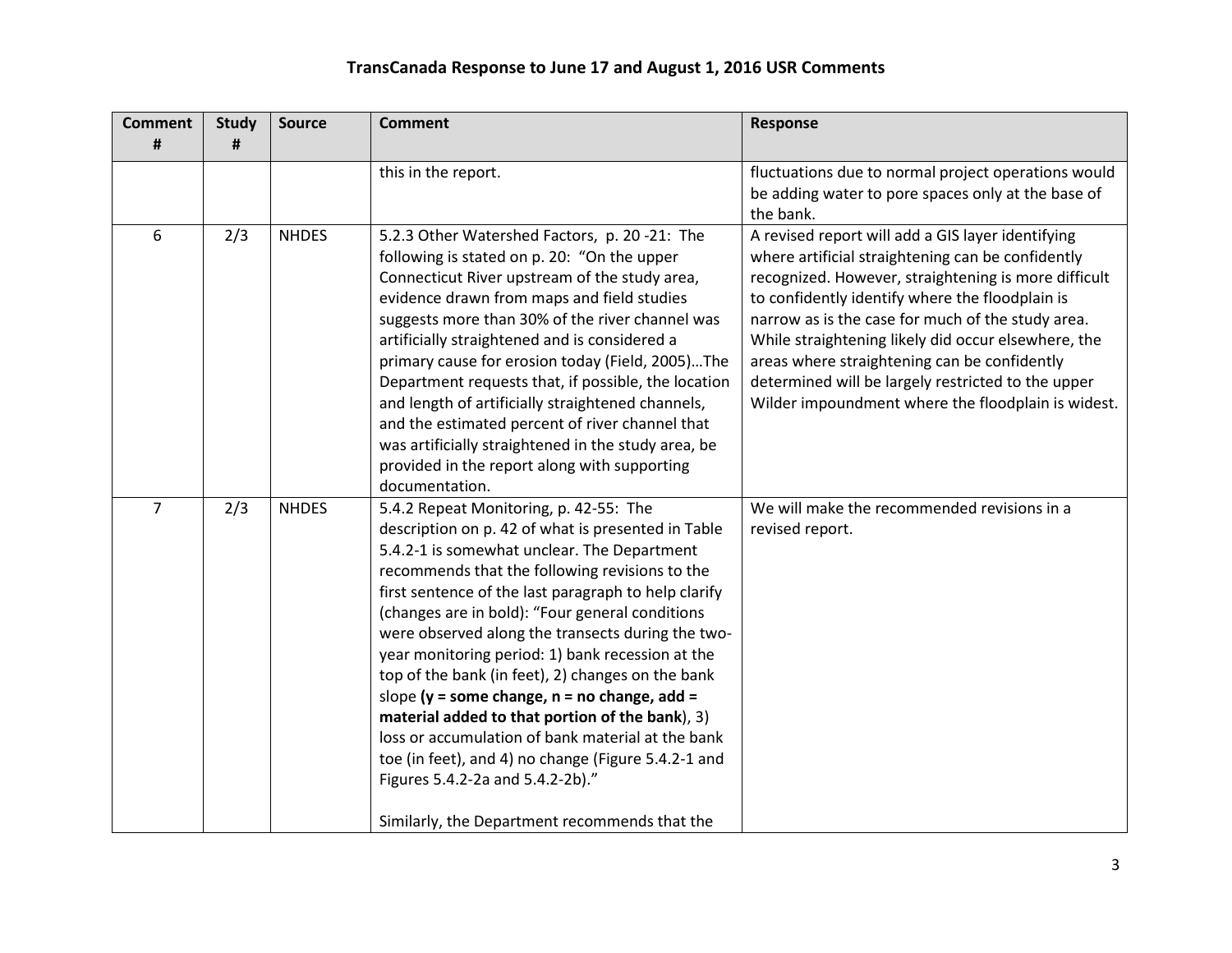| <b>Comment</b> | <b>Study</b> | <b>Source</b> | <b>Comment</b>                                                                                                                                                                                                                                                                                                                                                                                                                                                                                                                                                                                                                                                       | <b>Response</b>                                                                                                                                                                                                                                                                                                      |
|----------------|--------------|---------------|----------------------------------------------------------------------------------------------------------------------------------------------------------------------------------------------------------------------------------------------------------------------------------------------------------------------------------------------------------------------------------------------------------------------------------------------------------------------------------------------------------------------------------------------------------------------------------------------------------------------------------------------------------------------|----------------------------------------------------------------------------------------------------------------------------------------------------------------------------------------------------------------------------------------------------------------------------------------------------------------------|
| #              | #            |               |                                                                                                                                                                                                                                                                                                                                                                                                                                                                                                                                                                                                                                                                      |                                                                                                                                                                                                                                                                                                                      |
|                |              |               | notes for Table 5.4.2-1 on p. 47 be revised as<br>follows: "b. Values for "Top of bank" represent<br>the amount of recession at the top of bank in feet.<br>Notes regarding changes in bank slope for the<br>Upper, Mid and Lower bank include: $n = no$<br>change; $y =$ some change; and add = material<br>added to that portion of bank. Values for the "Toe<br>of bank" represent the amount removed or added<br>in feet with negative values representing material<br>added to the base of the bank causing it to build<br>out."                                                                                                                                |                                                                                                                                                                                                                                                                                                                      |
| 8              | 2/3          | <b>NHDES</b>  | On p. 50, explanations for the erosion at transects<br>02-W03, 02-B01 and 02-B07 are provided. The<br>explanation for Site 02-W03 is that it is<br>immediately upstream of a meander cutoff that<br>occurred in the 1950s and refers the reader to<br>Figure 5.2.2-1 on p. 19. Figure 5.2.2-1, however,<br>does not show Site 02-W03.<br>The Department recommends that Site 02-W03 be<br>shown on Figure 5.2.2-1 on p. 19. In addition, the<br>explanation for Site 02-B07 refers the reader to<br>Figure 5.4.2-4 on p. 51 however the site shown on<br>Figure 5.4.2-4 is labeled as 02-B01. The<br>Department recommends that this apparent error<br>be corrected. | We will make the corrections and recommended<br>revisions in a revised report.                                                                                                                                                                                                                                       |
| 9              | 2/3          | <b>NHDES</b>  | The last paragraph on p. 53, discusses how, at<br>some impoundment sites close to project dams,<br>higher project discharges occur at a lower<br>elevation on the monitored transects because<br>during high flow events, the WSE at the dams are<br>lowered to reduce upstream flood elevations. The                                                                                                                                                                                                                                                                                                                                                                | Changes in velocity and shear stresses associated<br>with these changes as indicated by hydraulic<br>modeling will be discussed in a revised report. The<br>Study 2/3 report did not find any association<br>between the location of erosion and the magnitude<br>of WSE fluctuations given the premise that greater |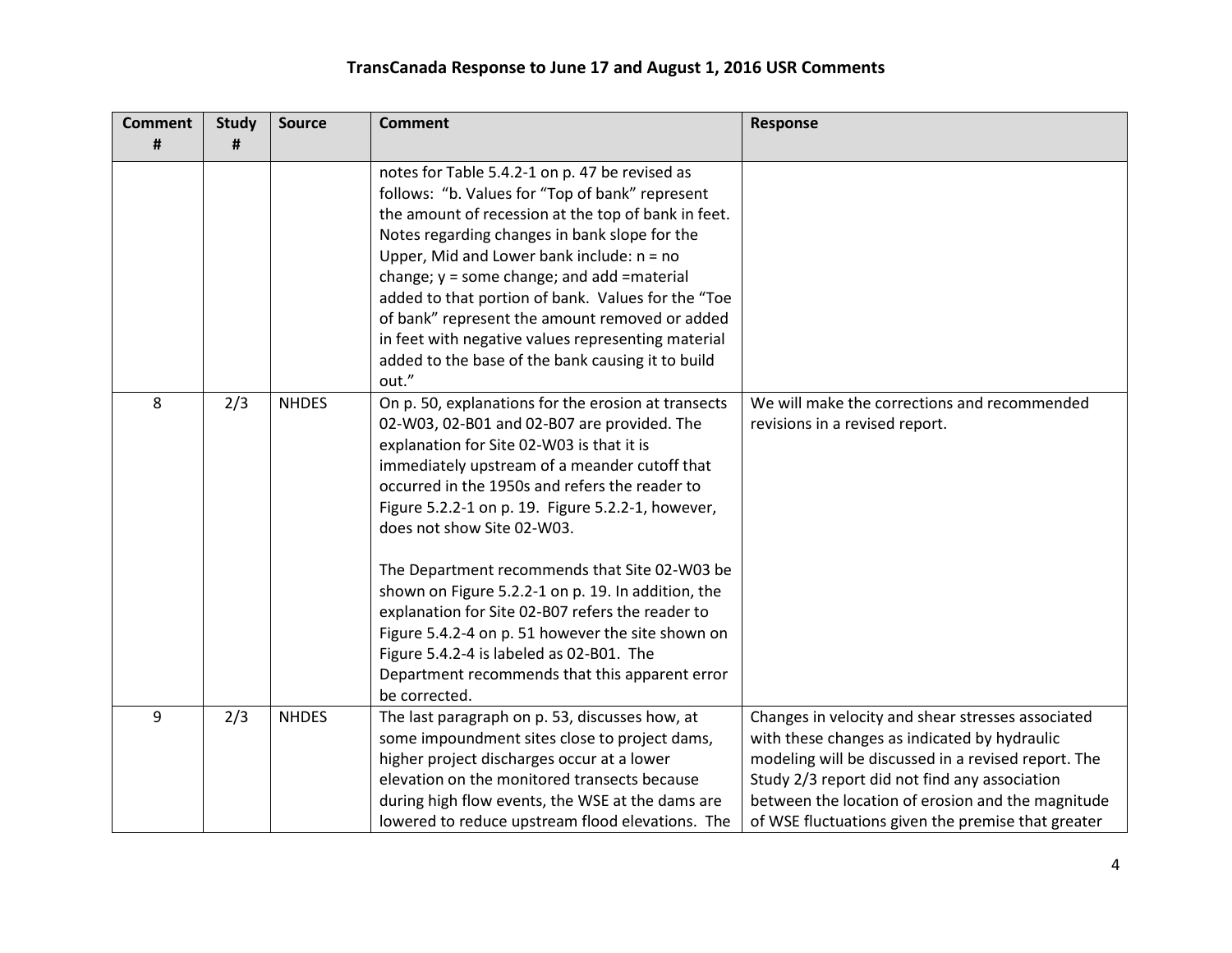| <b>Comment</b> | <b>Study</b> | <b>Source</b> | <b>Comment</b>                                                                                                                                                                                                                                                                                                                                                                                                                                                                                                                                                                    | <b>Response</b>                                                                                                                                                                                                                                                                                                                                                                                                                                                                                                                                                                                                                                                                                                                                                                                                                                                                                                                                                   |
|----------------|--------------|---------------|-----------------------------------------------------------------------------------------------------------------------------------------------------------------------------------------------------------------------------------------------------------------------------------------------------------------------------------------------------------------------------------------------------------------------------------------------------------------------------------------------------------------------------------------------------------------------------------|-------------------------------------------------------------------------------------------------------------------------------------------------------------------------------------------------------------------------------------------------------------------------------------------------------------------------------------------------------------------------------------------------------------------------------------------------------------------------------------------------------------------------------------------------------------------------------------------------------------------------------------------------------------------------------------------------------------------------------------------------------------------------------------------------------------------------------------------------------------------------------------------------------------------------------------------------------------------|
| #              | #            |               |                                                                                                                                                                                                                                                                                                                                                                                                                                                                                                                                                                                   |                                                                                                                                                                                                                                                                                                                                                                                                                                                                                                                                                                                                                                                                                                                                                                                                                                                                                                                                                                   |
|                |              |               | Department requests that the erosion effects of<br>this occasional lowering just prior to high flow<br>events (which can promote seepage causing<br>erosion or make a bank more susceptible to<br>erosion) be addressed and acknowledged in the<br>report.                                                                                                                                                                                                                                                                                                                        | WSE fluctuations would lead to stronger seepage<br>forces upon drawdown. We acknowledge in the<br>report that such seepage forces can cause erosion<br>but no practical way exists to precisely investigate<br>the impact of drawdowns under high flow<br>operations near the dam without careful<br>measurements of seepage forces in the lower<br>impoundment that were beyond the scope of the<br>approved study plan.<br>In addition, while WSE fluctuations operate on<br>different levels of the bank at different times<br>depending on river flows and project discharge,<br>these variations are due to external influences on<br>discharge and not normal project operations. For<br>this reason the analysis of the potential impact of<br>WSE fluctuations on bank erosion was restricted to<br>normal project operations. Drawdown rates are also<br>limited to a maximum of .3 feet per hour and are<br>typically in the .1-.2 feet per hour range. |
| 10             | 2/3          | <b>NHDES</b>  | On p. 54, the following is stated with regards to 4<br>of the 21 sites where no change of any kind was<br>recorded: "WSE fluctuations at these sites were<br>similar to those at sites where notching and other<br>changes at the bank toe were aligned with the<br>elevation range of normal project operations."<br>It is unclear how many of the 21 sites exhibited<br>similar conditions. The Department requests that<br>the report include a list of the transects where<br>notching and other changes at the bank toe were<br>aligned with WSE fluctuations. On p. 111, it | A listing of sites exhibiting this relationship between<br>notching and median WSE fluctuations will be<br>included in a revised report.                                                                                                                                                                                                                                                                                                                                                                                                                                                                                                                                                                                                                                                                                                                                                                                                                          |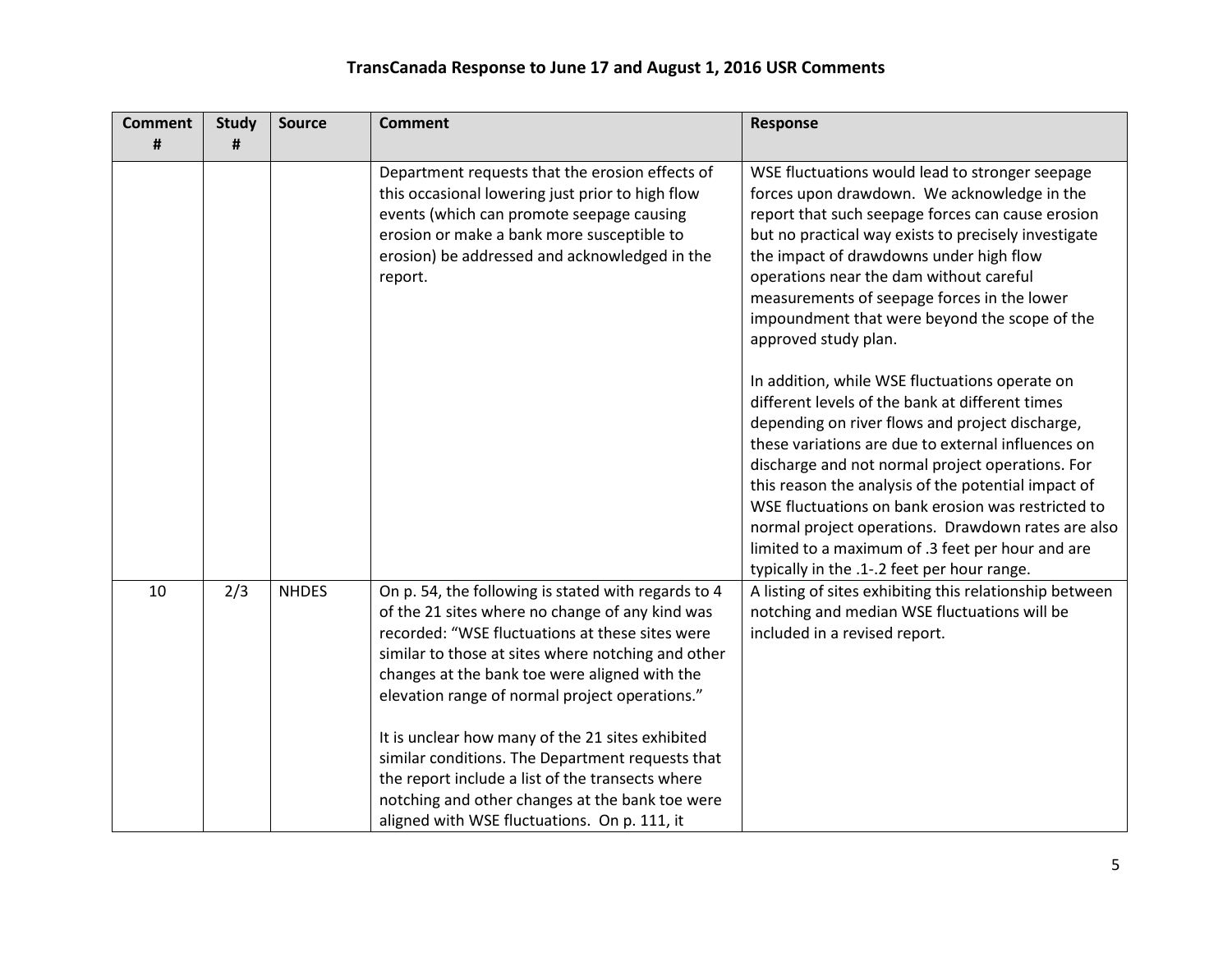| <b>Comment</b><br># | <b>Study</b><br># | <b>Source</b> | <b>Comment</b>                                                                                                                                                                                                                                                                                                                                                                                                                                                                                                                                                                                                                                                                                                                                                                                                                                                                                                            | <b>Response</b>                                                                                                                                                                                                                                                                                                                                                                                                                                                                                                                                                                                                                                                                                      |
|---------------------|-------------------|---------------|---------------------------------------------------------------------------------------------------------------------------------------------------------------------------------------------------------------------------------------------------------------------------------------------------------------------------------------------------------------------------------------------------------------------------------------------------------------------------------------------------------------------------------------------------------------------------------------------------------------------------------------------------------------------------------------------------------------------------------------------------------------------------------------------------------------------------------------------------------------------------------------------------------------------------|------------------------------------------------------------------------------------------------------------------------------------------------------------------------------------------------------------------------------------------------------------------------------------------------------------------------------------------------------------------------------------------------------------------------------------------------------------------------------------------------------------------------------------------------------------------------------------------------------------------------------------------------------------------------------------------------------|
|                     |                   |               | appears that a total of 8 of the 21 transects had<br>notching and other changes aligned with WSE<br>fluctuations.                                                                                                                                                                                                                                                                                                                                                                                                                                                                                                                                                                                                                                                                                                                                                                                                         |                                                                                                                                                                                                                                                                                                                                                                                                                                                                                                                                                                                                                                                                                                      |
| 11                  | 2/3               | <b>NHDES</b>  | On p. 55, it is stated that a site by site analysis of<br>WSE fluctuations was not provided and that the<br>WSE variation associated with the 50% probability<br>reported by the operations model during no spill<br>conditions was considered to most closely match<br>the typical fluctuation observed in the water level<br>logger data. Figure 5.4.2-7 shows a sample graph<br>created from water level logger data.<br>The Department requests that graphs similar to<br>Figure 5.4.2-7 (but for the entire period) be<br>provided for all 21 transects and included in<br>Appendix A so that one can compare the median<br>WSE from the operations model to the water level<br>logger data. The elevations associated with the<br>median WSE fluctuations for each site should also<br>be provided in Appendix A.<br>Times when water levels were purposely drawn<br>down prior to high flow events, should also be | Graphs similar to Figure 5.4.2-7 for the entire period<br>would be difficult to meaningfully display on a single<br>page given the length of the records (two years of<br>15-minute data); however, we will investigate<br>possible ways to provide this information (e.g, in<br>Excel graphs).<br>The elevations associated with the median WSE<br>fluctuation under no spill conditions are already<br>shown in Appendix A as the gray bar on the transect<br>plots on the fourth page of each erosion monitoring<br>site package.<br>Times when water levels were drawn down for high<br>flow operations will be added to the Excel graphs of<br>water level monitoring data in a revised report. |
| 12                  | 2/3               | <b>NHDES</b>  | indicated on the graphs.<br>5.6.1.a Falls, p. 60 -62: On p. 60, it is stated that<br>notching and overhangs were seen along 37% of<br>the river's banks. It is unclear if all of the notches<br>are at the base and within the range of elevations<br>associated with WSE fluctuations associated with<br>operation of the dams? The Department requests<br>that this be clarified in the report.                                                                                                                                                                                                                                                                                                                                                                                                                                                                                                                         | Mapping data for the entire study area cannot be<br>aligned with WSE fluctuations. Notching was<br>mapped where present at the base of the bank but<br>the exact elevation of that notching was not<br>determined and cannot be aligned with WSE<br>fluctuations. Given that the mapping occurred<br>during no spill conditions and recorded all<br>notches/overhangs at the base of the bank - and                                                                                                                                                                                                                                                                                                  |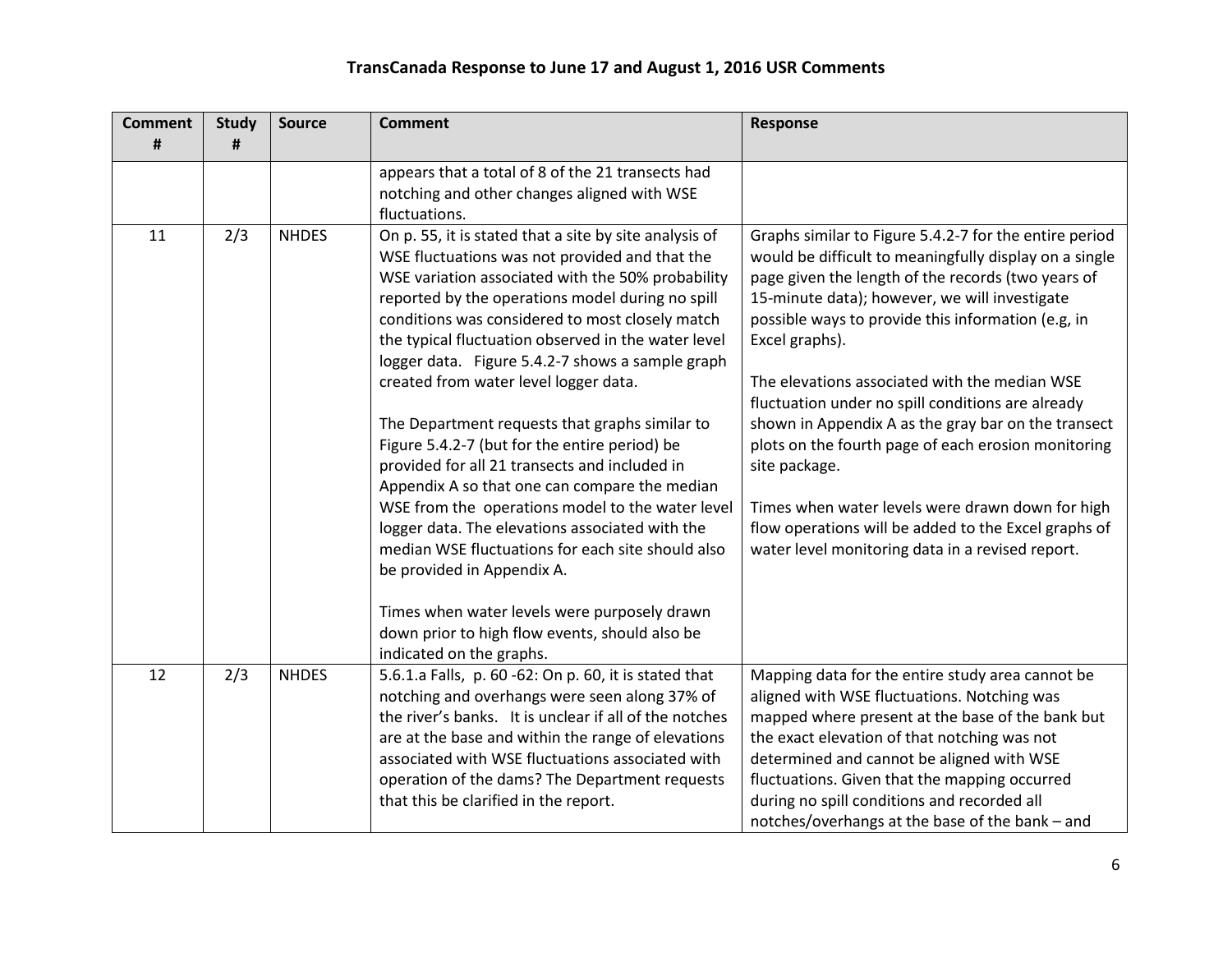| <b>Comment</b> | <b>Study</b> | <b>Source</b> | <b>Comment</b>                                                                                                                                                                                                                                                                                                                                                                                                                                                                                                                                                                                                                                                                                                                                                                                                                                                                                                                                                                                                                                                                                                                                                                                                                                                                                         | <b>Response</b>                                                                                                                                                                                                                                                                                                                                                                                                                                                                                                                                                                                                                                                                                                                                                                                                                                                                                                                                                                                                                                                                                                                                                                                                                                                                                                                                                                                                                                                                                                                                               |
|----------------|--------------|---------------|--------------------------------------------------------------------------------------------------------------------------------------------------------------------------------------------------------------------------------------------------------------------------------------------------------------------------------------------------------------------------------------------------------------------------------------------------------------------------------------------------------------------------------------------------------------------------------------------------------------------------------------------------------------------------------------------------------------------------------------------------------------------------------------------------------------------------------------------------------------------------------------------------------------------------------------------------------------------------------------------------------------------------------------------------------------------------------------------------------------------------------------------------------------------------------------------------------------------------------------------------------------------------------------------------------|---------------------------------------------------------------------------------------------------------------------------------------------------------------------------------------------------------------------------------------------------------------------------------------------------------------------------------------------------------------------------------------------------------------------------------------------------------------------------------------------------------------------------------------------------------------------------------------------------------------------------------------------------------------------------------------------------------------------------------------------------------------------------------------------------------------------------------------------------------------------------------------------------------------------------------------------------------------------------------------------------------------------------------------------------------------------------------------------------------------------------------------------------------------------------------------------------------------------------------------------------------------------------------------------------------------------------------------------------------------------------------------------------------------------------------------------------------------------------------------------------------------------------------------------------------------|
| #              | #            |               |                                                                                                                                                                                                                                                                                                                                                                                                                                                                                                                                                                                                                                                                                                                                                                                                                                                                                                                                                                                                                                                                                                                                                                                                                                                                                                        |                                                                                                                                                                                                                                                                                                                                                                                                                                                                                                                                                                                                                                                                                                                                                                                                                                                                                                                                                                                                                                                                                                                                                                                                                                                                                                                                                                                                                                                                                                                                                               |
|                |              |               |                                                                                                                                                                                                                                                                                                                                                                                                                                                                                                                                                                                                                                                                                                                                                                                                                                                                                                                                                                                                                                                                                                                                                                                                                                                                                                        | largely near the water level - it can be assumed that<br>most, if not all, of the mapped notching occurs<br>within the range of elevations associated with<br>normal project WSE fluctuations.                                                                                                                                                                                                                                                                                                                                                                                                                                                                                                                                                                                                                                                                                                                                                                                                                                                                                                                                                                                                                                                                                                                                                                                                                                                                                                                                                                |
| 13             | 2/3          | <b>NHDES</b>  | 5.6.3 .a Stable, p. 74-75: The following is stated<br>on p. 75: "While stable banks exhibit none of the<br>erosion types on the upper bank, banks with<br>notching or low overhangs at the base of the bank<br>were mapped as stable as long as no other erosion<br>types or failure surfaces were present higher on<br>the bank face." Subsequent analyses and<br>discussions in the report are based on this<br>definition of stable. However, as discussed on<br>page 69, notching and overhangs are often the<br>first step in the erosion cycle which suggests that<br>all banks with notches or overhangs should<br>perhaps be categorized as unstable.<br>The Department requests that additional analyses<br>and discussion be provided in the report that<br>consider all banks with notching or overhangs to<br>be unstable. This includes the analyses in sections<br>5.6.4, 5.6.5, 6.0 and the executive summary. As<br>stated on p. 80, a total of 37% of the banks were<br>observed with notching at the base with 21%<br>observed along stable and armored banks and<br>16% on unstable banks. Consequently, if banks<br>with notching are included in the unstable<br>category for the reasons mentioned above, it<br>could have significant effect on the results and<br>conclusions. | We agree that the results and conclusions could be<br>significantly affected by the inclusion of<br>overhangs/notches in the instability category but we<br>disagree with the premise that overhangs/notches<br>should be included as "unstable" banks in those<br>cases where they currently included in the "stable"<br>category because they are included in the cycle of<br>erosion. The cycle of erosion represents a<br>continuum between a stable bank and an eroding<br>bank. A minor notch at the base of the bank does<br>not result in the rest of the bank sliding, falling, or<br>toppling downslope. As a notch/overhang increases<br>in size, the gravitational driving forces destabilizing<br>the bank continue to increase until eventually the<br>bank begins to erode. The notch/overhang is related<br>to the destabilization of a stable bank but should not<br>in itself be considered unstable or an eroding bank<br>unless accompanied with other evidence. Ultimately<br>the question is when does a stable bank become an<br>eroding bank? For Study 2/3 that point was<br>determined to occur when the upper portion of the<br>bank begins to topple, fall, or slide. This reasoning is<br>consistent with previous erosion mapping efforts<br>both in the study area and at Turners Falls that were<br>accepted by FERC and the Army Corps. Those studies<br>describe and illustrate erosion as described in the<br>Study 2/3 report and do not indicate, characterize,<br>or illustrate erosion at any point as including banks |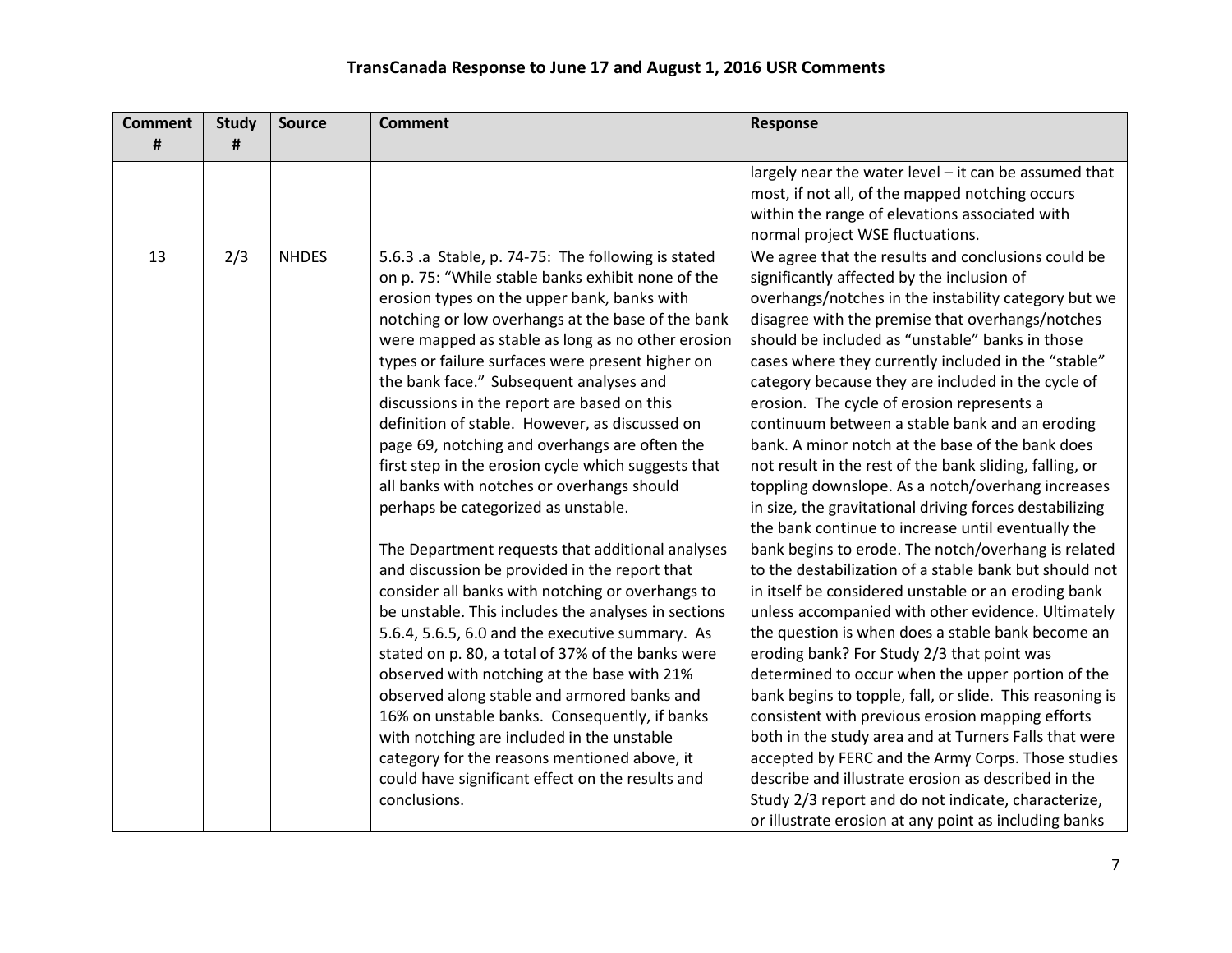| <b>Comment</b> | <b>Study</b> | <b>Source</b> | <b>Comment</b>                                                                                                                                                                                                                                                                                                                                                                                                                                                                                                                                                                                                                                                                                                                                                                                                                                                                                                                                                                                                                                                                                                                                                                                                                              | <b>Response</b>                                                                                                                                                                                                                                                                                                                                                                                                                                                                                                                                                                                                                                                                                                                                                                                                                                                                                                                                                                                                                                                                                                                                                                                                       |
|----------------|--------------|---------------|---------------------------------------------------------------------------------------------------------------------------------------------------------------------------------------------------------------------------------------------------------------------------------------------------------------------------------------------------------------------------------------------------------------------------------------------------------------------------------------------------------------------------------------------------------------------------------------------------------------------------------------------------------------------------------------------------------------------------------------------------------------------------------------------------------------------------------------------------------------------------------------------------------------------------------------------------------------------------------------------------------------------------------------------------------------------------------------------------------------------------------------------------------------------------------------------------------------------------------------------|-----------------------------------------------------------------------------------------------------------------------------------------------------------------------------------------------------------------------------------------------------------------------------------------------------------------------------------------------------------------------------------------------------------------------------------------------------------------------------------------------------------------------------------------------------------------------------------------------------------------------------------------------------------------------------------------------------------------------------------------------------------------------------------------------------------------------------------------------------------------------------------------------------------------------------------------------------------------------------------------------------------------------------------------------------------------------------------------------------------------------------------------------------------------------------------------------------------------------|
| #              | #            |               |                                                                                                                                                                                                                                                                                                                                                                                                                                                                                                                                                                                                                                                                                                                                                                                                                                                                                                                                                                                                                                                                                                                                                                                                                                             |                                                                                                                                                                                                                                                                                                                                                                                                                                                                                                                                                                                                                                                                                                                                                                                                                                                                                                                                                                                                                                                                                                                                                                                                                       |
|                |              |               |                                                                                                                                                                                                                                                                                                                                                                                                                                                                                                                                                                                                                                                                                                                                                                                                                                                                                                                                                                                                                                                                                                                                                                                                                                             | that display only notching/overhangs. For these<br>reasons we believe a reanalysis of the data is<br>unwarranted and would be misleading, especially in<br>terms of comparing erosion between different<br>years.                                                                                                                                                                                                                                                                                                                                                                                                                                                                                                                                                                                                                                                                                                                                                                                                                                                                                                                                                                                                     |
| 14             | 2/3          | <b>NHDES</b>  | 5.6.4 Mapping Results, p. 79-80: The following is<br>stated on p. 79: "Considering bank stability for the<br>study area as a whole, 11% of the banks were<br>mapped as eroding, 22% as vegetated eroding,<br>and 6% as failing armor, resulting in a total 39% of<br>bank length that can be considered unstable<br>(Figure 5.6.4-2). In contrast, 61% of the banks are<br>either stable (42%), armored (15%), or no longer<br>eroding (i.e., healed erosion) (4%). For<br>comparison, mapping along 85 miles of the upper<br>Connecticut River outside of the study area found<br>that 49% of the banks were unstable (Field,<br>$2005$ )."<br>For reasons stated in the comment above (#63),<br>the Department requests that additional analyses<br>and discussion be provided in the report that<br>considers all banks with notching or overhangs to<br>be unstable.<br>With regards to the comparison with mapping of<br>the 85 miles along the upper Connecticut River<br>outside of the study area where 49% of the banks<br>were unstable (Field, 2005) (as compared to 39%<br>within the study area), the Department requests<br>that the report include an explanation of how the<br>methods between the two studies compared. If | The 49% of unstable banks mapped along 85 miles<br>of the northern Connecticut River was categorized<br>into eroding banks (26%) and moderately eroding<br>banks (23%). The eroding banks were characterized<br>nearly identically as the "eroding" category in the<br>Study 2/3 erosion mapping in 2014. The moderately<br>eroding category was defined very similarly to the<br>Study 2/3 "vegetated eroding" category, although<br>subsequent work since the 1995 study has<br>recognized that "moderately eroding" banks may be<br>just as susceptible to erosion as "eroding" banks<br>despite the presence of vegetation, hence the<br>change in the name of the category in Study 2/3 to<br>"vegetated eroding". Notching/overhangs alone<br>were not included in either the "eroding" or<br>"moderately eroding" category in 2005. Because of<br>similarities in the mapping methods between the<br>2005 mapping of the upper Connecticut River and<br>2014 mapping in the study area, the comparisons<br>are considered valid. Additional description of the<br>methods used in the 2005 study will be added to a<br>revised report to make clear that the comparisons<br>between the two studies are valid. |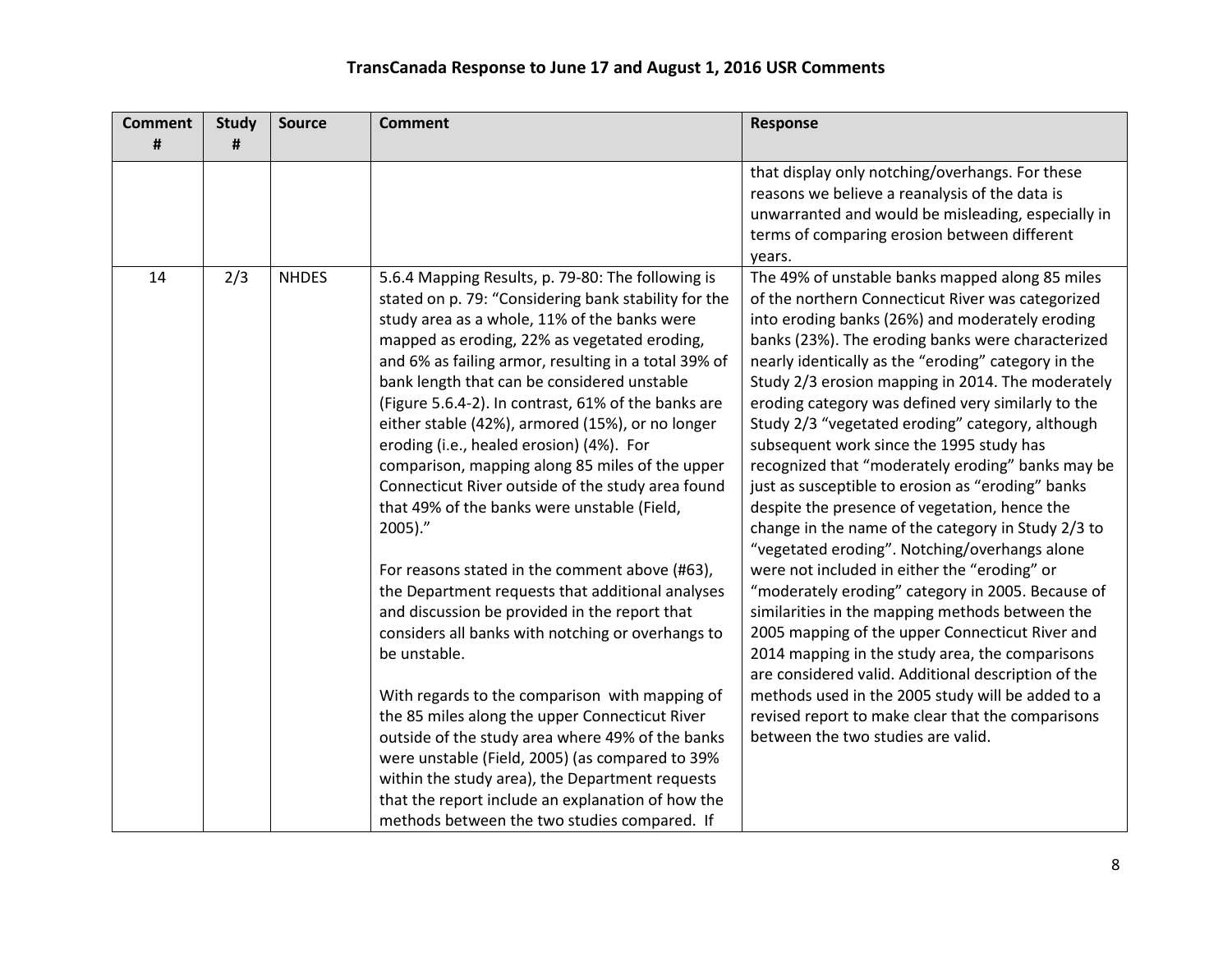| <b>Comment</b> | <b>Study</b> | <b>Source</b> | <b>Comment</b>                                                                                                                                                                                                                                                                                                                                                                                                                                                                                                                                                                                                                                                                                                                                                                                                                                                                                                                                                                                                                                                                                                                                        | <b>Response</b>                                                                                                                                                                                                                                                                                                                                                                                                                                                                                                                                                                                                                                                                                                                                                                                                                                                                                                                                                                |
|----------------|--------------|---------------|-------------------------------------------------------------------------------------------------------------------------------------------------------------------------------------------------------------------------------------------------------------------------------------------------------------------------------------------------------------------------------------------------------------------------------------------------------------------------------------------------------------------------------------------------------------------------------------------------------------------------------------------------------------------------------------------------------------------------------------------------------------------------------------------------------------------------------------------------------------------------------------------------------------------------------------------------------------------------------------------------------------------------------------------------------------------------------------------------------------------------------------------------------|--------------------------------------------------------------------------------------------------------------------------------------------------------------------------------------------------------------------------------------------------------------------------------------------------------------------------------------------------------------------------------------------------------------------------------------------------------------------------------------------------------------------------------------------------------------------------------------------------------------------------------------------------------------------------------------------------------------------------------------------------------------------------------------------------------------------------------------------------------------------------------------------------------------------------------------------------------------------------------|
| #              | #            |               |                                                                                                                                                                                                                                                                                                                                                                                                                                                                                                                                                                                                                                                                                                                                                                                                                                                                                                                                                                                                                                                                                                                                                       |                                                                                                                                                                                                                                                                                                                                                                                                                                                                                                                                                                                                                                                                                                                                                                                                                                                                                                                                                                                |
|                |              |               | significantly different, this sentence should be<br>deleted as its misleading by itself, or more<br>information provided describing the differences in<br>methodology between the two studies. Further, if<br>21% of the banks with notches that are currently<br>considered stable, are instead considered<br>unstable, then 60% (39+21) of the banks in the<br>study area would be considered unstable (instead<br>of 39%).                                                                                                                                                                                                                                                                                                                                                                                                                                                                                                                                                                                                                                                                                                                         |                                                                                                                                                                                                                                                                                                                                                                                                                                                                                                                                                                                                                                                                                                                                                                                                                                                                                                                                                                                |
| 15             | 2/3          | <b>NHDES</b>  | 5.6.5a Spatial Variations in Erosion, p. 82-98: The<br>second paragraph on p. 82 describes the method<br>used to analyze unstable banks relative to other<br>features using GIS and an erosion ratio. The<br>Department requests that the report include more<br>information about the methodology such as who<br>developed it, if it has been peer reviewed, if it is a<br>commonly accepted method used by others in the<br>erosion field, references to the other studies that<br>have used this method, etc.<br>It is stated that the erosion ratio (or instability<br>ratio) "represents the percentage of unstable<br>banks in the study area (or portion thereof) that<br>were present within the specified feature (e.g.,<br>outside bend of a meander) divided by the<br>percentage of bank length occupied by that<br>feature It is further stated that "Any erosion ratio<br>above 1.0 indicates that unstable banks<br>preferentially occur within the given feature while<br>erosion ratios less than 1.0 indicate unstable<br>banks are less likely to occur within the feature."<br>Could an erosion ratio of greater than 1.0 also be | The erosion ratio was initially developed by Field<br>Geology Services to identify potential causes of<br>erosion in the Turners Falls Pool (Field, 2007).) and<br>we believe it is a valid approach for the TC projects.<br>At that time no concerns with the methodology<br>were raised by the Connecticut River Streambank<br>Erosion Committee and the report utilizing the<br>erosion ratio methodology was accepted by FERC.<br>No other studies utilizing methods similar to the<br>erosion ratio are known. But the method relies on<br>data that has been collected using standard<br>geomorphological methods.<br>The purpose of using the erosion ratio was to<br>identify if erosion preferentially occurs within a<br>given feature; to identify a preferential occurrence<br>or tendency or relationship to erosion cause or<br>effect. However, we will include a statistical analysis<br>of the data using logistic regression in the revised<br>study report. |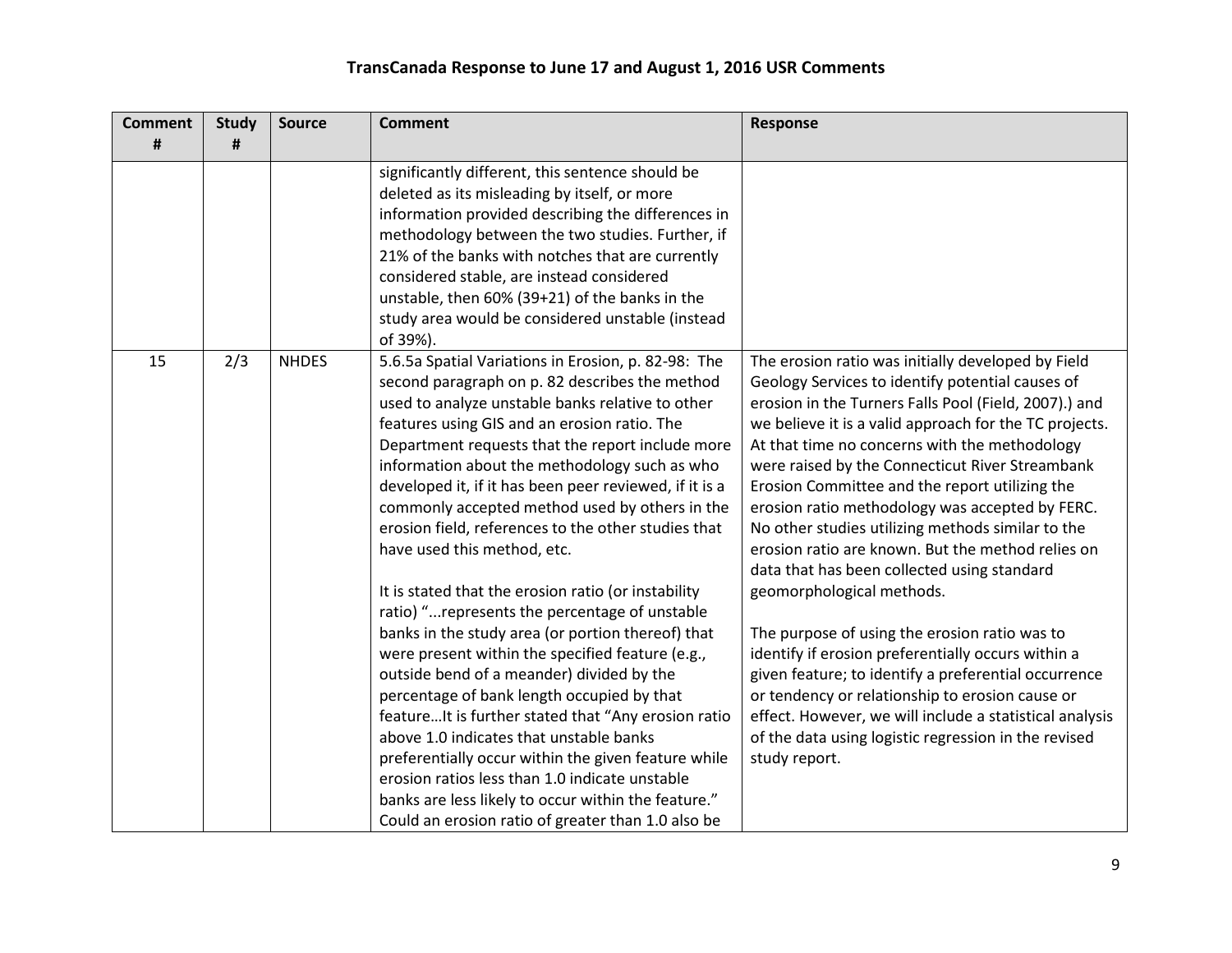| <b>Comment</b><br># | <b>Study</b><br># | <b>Source</b> | <b>Comment</b>                                                                                                                                                                                                                                                                                                                                                                                                                                                                                                                                                                                                                                                                                                                                                                                                                                                           | <b>Response</b>                                                                                                                                                                                                                                                                     |
|---------------------|-------------------|---------------|--------------------------------------------------------------------------------------------------------------------------------------------------------------------------------------------------------------------------------------------------------------------------------------------------------------------------------------------------------------------------------------------------------------------------------------------------------------------------------------------------------------------------------------------------------------------------------------------------------------------------------------------------------------------------------------------------------------------------------------------------------------------------------------------------------------------------------------------------------------------------|-------------------------------------------------------------------------------------------------------------------------------------------------------------------------------------------------------------------------------------------------------------------------------------|
|                     |                   |               | interpreted to mean that there is a greater<br>tendency for unstable banks to occur within the<br>given feature as compared to the prevalence of<br>that feature throughout the study area (and a<br>lesser tendency if the erosion ratio is less than or<br>equal to 1.0)?                                                                                                                                                                                                                                                                                                                                                                                                                                                                                                                                                                                              |                                                                                                                                                                                                                                                                                     |
| 16                  | 2/3               | <b>NHDES</b>  | The Department appreciates that Table 5.6.5-1<br>and Figures 5.6.5-1 through 5.6.5-4a -f, show the<br>erosion ratio as well as the percent of total<br>erosion within a feature and percent of feature<br>length in the study area for comparison. In<br>addition, the Department recommends that these<br>graphs also show the % Erosion from Table<br>5.6.5-1 which is equal to the erosion length<br>divided by the feature length The Department<br>therefore requests that the report also include a<br>discussion of the % Erosion<br>Also, for reasons stated in comment [#63] above,<br>the Department requests that similar analyses and<br>discussion be provided in the report that considers<br>all banks with notching or overhangs to be<br>unstable. This would result in even higher %<br>Erosion than those currently reported in Table<br>$5.6.5 - 1.$ | The Erosion Ratio already embodies % erosion<br>within each category within each feature type and<br>this will be clarified in a revised report.<br>See response to comment #13 with regard to<br>incorporating notches/overhangs into unstable bank<br>categories.                 |
| 17                  | 2/3               | <b>NHDES</b>  | Figures 5.6.5-3a -c on p. 85-87, show the variation<br>in the amounts of erosion with distance from the<br>Wilder, Bellows Falls and Vernon dams<br>respectively. In each graph the percent of<br>unstable banks is shown for each mile upstream<br>and downstream of each dam. This is useful<br>informationFor reasons stated in comment                                                                                                                                                                                                                                                                                                                                                                                                                                                                                                                               | See response to comment #13 with regard to<br>notching.<br>An effort will be made in a revised report to include<br>WSE fluctuation ranges on the y-axis of the graphs<br>showing how erosion varies with distance from the<br>dams. As well, additional narrative will be included |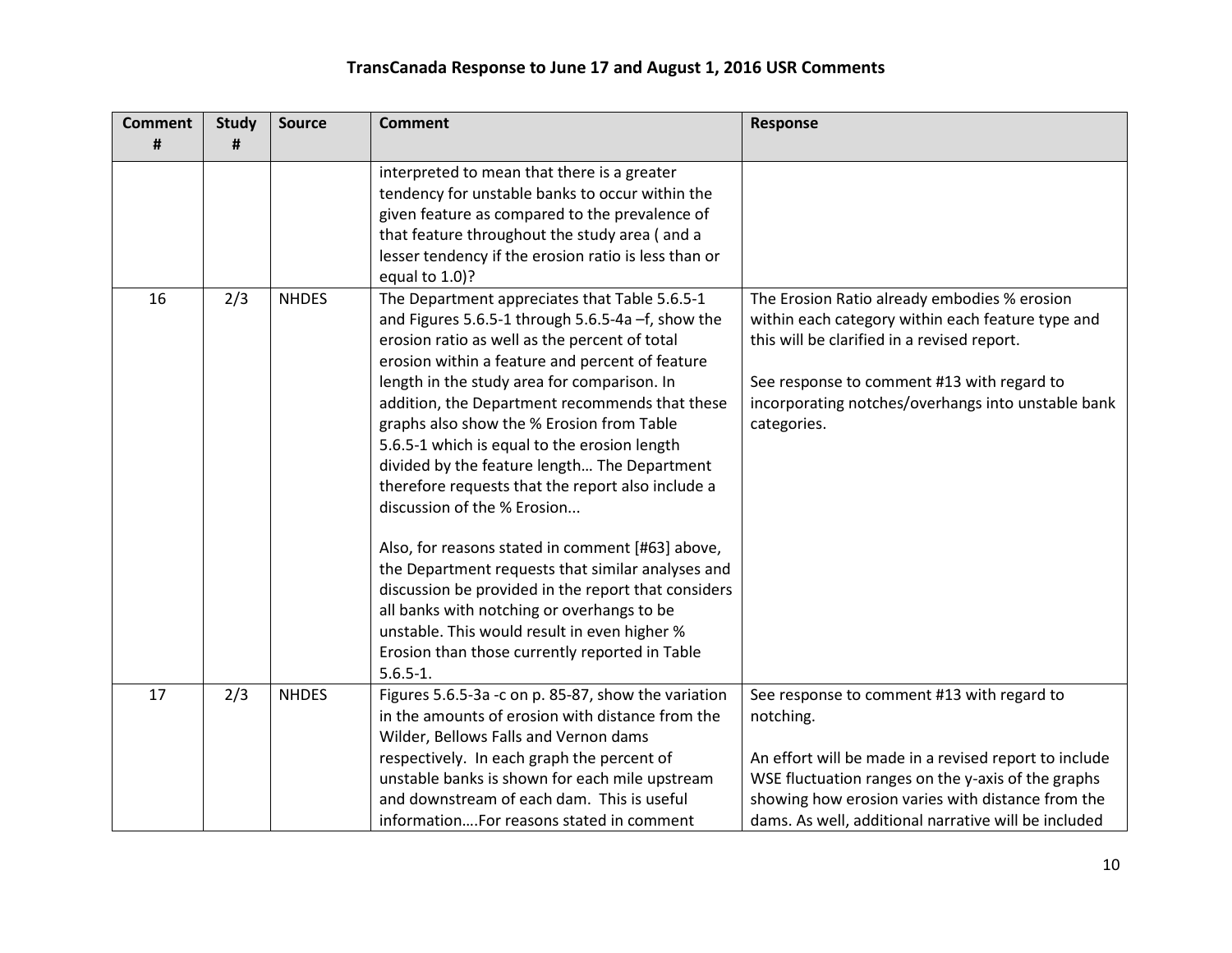| <b>Comment</b> | <b>Study</b> | <b>Source</b> | <b>Comment</b>                                                                                                                                                                                                                                                                                                                                                                                                                                                                                                                                                                                                                | <b>Response</b>                                                                                                                     |
|----------------|--------------|---------------|-------------------------------------------------------------------------------------------------------------------------------------------------------------------------------------------------------------------------------------------------------------------------------------------------------------------------------------------------------------------------------------------------------------------------------------------------------------------------------------------------------------------------------------------------------------------------------------------------------------------------------|-------------------------------------------------------------------------------------------------------------------------------------|
| #              | #            |               |                                                                                                                                                                                                                                                                                                                                                                                                                                                                                                                                                                                                                               |                                                                                                                                     |
|                |              |               | [#63] above, the Department requests that three<br>more graphs at the same horizontal scale (to<br>facilitate comparison) be developed with the y-<br>axis equal to the percent of unstable banks per<br>mile, where unstable banks include all banks with<br>notching.<br>To help determine the effects of project<br>operation, the Department also requests three<br>more graphs at the same horizontal time scale be<br>developed with the y-axis equal to the WSE<br>fluctuation range at each mile (or this information<br>could be included on the existing graphs)The<br>Department also requests that the discussion | in the revised report as to possible explanations for<br>variations in the magnitude of WSE fluctuations<br>downstream of the dams. |
|                |              |               | regarding WSE fluctuations include an explanation<br>(and supporting information) of the primary                                                                                                                                                                                                                                                                                                                                                                                                                                                                                                                              |                                                                                                                                     |
|                |              |               | cause(s) of WSE fluctuations with distance in the<br>riverine section downstream of each dam.                                                                                                                                                                                                                                                                                                                                                                                                                                                                                                                                 |                                                                                                                                     |
| 18             | 2/3          | <b>NHDES</b>  | On p. 97 and 98, many statements and conclusions<br>in this section are based on the erosion ratio. For<br>reasons previously stated in comments above, the<br>Department requests that this section of the<br>report also include a discussion of the results<br>assuming all banks with notches are unstable, and<br>the % Erosion for each feature.                                                                                                                                                                                                                                                                        | See response to comment #13.                                                                                                        |
| 19             | 2/3          | <b>NHDES</b>  | The Department understands that<br>TransCanada will review modeling data to<br>assess whether the impacts of velocity and<br>shear stress can be determined on riverbanks<br>in the study area and that information will be<br>included in the revised study report.                                                                                                                                                                                                                                                                                                                                                          | See response to comment #3.                                                                                                         |
| 20             | 2/3          | <b>NHDES</b>  | 5.6.5b Temporal Variations in Erosion, p. 98-103:                                                                                                                                                                                                                                                                                                                                                                                                                                                                                                                                                                             | See response to comment #13. Furthermore, while                                                                                     |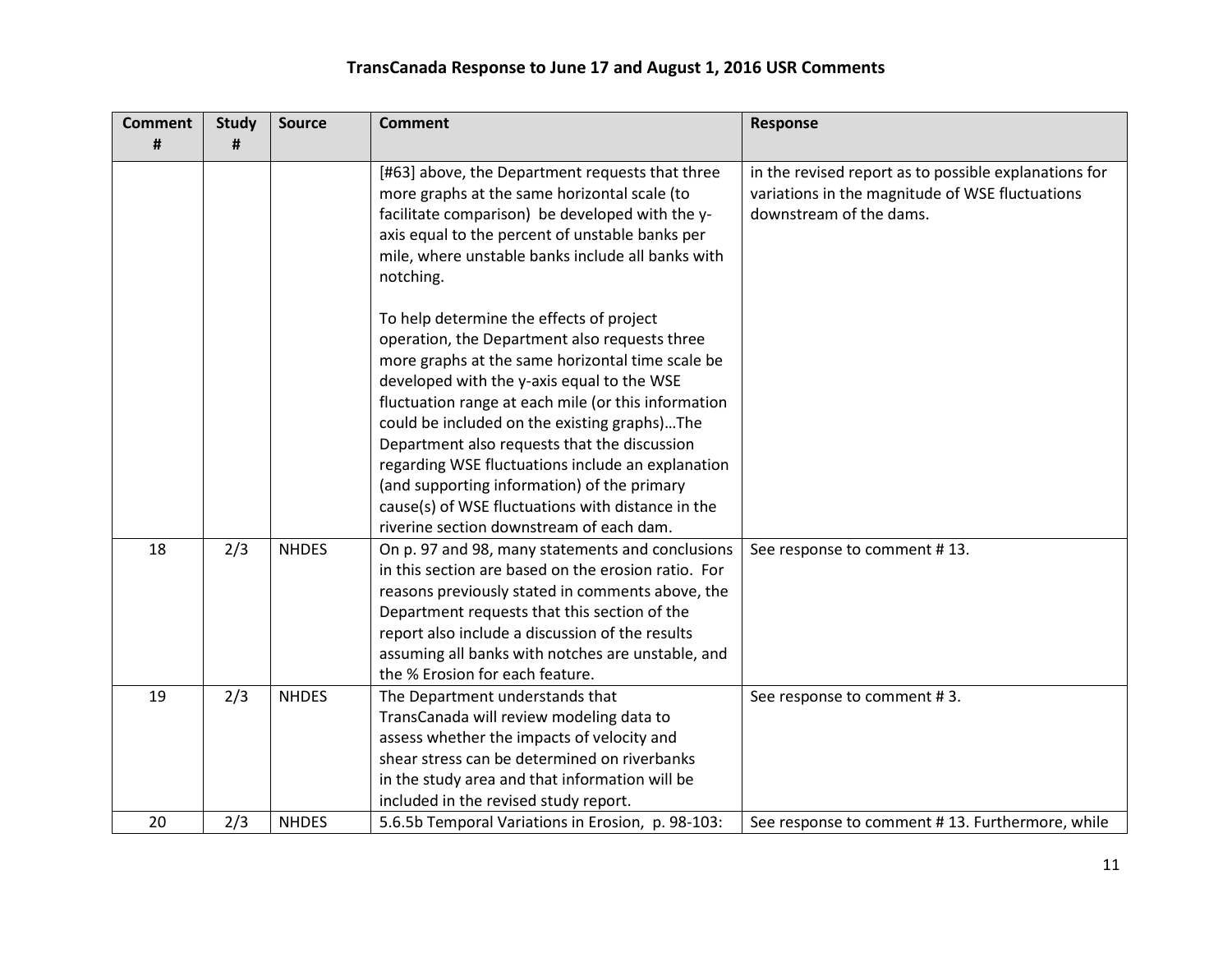| <b>Comment</b> | <b>Study</b> | <b>Source</b> | <b>Comment</b>                                                                                                                                                                                                                                                                                                                                                                                                                                                                                                                                                                                                                                                                               | <b>Response</b>                                                                                                                                                                                                                                                                                                                                                                                                                                                                                                                                                                                  |
|----------------|--------------|---------------|----------------------------------------------------------------------------------------------------------------------------------------------------------------------------------------------------------------------------------------------------------------------------------------------------------------------------------------------------------------------------------------------------------------------------------------------------------------------------------------------------------------------------------------------------------------------------------------------------------------------------------------------------------------------------------------------|--------------------------------------------------------------------------------------------------------------------------------------------------------------------------------------------------------------------------------------------------------------------------------------------------------------------------------------------------------------------------------------------------------------------------------------------------------------------------------------------------------------------------------------------------------------------------------------------------|
| #              | #            |               |                                                                                                                                                                                                                                                                                                                                                                                                                                                                                                                                                                                                                                                                                              |                                                                                                                                                                                                                                                                                                                                                                                                                                                                                                                                                                                                  |
|                |              |               | For reasons stated in comment [#63] above, the<br>Department requests that similar analyses (as<br>shown in Tables 5.6.5-2 and 5.6.5-3 and Figure<br>5.6.5-5) and discussion be provided in this section<br>of the report that considers all banks with<br>notching or overhangs to be unstable. Although<br>on p. 99 it is stated that " notching alone would<br>unlikely have been considered as eroding in 1955<br>or 1978", there is no hard evidence indicating<br>that notching was not considered unstable in<br>earlier studies                                                                                                                                                      | the percent of erosion would show an increase in<br>erosion over time if notching was included, the<br>report's conclusion that erosion has decreased<br>through time is corroborated by historical aerial<br>photographic analysis which is completely<br>independent from the bank stability mapping.<br>Photos included in erosion mapping of 1958 show<br>bare banks that would be associated with the<br>"eroding" category. If notching was included as<br>eroding in earlier mapping efforts then some of the<br>photographs would have shown only notching but<br>this was not the case. |
| 21             | 2/3          | <b>NHDES</b>  | 5.6.5c Rates of Erosion, p. 104 - 106: For reasons<br>stated in comment [#65] above, the Department<br>requests that similar analyses and discussion be<br>provided in the report that considers all banks<br>with notching or overhangs to be unstable.                                                                                                                                                                                                                                                                                                                                                                                                                                     | See response to comment #13.                                                                                                                                                                                                                                                                                                                                                                                                                                                                                                                                                                     |
| 22             | 2/3          | <b>NHDES</b>  | 5.8 Hydraulic and Operations Modeling, p. 106 -<br>107: The discussion on p. 107, states the<br>following: "As a result of lowering WSE at the<br>dams, a convexity in the longitudinal profile<br>develops at the lower end of the impoundments<br>(Figure 5.6.7-1) that could potentially engender a<br>channel response as a stable river profile typically<br>has a concave-up profile in contrast to the<br>observed convexity. Similar convexity and rapid<br>gradient changes result where flow releases from<br>an upstream project entering a downstream<br>impoundment encounter lowering water in the<br>receiving impoundment."<br>[This] suggests that high water drawdowns can | A revised report will include further discussion on<br>the frequency and potential impact of drawdowns<br>on erosion. See response to comment #13 with<br>regard to inclusion of notching/overhangs.                                                                                                                                                                                                                                                                                                                                                                                             |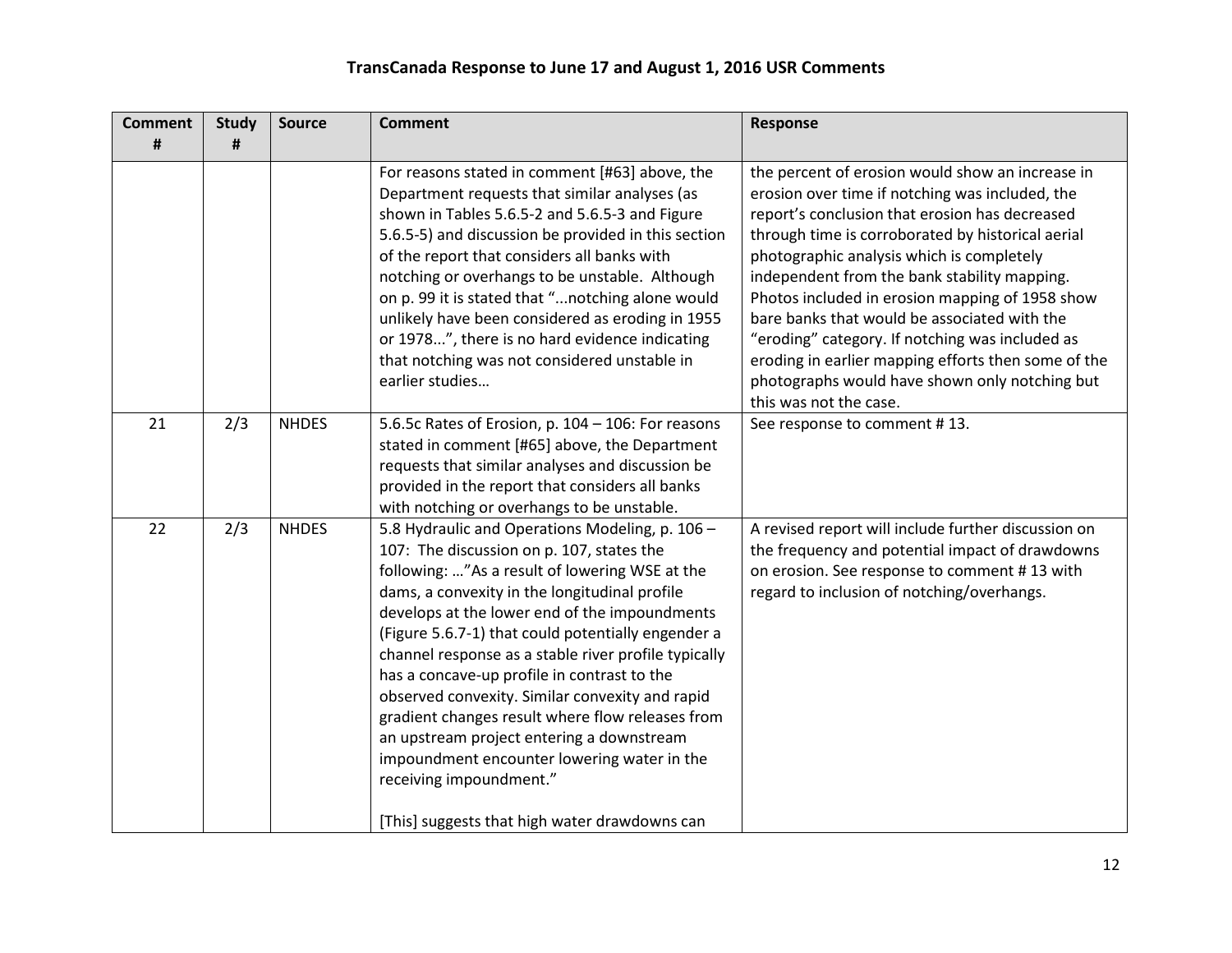| <b>Comment</b> | <b>Study</b>   | <b>Source</b> | <b>Comment</b>                                      | <b>Response</b>                                     |
|----------------|----------------|---------------|-----------------------------------------------------|-----------------------------------------------------|
| #              | $\pmb{\sharp}$ |               |                                                     |                                                     |
|                |                |               | have a significant impact on erosion and should be  |                                                     |
|                |                |               | further explained. The Department requests that     |                                                     |
|                |                |               | this section of the report include the frequency of |                                                     |
|                |                |               | the high water drawdowns at each project, and a     |                                                     |
|                |                |               | discussion of how such drawdowns can influence      |                                                     |
|                |                |               | and potentially cause or, make a bank more prone    |                                                     |
|                |                |               | to, erosion.                                        |                                                     |
| 23             | 2/3            | <b>NHDES</b>  | Throughout this section [Section 6.0] (including    | The revised report will include language similar to |
|                |                |               | the "Conclusions") the potential for project        | that recommended in the comment.                    |
|                |                |               | operation to cause or contribute to erosion by      |                                                     |
|                |                |               | making riverbanks more susceptible to erosion,      |                                                     |
|                |                |               | appears to be downplayed. For example, on p.        |                                                     |
|                |                |               | 114, the following is stated: "Furthermore, the     |                                                     |
|                |                |               | approximately 40% of bank instability mapped        |                                                     |
|                |                |               | through the study area is similar to more free-     |                                                     |
|                |                |               | flowing portions of the Connecticut River (Field,   |                                                     |
|                |                |               | 2005), so normal project operations cannot be       |                                                     |
|                |                |               | considered to be a cause of excessive erosion."     |                                                     |
|                |                |               | The Department requests that this be revised to     |                                                     |
|                |                |               | include language such as the following:             |                                                     |
|                |                |               | "Furthermore, the approximately 40% of bank         |                                                     |
|                |                |               | instability mapped through the study area is        |                                                     |
|                |                |               | similar to more free-flowing portions of the        |                                                     |
|                |                |               | Connecticut River (Field, 2005), which suggests     |                                                     |
|                |                |               | that normal project operations may not be a         |                                                     |
|                |                |               | direct cause of excessive erosion, although such    |                                                     |
|                |                |               | operations likely contribute to erosion by making   |                                                     |
|                |                |               | banks more prone to erosion due to seepage          |                                                     |
|                |                |               | forces associated with daily fluctuations."         |                                                     |
|                |                |               | A similar acknowledgement of the potential for      |                                                     |
|                |                |               | project operations to cause or contribute to        |                                                     |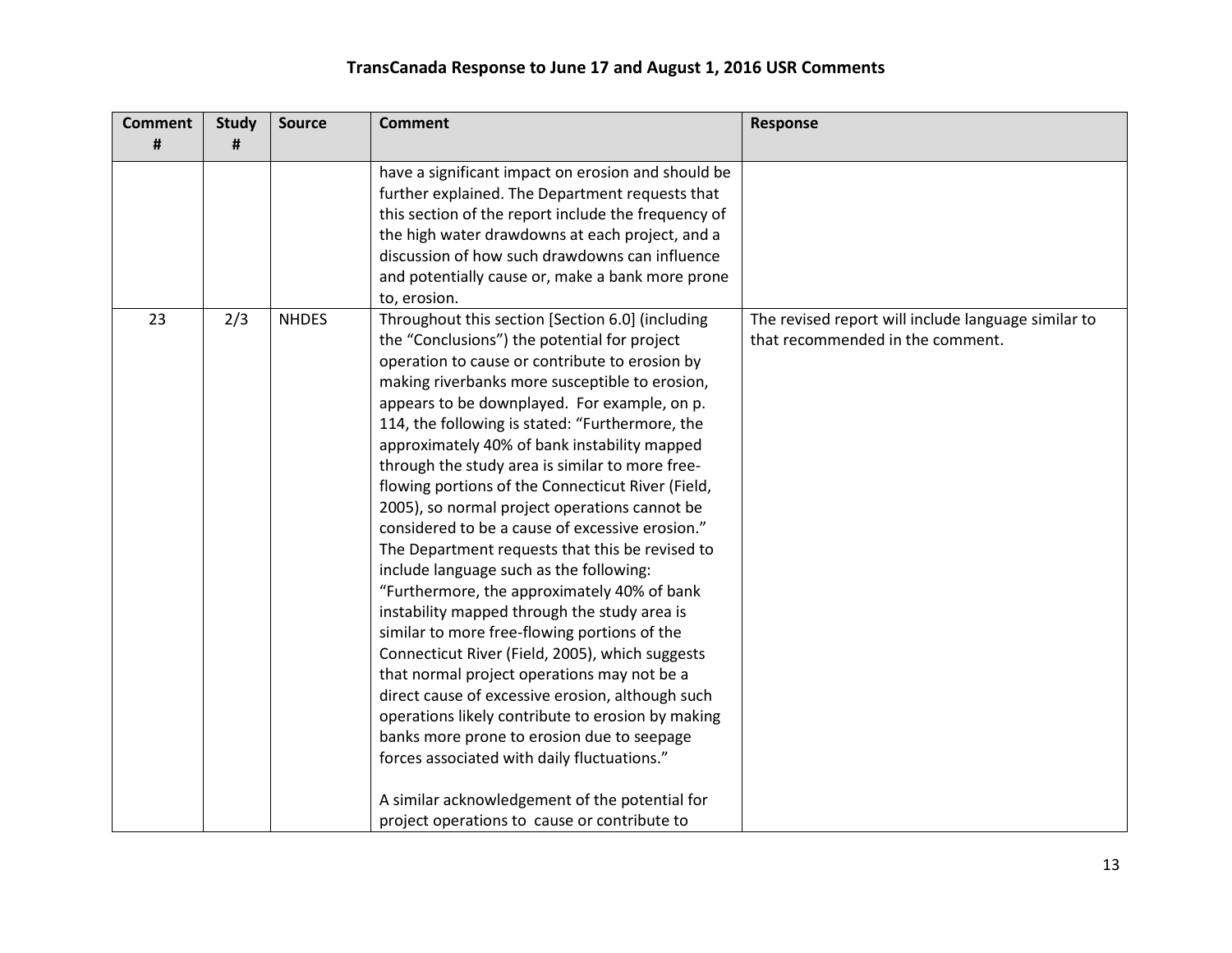| <b>Comment</b><br># | <b>Study</b><br># | <b>Source</b> | <b>Comment</b>                                                                                                                                                                                                                                                                                                                                                                                                                                                                                                                                                                                                                                                                                                    | Response                                                                                                                                                                                                                                                                                                                                                                                                                                                                                                                                                                                                                                                                                                                                                                                                                                                                                                                                                                                                                                                                                                                                                                                                                                                                                                                                                                               |
|---------------------|-------------------|---------------|-------------------------------------------------------------------------------------------------------------------------------------------------------------------------------------------------------------------------------------------------------------------------------------------------------------------------------------------------------------------------------------------------------------------------------------------------------------------------------------------------------------------------------------------------------------------------------------------------------------------------------------------------------------------------------------------------------------------|----------------------------------------------------------------------------------------------------------------------------------------------------------------------------------------------------------------------------------------------------------------------------------------------------------------------------------------------------------------------------------------------------------------------------------------------------------------------------------------------------------------------------------------------------------------------------------------------------------------------------------------------------------------------------------------------------------------------------------------------------------------------------------------------------------------------------------------------------------------------------------------------------------------------------------------------------------------------------------------------------------------------------------------------------------------------------------------------------------------------------------------------------------------------------------------------------------------------------------------------------------------------------------------------------------------------------------------------------------------------------------------|
|                     |                   |               | erosion by making riverbanks more susceptible to<br>erosion should be added to the second paragraph<br>(beginning with "Fluctuations in WSE") on p. 111<br>and at the end of the first paragraph (beginning<br>with " on the cycle of erosion") on page 115.                                                                                                                                                                                                                                                                                                                                                                                                                                                      |                                                                                                                                                                                                                                                                                                                                                                                                                                                                                                                                                                                                                                                                                                                                                                                                                                                                                                                                                                                                                                                                                                                                                                                                                                                                                                                                                                                        |
| 24                  | 2/3               | <b>NHDES</b>  | On p. 112, the following is stated: "Study $6 -$<br>Water Quality Monitoring Study (Louis Berger<br>Group and Normandeau, 2016a) found that the<br>Wilder, Bellows Falls, and Vernon projects had<br>negligible to no effect on turbidity, with recorded<br>values remaining generally very low and within<br>state water quality standards. The few recorded<br>spikes in turbidity were found to occur in response<br>to high flows resulting from heavy rain events." It<br>should be acknowledged that turbidity meters<br>were not located near shore, as requested by the<br>Department on 7/15/13, so local effects (i.e., near-<br>shore turbidity plumes due to project operation)<br>were not measured. | The comment is noted. In the February 21, 2014<br>Study Plan Determination FERC determined<br>nearshore monitoring of turbidity would not<br>necessarily result in additional useful information<br>because Studies 2, 3, and 8, supplemented with<br>turbidity data collected in Study 6, would provide<br>sufficient information to ascertain the causes,<br>including project operations, of rates and<br>circumstances of stream bank erosion.<br>Furthermore, Study 14/15 included measurements<br>of turbidity at nearshore spawning sites. These data<br>showed only 17 of 247 (6.5%) turbidity readings > 10<br>NTU. Of those, only 11 readings (4.5%) were > 20<br>NTU and only 2 (<1%) were greater than 30 NTU,<br>indicating that near shore turbidity does not seem to<br>differ from the turbidity readings taken in Study 6<br>nor are they discernible from the relatively small<br>water surface fluctuations from project operations.<br>The turbidity collected through the 2015 study year<br>in Study 6 indicate that turbid conditions occurred<br>infrequently and episodically during high flow events<br>outside the projects' normal operating conditions.<br>Therefore, we agree with the Commission's<br>determination that additional nearshore turbidity<br>measurements as part of Study 2/3 would not<br>provide any additional information that would |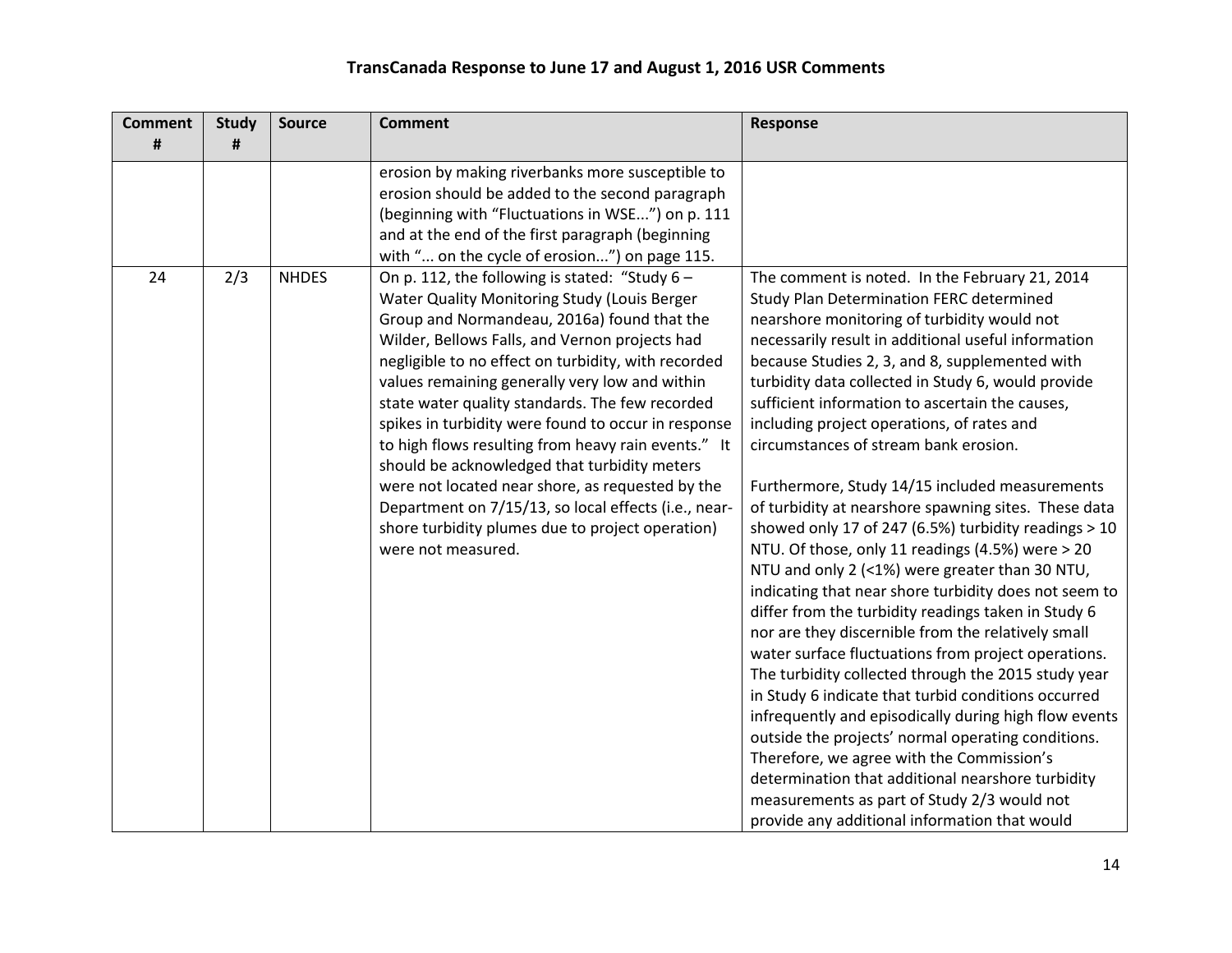| <b>Comment</b> | <b>Study</b> | <b>Source</b> | <b>Comment</b>                                        | Response                                                  |
|----------------|--------------|---------------|-------------------------------------------------------|-----------------------------------------------------------|
| #              | #            |               |                                                       |                                                           |
|                |              |               |                                                       | materially change study conclusions.                      |
|                |              |               |                                                       |                                                           |
|                |              |               |                                                       | We note that regardless of the amount of erosion          |
|                |              |               |                                                       | that currently occurs, the continuously monitoring        |
|                |              |               |                                                       | sondes used in Study 6 did not detect large               |
|                |              |               |                                                       | occurrences of erosion (inferred from turbidity),         |
|                |              |               |                                                       | indicating that the current amount of erosion does        |
|                |              |               |                                                       | not impact water quality. Turbidity is commonly           |
|                |              |               |                                                       | thought of as measuring water clarity, which people       |
|                |              |               |                                                       | think of cloudy water due to inorganic grains             |
|                |              |               |                                                       | (clay/silt) but this is not always the case. Turbidity is |
|                |              |               |                                                       | a measure of the amount of light scattered by             |
|                |              |               |                                                       | particles. The particle could be algae, debris,           |
|                |              |               |                                                       | sediment, tannins. It is possible to have unclear         |
|                |              |               |                                                       | water that has little suspended sediment.                 |
| 25             | 2/3          | <b>VANR</b>   | The study did a complete and thorough                 | We appreciate the comment and believe the study           |
|                |              |               | document[ation of] the presence of erosion over a     | demonstrates that for large portions of the study         |
|                |              |               | large geographic area, as well as repeat surveying    | area, particularly Bellows Falls and Vernon               |
|                |              |               | at 21 monitoring transects, and in general            | impoundments, the rate of erosion has declined            |
|                |              |               | characterizing the processes of erosion that          | through time while the projects have operated             |
|                |              |               | potentially contribute to erosion in the project      | largely as they do today. Some increase in the            |
|                |              |               | affected area. However, the study was not able to     | erosion rate has occurred in the upper Wilder             |
|                |              |               | meet the goal of ascertaining the likely causes of    | impoundment where project operations controlled           |
|                |              |               | erosion in the project affected area. The Agency      | at the dam have minimal impact compared to                |
|                |              |               | acknowledges erosion is a natural process, and        | upstream inputs. The revised report will provide          |
|                |              |               | that erosional processes may act in concert with      | additional information to document that project           |
|                |              |               | one another. Additionally, the causal agent of        | operations have changed very little over several          |
|                |              |               | erosion likely varies on temporal and spatial         | decades. Site-specific causation studies were             |
|                |              |               | scales, and likely operates on a time scale greater   | beyond the scope of the approved study plan.              |
|                |              |               | than two years, as acknowledged in the study          |                                                           |
|                |              |               | report. The concern is by the study not meeting       |                                                           |
|                |              |               | the goal of ascertaining the likely cause of erosion, |                                                           |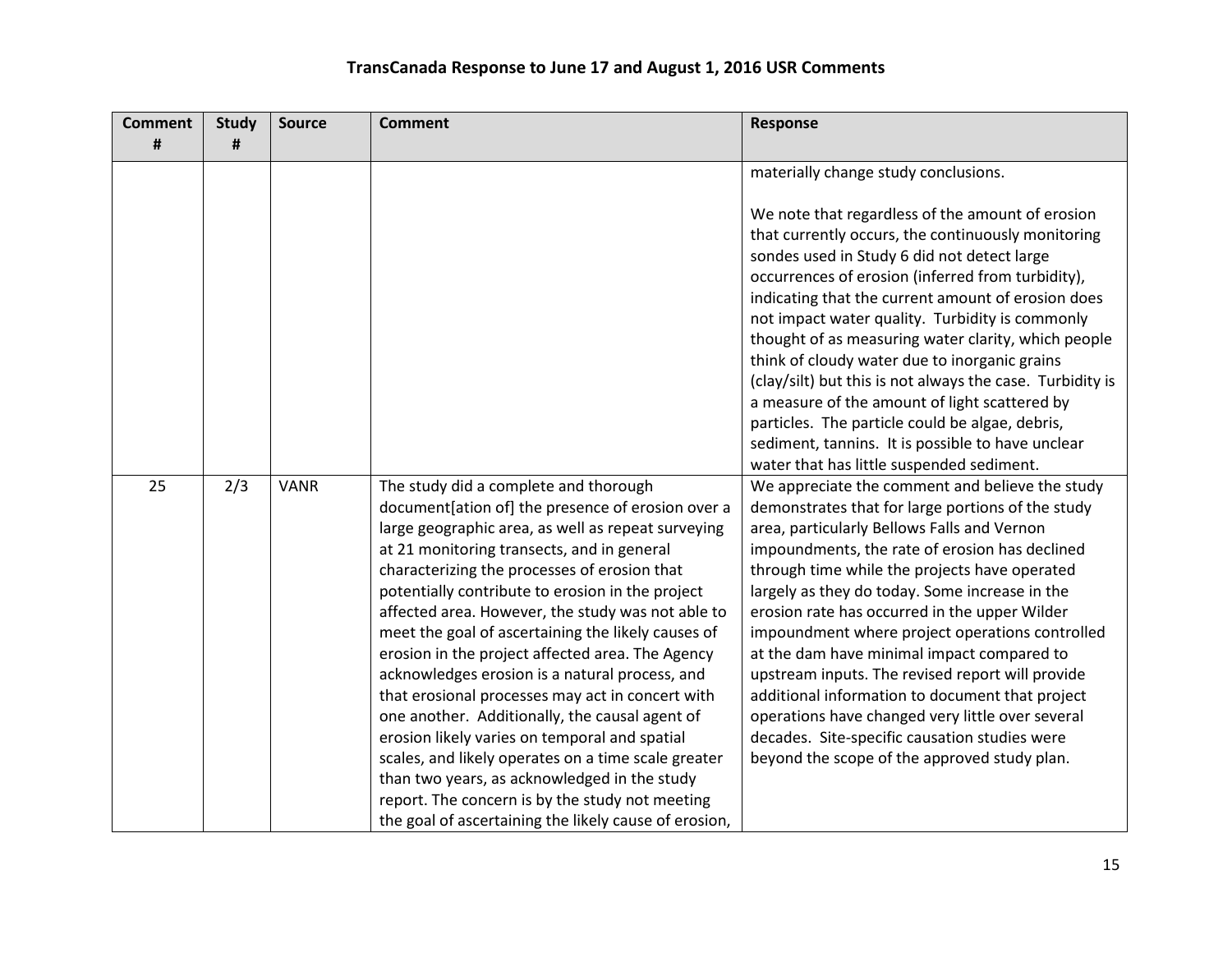| <b>Comment</b> | <b>Study</b> | <b>Source</b> | <b>Comment</b>                                        | <b>Response</b>             |
|----------------|--------------|---------------|-------------------------------------------------------|-----------------------------|
| #              | #            |               |                                                       |                             |
|                |              |               | the Agency is not able to determine whether the       |                             |
|                |              |               | rate of erosion in the project affected area is being |                             |
|                |              |               | accelerated by project operations which could         |                             |
|                |              |               | potentially impact water quality and other aquatic    |                             |
|                |              |               | resources.                                            |                             |
|                |              |               | The study employed several methods for                |                             |
|                |              |               | monitoring and analyzing erosion over a wide          |                             |
|                |              |               | geographic area for the limited time of two years.    |                             |
|                |              |               | Whether the methods or analysis employed by the       |                             |
|                |              |               | study are adequate in identifying the likely causal   |                             |
|                |              |               | agent of erosion at a particular site should be       |                             |
|                |              |               | determined. If the methods, analysis or limited       |                             |
|                |              |               | time period study are deemed to not provide the       |                             |
|                |              |               | necessary information to meet this goal, the          |                             |
|                |              |               | Agency recommends that discussion be added to         |                             |
|                |              |               | the report identifying the methods and the time       |                             |
|                |              |               | need to ascertain the likely causes of erosion at     |                             |
|                |              |               | particular sites in the project affected area.        |                             |
| 26             | 2/3          | <b>VANR</b>   | The study report indicates that analysis would use    | See response to comment #3. |
|                |              |               | outputs from the hydraulic model (Study 4) to         |                             |
|                |              |               | provide information on flow velocity, water           |                             |
|                |              |               | surface elevation, and shear stress impacting the     |                             |
|                |              |               | riverbanks in the project affected area. However,     |                             |
|                |              |               | the study report only presents information and        |                             |
|                |              |               | discussion on the analysis for the water surface      |                             |
|                |              |               | elevation, and not on velocity or shear stress        |                             |
|                |              |               | which are provided in an appendix without             |                             |
|                |              |               | discussion. Additionally, the study report does not   |                             |
|                |              |               | use a correlation analysis to assess project affects  |                             |
|                |              |               | as stated in the September 13, 2013 revised study     |                             |
|                |              |               | plan for Study 2                                      |                             |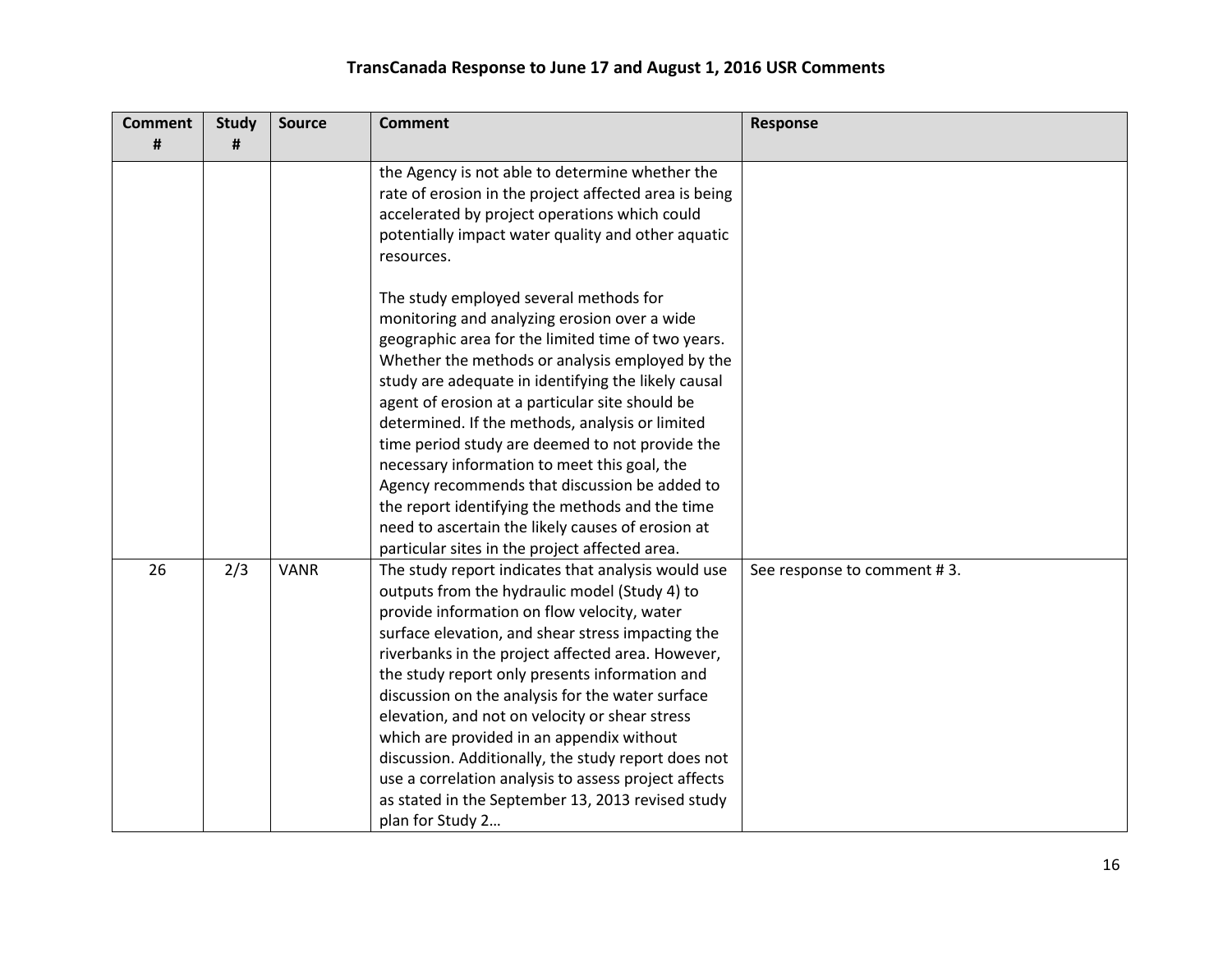| <b>Comment</b><br># | <b>Study</b><br># | <b>Source</b> | <b>Comment</b>                                                                                                                                                                                                                                                                                                                                                                                                                                                                                                                                                                                                                                                                                                                                                                                                                                                                                                                                                                                                                                            | Response                                                                                                                                                                                                                                                                                                                       |
|---------------------|-------------------|---------------|-----------------------------------------------------------------------------------------------------------------------------------------------------------------------------------------------------------------------------------------------------------------------------------------------------------------------------------------------------------------------------------------------------------------------------------------------------------------------------------------------------------------------------------------------------------------------------------------------------------------------------------------------------------------------------------------------------------------------------------------------------------------------------------------------------------------------------------------------------------------------------------------------------------------------------------------------------------------------------------------------------------------------------------------------------------|--------------------------------------------------------------------------------------------------------------------------------------------------------------------------------------------------------------------------------------------------------------------------------------------------------------------------------|
|                     |                   |               |                                                                                                                                                                                                                                                                                                                                                                                                                                                                                                                                                                                                                                                                                                                                                                                                                                                                                                                                                                                                                                                           |                                                                                                                                                                                                                                                                                                                                |
|                     |                   |               | The Agency recommends that the shear stress and<br>velocity analysis and how these variables are<br>affected by project operations based on<br>information provided by the hydraulic model be<br>presented and discussed in the study report as<br>described in the revised study plan.                                                                                                                                                                                                                                                                                                                                                                                                                                                                                                                                                                                                                                                                                                                                                                   |                                                                                                                                                                                                                                                                                                                                |
| 27                  | 2/3               | <b>VANR</b>   | Section 5.4.2 Repeat Monitoring - The sections<br>states that, "Normal project operations result in<br>daily or sub-daily fluctuating water levels. At many<br>sites, the position of those daily fluctuations on<br>the bank aligns with the location of notching at<br>the base of the bank (Figure 5.4.2-6 and Appendix<br>A)." The formation of a notch at the base of the<br>bank was observed at about half of the 21 monitor<br>sites over the course of the study which coincided<br>with the range of water level fluctuation from<br>normal project operations. This daily to sub daily<br>change in water level on the bank seem[ing]ly<br>would cause changes in the pressure on the bank<br>resulting [in] the potential to accelerate the<br>erosional process at these particular sites.<br>The Agency recommends that further assessment<br>be conducted on the sites where notching<br>occurred at the normal operating level by<br>evaluating existing data, including but not limited<br>to sediment layer of the bank to provide more | Further analysis of the monitoring sites will be<br>conducted but unfortunately the stratigraphy of the<br>bank at many monitoring sites was thickly covered<br>with material eroded from upslope so details<br>regarding heterogeneities of bank sediments at the<br>base of the banks may not be available at many<br>sites. |
|                     |                   |               | information on causation of the erosion.                                                                                                                                                                                                                                                                                                                                                                                                                                                                                                                                                                                                                                                                                                                                                                                                                                                                                                                                                                                                                  |                                                                                                                                                                                                                                                                                                                                |
| 28                  | 2/3               | <b>VANR</b>   | Section 5.6.5a Spatial Variations in Erosion - On<br>page 98 of this section, the report states, "A<br>number of other similar analyses comparing                                                                                                                                                                                                                                                                                                                                                                                                                                                                                                                                                                                                                                                                                                                                                                                                                                                                                                         | See response to comment #3. We believe that<br>shear stress/velocity (1D average mid channel) in<br>addition to statistical analysis (see response to                                                                                                                                                                          |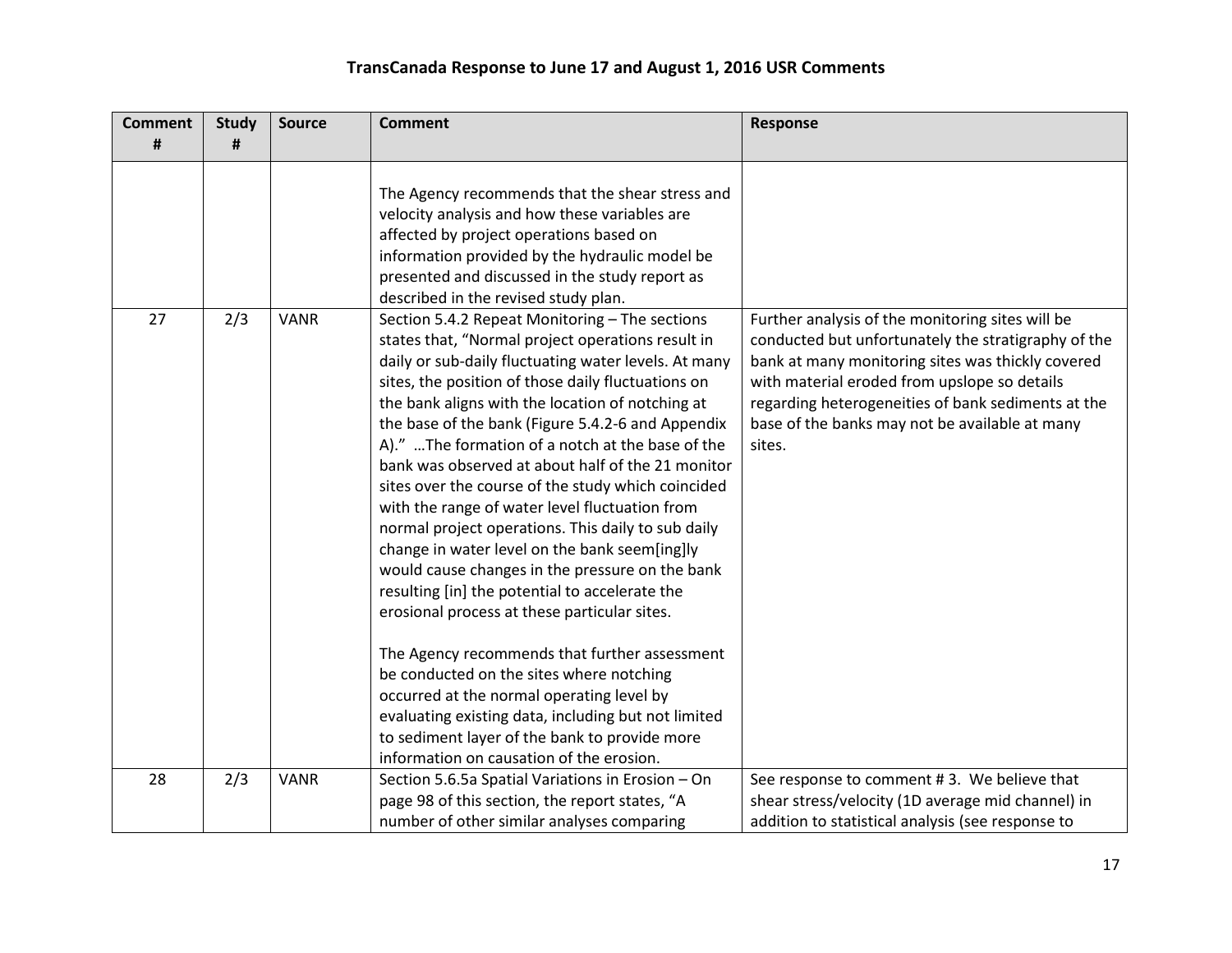| <b>Comment</b> | <b>Study</b> | <b>Source</b> | <b>Comment</b>                                                                                                                                                                                                                                                                                                                                                                                                                                                                                                                                                                                                                                                                                                                                                                                                                                                                                                                                                                                                                                                                                                                                                                                                                                                                                                                                                                                                                                                                                   | Response                                                                                                                                                                                                                                                                                                                                                                                                                                                                                                                                              |
|----------------|--------------|---------------|--------------------------------------------------------------------------------------------------------------------------------------------------------------------------------------------------------------------------------------------------------------------------------------------------------------------------------------------------------------------------------------------------------------------------------------------------------------------------------------------------------------------------------------------------------------------------------------------------------------------------------------------------------------------------------------------------------------------------------------------------------------------------------------------------------------------------------------------------------------------------------------------------------------------------------------------------------------------------------------------------------------------------------------------------------------------------------------------------------------------------------------------------------------------------------------------------------------------------------------------------------------------------------------------------------------------------------------------------------------------------------------------------------------------------------------------------------------------------------------------------|-------------------------------------------------------------------------------------------------------------------------------------------------------------------------------------------------------------------------------------------------------------------------------------------------------------------------------------------------------------------------------------------------------------------------------------------------------------------------------------------------------------------------------------------------------|
| #              | #            |               |                                                                                                                                                                                                                                                                                                                                                                                                                                                                                                                                                                                                                                                                                                                                                                                                                                                                                                                                                                                                                                                                                                                                                                                                                                                                                                                                                                                                                                                                                                  |                                                                                                                                                                                                                                                                                                                                                                                                                                                                                                                                                       |
|                |              |               | erosion with potential causal factors are possible<br>with the GIS data provided in Appendix C such as<br>determining if erosion preferentially occurs<br>upstream of valley constrictions, adjacent to<br>tributary confluences, near sites of bank armoring,<br>where changes in water-surface slope are<br>greatest, or where shear stress is highest.<br>However, a complete and exhaustive analysis of all<br>possible relationships was beyond the scope of<br>this study."<br>The Agency disagrees that analyzing the potential<br>causal factor for erosion is beyond the scope of<br>this study, in fact it is an objective of the study.<br>The Agency is not asking for a complete and<br>exhaustive analysis, however several causal<br>factors specified in the revised study plan are not<br>addressed in the reportThe study goals as stated<br>in the revised study planindicate that shear<br>stress would be analyzed and additionally the plan<br>for study 3 states, HEC-RAS one-dimensional (1-D)<br>hydraulic modeling is being completed of the<br>entire study area as part of the Hydraulic<br>Modeling Study (Study 4). HEC-RAS modeling will<br>provide information on flow stage, velocity, and<br>shear stress, important factors in the erosion<br>process. The Agency requests that all analysis that<br>were identified in the Revised Study Plan be<br>completed including the use of correlation analysis<br>methods and additionally the use of data from the | comment #3) will be adequate to assess these<br>factors to the extent that they can be assessed.<br>With regard to River 2D modeling, the study plan<br>suggested that if necessary 2D modeling would be<br>conducted at up to 6 of the monitored 21 sites if<br>those sites were complex sites where HEC-RAS<br>modeling does not adequately describe them (e.g.,<br>eddy flows or flow deflections). Based on the results<br>of site monitoring, we do not believe this analysis is<br>needed or would contribute additional useful<br>information. |
| 29             | 2/3          |               | River 2D reaches of river (Study 9).                                                                                                                                                                                                                                                                                                                                                                                                                                                                                                                                                                                                                                                                                                                                                                                                                                                                                                                                                                                                                                                                                                                                                                                                                                                                                                                                                                                                                                                             |                                                                                                                                                                                                                                                                                                                                                                                                                                                                                                                                                       |
|                |              | <b>VANR</b>   | Section 5.8 Hydraulic and Operations Modeling -                                                                                                                                                                                                                                                                                                                                                                                                                                                                                                                                                                                                                                                                                                                                                                                                                                                                                                                                                                                                                                                                                                                                                                                                                                                                                                                                                                                                                                                  | See response to comment #3.                                                                                                                                                                                                                                                                                                                                                                                                                                                                                                                           |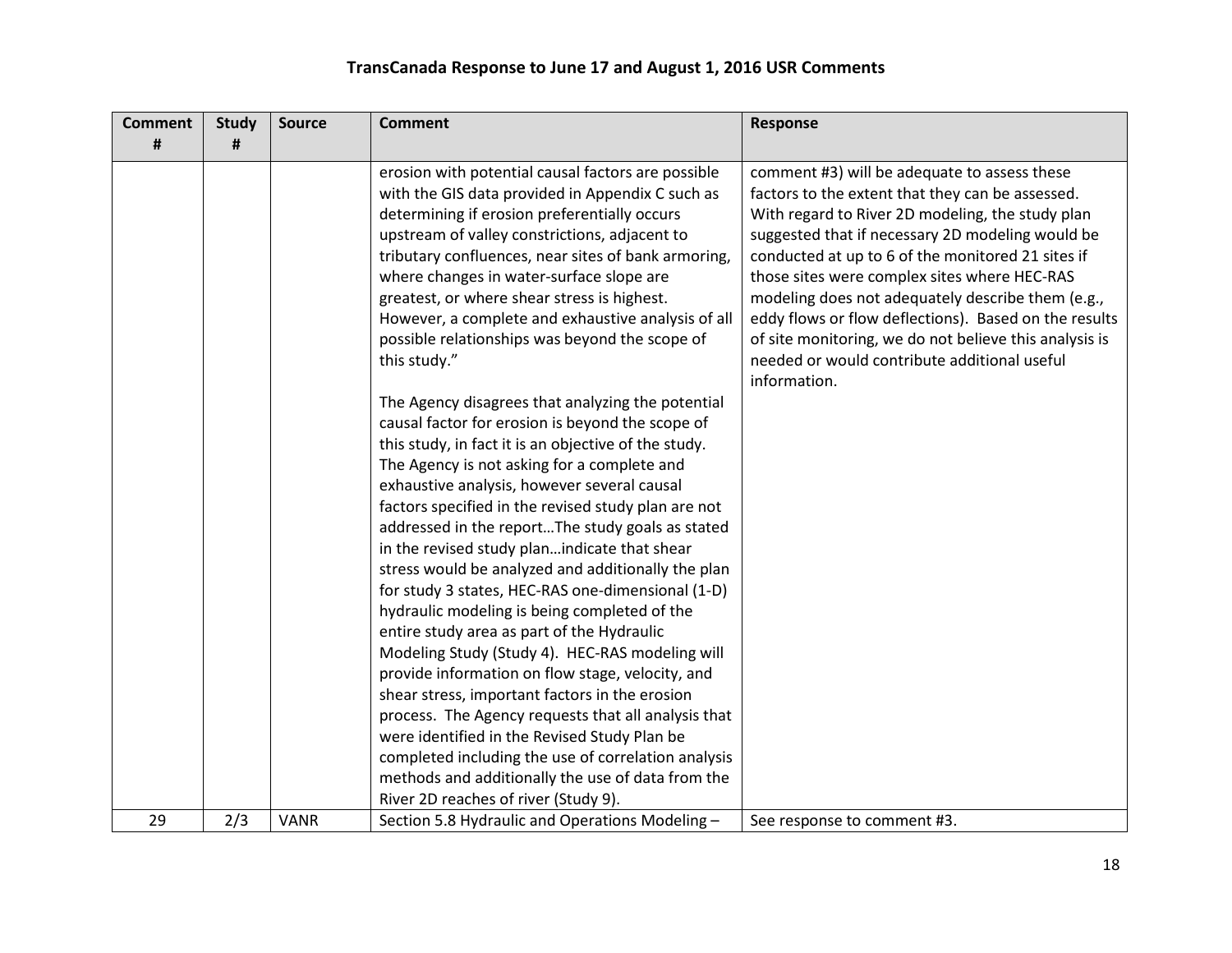| <b>Comment</b> | <b>Study</b> | <b>Source</b> | <b>Comment</b>                                        | <b>Response</b>                                          |
|----------------|--------------|---------------|-------------------------------------------------------|----------------------------------------------------------|
| #              | #            |               |                                                       |                                                          |
|                |              |               | This sections states that, "For Study 2, the          |                                                          |
|                |              |               | hydraulic modeling data were used to establish        |                                                          |
|                |              |               | the WSEs for flows of varying magnitude at each       |                                                          |
|                |              |               | of the 21 monitoring sites (Appendix A)."             |                                                          |
|                |              |               | The methods section of the study report (Pg. 5)       |                                                          |
|                |              |               | indicated that this analysis would include flow       |                                                          |
|                |              |               | velocity and shear stress. It is unclear from this    |                                                          |
|                |              |               | section whether a thorough analysis for velocities    |                                                          |
|                |              |               | and shear stress were performed at the 21             |                                                          |
|                |              |               | monitoring sites. If the analysis was not             |                                                          |
|                |              |               | completed as part of the initial study, the Agency    |                                                          |
|                |              |               | request that it be completed and presented in a       |                                                          |
|                |              |               | revised study report.                                 |                                                          |
| 30             | 2/3          | <b>CRWC</b>   | TransCanada should incorporate hydraulic              | See response to comment #3.                              |
|                |              |               | modeling results from Study 4 into Study 2 -3, and    |                                                          |
|                |              |               | analyze the results to assess the relationship        |                                                          |
|                |              |               | between shear stress and riverbank erosion, as        |                                                          |
|                |              |               | proposed in the RSP.                                  |                                                          |
| 31             | 2/3          | <b>CRWC</b>   | TransCanada should revise Study 2 and Study 3 to      | Analysis of shear stress that will be completed and      |
|                |              |               | identify the effects of shoreline erosion on riparian | included in the revised study report, together with      |
|                |              |               | areas and shoreline wetlands, rare plant and          | maps which depict erosion together with locations        |
|                |              |               | animal populations, water quality, and aquatic and    | of other resources will illustrate relationships (if any |
|                |              |               | terrestrial wildlife habitat, as stated in the RSP.   | and if discernible at the scale of erosion mapping)      |
|                |              |               |                                                       | between erosion and other resources                      |
| 32             | 2/3          | <b>CRWC</b>   | FERC should consider the August 1, 2016 Study 2 -     | The August 1, 2016 report is considered the initial      |
|                |              |               | 3 report to be the interim report and that the        | study report intended for stakeholder review and         |
|                |              |               | Erosion Working Group's current review of the         | comments. The report will be revised to provide          |
|                |              |               | Combined Study 2 -3 be integrated into a revised      | additional data and analysis, and needed                 |
|                |              |               | study that the Erosion Working Group is then able     | clarifications as applicable and based on stakeholder    |
|                |              |               | to review as the final study, as proposed in the      | comments. Should a working group meeting be              |
|                |              |               | RSP TransCanada should formally meet with the         | needed to help clarify aspects of the report we will     |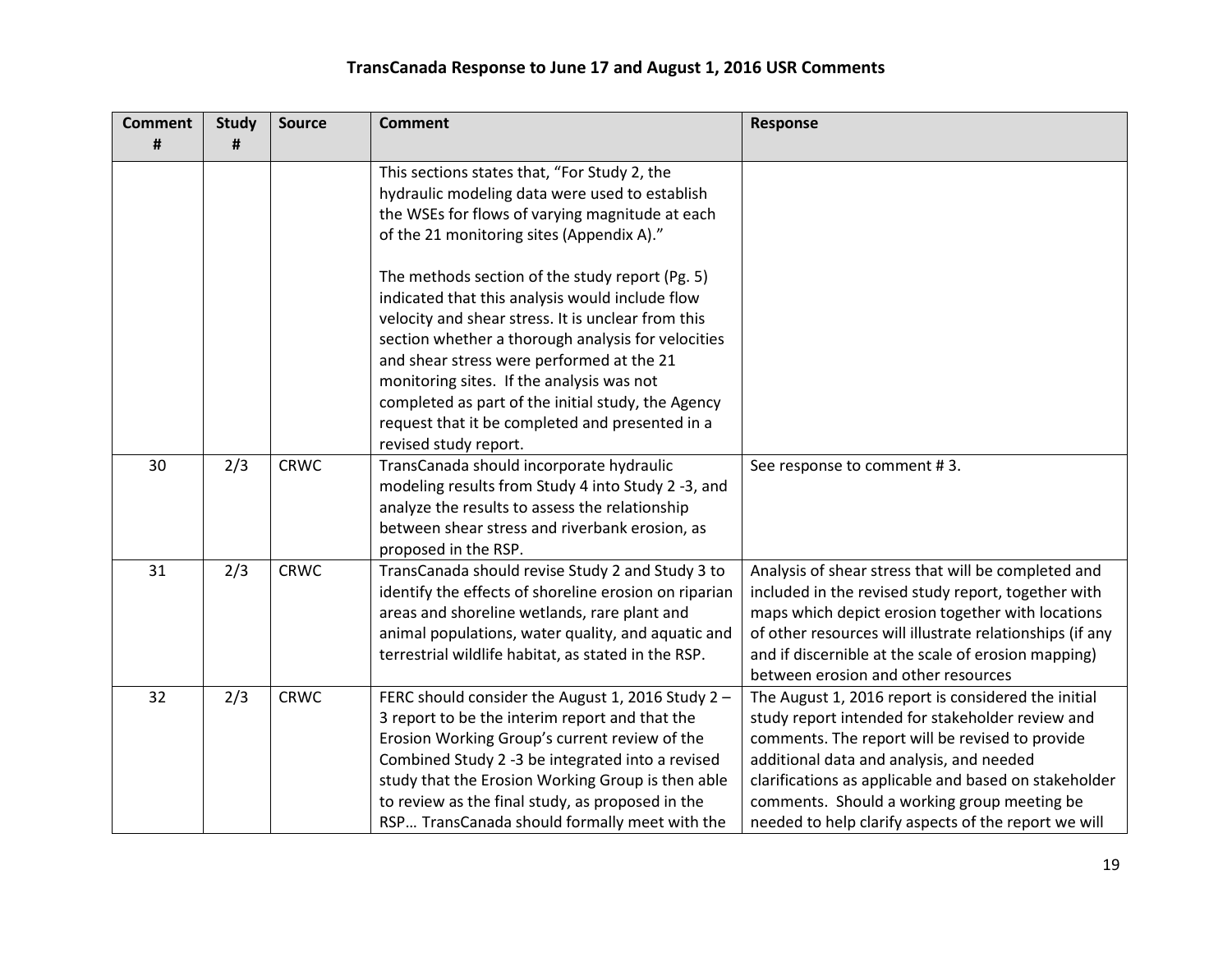| <b>Comment</b><br># | <b>Study</b><br># | <b>Source</b> | <b>Comment</b>                                                                                                                                                                                                                                                                                                                                                                                                                         | Response                                                                                                                                                                                                                                                                                                                                                                                                       |
|---------------------|-------------------|---------------|----------------------------------------------------------------------------------------------------------------------------------------------------------------------------------------------------------------------------------------------------------------------------------------------------------------------------------------------------------------------------------------------------------------------------------------|----------------------------------------------------------------------------------------------------------------------------------------------------------------------------------------------------------------------------------------------------------------------------------------------------------------------------------------------------------------------------------------------------------------|
|                     |                   |               |                                                                                                                                                                                                                                                                                                                                                                                                                                        |                                                                                                                                                                                                                                                                                                                                                                                                                |
|                     |                   |               | erosion working group as necessary to consider its<br>comments and revise Study 2-3 report to reflect                                                                                                                                                                                                                                                                                                                                  | schedule such a meeting.                                                                                                                                                                                                                                                                                                                                                                                       |
|                     |                   |               | those comments, as proposed in the RSP.                                                                                                                                                                                                                                                                                                                                                                                                |                                                                                                                                                                                                                                                                                                                                                                                                                |
| 33                  | 2/3               | <b>CRWC</b>   | TransCanada should extend the cross-section<br>monitoring beyond the two-year monitoring<br>period proposed in the RSP given that the Study<br>itself suggests that this period was not long<br>enough to analyze the "cycle of erosion" at all<br>sites. This is a conclusion that is a product of the<br>RSP so the fieldwork should continue until<br>TransCanada collects sufficient data to measure<br>erosion changes over time. | The two-year monitoring period followed the<br>approved study plan and constituted a measurable<br>"snapshot in time". The monitoring at select sites,<br>along with historical comparisons and riverbank<br>mapping conducted in 2014/2015 collectively have<br>led to and supported conclusions related to extent<br>and rate of erosion over time.                                                          |
| 34                  | 2/3               | <b>CRWC</b>   | TransCanada should analyze how water surface<br>elevation (WSE) fluctuations increase the vertical<br>range on the bank exposed to additional erosive<br>forces such as boat waves, piping, and ice jams,<br>that are all issues identified in the RSP.                                                                                                                                                                                | Normal project operations result in decreased (not<br>increased) vertical fluctuation range on the bank<br>relative to high flow operations and flood events.<br>While WSE fluctuations operate on different levels<br>of the bank at different times depending on river<br>flows and project discharge, these variations are due<br>to external influences on discharge and not normal<br>project operations. |
| 35                  | 2/3               | <b>CRWC</b>   | TransCanada should revise the report and present<br>an analysis of the effects of the differences in the<br>gradient of ground water and WSE changes.                                                                                                                                                                                                                                                                                  | See response to comment #44 below. Such an<br>analysis was beyond the study scope of the<br>approved study plan and we continue to believe that<br>such an analysis will not add appreciable<br>information beyond what we have ascertained with<br>methods approved in the study plan                                                                                                                         |
| 36                  | 2/3               | <b>CRWC</b>   | TransCanada should re-evaluate the existing data<br>with respect to these important factors<br>(i.e., methodology used, groundwater elevations,<br>and surrounding land use) to "ascertain the<br>relative importance of water-level fluctuations<br>associated with project operations in the erosion                                                                                                                                 | We note that the Study 2 study plan was related to<br>the 21 monitoring site only, not to the entire river<br>within the study area, which was the topic of Study<br>3. While the report for both studies was<br>consolidated, the goals and objectives for each study<br>differed.                                                                                                                            |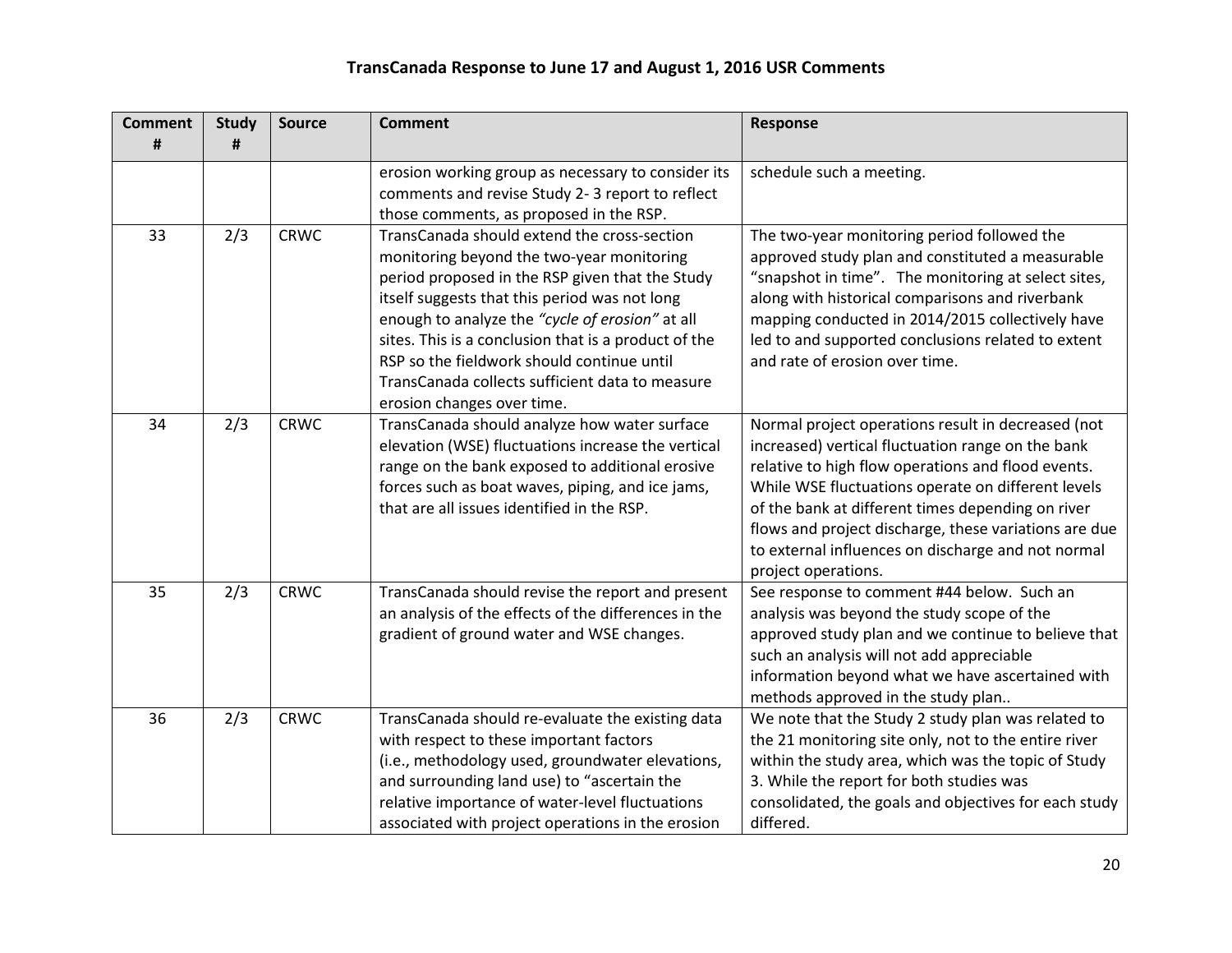| <b>Comment</b> | <b>Study</b> | <b>Source</b> | <b>Comment</b>                                                                                                                                                                                                                                                                                                                                                 | Response                                                                                                                                                                                                                                                                                                                                                                                                                                                                                                                                                                                                                                                                                                                                                                                                                                          |
|----------------|--------------|---------------|----------------------------------------------------------------------------------------------------------------------------------------------------------------------------------------------------------------------------------------------------------------------------------------------------------------------------------------------------------------|---------------------------------------------------------------------------------------------------------------------------------------------------------------------------------------------------------------------------------------------------------------------------------------------------------------------------------------------------------------------------------------------------------------------------------------------------------------------------------------------------------------------------------------------------------------------------------------------------------------------------------------------------------------------------------------------------------------------------------------------------------------------------------------------------------------------------------------------------|
| #              | #            |               |                                                                                                                                                                                                                                                                                                                                                                |                                                                                                                                                                                                                                                                                                                                                                                                                                                                                                                                                                                                                                                                                                                                                                                                                                                   |
| 37             | 2/3          | <b>CRWC</b>   | process relative to other contributing factors" as<br>per the RSP (page 21, RSP Study 2).<br>TransCanada should revise the report to add data<br>supporting their claim that "normal project<br>operations that have changed little in several<br>decades" that appears in the last paragraph in the<br>report.                                                | Effort was made to determine the relative<br>importance of various factors through the use of the<br>erosion ratio. A determination of groundwater levels<br>and careful mapping of all land uses along the river<br>were beyond the scope of the study.<br>The current licenses were issued in 1979. They<br>specified minimum flows and required that<br>operating procedures be developed for high water<br>that provides for coordination with USACE dams.<br>Those have been followed consistently and similarly<br>since the licenses were issued. Flowage rights<br>acquired in years prior to the current license have<br>not been expanded and as a result continue to<br>restrict reservoir elevation operating ranges. The<br>only potential change that might affect operations<br>would be the significant increase in minimum flows |
|                |              |               |                                                                                                                                                                                                                                                                                                                                                                | from upstream projects that in effect would likely<br>reduce the average level and frequency of<br>fluctuation in the downstream projects undergoing<br>relicensing.<br>The revised report will provide additional<br>information to support our claim that operations<br>have changed little in several decades.                                                                                                                                                                                                                                                                                                                                                                                                                                                                                                                                 |
| 38             | 2/3          | <b>CRWC</b>   | TransCanada should revise the report and<br>formulate correlations between riparian buffers<br>and erosion sites. TransCanada response dated<br>6/1/2016 to the comments on Study 1 (submitted<br>March 1, 2016) stated, "Study 3 will include data<br>on presence or absence of riparian buffer on most<br>recent aerial photographs and relate it to erosion | This information is in the initial study report, and<br>incorporated into the erosion ratio table (Table5.6.5-<br>1) in the report. A figure similar to others comparing<br>various features with erosion will be added to the<br>revised report for additional clarity. The data do not<br>show that erosion preferentially occurs where<br>riparian vegetation is absent.                                                                                                                                                                                                                                                                                                                                                                                                                                                                       |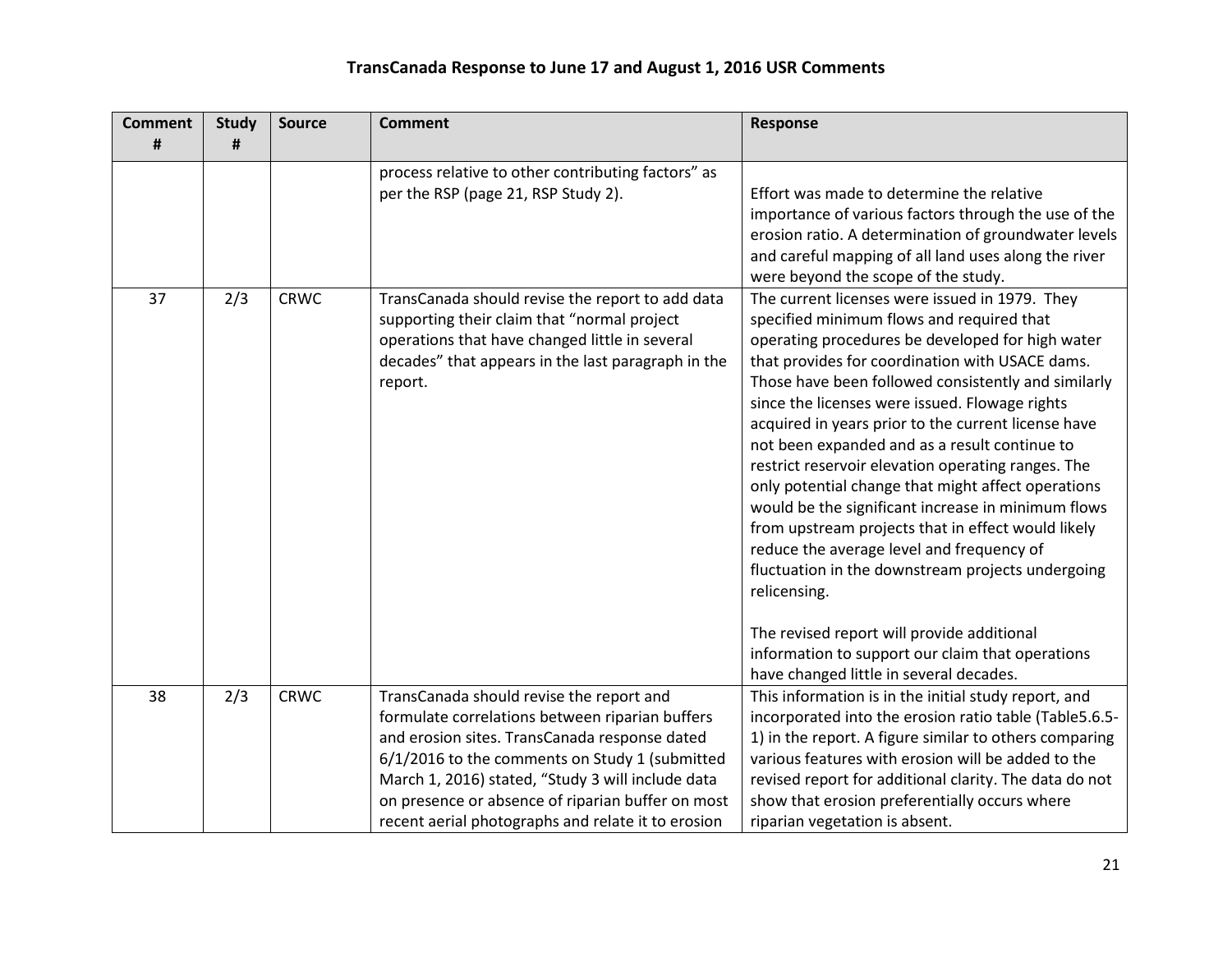| <b>Comment</b> | <b>Study</b> | <b>Source</b> | <b>Comment</b>                                      | <b>Response</b>                                      |
|----------------|--------------|---------------|-----------------------------------------------------|------------------------------------------------------|
| #              | #            |               |                                                     |                                                      |
|                |              |               | mapped in 2014; however, such an analysis was       |                                                      |
|                |              |               | beyond the approved scope of Studies 1-3."          |                                                      |
|                |              |               | Stakeholders expected this analysis to be part of   |                                                      |
|                |              |               | the study.                                          |                                                      |
| 39             | 2/3          | <b>CRWC</b>   | TransCanada should modify Studies 2-3 as            | Those additional comments that are within the        |
|                |              |               | otherwise detailed in the attached Peer             | study scope will be addressed in the revised report. |
|                |              |               | Review [i.e., "the Princeton Hydro review"].        |                                                      |
| 40             | 2/3          | <b>CRWC</b>   | These studies were supposed to be a package of      | TransCanada analyzed potential causes related to     |
|                |              |               | information that would show the history of          | erosion by comparing occurrences with erosion        |
|                |              |               | erosion at all three projects AND show an analysis  | relative to other features throughout the study area |
|                |              |               | of causation of the erosion along the entire reach  | by using the erosion ratio. A detailed site-specific |
|                |              |               | of river affected by the projects. That is not what | analysis of a given cause of erosion at any specific |
|                |              |               | the project owner presented to the stakeholders     | location was not the purpose of the studies and      |
|                |              |               | with these studies.                                 | beyond the scope of the approved study plan.         |
| 41             | 2/3          | <b>CRWC</b>   | Throughout the conversations of plan                | We have shown through the application of erosion     |
|                |              |               | development/revision/review TransCanada knew        | ratios that erosion does not preferentially occur    |
|                |              |               | that CRWC and other stakeholders wanted an          | where WSE fluctuations are the greatest. The         |
|                |              |               | analysis that lead to a conclusion of either        | revised report will include a similar analysis with  |
|                |              |               | none/partial/full responsibility on the part of     | respect to shear stress.                             |
|                |              |               | TransCanada operations relative to flows and WSE    |                                                      |
|                |              |               | as a cause or partial cause of erosion. The         |                                                      |
|                |              |               | stakeholders thought the experts were supposed      |                                                      |
|                |              |               | to design a plan that got us there and yet the      |                                                      |
|                |              |               | Study 2 -3 report avoids providing any answer to    |                                                      |
|                |              |               | the basic, often stated, clear, and consistent      |                                                      |
|                |              |               | question from the stakeholders. The statement in    |                                                      |
|                |              |               | the goals of Study 2 framed our expectations:       |                                                      |
|                |              |               | "whether water level fluctuations, described in     |                                                      |
|                |              |               | terms of magnitude, periodicity and duration, and   |                                                      |
|                |              |               | increased shear stresses resulting from project     |                                                      |
|                |              |               | operations are correlated with erosion in project-  |                                                      |
|                |              |               | affected areas."                                    |                                                      |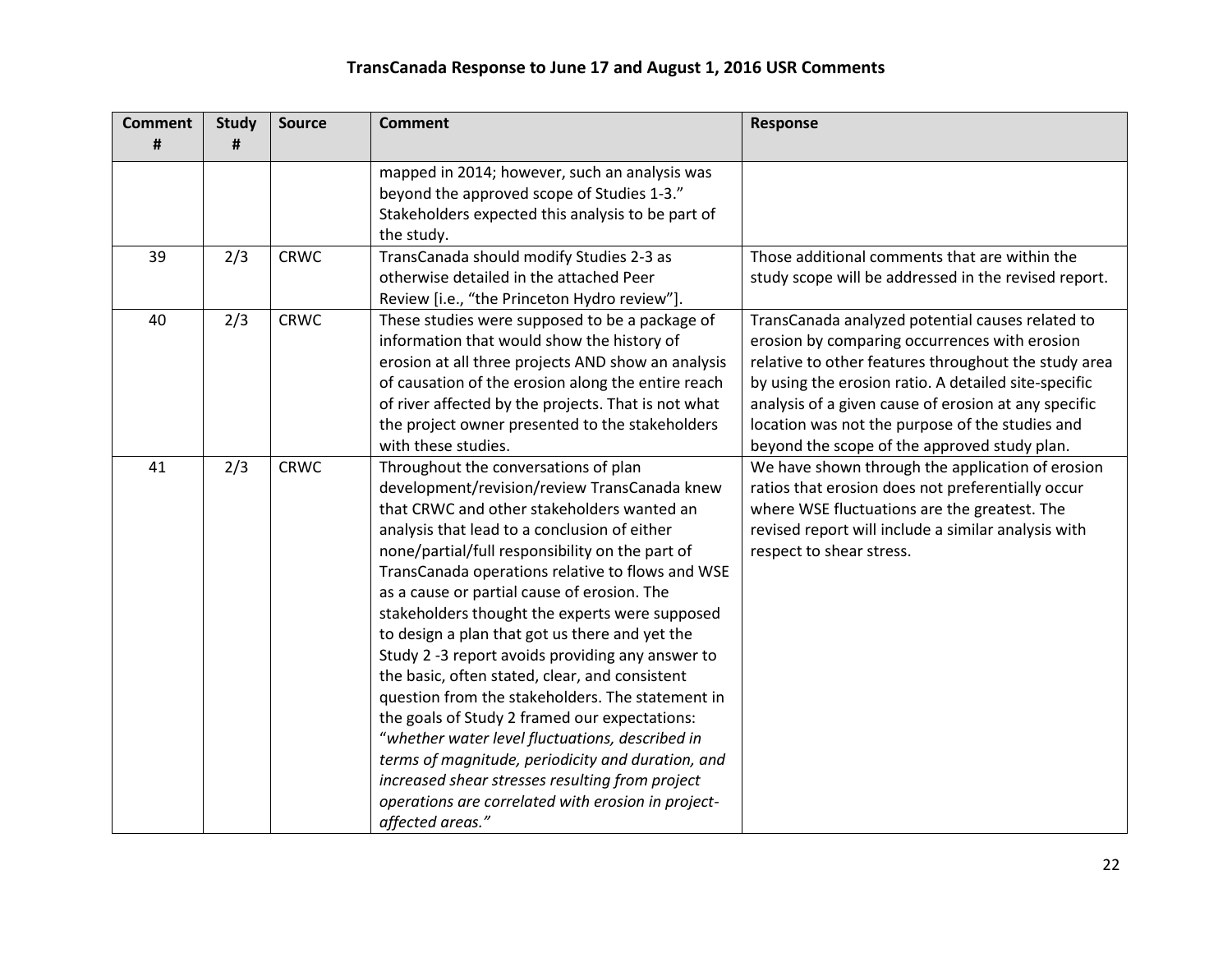| <b>Comment</b> | <b>Study</b> | <b>Source</b> | <b>Comment</b>                                                                                                                                                                                                                                                                                                                                                                                                                                                                                                                                                                                                                                                                                                                                                                                                                                                                                                          | Response                                                                                                                                                                                                                                                                                                                                                                                                                                                                         |
|----------------|--------------|---------------|-------------------------------------------------------------------------------------------------------------------------------------------------------------------------------------------------------------------------------------------------------------------------------------------------------------------------------------------------------------------------------------------------------------------------------------------------------------------------------------------------------------------------------------------------------------------------------------------------------------------------------------------------------------------------------------------------------------------------------------------------------------------------------------------------------------------------------------------------------------------------------------------------------------------------|----------------------------------------------------------------------------------------------------------------------------------------------------------------------------------------------------------------------------------------------------------------------------------------------------------------------------------------------------------------------------------------------------------------------------------------------------------------------------------|
| #              | #            |               |                                                                                                                                                                                                                                                                                                                                                                                                                                                                                                                                                                                                                                                                                                                                                                                                                                                                                                                         |                                                                                                                                                                                                                                                                                                                                                                                                                                                                                  |
| 42             | 2/3          | <b>CRWC</b>   | TransCanada declined conducting geotechnical<br>slope analysis for this study because they<br>considered it premature and related to mitigation.<br>CRWC disagrees and believes that geotechnical<br>slope analysis would be an effective tool for<br>analysis to fulfill objectives of the study:<br>characterize the processes of erosion, and<br>ascertain the likely causes of erosion. If we are to<br>have mitigation discussions later in the ILP<br>process, we will have no geotechnical data that<br>may guide these discussions. An added<br>observation about this mitigation claim is that no<br>one, neither FERC, the company, nor the<br>stakeholders has had one word of discussion<br>about mitigation for project effects and as near as<br>CRWC can tell there is not time identified in the<br>ILP schedule when those discussions might take<br>place. We seem to be saving this discussion for a | Geotechnical investigations were beyond the scope<br>of the approved study plan and would provide only<br>site specific information that would be difficult to<br>extend more broadly across the study area.<br>Geotechnical investigations would not materially<br>add to meeting these objectives, would not take into<br>account the collective nature of other contributing<br>factors that can and do affect erosion, nor be likely<br>to change the overall study results. |
|                |              |               | forum that has not and may never materialize.                                                                                                                                                                                                                                                                                                                                                                                                                                                                                                                                                                                                                                                                                                                                                                                                                                                                           |                                                                                                                                                                                                                                                                                                                                                                                                                                                                                  |
| 43             | 2/3          | <b>CRWC</b>   | There is no correlation of erosion with land cover<br>despite specific mention at two of the stakeholder<br>meetings that land use and the lack of riparian<br>zones are part of the cause of erosion.<br>TransCanada noted that, "a GIS line file was<br>created for the presence or absence of riparian<br>vegetation by hand-digitizing the locations of<br>riparian vegetation as viewed on 2010 digital<br>orthophotographs available through NH Granit<br>(Web citation 8)," but there is no analysis and<br>correlation between problematic land uses and<br>erosion sites creating another blank in the analysis<br>of erosion causation.                                                                                                                                                                                                                                                                       | See response to comment #38.                                                                                                                                                                                                                                                                                                                                                                                                                                                     |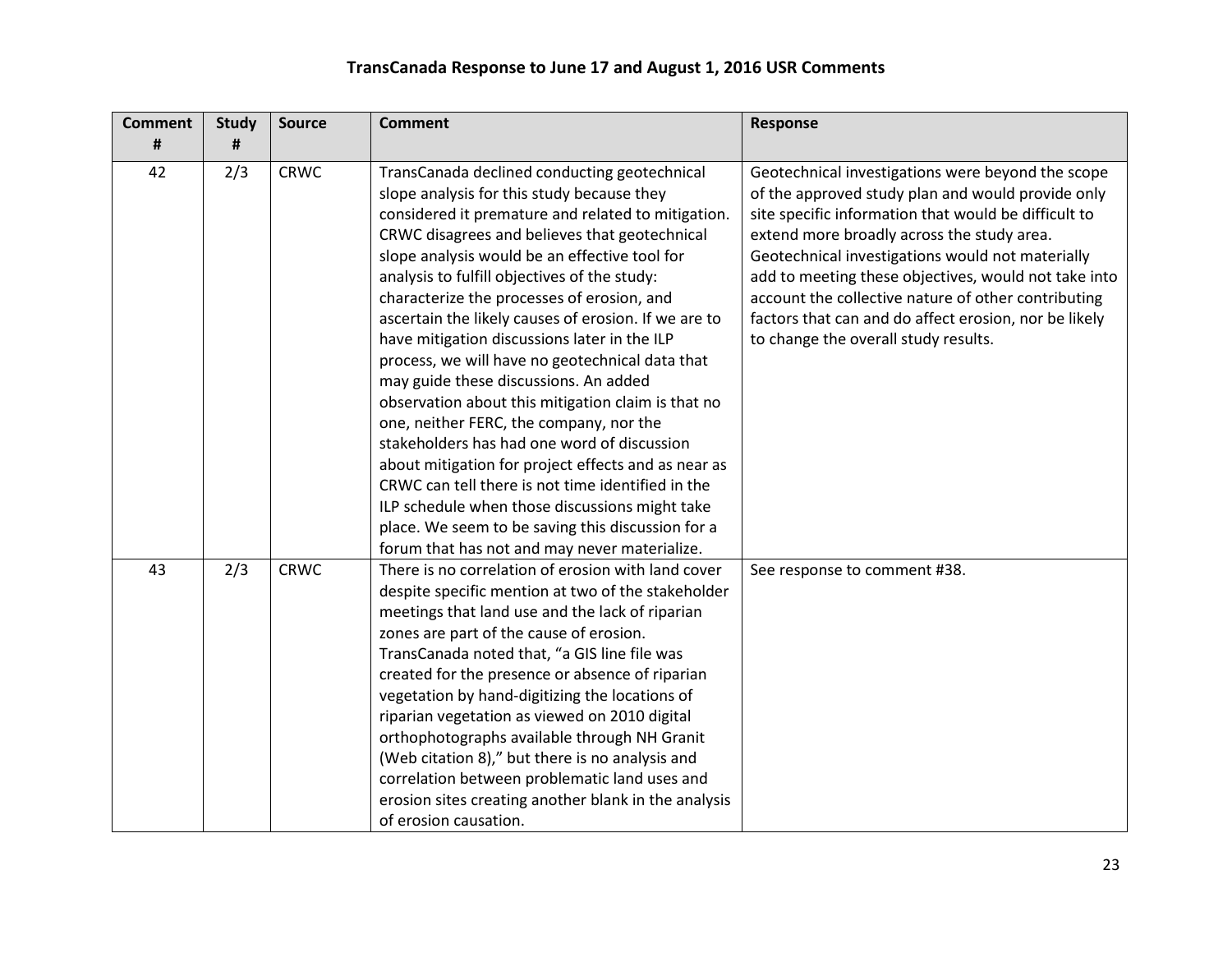| <b>Comment</b> | <b>Study</b> | <b>Source</b> | <b>Comment</b>                                                                                                                                                                                                                                                                                                                                                                                                                                                                                                                                                                                                                                                                                                                                                                                                                                                                                                                                                                    | Response                                                                                                                                                                                                                                                                                                                                                                                                                                                                                                                                                                                                                                                                                                                                                                                                                                                 |
|----------------|--------------|---------------|-----------------------------------------------------------------------------------------------------------------------------------------------------------------------------------------------------------------------------------------------------------------------------------------------------------------------------------------------------------------------------------------------------------------------------------------------------------------------------------------------------------------------------------------------------------------------------------------------------------------------------------------------------------------------------------------------------------------------------------------------------------------------------------------------------------------------------------------------------------------------------------------------------------------------------------------------------------------------------------|----------------------------------------------------------------------------------------------------------------------------------------------------------------------------------------------------------------------------------------------------------------------------------------------------------------------------------------------------------------------------------------------------------------------------------------------------------------------------------------------------------------------------------------------------------------------------------------------------------------------------------------------------------------------------------------------------------------------------------------------------------------------------------------------------------------------------------------------------------|
| #              | #            |               |                                                                                                                                                                                                                                                                                                                                                                                                                                                                                                                                                                                                                                                                                                                                                                                                                                                                                                                                                                                   |                                                                                                                                                                                                                                                                                                                                                                                                                                                                                                                                                                                                                                                                                                                                                                                                                                                          |
| 44             | 2/3          | <b>CRWC</b>   | The study claims that the "magnitude of water<br>surface fluctuations in the study area is less than 2<br>ft. for 75% of the study area's length, so hydraulic<br>gradients between groundwater levels in the bank<br>and the adjacent river level are likely small<br>However small the gradient might be, it was<br>incumbent on TransCanada to evaluate the effect<br>of piping as the expression of the difference in<br>gradient in creating the first stage of erosion,<br>water edge notchesTransCanada should revise<br>the report and analyze the effects of the<br>differences in the gradient of ground water and<br>WSE changes (pg ES 3 Study 2-3)CRWC requests<br>that TransCanada document their claim that the 2<br>ft. difference has only a small effect. This does not<br>square with Study 3 goal to "ascertain the likely<br>causes of erosion (e.g., high flows, groundwater<br>seeps, eddies, water level fluctuations related to<br>project operations)," | To put seepage into appropriate context, the report<br>states (p. 111): "the rate of seepage, and the<br>resulting rate of erosion [emphasis added], depends<br>on the hydraulic gradient between the groundwater<br>levels in the bank and the WSE of the river." And,<br>"furthermore, the location of erosion does not<br>preferentially occur where the magnitudes of WSE<br>fluctuation are the greatest and the resulting<br>seepage forces would be highest [emphasis<br>added]. The mention of the low hydraulic gradient<br>was meant to provide a possible explanation for why<br>no preferential erosion is occurring in low gradient<br>areas. The study findings show that the location of<br>erosion does not correlate with locations where<br>WSE fluctuations are the greatest and where<br>seepage forces are expected to be greatest. |
| 45             | 2/3          | <b>CRWC</b>   | With regard to Aquatic Habitat, the Study 2-3<br>report references Study 8 but acknowledges that<br>the Study 2-3 did not quantify the effect of fine-<br>grained riverbank materials on increased<br>embeddedness of coarse-grained spawning<br>substrates in the project reservoirs TransCanada<br>should continue gathering and analyzing data to<br>determine the effects of project operations on the<br>loss of aquatic habitat.                                                                                                                                                                                                                                                                                                                                                                                                                                                                                                                                            | The locations of erosion were identified as part of<br>Study 3 but the fate and transport of that sediment<br>was beyond the scope of the study other than at the<br>21 erosion monitoring sites which documents at<br>some sites its downslope movement to the base of<br>the bank and its removal from the base of the bank.<br>Determination of the effects of project operations<br>on the loss of aquatic habitat is outside the goals of<br>these studies.                                                                                                                                                                                                                                                                                                                                                                                         |
| 46             | 2/3          | <b>CRJC</b>   | TransCanada did an exemplary inventory of<br>existing bank erosion within the study area, but its<br>conclusions based on too few transects over only a<br>two-year interval are speculative, and its                                                                                                                                                                                                                                                                                                                                                                                                                                                                                                                                                                                                                                                                                                                                                                             | We appreciate the comment relative to the effort<br>expended as part of this study. The number of<br>transects and length of monitoring were conducted<br>according to the approved study plan. The                                                                                                                                                                                                                                                                                                                                                                                                                                                                                                                                                                                                                                                      |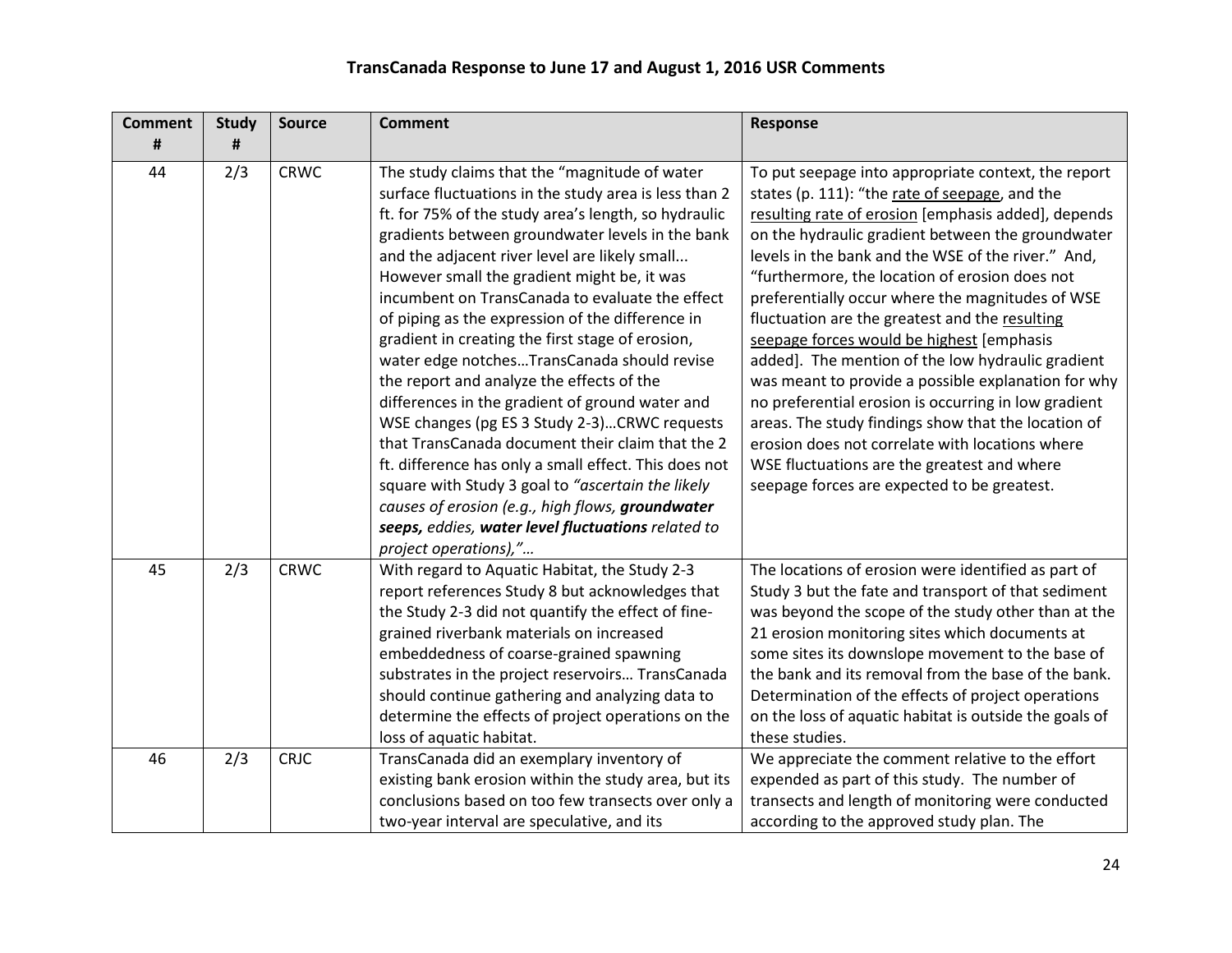| <b>Comment</b> | <b>Study</b> | <b>Source</b> | <b>Comment</b>                                                                                                                                                                                                                                                                                                                                                                                                                                                                                                                                                                   | <b>Response</b>                                                                                                                                                                                                                                                                                                                                                                                                                      |
|----------------|--------------|---------------|----------------------------------------------------------------------------------------------------------------------------------------------------------------------------------------------------------------------------------------------------------------------------------------------------------------------------------------------------------------------------------------------------------------------------------------------------------------------------------------------------------------------------------------------------------------------------------|--------------------------------------------------------------------------------------------------------------------------------------------------------------------------------------------------------------------------------------------------------------------------------------------------------------------------------------------------------------------------------------------------------------------------------------|
| #              | #            |               |                                                                                                                                                                                                                                                                                                                                                                                                                                                                                                                                                                                  |                                                                                                                                                                                                                                                                                                                                                                                                                                      |
|                |              |               | questionable assumptions in an unorthodox<br>methodology to ascertain the causes of erosion<br>make their conclusions equivocal. Nevertheless,<br>the technical studies and analyses conducted by<br>TC do appear to affirm that project operations<br>contribute to bank erosion within the project<br>boundary. However, the crucial question of the<br>proportionate contribution of project operations<br>to that erosion, the impact on specific natural and<br>human resources, and the economic cost of these<br>impacts have not been determined.                        | methodology for ascertaining causes was the same<br>as used during a study of Turners Falls Pool that was<br>accepted by FERC and at the time of its review no<br>stakeholder comments were made concerning the<br>methodology. However, further statistical analysis<br>will be included in the revised report in an effort to<br>distinguish proportionate contribution of various<br>causal factors (see response to comment #3). |
| 47             | 2/3          | <b>CRJC</b>   | We endorse the erosion peer-review comment<br>letter by Princeton Hydro that critiques the<br>erosion studies [see CRWC comments]The most<br>important goals and objectives of the approved<br>study were not met with the approved study<br>methodology. This is, in part, due to the fact that<br>the approved studies were not conducted as<br>provided for in the approved study plan; but, also<br>due to deficiencies in the proposed methodology<br>itself.                                                                                                               | The methodology outlined in the approved study<br>plan and goals that drove the methodology were<br>accepted by FERC. Comments made in the Princeton<br>Hydro report and embodied in CRWC's comments<br>above will be addressed to the fullest extent feasible<br>in the revised study report.                                                                                                                                       |
| 48             | 2/3          | <b>CRJC</b>   | The CRJC applauds the comprehensive inventory<br>of erosion sites that was compiled by the Studies.<br>However, we are disappointed that the potential<br>impact of this erosion on natural (Study 27,<br>Floodplain, Wetland, Riparian, and Littoral<br>Vegetation Habitats), and historic resources (Study<br>33, Archaeological Phase II Technical Report<br>Determination of Eligibility), and the portion of the<br>impact attributable to project operations have not<br>been determined. These resources need to be<br>protected, to the extent practicable, from loss by | We appreciate the comment relative to the<br>comprehensiveness of the study. With regard to<br>erosion effects on other resources, see response to<br>comment #31.                                                                                                                                                                                                                                                                   |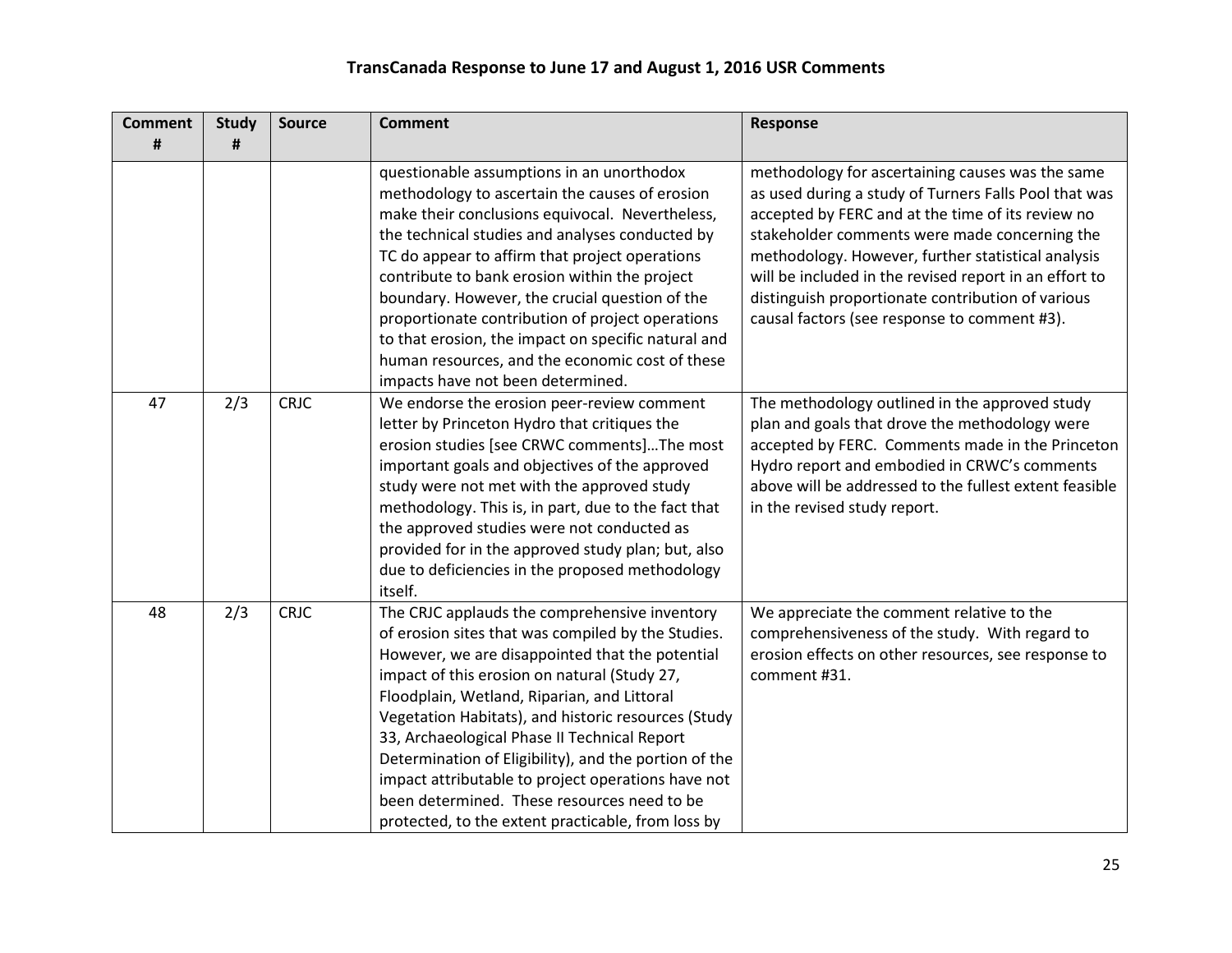| <b>Comment</b><br># | <b>Study</b><br># | <b>Source</b> | <b>Comment</b>                                                                                                                                                                                                                                                                                                                                                                                                                                                                                                                                                                                                                                                                                                                                                                             | Response                                                                                                                                                                                                                                                                                                                                                                                                                                                                                                                                                                                                                                                                                                                                                                                                                                 |
|---------------------|-------------------|---------------|--------------------------------------------------------------------------------------------------------------------------------------------------------------------------------------------------------------------------------------------------------------------------------------------------------------------------------------------------------------------------------------------------------------------------------------------------------------------------------------------------------------------------------------------------------------------------------------------------------------------------------------------------------------------------------------------------------------------------------------------------------------------------------------------|------------------------------------------------------------------------------------------------------------------------------------------------------------------------------------------------------------------------------------------------------------------------------------------------------------------------------------------------------------------------------------------------------------------------------------------------------------------------------------------------------------------------------------------------------------------------------------------------------------------------------------------------------------------------------------------------------------------------------------------------------------------------------------------------------------------------------------------|
|                     |                   |               | erosion and from rapid watering and de-watering<br>of habitats.                                                                                                                                                                                                                                                                                                                                                                                                                                                                                                                                                                                                                                                                                                                            |                                                                                                                                                                                                                                                                                                                                                                                                                                                                                                                                                                                                                                                                                                                                                                                                                                          |
| 49                  | 2/3               | CRJC-UV       | Throughout the report, reference is made to<br>"normal project operations," yet on page 107<br>mention is made of activities which result in flows<br>outside normal operating ranges. If "normal<br>project operations" are not the same as actual<br>project operations, is it the right scenario for<br>evaluating the effects of fluctuating water levels<br>on riverbank erosion? Similarly, it is noted on page<br>106 that the median fluctuation was used for the<br>erosion studies, not the extremes, which would<br>reflect the actual operations and be associated<br>with higher impacts. To evaluate permit conditions<br>in the future, it will be necessary to compare the<br>impacts under today's permitted pool fluctuation<br>and an alternative with a smaller range. | The term "normal project operations" is used to<br>distinguish operations within the generating<br>capacity of each project (e.g., minimum flow to<br>maximum generating capacity) from "high flow"<br>operations related to spill flows.<br>TransCanada cannot control flows higher than<br>generating capacity and passes those via the spill<br>gates at each project. In preparation of high inflows<br>that exceed generating capacity, TransCanada may<br>lower water elevations at the dams to accommodate<br>those inflows in accordance with the current<br>licenses and agreement with the US Army Corps of<br>Engineers to minimize flooding. That lowering and<br>then rising of water levels resulting from high flows<br>are not considered normal project operations.<br>The median fluctuation was consistent with water |
|                     |                   |               |                                                                                                                                                                                                                                                                                                                                                                                                                                                                                                                                                                                                                                                                                                                                                                                            | level data from monitoring sites and because of its<br>frequent occurrence over time was taken as a<br>fluctuation level that might be closely associated<br>with the occurrence of erosion                                                                                                                                                                                                                                                                                                                                                                                                                                                                                                                                                                                                                                              |
| 50                  | 2/3               | CRJC-UV       | On page ES - 1 it is stated that nearly 40% of the<br>riverbanks in the study area were mapped as<br>unstable, yet on page 79 it is reported that 11% is<br>eroding, 22% is vegetated eroding, 6% is failing<br>armor, 15% is armored and 4% shows healed<br>erosion. This totals 58%. Surely it can be assumed,<br>given the cost and permitting required, that little if<br>any of the 15% that is armored was done so                                                                                                                                                                                                                                                                                                                                                                   | The report (p. ES-1 and throughout, specifically<br>Section 5.6.3) uses the term "unstable" to include<br>areas categorized as eroding, vegetated eroding, and<br>failing armor (or 39% of the total). Armored and<br>healed erosion categories were not considered to be<br>unstable; however, the report recognizes that areas<br>mapped as stable presently may have been eroding<br>in the past (healed erosion) or could erode in the                                                                                                                                                                                                                                                                                                                                                                                               |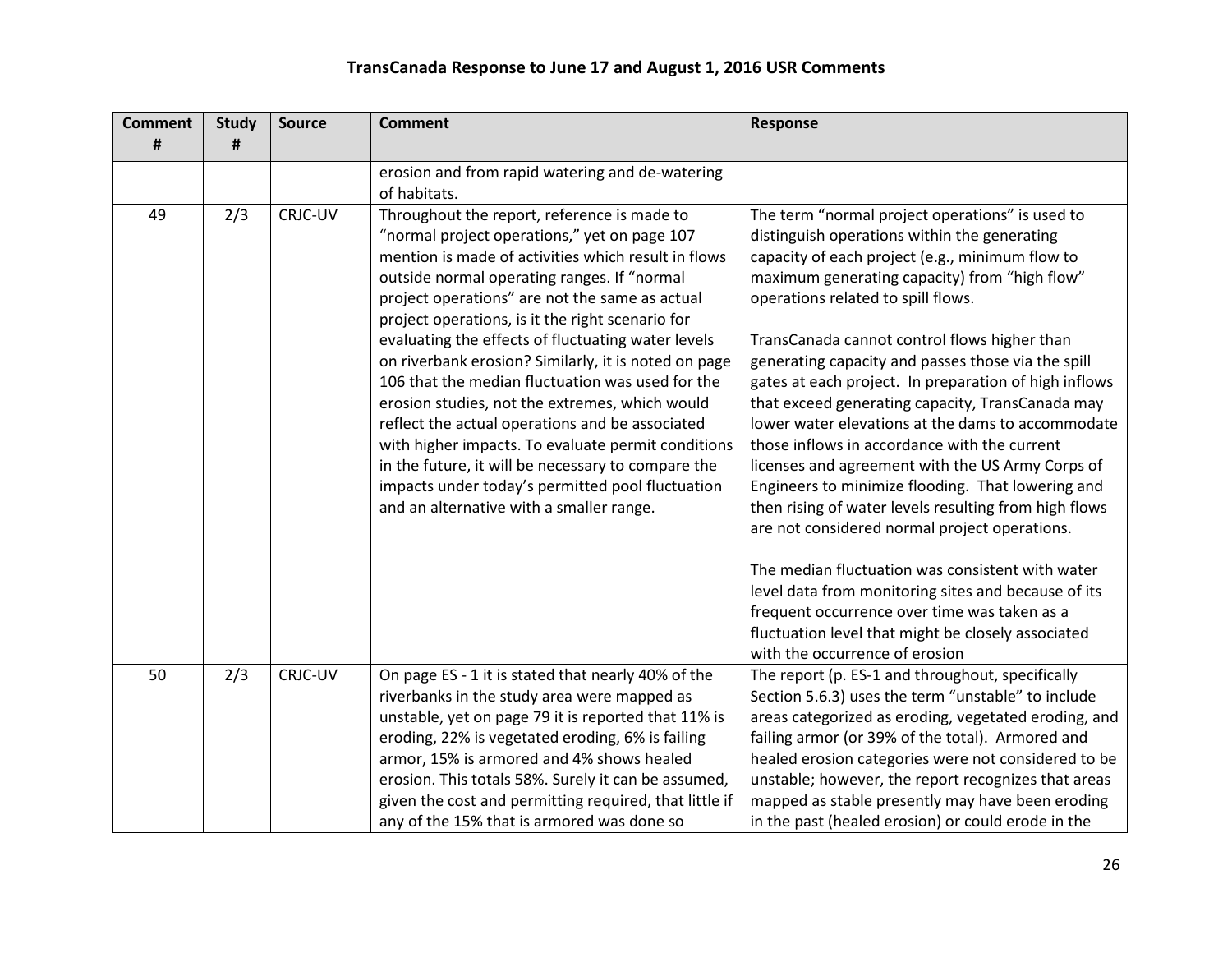| <b>Comment</b> | <b>Study</b> | <b>Source</b> | <b>Comment</b>                                                                                                                                                                                                                                                                                                                                                                                                                                                 | <b>Response</b>                                                                                                                                                                                                                                                                                                                                                                                                                               |
|----------------|--------------|---------------|----------------------------------------------------------------------------------------------------------------------------------------------------------------------------------------------------------------------------------------------------------------------------------------------------------------------------------------------------------------------------------------------------------------------------------------------------------------|-----------------------------------------------------------------------------------------------------------------------------------------------------------------------------------------------------------------------------------------------------------------------------------------------------------------------------------------------------------------------------------------------------------------------------------------------|
| #              | #            |               |                                                                                                                                                                                                                                                                                                                                                                                                                                                                |                                                                                                                                                                                                                                                                                                                                                                                                                                               |
|                |              |               | without evidence of erosion.                                                                                                                                                                                                                                                                                                                                                                                                                                   | future (armoring that fails later) as corroborated by<br>the comparison of erosion maps from different years<br>that show considerable change in the location of<br>erosion over time.                                                                                                                                                                                                                                                        |
|                |              |               |                                                                                                                                                                                                                                                                                                                                                                                                                                                                | On page 83, the report discusses preventive<br>armoring as the likely explanation for the presence<br>of armoring on inside bends rather than outside<br>bends as would be expected in an unaltered river.<br>Armoring locations in the study area indicate<br>purposeful historical river alterations and<br>straightening, rather than armoring in reaction to<br>erosion (which also occurs along shorter bank<br>sections).               |
| 51             | 2/3          | CRJC-UV       | Throughout the report the Vernon impoundment<br>is referred to as having decreased 8%, yet on page<br>110 it is stated that "Changes of less than<br>10%should be considered within the margin of<br>error given the discrepancies in mapping "<br>This means that it is not appropriate to talk about<br>Vernon as having a decrease in erosion as 8% is<br>within the margin of error.                                                                       | The commenter's point is valid, but a decrease in<br>erosion rates is further corroborated by the analysis<br>of historical aerial photographs.                                                                                                                                                                                                                                                                                               |
| 52             | 2/3          | CRJC-UV       | Boat waves are noted as having the potential to<br>impact erosion more than water level fluctuations,<br>and this reasoning is used to partly explain the<br>increase in erosion rates at the Wilder Dam, yet<br>few motor boats are found very far above the<br>Wilder Dam due to limits on wake speed in the<br>narrow upstream river stretches. Motor boats are<br>far more prevalent on the more southern<br>segments of the river where erosion rates are | We respectfully disagree and note that the study<br>report did not characterize boat wakes (or waves) as<br>a major cause of erosion, but rather placed them<br>into context with other potential causes of erosion.<br>"Boat waves have the potential to exert a greater<br>erosive force directly on the banks compared to WSE<br>fluctuations" (p. 111); and "If boat waves and WSE<br>fluctuations were the only erosive forces acting in |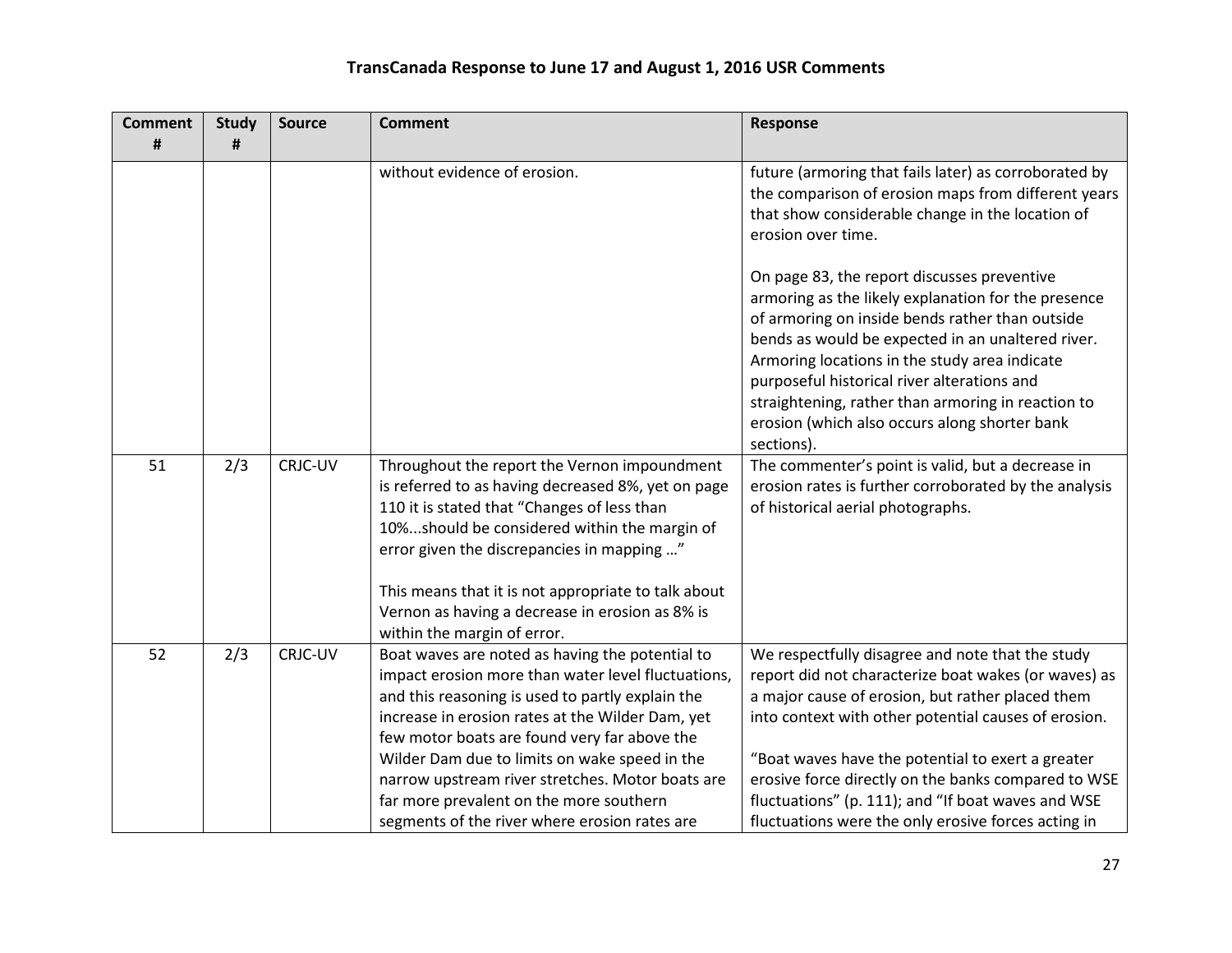| <b>Comment</b> | <b>Study</b> | <b>Source</b> | <b>Comment</b>                                                                                                                                                                                                                                                                                                                                                                                                                                                                                                                                                                                                                                                                                                                                                                                                                                                                                                                                                                                                    | <b>Response</b>                                                                                                                                                                                                                                                                                                                                                                                                                                                                                                                                                                                                                                                                                                                                                                                                                                                                                                                                                                                                                                       |
|----------------|--------------|---------------|-------------------------------------------------------------------------------------------------------------------------------------------------------------------------------------------------------------------------------------------------------------------------------------------------------------------------------------------------------------------------------------------------------------------------------------------------------------------------------------------------------------------------------------------------------------------------------------------------------------------------------------------------------------------------------------------------------------------------------------------------------------------------------------------------------------------------------------------------------------------------------------------------------------------------------------------------------------------------------------------------------------------|-------------------------------------------------------------------------------------------------------------------------------------------------------------------------------------------------------------------------------------------------------------------------------------------------------------------------------------------------------------------------------------------------------------------------------------------------------------------------------------------------------------------------------------------------------------------------------------------------------------------------------------------------------------------------------------------------------------------------------------------------------------------------------------------------------------------------------------------------------------------------------------------------------------------------------------------------------------------------------------------------------------------------------------------------------|
| #              | #            |               |                                                                                                                                                                                                                                                                                                                                                                                                                                                                                                                                                                                                                                                                                                                                                                                                                                                                                                                                                                                                                   |                                                                                                                                                                                                                                                                                                                                                                                                                                                                                                                                                                                                                                                                                                                                                                                                                                                                                                                                                                                                                                                       |
|                |              |               | reported to have declined.                                                                                                                                                                                                                                                                                                                                                                                                                                                                                                                                                                                                                                                                                                                                                                                                                                                                                                                                                                                        | the study area, erosion would continue for only a<br>certain length of time following a significant change<br>in impoundment level or project operations before<br>the banks, protected by the growing beach faces,<br>would stabilize" (p. 112). However, the report did<br>state that others have considered boat wakes to be<br>important: "In impoundments, wind and boat<br>waves have been identified as a cause of erosion<br>(Gatto and Doe, 1987; Porter, 1993)" (p. 14); and<br>"Boat and wind waves have been considered an<br>important cause of erosion in the study area (Simons<br>et al., 1979) and other localities (Gatto, 1982;<br>Lawson, 1985; Porter, 1993)." (p. 111).                                                                                                                                                                                                                                                                                                                                                         |
| 53             | 2/3          | CRJC-UV       | The Report seems to rely on the fact that since<br>spring floodwaters carrying away the eroded bank<br>material prevent bank stability and enable the<br>cycle to continue, this makes other factors<br>insignificant in the process. However on page 11<br>of the report it is noted that when a bank is at the<br>threshold of failure, a slight increase in sheer<br>stress or slight decrease in strength can lead to<br>failure. On page 109 it is stated that the sediments<br>in this area are particularly prone to erosion and<br>as a result minor changes have the potential to<br>initiate erosion. The conclusion that the largest<br>factor in riverbank erosion on the Connecticut<br>River is flooding was supported by the Connecticut<br>River Streambank Erosion Study Massachusetts,<br>New Hampshire and Vermont performed for the<br>U.S. Army Corps of Engineers in 1979. However no<br>attempt was made in Studies 2 and 3 to analyze<br>the proportion of bank erosion which would occur | The other processes are not insignificant, but they<br>cannot continue without the transport of material<br>away from the base of the bank. The commenter's<br>points are valid that banks are close to threshold of<br>erosion and lower fluctuations could provide some<br>control of bank erosion. However, the data do not<br>show a strong association of erosion and WSE<br>fluctuations suggesting WSE fluctuations are not a<br>major threshold crossing perturbation that creates a<br>strong signal in the broad patterns of erosion<br>throughout the entire study area. This does not<br>discount that certain areas may be particularly<br>sensitive to changes but the data set collected along<br>250 mi of bank is not refined enough to characterize<br>all of the potential driving forces and resisting forces<br>acting on the bank at any particular point. The Army<br>Corps study included the Turners Falls impoundment<br>in its analysis where WSE fluctuations are much<br>greater and where the benefits of limiting pool |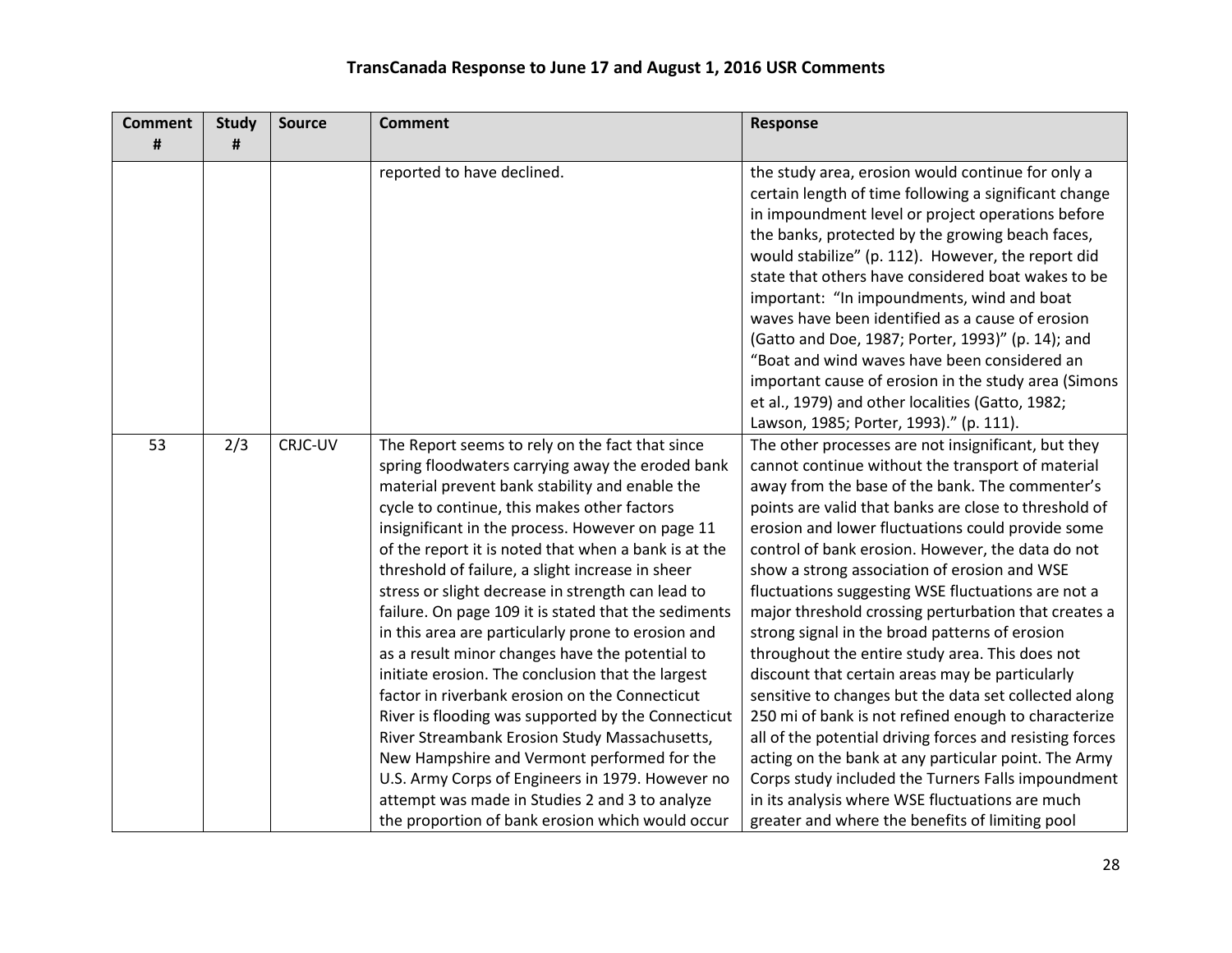| <b>Comment</b> | <b>Study</b> | <b>Source</b> | <b>Comment</b>                                                                                                                                                                                                                                                                                                                | <b>Response</b>                                                                                                                                                                                                                                                                                                                                                                                                                                                                                                                                                                                                                                                                                                                                                                                                                                                                                                                                                                                                                                                                                                                                                                                                                    |
|----------------|--------------|---------------|-------------------------------------------------------------------------------------------------------------------------------------------------------------------------------------------------------------------------------------------------------------------------------------------------------------------------------|------------------------------------------------------------------------------------------------------------------------------------------------------------------------------------------------------------------------------------------------------------------------------------------------------------------------------------------------------------------------------------------------------------------------------------------------------------------------------------------------------------------------------------------------------------------------------------------------------------------------------------------------------------------------------------------------------------------------------------------------------------------------------------------------------------------------------------------------------------------------------------------------------------------------------------------------------------------------------------------------------------------------------------------------------------------------------------------------------------------------------------------------------------------------------------------------------------------------------------|
| #              | #            |               |                                                                                                                                                                                                                                                                                                                               |                                                                                                                                                                                                                                                                                                                                                                                                                                                                                                                                                                                                                                                                                                                                                                                                                                                                                                                                                                                                                                                                                                                                                                                                                                    |
|                |              |               | with only spring flooding vs bank erosion plus<br>spring flooding.<br>The ACOE study determined that while flooding is<br>the most significant cause of erosion, some<br>control of bank erosion could be achieved by<br>limiting the pool fluctuations associated with<br>hydropower development (Executive Summary).        | fluctuations were most likely to accrue.<br>With regard to the ACOE report, the quoted<br>statement in the Executive Summary reads in full:<br>"Furthermore, limited control of upper bank erosion<br>can be achieved by limiting pool fluctuations<br>associated with hydropower development and by<br>limiting the amount of river traffic, particularly high<br>speed pleasure craft. However, adoption of such<br>measures will not eliminate major bank erosion<br>that may occur during periods of flooding."<br>[emphasis added]. Page 160 of the ACOE report<br>provides additional characterization of pool<br>(impoundment) fluctuations: "the presence of<br>pools reduces bank erosion on the order of 34<br>percent compared to the natural river[reductions<br>in pool fluctuation of 50 percent] will reduce the<br>bank erosion on the order of $7 - 9$ percent pool<br>fluctuations at most contribute approximately 18<br>percent of the bank erosional forces.  much smaller<br>thanthe 34 percent increase in bank stability due<br>to reduction of shear stress in the pools as<br>compared to the natural river. Hence a total<br>elimination of hydro-pool fluctuations will not<br>eliminate bank erosion" |
| 54             | 2/3          | CRJC-UV       | On pages 110-111, the Report describes how<br>raising the water level, as was done in 1950 with<br>construction of the Wilder Dam, "creates an<br>unstable situation that leads to bank failure," yet<br>with no explanation goes on to state that the<br>increased rate of erosion is more likely due to<br>natural inflows. | Pages 110-111 of the study report explains erosion<br>due to inflows as follows: "The apparently increasing<br>rate of erosion in the upper Wilder impoundment<br>(Figure 5.3-1a) is more likely related to upstream<br>inflows than Wilder project operations. The upper<br>Wilder impoundment is closer to the McIndoes<br>project than to Wilder dam. Therefore, McIndoes                                                                                                                                                                                                                                                                                                                                                                                                                                                                                                                                                                                                                                                                                                                                                                                                                                                       |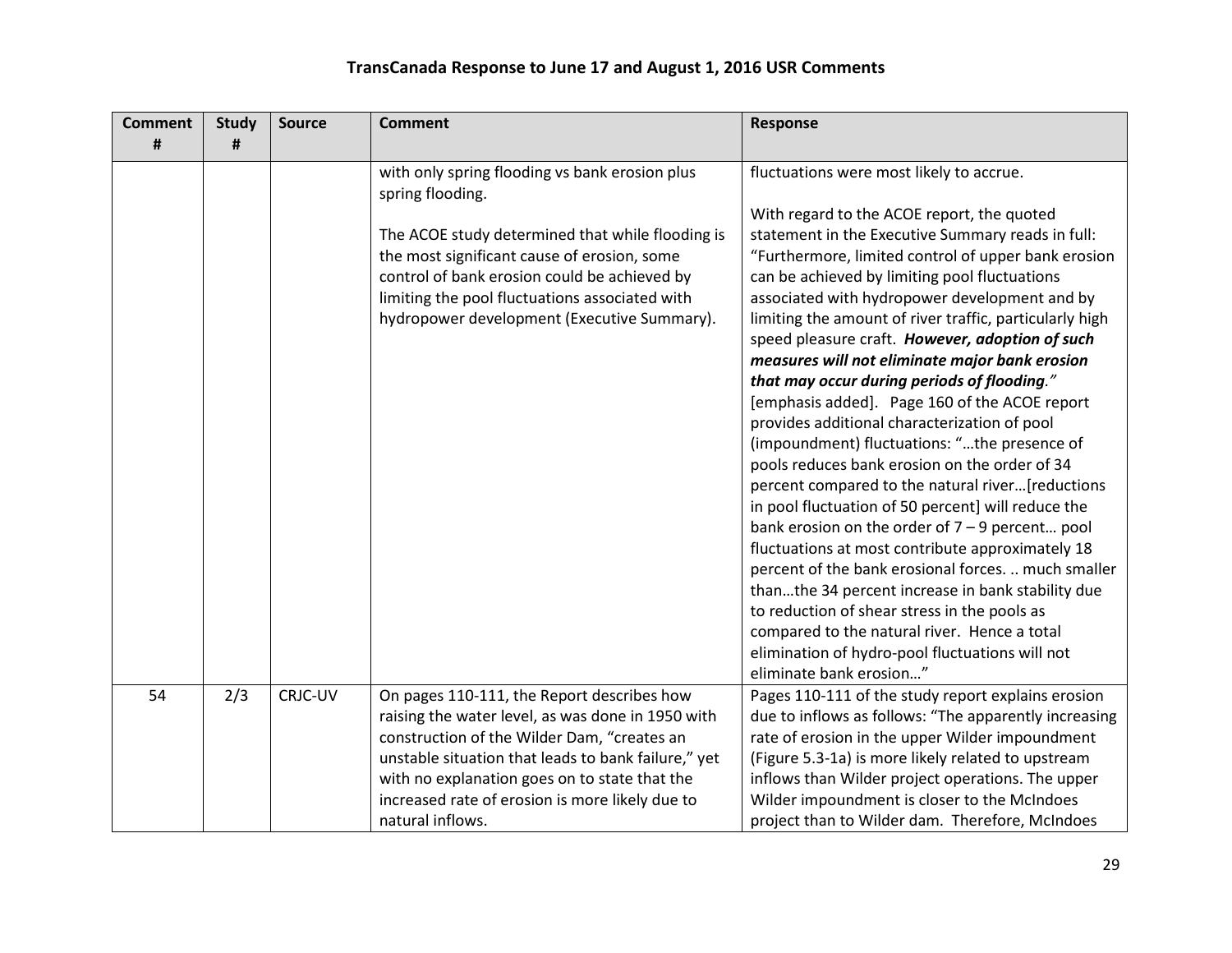| <b>Comment</b> | <b>Study</b> | <b>Source</b> | <b>Comment</b>                                                                                                                                                                                                                                                                                                                                                                                                                                                | Response                                                                                                                                                                                                                                                                                                                                                                                                                                                                                                                                                                                                                                                   |
|----------------|--------------|---------------|---------------------------------------------------------------------------------------------------------------------------------------------------------------------------------------------------------------------------------------------------------------------------------------------------------------------------------------------------------------------------------------------------------------------------------------------------------------|------------------------------------------------------------------------------------------------------------------------------------------------------------------------------------------------------------------------------------------------------------------------------------------------------------------------------------------------------------------------------------------------------------------------------------------------------------------------------------------------------------------------------------------------------------------------------------------------------------------------------------------------------------|
| #              | #            |               |                                                                                                                                                                                                                                                                                                                                                                                                                                                               |                                                                                                                                                                                                                                                                                                                                                                                                                                                                                                                                                                                                                                                            |
|                |              |               |                                                                                                                                                                                                                                                                                                                                                                                                                                                               | inflows along with significant natural discharges<br>likely have a greater impact on erosion rates in<br>upper Wilder impoundment than Wilder project                                                                                                                                                                                                                                                                                                                                                                                                                                                                                                      |
|                |              |               |                                                                                                                                                                                                                                                                                                                                                                                                                                                               | operations."                                                                                                                                                                                                                                                                                                                                                                                                                                                                                                                                                                                                                                               |
| 55             | 2/3          | CRJC-UV       | Although the applicant's consultants cite the<br>Connecticut River Erosion Inventory performed by<br>the Grafton County Conservation District (Kennedy<br>et al. 1992), it appears that none of the statistical<br>data or site-by-site photographic evidence<br>contained in that Inventory were used in Studies 1,<br>2 or 3. This data could change both the erosion<br>percentages outlined above, and the conclusions<br>reached in the current studies. | Given the difficulties in comparing erosion studies<br>through the decades a decision was made to try and<br>limit these difficulties by only comparing studies<br>completed over the entire study area by a single<br>entity and over a short timeframe (within a single<br>field season). The scope of the study prevented<br>analyzing all erosion studies available (TC itself has<br>erosion maps for almost every year since 1958). This<br>does not mean that the erosion inventories<br>conducted by Kennedy et al. are without merit but<br>we do not believe that incorporation of that data<br>would materially change the results of the study |
| 56             | 2/3          | Mr. Bruno     | The methodologies utilized to determine the<br>historical erosion limits were not sufficient to<br>accurately determine how much erosion has<br>historically occurred. I question the accuracy of<br>determining the historical bank locations from old<br>aerial photography and mapping I do not believe<br>the resolution in these photos is sufficient to<br>accurately measure historical rates of erosion<br>using the Study 1 methods.                 | The methodologies used in Study 1, and in Studies 2<br>and 3 were approved by FERC in their September 13,<br>2013 Study Plan Determination. The resolution of<br>the georectifying process is coarse, as discussed in<br>the report but some reliable broad conclusions can<br>still be drawn from the analysis (e.g., rate of erosion<br>in lower Bellows Falls impoundment has declined<br>through time), especially where supported by other<br>data sources.                                                                                                                                                                                           |
| 57             | 2/3          | Mr. Bruno     | Two year observations along with the small<br>number of transects are not sufficient to draw<br>conclusions related tothe extent (rate) of erosion<br>in the study areas. Erosion occurs and continues<br>over years.                                                                                                                                                                                                                                         | See response to comment #33.                                                                                                                                                                                                                                                                                                                                                                                                                                                                                                                                                                                                                               |
| 58             | 2/3          | Mr. Bruno     | The study claims that boat wakes are a major<br>cause of erosionthe few number of boats over                                                                                                                                                                                                                                                                                                                                                                  | See response to comment #52.                                                                                                                                                                                                                                                                                                                                                                                                                                                                                                                                                                                                                               |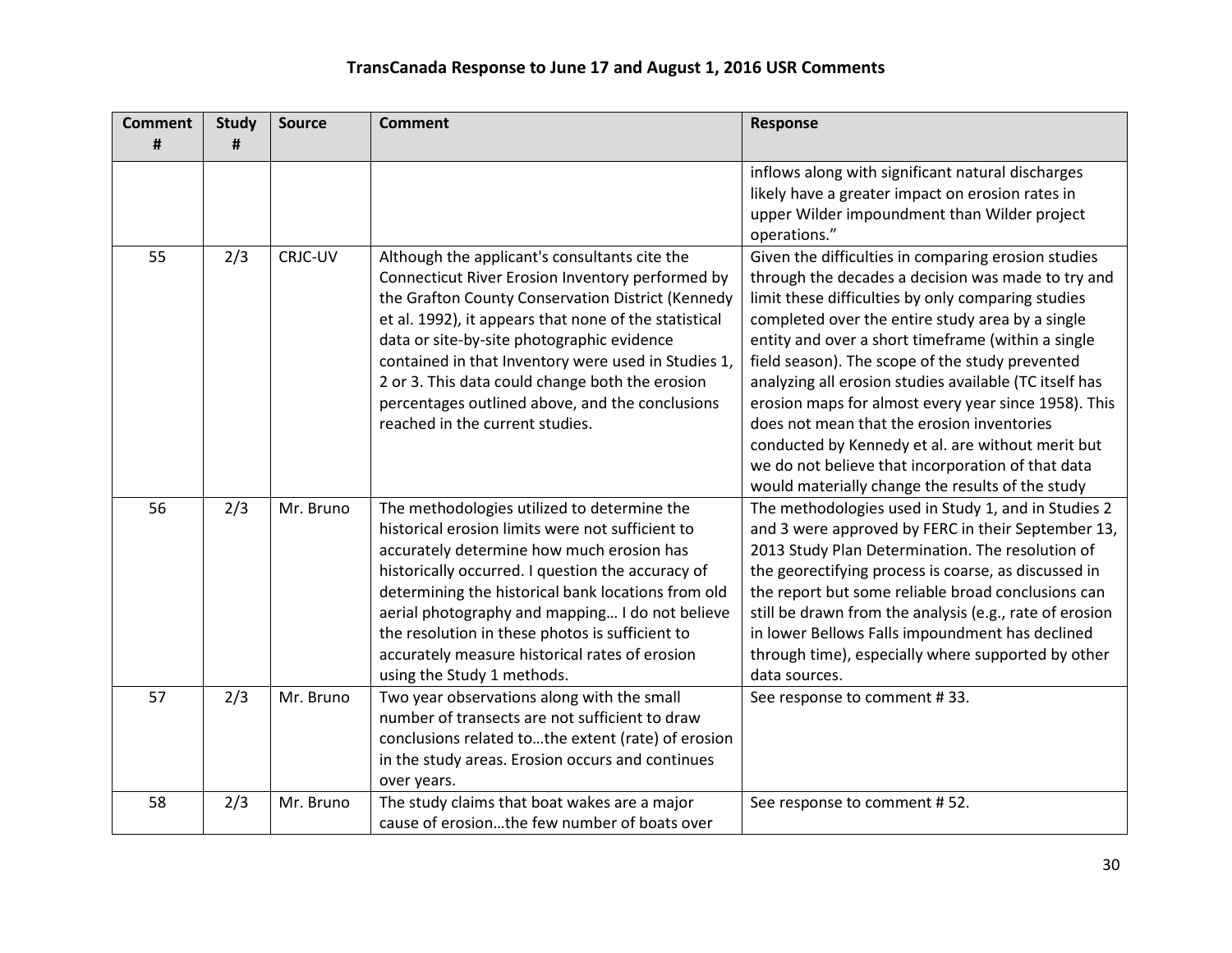| <b>Comment</b><br># | <b>Study</b><br># | <b>Source</b> | <b>Comment</b>                                                                                                                                                                                                                                                                                                                 | <b>Response</b>                                                                                                                                                                                                                                                                                                                                                                                                                                                                                                                                                                                                                                                                                                                                                         |
|---------------------|-------------------|---------------|--------------------------------------------------------------------------------------------------------------------------------------------------------------------------------------------------------------------------------------------------------------------------------------------------------------------------------|-------------------------------------------------------------------------------------------------------------------------------------------------------------------------------------------------------------------------------------------------------------------------------------------------------------------------------------------------------------------------------------------------------------------------------------------------------------------------------------------------------------------------------------------------------------------------------------------------------------------------------------------------------------------------------------------------------------------------------------------------------------------------|
|                     |                   |               | the relatively short boating season would not have<br>the effect on erosion that the studies represent.                                                                                                                                                                                                                        |                                                                                                                                                                                                                                                                                                                                                                                                                                                                                                                                                                                                                                                                                                                                                                         |
| 59                  | 2/3               | Mr. Bruno     | Although the intent of the studies was to<br>determine the causes of the erosion in the study<br>area and the studies do identify the potential<br>causes there was no technical data collected,<br>prepared or analyzed to provide any conclusion as<br>to the degree of erosion as it is related to the<br>potential causes. | The study attempts to demonstrate which potential<br>causes and river characteristics are associated with<br>greater rates of erosion. The factor that best<br>explains the locations of erosion is bank height and<br>composition. This is not to say other factors and<br>causes are not important but those other attributes<br>are not associated with greater concentrations of<br>erosion. Considerable technical data from erosion<br>monitoring surveys, GIS-based mapping of erosion<br>and river characteristics, hydraulic modeling, and<br>georectifying of historical aerial photographs went<br>into the analysis. The revised report will also include<br>further analysis to determine if shear stress and<br>velocity is related to erosion locations. |
| 60                  | 2/3               | Mr. Bruno     | None of the studies conducted any geotechnical<br>or hydrogeological studies (analyses) to determine<br>the effects of the operational water elevation<br>fluctuations on the riverbank erosion. This would<br>be the only way to determine the effects of water<br>elevation fluctuation on streambank erosion.               | FERC's September 13, 2013 Study Plan<br>Determination did not require geotechnical analysis<br>(p. B7): "Such an analysis could be useful in<br>designing an embankment for a site-specific<br>mitigation measure. However, because mitigation<br>proposals and designs are premature at this stage of<br>the licensing process, it is unclear how the<br>requested information would inform potential<br>license conditions."                                                                                                                                                                                                                                                                                                                                          |
| 61                  | 2/3               | Mr. Bruno     | [The study] utilized a ratio method [which] is not<br>an accepted Standard or an accepted<br>Methodology. There are accepted modeling<br>methods and procedures for determining bank<br>erosion, i.e. Bank and Toe Erosion Model from the<br>USDA.                                                                             | See response to comment #15.<br>We also note that the Bank and Toe erosion model<br>mentioned is for site-specific analysis and for a<br>snapshot in time. The method establishes shear<br>stresses based on bank geometry so cannot<br>establish stresses associated with seepage forces<br>that might be created by WSE fluctuations. The                                                                                                                                                                                                                                                                                                                                                                                                                             |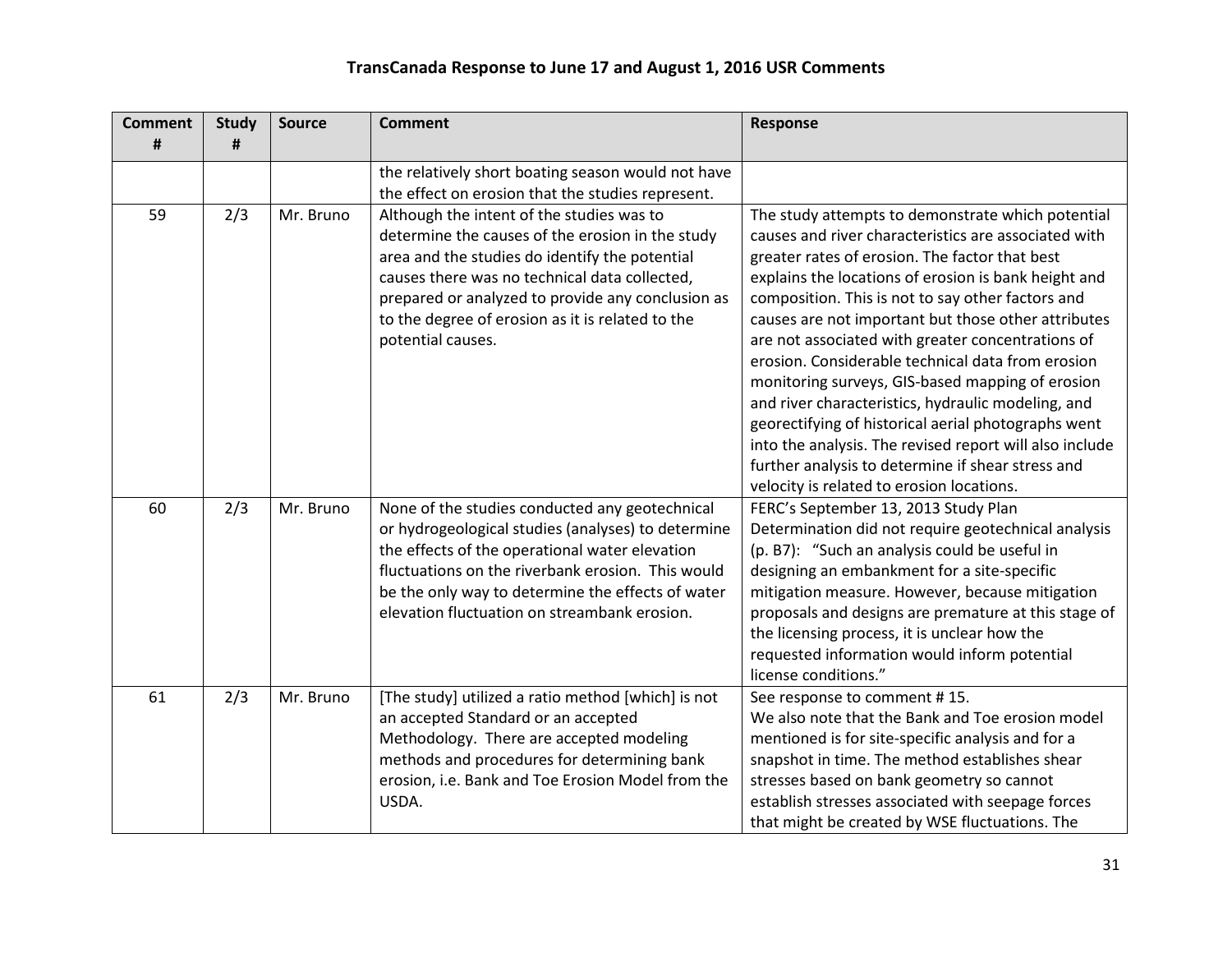| <b>Comment</b><br>Ħ | <b>Study</b><br># | <b>Source</b> | <b>Comment</b>                                                                                                                                                                                                                                                                                                                                                                                                                                                                                   | <b>Response</b>                                                                                                                                                                                                                                                                                                                                                                                                                                                                                                                                                                                                                                                                                                                                                                                                                                                     |
|---------------------|-------------------|---------------|--------------------------------------------------------------------------------------------------------------------------------------------------------------------------------------------------------------------------------------------------------------------------------------------------------------------------------------------------------------------------------------------------------------------------------------------------------------------------------------------------|---------------------------------------------------------------------------------------------------------------------------------------------------------------------------------------------------------------------------------------------------------------------------------------------------------------------------------------------------------------------------------------------------------------------------------------------------------------------------------------------------------------------------------------------------------------------------------------------------------------------------------------------------------------------------------------------------------------------------------------------------------------------------------------------------------------------------------------------------------------------|
|                     |                   |               |                                                                                                                                                                                                                                                                                                                                                                                                                                                                                                  | model is developed for an un-impounded river and<br>is thus not adequate for Study 2/3 analysis                                                                                                                                                                                                                                                                                                                                                                                                                                                                                                                                                                                                                                                                                                                                                                     |
| 62                  | 2/3               | Mr. Bruno     | One of the conclusions of the report is that<br>TransCanada's operation and water level<br>fluctuation is not the major cause of the riverbank<br>erosion. I find this hard to believe since boat<br>traffic and ice only occurs over a relatively short<br>period while the water level fluctuation occurs<br>24/365, i.e. 24 hours a day 365 days a year even<br>under the ice during winterThe report's<br>conclusions are based on observations rather than<br>facts and technical analysis. | We note that the report concluded that flood flows,<br>rather than boat waves or ice, or normal project<br>water fluctuations appear to be the primary cause of<br>erosion: "Flood flows are primarily responsible for<br>the removal of sediment from the base of the bank<br>that accumulates from the slides, flows, and topples<br>resulting from the notches and overhangs forming at<br>the base of the bank. Tractive forces generated by<br>flood flows are the only mechanism capable of<br>removing the sediment from the base of the bank<br>that otherwise would lead to bank stabilization if not<br>removed. While other processes such as waves or<br>seepage forces created by project-related WSE<br>fluctuations may exert some control on the cycle of<br>erosion, they cannot be considered as resulting in<br>excessive erosion" (pp 114-115). |

## **Study 4 – Hydraulic Modeling Study**

| <b>Comment</b> | <b>Study</b> | <b>Source</b> | <b>Comment</b>                                          | Response                                           |
|----------------|--------------|---------------|---------------------------------------------------------|----------------------------------------------------|
| #              | Ħ            |               |                                                         |                                                    |
|                |              | <b>CRJC</b>   | TC should incorporate into the hydraulic and operations | We note that the hydraulic model (Study 4) does    |
|                |              |               | models scenarios of more intense storm events and       | not model events but instead, characterizes WSEs   |
|                |              |               | prolonged periods of drought that are based on recent   | based on flow and water surface elevation at the   |
|                |              |               | historical data and predicted by the preponderance of   | dams. The concept of modeling hypothetical         |
|                |              |               | climate models.                                         | climate change to hydrologies was discussed during |
|                |              |               |                                                         | study plan development, and we continue to assert  |
|                |              |               |                                                         | that this is not reasonable and it was not         |
|                |              |               |                                                         | recommended by FERC in their September 13, 2013    |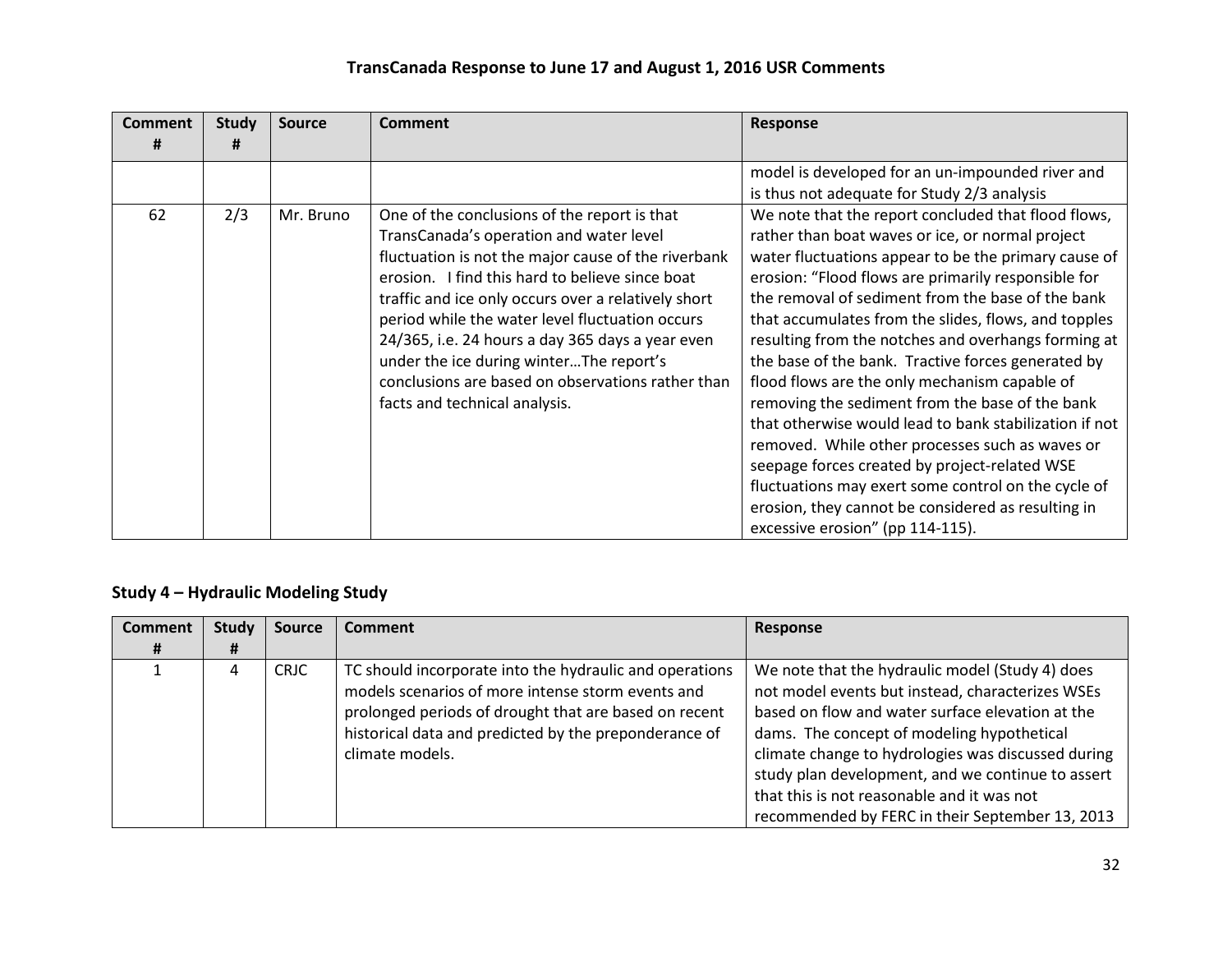| <b>Comment</b> | <b>Study</b>   | <b>Source</b> | <b>Comment</b>                                                                                                                                                                                                                                                                                                                                                                                                                                                                                                        | Response                                                                                                                                                                                                                                                                                                                                                                                                                                                                                                                                                                                                                                                                                                                                                                                                                                                                                                                                                                                                                                                                                                                                                                                                                                                                                                                                                                                                                                                                          |
|----------------|----------------|---------------|-----------------------------------------------------------------------------------------------------------------------------------------------------------------------------------------------------------------------------------------------------------------------------------------------------------------------------------------------------------------------------------------------------------------------------------------------------------------------------------------------------------------------|-----------------------------------------------------------------------------------------------------------------------------------------------------------------------------------------------------------------------------------------------------------------------------------------------------------------------------------------------------------------------------------------------------------------------------------------------------------------------------------------------------------------------------------------------------------------------------------------------------------------------------------------------------------------------------------------------------------------------------------------------------------------------------------------------------------------------------------------------------------------------------------------------------------------------------------------------------------------------------------------------------------------------------------------------------------------------------------------------------------------------------------------------------------------------------------------------------------------------------------------------------------------------------------------------------------------------------------------------------------------------------------------------------------------------------------------------------------------------------------|
| #              | #              |               |                                                                                                                                                                                                                                                                                                                                                                                                                                                                                                                       |                                                                                                                                                                                                                                                                                                                                                                                                                                                                                                                                                                                                                                                                                                                                                                                                                                                                                                                                                                                                                                                                                                                                                                                                                                                                                                                                                                                                                                                                                   |
|                |                |               |                                                                                                                                                                                                                                                                                                                                                                                                                                                                                                                       | Study Plan Determination.                                                                                                                                                                                                                                                                                                                                                                                                                                                                                                                                                                                                                                                                                                                                                                                                                                                                                                                                                                                                                                                                                                                                                                                                                                                                                                                                                                                                                                                         |
| $\overline{2}$ | $\overline{4}$ | VANR          | The report states, "Calibration was conducted across a<br>range of flows over a period of about 5 to 7 days in 2014<br>for one typical operations event and one spill event."<br>Please describe what was considered "typical"<br>operations for the purposes of model calibration.<br>Were specific criteria assessed or was the assessment<br>more subjective in nature? If the former, please<br>describe the criteria. If the latter, please narratively<br>describe the characteristics of "typical" operations. | Typical operations are "normal operations", those<br>that encompass a range of flows that are<br>accommodated by station discharge over the course<br>of each day (which typically range from minimum<br>flow up to medium-full station capacity with stable<br>inflow) as occurs on most days outside of periods of<br>high inflow. TransCanada developed an approach<br>for selecting calibration flows that included a review<br>of flow data (both in graphical and tabular form) to<br>identify candidate 5-day flow periods for typical spill<br>(>20,000 cfs) and for typical normal operations (up<br>to station capacity - turbines are either on or off<br>and the graphs of flow vs. time show turbine<br>operation very clearly) flows. Criteria used in flow<br>selection (a.k.a. time period selection) were based<br>on the following:<br>1. We reviewed the window of 2014 Study 2<br>logger deployment, which spanned from June<br>25, 2014 to October 31, 2014.<br>Within that window we identified time periods<br>2.<br>that represented typical operations and spill<br>events and verified these time periods with<br>project operations data.<br>Within typical operations and spill event time<br>3.<br>periods, we reviewed the logger records for<br>uninterrupted data spanning 5-7 days (e.g., time<br>periods free of data interruptions such as<br>loggers out of water, frozen loggers, vandalism,<br>barometer changes, logger relocation, etc.). |
|                |                |               |                                                                                                                                                                                                                                                                                                                                                                                                                                                                                                                       | We reviewed the time periods identified for the<br>4.<br>loggers with data for the USGS gages to check                                                                                                                                                                                                                                                                                                                                                                                                                                                                                                                                                                                                                                                                                                                                                                                                                                                                                                                                                                                                                                                                                                                                                                                                                                                                                                                                                                            |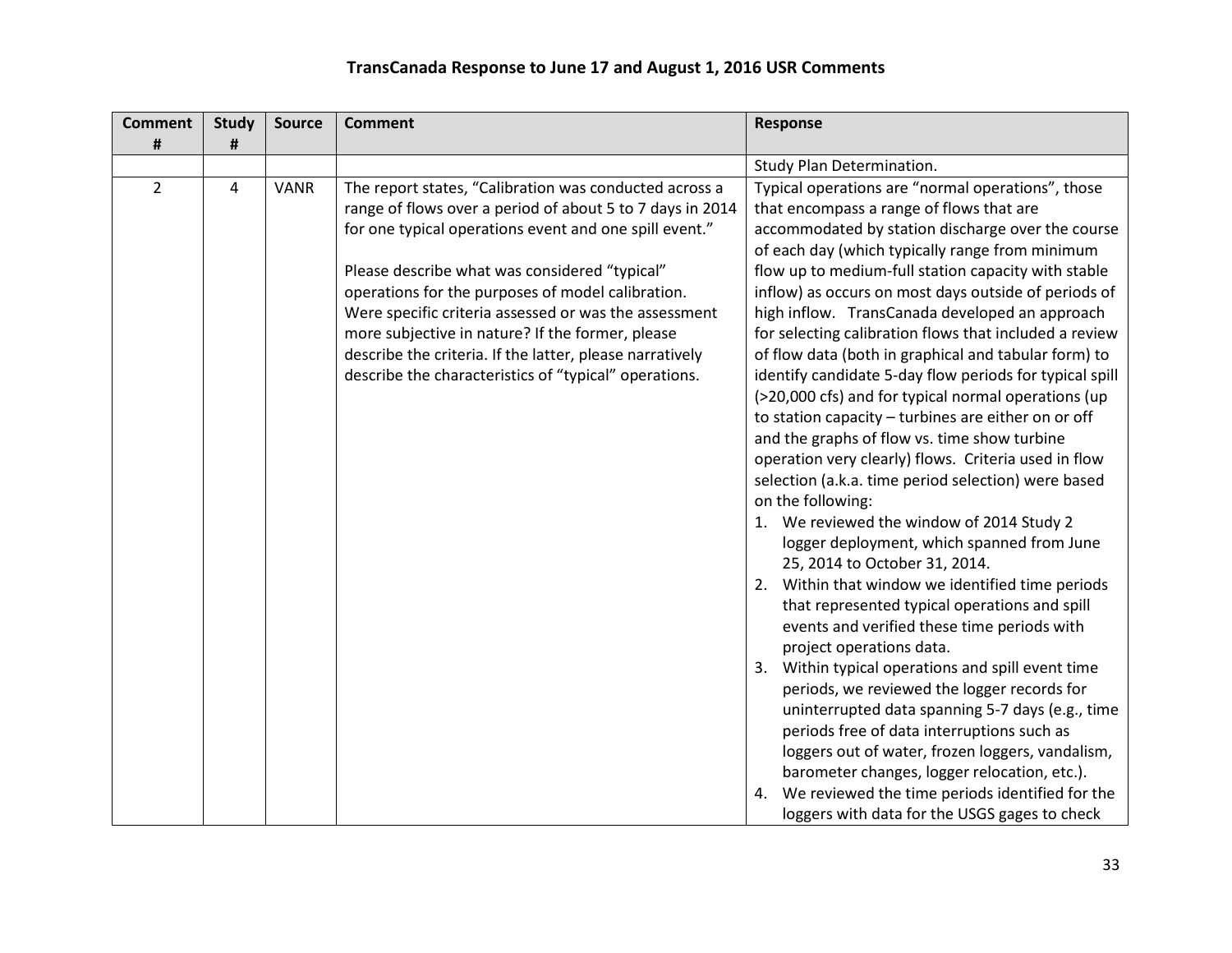| Comment | <b>Study</b> | <b>Source</b> | <b>Comment</b> | Response                                                                                                                                                                                                                                                                                                                                                                                                                                                                                                                                            |
|---------|--------------|---------------|----------------|-----------------------------------------------------------------------------------------------------------------------------------------------------------------------------------------------------------------------------------------------------------------------------------------------------------------------------------------------------------------------------------------------------------------------------------------------------------------------------------------------------------------------------------------------------|
| #       | #            |               |                |                                                                                                                                                                                                                                                                                                                                                                                                                                                                                                                                                     |
|         |              |               |                | data availability at the gages.<br>5. We presented the selected time periods and<br>locations (Study 2 loggers and USGS gages)<br>during the Study 4 Consultation Call, (July 20,<br>2015) with the water resources working group.                                                                                                                                                                                                                                                                                                                  |
|         |              |               |                | The approach for selecting calibration flows and<br>time periods for those flows was presented to<br>agencies via conference call on 7/20/2015 to<br>confirm the approach (see meeting notes and<br>presentation in Appendix A of the Updated Study<br>Report filed September 14, 2015). Questions were<br>asked during the consultation call but no<br>modifications to the approach were suggested at<br>the meeting or subsequently. Thus, Study 4<br>calibration was implemented based on the<br>approach discussed during the conference call. |

## **Study 5 – Operations Modeling Study**

| <b>Comment</b> | <b>Study</b> | <b>Source</b> | <b>Comment</b>                                                                                                                                                                                                                   | Response                                                                                                                                                                                                                                                |
|----------------|--------------|---------------|----------------------------------------------------------------------------------------------------------------------------------------------------------------------------------------------------------------------------------|---------------------------------------------------------------------------------------------------------------------------------------------------------------------------------------------------------------------------------------------------------|
|                | Ħ            |               |                                                                                                                                                                                                                                  |                                                                                                                                                                                                                                                         |
|                |              | <b>CRJC</b>   | The operational model (Study No. 5, Operations Model)<br>[should] be optimized to manage ramping rates and<br>frequencies in a manner that minimizes erosion and<br>reduces mercury accumulation.                                | TC is prepared to evaluate alternative operating<br>conditions using the Ops model and the<br>development and specification of those scenarios<br>needs to be coordinated based on all the various<br>resource studies so there is broad representation |
|                |              |               | Based on the science, CRJC requested that mercury in<br>fish tissues and sediments be tested by TC to identify<br>mercury levels in order to inform possible mitigation<br>measures. We repeat that request here, as more recent | and input. We are not prepared to examine endless<br>iterations due to the amount of time, effort, and<br>data analysis that would be required. By having a<br>more comprehensive discussion about alternative                                          |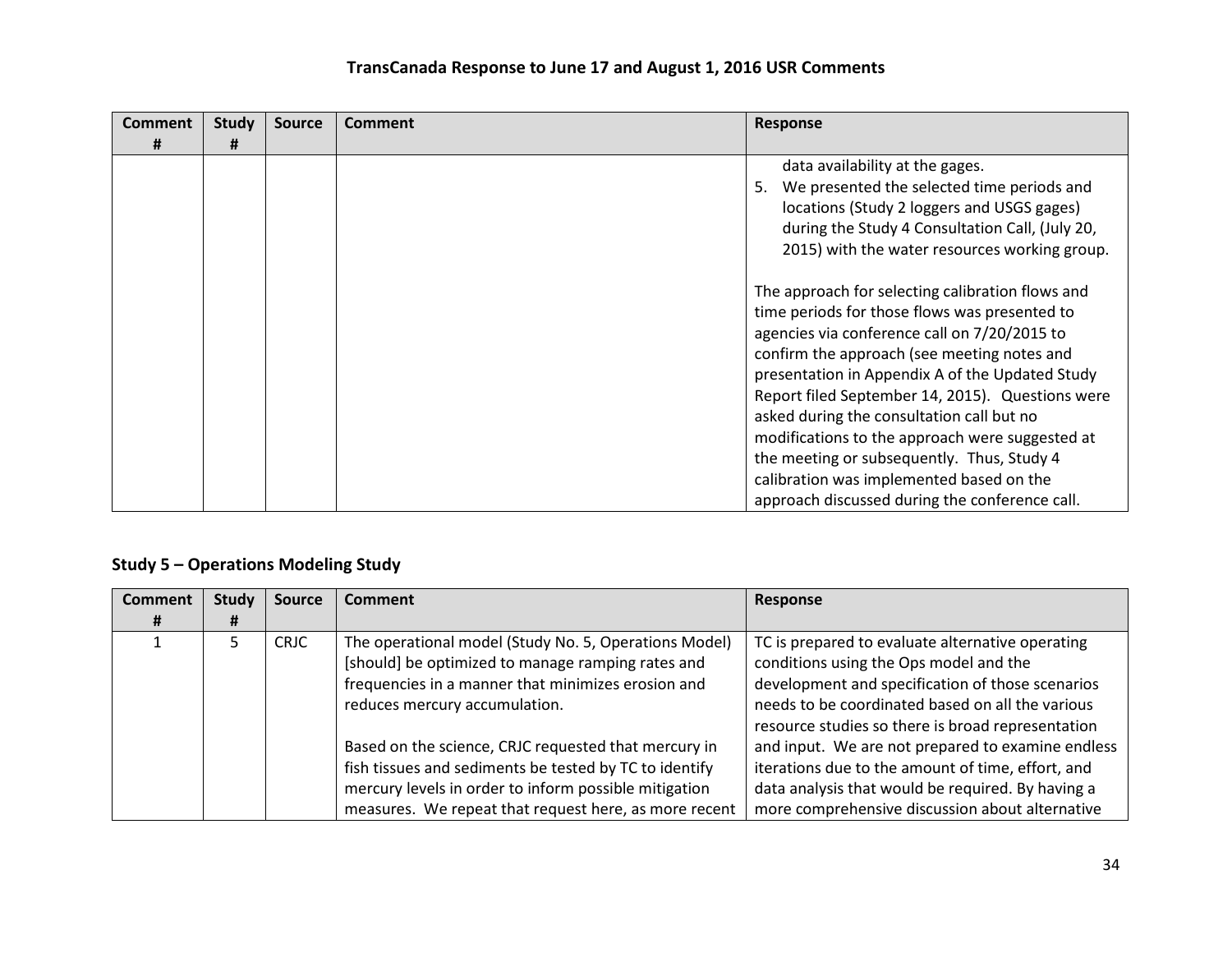| <b>Comment</b> | <b>Study</b> | <b>Source</b> | <b>Comment</b>                                                                                                                                                                                                                                                                             | <b>Response</b>                                                                                                                                                                                                                                                                                                                                                                                                                                                                                                                                                                                                                                                                                                                                                                            |
|----------------|--------------|---------------|--------------------------------------------------------------------------------------------------------------------------------------------------------------------------------------------------------------------------------------------------------------------------------------------|--------------------------------------------------------------------------------------------------------------------------------------------------------------------------------------------------------------------------------------------------------------------------------------------------------------------------------------------------------------------------------------------------------------------------------------------------------------------------------------------------------------------------------------------------------------------------------------------------------------------------------------------------------------------------------------------------------------------------------------------------------------------------------------------|
| #              | #            |               |                                                                                                                                                                                                                                                                                            |                                                                                                                                                                                                                                                                                                                                                                                                                                                                                                                                                                                                                                                                                                                                                                                            |
|                |              |               | research indicates reservoir water level fluctuations do<br>enhance methylmercury production, a process that can<br>result in elevation of methylmercury concentrations in<br>biota, even in older reservoirs<br>(https://www.researchgate.net/publication/279634886)                      | operating scenarios to be examined, the approach<br>and data analysis can be managed properly. We will<br>initiate stakeholder discussion on this topic when<br>the resource studies, particularly Study 9 - Instream<br>Flow, are completed.                                                                                                                                                                                                                                                                                                                                                                                                                                                                                                                                              |
|                |              |               |                                                                                                                                                                                                                                                                                            | With regard to mercury, we believe that the cited<br>study is not applicable since that project involved<br>seasonal impoundment drawdowns of 4 m, and was<br>located next to an old mine. Atmospheric<br>deposition has been shown to be the primary<br>source of mercury accumulation in fish tissue in the<br>Connecticut River, and USEPA studies on fish tissue<br>contaminants indicated that mercury in sediments<br>was not found at any locations in the NH/VT section<br>of the CT River above lab reporting limits. (see p. 29<br>in<br>https://nepis.epa.gov/Exe/ZyPDF.cgi/P10068YQ.PDF<br>?Dockey=P10068YQ.PDF). That report also<br>concludes that "It is not believed that Connecticut<br>River sediments are a significant source of mercury<br>in fish". [emphasis added] |
| $\overline{2}$ | 5            | <b>CRJC</b>   | TC should incorporate into the hydraulic and operations<br>models scenarios of more intense storm events and<br>prolonged periods of drought that are based on recent<br>historical data and predicted by the preponderance of<br>climate models.                                          | See response to Study 4, comment #1.                                                                                                                                                                                                                                                                                                                                                                                                                                                                                                                                                                                                                                                                                                                                                       |
| 3              | 5            | <b>VANR</b>   | TransCanada had previously presented data supporting<br>the selection of the five modeled hydrologic years and<br>calibration data to the aquatics working group, but<br>inclusion of that information in the report would help to<br>provide context to the results. Please include prior | FERC modified the RSP (in their September 13, 2013<br>Study Plan Determination) as follows: "The study<br>plan report [rather than the study plan] must<br>demonstrate the appropriateness of TransCanada's<br>5-year representative hydrologic subset, show how                                                                                                                                                                                                                                                                                                                                                                                                                                                                                                                           |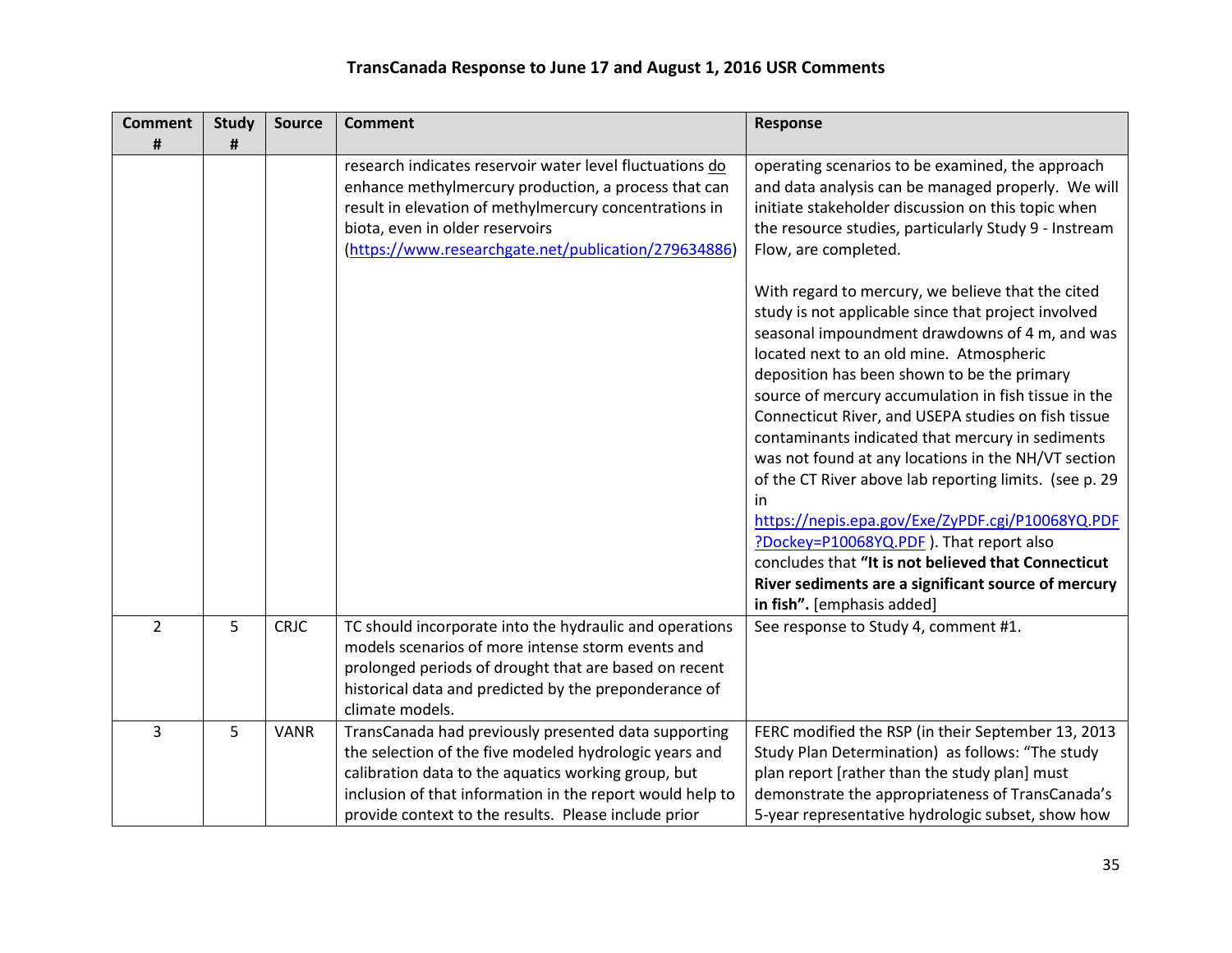| Comment | <b>Study</b> | <b>Source</b> | <b>Comment</b>                                                                                                                                                                                                                                                                                                                                                                                             | <b>Response</b>                                                                                                                                                                                                                                                                                                                                                                                                       |
|---------|--------------|---------------|------------------------------------------------------------------------------------------------------------------------------------------------------------------------------------------------------------------------------------------------------------------------------------------------------------------------------------------------------------------------------------------------------------|-----------------------------------------------------------------------------------------------------------------------------------------------------------------------------------------------------------------------------------------------------------------------------------------------------------------------------------------------------------------------------------------------------------------------|
| #       | Ħ            |               |                                                                                                                                                                                                                                                                                                                                                                                                            |                                                                                                                                                                                                                                                                                                                                                                                                                       |
|         |              |               | consultation describing calibration and support for<br>selecting the five hydrologic years as an appendix.                                                                                                                                                                                                                                                                                                 | the selected years are representative of the longer<br>hydrologic record". This information is provided in<br>Section 4.1 of the study report, and in Figures 4.4-<br>4.6 which demonstrate the close fit between flow<br>duration curves for the five selected representative<br>model years and the 30 historical years of available<br>data.                                                                       |
| 4       | 5.           | <b>VANR</b>   | Section 4.1 Model Development - The report states,<br>"Update econode Habitat Suitability Index (HSI) rating<br>curves (function of flow and/or elevation) defined in<br>Study 9 - Instream Flow Study."<br>Please clarify whether this statement refers to<br>traditional rating curves (stage vs. flow) at the study<br>9 transects or curves that relate flow to habitat<br>suitability (HSI vs. flow). | The statement refers to Study 9 habitat suitability<br>curves, specifically Area Weighted Suitability (AWS)<br>and Weighted Usable Area (WUA) curves as defined<br>in Study 9 - Instream Flow Study. Study 5's<br>contribution to Study 9 was in evaluating those<br>relationships at Study 9 transects and 2D sites based<br>on field data collected in Study 9 (see Study 9<br>interim report filed March 1, 2016). |

## **Study 6 – Water Quality Monitoring and Continuous Temperature Monitoring Study**

| <b>Comment</b> | <b>Study</b> | <b>Source</b> | <b>Comment</b>                                                                                                                                                                                                                                                                                                                                                                                                                             | <b>Response</b>                                                                                                                                                                                                                                                                                                                                                                                                                                           |
|----------------|--------------|---------------|--------------------------------------------------------------------------------------------------------------------------------------------------------------------------------------------------------------------------------------------------------------------------------------------------------------------------------------------------------------------------------------------------------------------------------------------|-----------------------------------------------------------------------------------------------------------------------------------------------------------------------------------------------------------------------------------------------------------------------------------------------------------------------------------------------------------------------------------------------------------------------------------------------------------|
|                | Ħ            |               |                                                                                                                                                                                                                                                                                                                                                                                                                                            |                                                                                                                                                                                                                                                                                                                                                                                                                                                           |
|                | 6            | <b>CRJC</b>   | Study No. 5, Operations Model, and Study No. 6,<br>Water Quality Monitoring do not address the<br>accumulation of mercury in the river and their effects<br>on fisheries and public health. We previously provided<br>evidence that indicates fluctuating water levels in<br>reservoirs exacerbate the accumulation of mercury in<br>fish. (e.g.,<br>https://www.niehs.nih.gov/research/supported/asset<br>s/docs/a c/bioscience 508.pdf). | See response to comment #1 in Study 5 above<br>relative to the Study 5 comment here.<br>With regard to Study 6, we addressed the original<br>request to include sampling of sediments for<br>mercury in our Revised Study Plan (Appendix E)<br>filed September 13, 2013. Both NHDES and VANR<br>approved the Study 6 Sampling and Analysis Plan<br>which did not include sediment sampling, and FERC<br>did not require such sampling in its February 21, |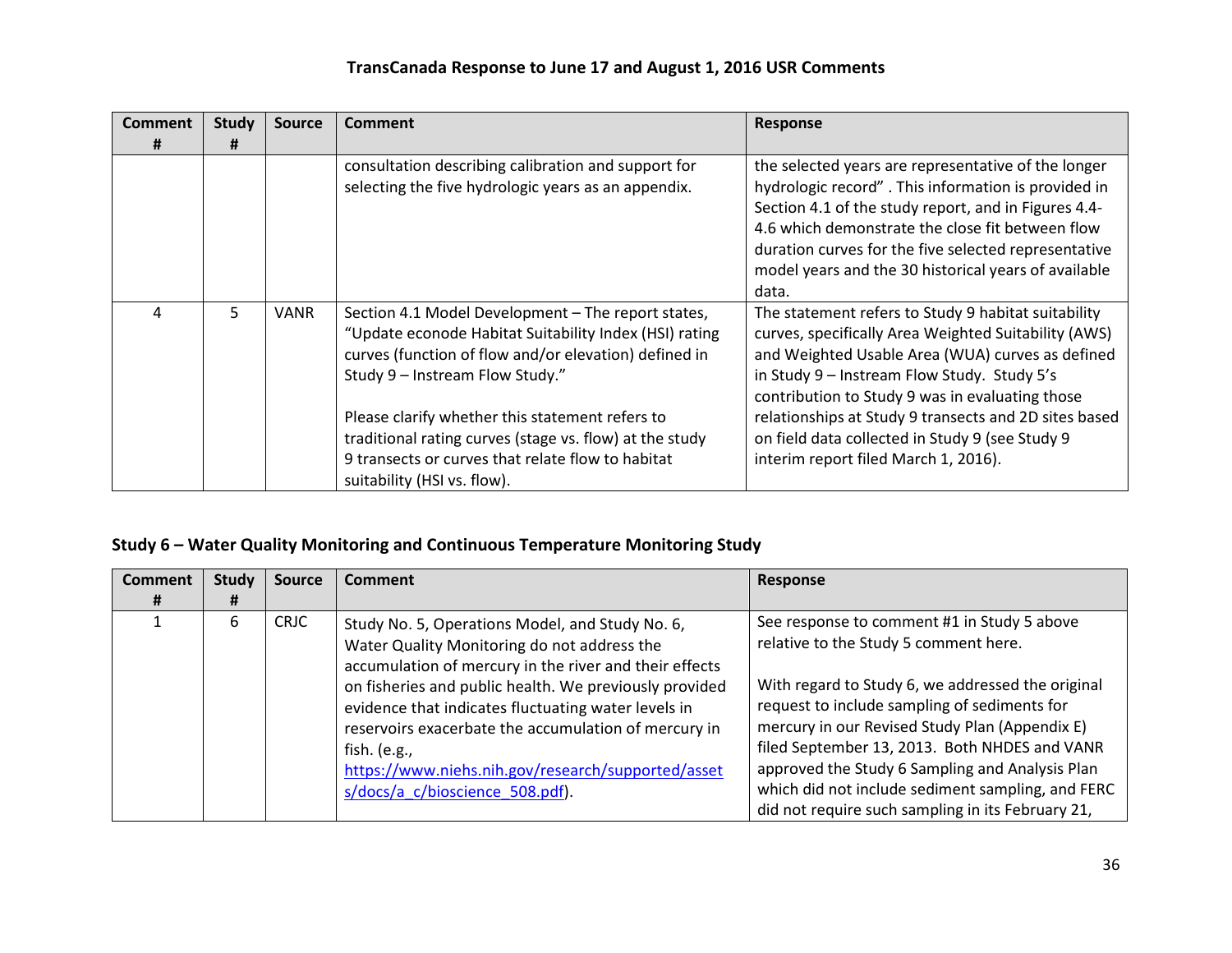| <b>Comment</b> | <b>Study</b> | <b>Source</b> | <b>Comment</b>                                                                                                    | <b>Response</b>                                     |
|----------------|--------------|---------------|-------------------------------------------------------------------------------------------------------------------|-----------------------------------------------------|
| #              | #            |               |                                                                                                                   |                                                     |
|                |              |               |                                                                                                                   | 2014 Study Plan Determination. We also note that    |
|                |              |               |                                                                                                                   | the cited report does not indicate any mercury      |
|                |              |               |                                                                                                                   | "hotspots" within the project-affected area.        |
| $\overline{2}$ | 6            | CRJC-         | Sampling occurred only during the late spring,                                                                    | We adopted comments from both state WQ              |
|                |              | <b>UV</b>     | summer, and early fall months, thus missing the                                                                   | agencies in the revised and approved Sampling and   |
|                |              |               | nutrient and solute loads present throughout the cold                                                             | Analysis Plan filed September 14, 2015.             |
|                |              |               | weather months, especially spring runoff.                                                                         |                                                     |
| 3              | 6            | CRJC-         | The sampling method described in Methods 4.1.4 (page                                                              | We adopted comments from both state WQ              |
|                |              | <b>UV</b>     | 13) consists of lowering a flexible PVC tube to within 1                                                          | agencies in the revised and approved Sampling and   |
|                |              |               | meter of the bottom, allowing it to fill with water from                                                          | Analysis Plan filed September 14, 2015.             |
|                |              |               | various depths within the water column, capping it,                                                               |                                                     |
|                |              |               | pulling it back up and emptying it into a bucket, from                                                            |                                                     |
|                |              |               | which sample bottles were filled. This technique                                                                  |                                                     |
|                |              |               | appears to be open to cross contamination from                                                                    |                                                     |
|                |              |               | multiple sources.                                                                                                 |                                                     |
| 4              | 6            | CRJC-         | There is concern that that the turbulence during high                                                             | See response to comment #3.                         |
|                |              | UV            | flow events such as spring runoff could cause elevated                                                            |                                                     |
|                |              |               | mercury (or other so-sequestered toxins') levels in the<br>river water due to high levels of mercury in the river |                                                     |
|                |              |               | sediments. Yet mercury was not among the                                                                          |                                                     |
|                |              |               | parameters selected for water quality monitoring, nor                                                             |                                                     |
|                |              |               | was spring runoff water sampled.                                                                                  |                                                     |
| 5              | 6            | CRJC-         | It is disconcerting to realize that the water quality                                                             | The 2012 and 2015 studies reported on observed      |
|                |              | <b>UV</b>     | sampling results for dissolved oxygen differed                                                                    | conditions. Tables 5.6-1 through 5.6-4 of ILP Study |
|                |              |               | significantly from the first sampling period in 2012, and                                                         | 6, filed August 1, 2016, show the DO levels         |
|                |              |               | the sampling done in 2015, which the study report                                                                 | measured over a similar sampling period between     |
|                |              |               | attributed to stratification during a high temperature -                                                          | the two studies exhibited similar ranges, median,   |
|                |              |               | low-flow period (see 5.6, page 117-119). One could infer                                                          | and mean levels. It would be expected that there    |
|                |              |               | from this that there is so much variability in water                                                              | would be some differences and variability between   |
|                |              |               | quality that a much more diligent sample design should                                                            | the two studies, such as the lower DO levels        |
|                |              |               | have been used.                                                                                                   | observed in 2012 that were attributed to brief      |
|                |              |               |                                                                                                                   | stratification, because the data from the two       |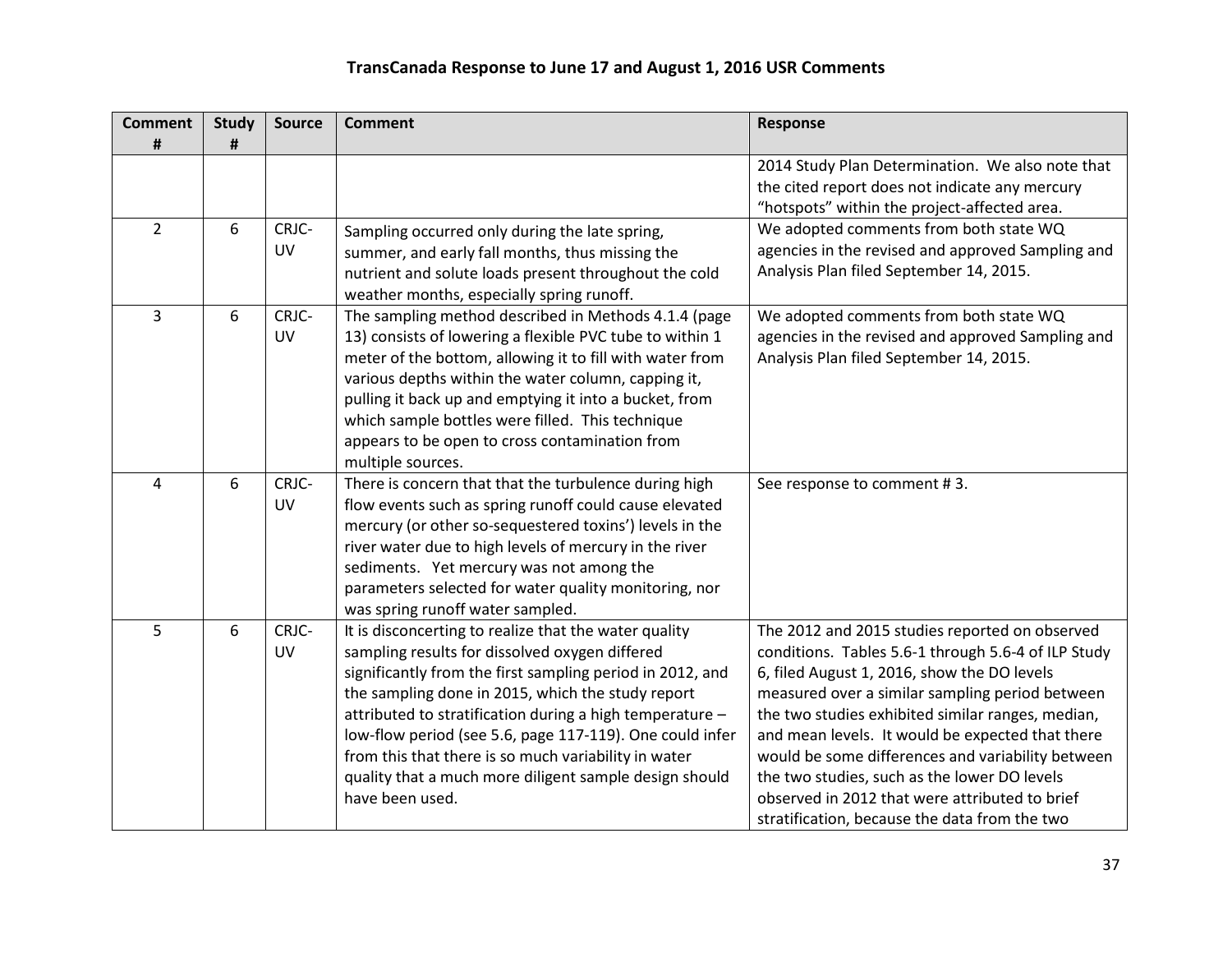| <b>Comment</b> | <b>Study</b> | <b>Source</b> | <b>Comment</b>                                                                                                   | <b>Response</b>                                                                             |
|----------------|--------------|---------------|------------------------------------------------------------------------------------------------------------------|---------------------------------------------------------------------------------------------|
| #              | #            |               |                                                                                                                  |                                                                                             |
|                |              |               |                                                                                                                  | studies were collected under varying prevailing<br>weather and flow conditions. 2012 can be |
|                |              |               |                                                                                                                  | considered a warm low flow year whereas 2015 can                                            |
|                |              |               |                                                                                                                  | be considered a more typical flow year. This                                                |
|                |              |               |                                                                                                                  | distinction is observed in Figure 5.6-1 in the report                                       |
|                |              |               |                                                                                                                  | of ILP Study 6 that shows mean daily flows were                                             |
|                |              |               |                                                                                                                  | more variable and of greater magnitude in 2015                                              |
|                |              |               |                                                                                                                  | than in 2012.                                                                               |
| 6              | 6            | <b>NHDES</b>  | Executive Summary: The Department disagrees with the                                                             | This statement will be changed in the revised                                               |
|                |              |               | following sentence on the second page: "However,                                                                 | report to address the recommendation.                                                       |
|                |              |               | exceedances were not associated with project                                                                     |                                                                                             |
|                |              |               | operations; they were instead attributable to natural                                                            |                                                                                             |
|                |              |               | conditions (low flow, high air temperature) or potential                                                         |                                                                                             |
|                |              |               | nutrient loading from sources outside the projects."                                                             |                                                                                             |
|                |              |               | This suggests that the presence and operation of the                                                             |                                                                                             |
|                |              |               | dams have no impact at all on the exceedances, which is                                                          |                                                                                             |
|                |              |               | not supported by the data. The Department requests                                                               |                                                                                             |
|                |              |               | that this sentence be revised with language such as the                                                          |                                                                                             |
|                |              |               | following: "However, project operations were not                                                                 |                                                                                             |
|                |              |               | believed to be the major cause of the exceedances; they                                                          |                                                                                             |
|                |              |               | were instead believed to be primarily due to natural                                                             |                                                                                             |
|                |              |               | conditions (low flow, high air temperature) or potential<br>nutrient loading from sources outside the projects." |                                                                                             |
| 7              | 6            | <b>NHDES</b>  | The Department also requests revisions to the last                                                               | This statement will be changed in the revised                                               |
|                |              |               | sentence of the Executive Summary, which currently                                                               | report to address the recommendation.                                                       |
|                |              |               | reads: "Overall, the data from both the 2012 and 2015                                                            |                                                                                             |
|                |              |               | studies show that, irrespective of the effects of project                                                        |                                                                                             |
|                |              |               | operations, water quality in project-affected waters                                                             |                                                                                             |
|                |              |               | supported the designated uses and met applicable Class                                                           |                                                                                             |
|                |              |               | B VT and NH surface water quality standards for the                                                              |                                                                                             |
|                |              |               | overwhelming majority of the study period throughout                                                             |                                                                                             |
|                |              |               | the entire study area." The Department requests that                                                             |                                                                                             |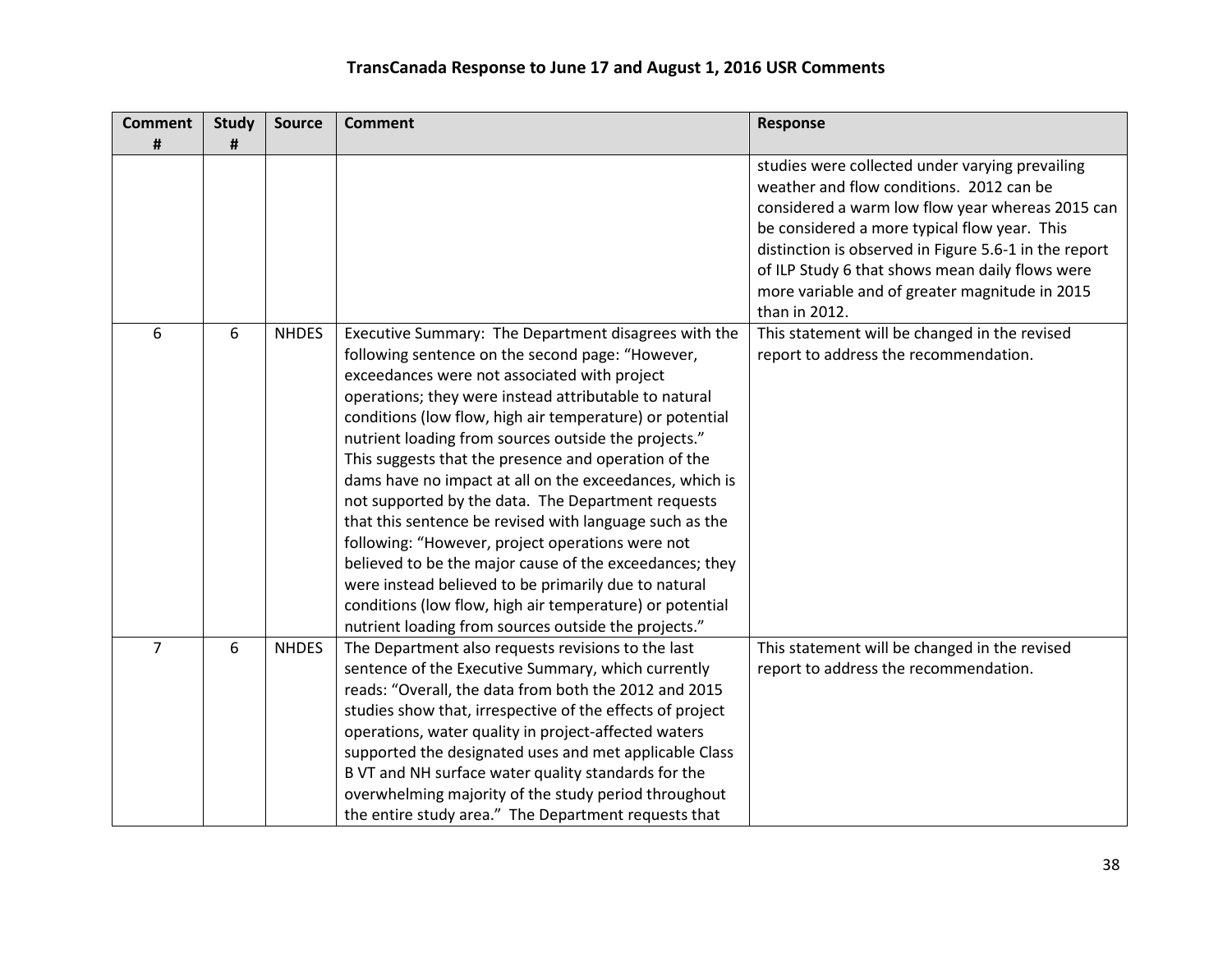| <b>Comment</b> | <b>Study</b> | <b>Source</b> | <b>Comment</b>                                                                                                | <b>Response</b>                                     |
|----------------|--------------|---------------|---------------------------------------------------------------------------------------------------------------|-----------------------------------------------------|
| #              | #            |               | this sentence be revised to delete the word                                                                   |                                                     |
|                |              |               |                                                                                                               |                                                     |
|                |              |               | "overwhelmingly" as it is a subjective term, and to<br>reflect that although water quality standards were met |                                                     |
|                |              |               |                                                                                                               |                                                     |
|                |              |               | most of the time for the parameters which were tested,                                                        |                                                     |
|                |              |               | it does not necessarily mean that designated uses were<br>met since designated uses can be impacted by many   |                                                     |
|                |              |               |                                                                                                               |                                                     |
|                |              |               | other parameters which were not sampled as part of this<br>study. Language such as the following would be     |                                                     |
|                |              |               | acceptable to the Department with regards to NH water                                                         |                                                     |
|                |              |               | quality standards (VTDEC may have other comments):                                                            |                                                     |
|                |              |               | "Overall, the data from both the 2012 and 2015 studies                                                        |                                                     |
|                |              |               | suggest that, irrespective of the effects of project                                                          |                                                     |
|                |              |               | operations, water quality for the parameters which were                                                       |                                                     |
|                |              |               | sampled in project-affected waters met applicable Class                                                       |                                                     |
|                |              |               | B VT and NH surface water quality standards for the                                                           |                                                     |
|                |              |               | majority of the study period throughout the entire study                                                      |                                                     |
|                |              |               | area."                                                                                                        |                                                     |
| 8              | 6            | <b>NHDES</b>  | The fourth sentence in the first paragraph on p. 112,                                                         | This statement will be changed in the revised       |
|                |              |               | reads as follows: " The continuous and vertical profile                                                       | report to address the recommendation.               |
|                |              |               | turbidity data collected at all mainstem monitoring                                                           |                                                     |
|                |              |               | stations indicate that turbidity would not exceed the NH                                                      |                                                     |
|                |              |               | surface water quality standard of 10 NTU beyond                                                               |                                                     |
|                |              |               | upstream waters under normal project operations." The                                                         |                                                     |
|                |              |               | Department requests that this be revised as follows                                                           |                                                     |
|                |              |               | since the data was not representative of all conditions:                                                      |                                                     |
|                |              |               | "The continuous and vertical profile turbidity data                                                           |                                                     |
|                |              |               | collected at all mainstem monitoring stations suggest                                                         |                                                     |
|                |              |               | that turbidity would most likely comply with the NH                                                           |                                                     |
|                |              |               | surface water quality standard of 10 NTU beyond                                                               |                                                     |
|                |              |               | upstream waters under normal project operations."                                                             |                                                     |
| 9              | 6            | <b>NHDES</b>  | Section 5.5.1 New Hampshire Water Quality Standards,                                                          | The statement was intended to acknowledge that      |
|                |              |               | p. 112-113: The sixth sentence in the first paragraph                                                         | the definition of "discharge" in Section 401 of the |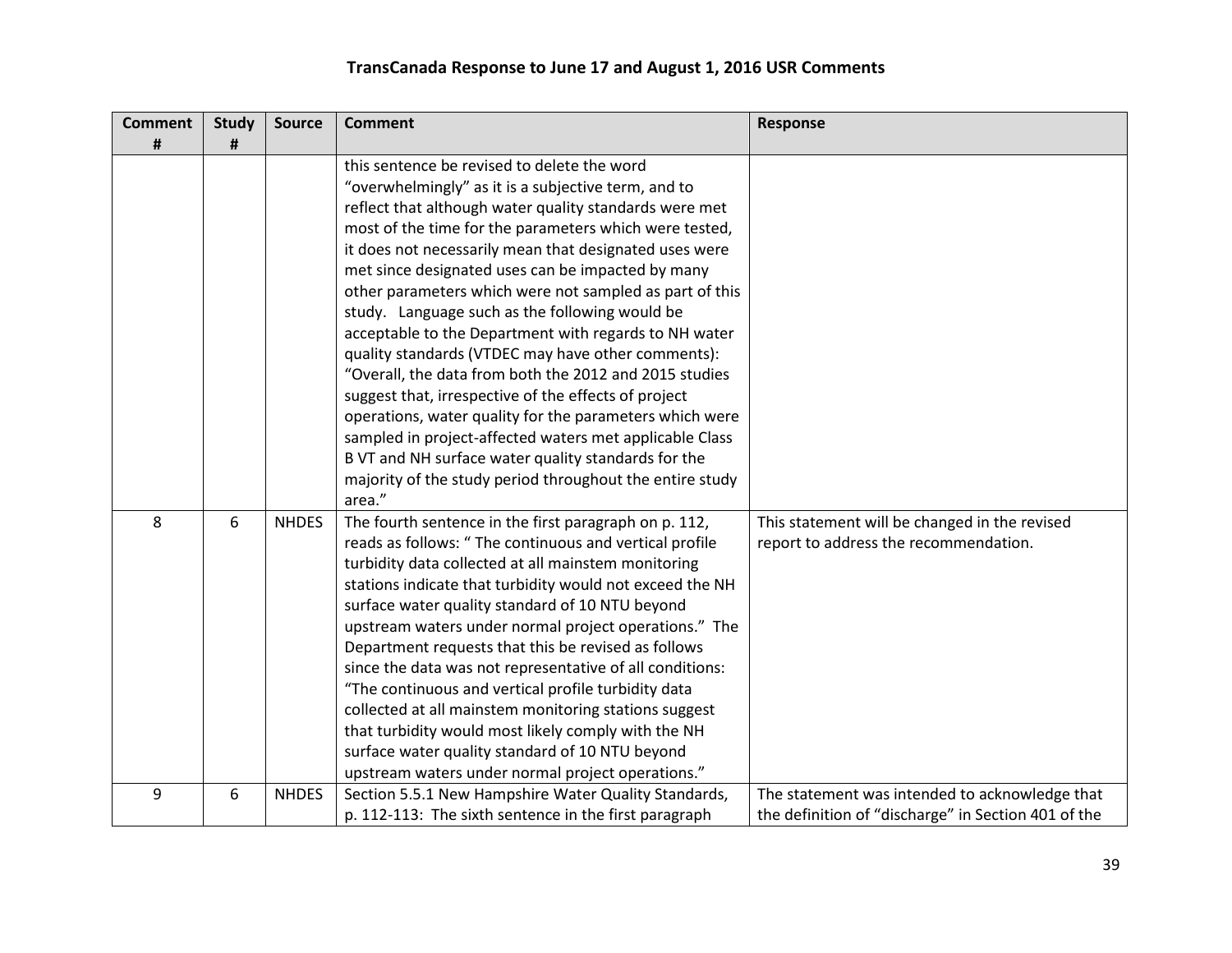| <b>Comment</b> | <b>Study</b> | <b>Source</b> | <b>Comment</b>                                                                                                                                                                                                                                                                                                                                                                                                                                                                                                                                                                             | Response                                                                                                                                                                                                                                                                                                                                                                                                                                                                                                                                                                                                                                                                                |
|----------------|--------------|---------------|--------------------------------------------------------------------------------------------------------------------------------------------------------------------------------------------------------------------------------------------------------------------------------------------------------------------------------------------------------------------------------------------------------------------------------------------------------------------------------------------------------------------------------------------------------------------------------------------|-----------------------------------------------------------------------------------------------------------------------------------------------------------------------------------------------------------------------------------------------------------------------------------------------------------------------------------------------------------------------------------------------------------------------------------------------------------------------------------------------------------------------------------------------------------------------------------------------------------------------------------------------------------------------------------------|
| #              | #            |               |                                                                                                                                                                                                                                                                                                                                                                                                                                                                                                                                                                                            |                                                                                                                                                                                                                                                                                                                                                                                                                                                                                                                                                                                                                                                                                         |
|                |              |               | reads as follows: " TransCanada does not 'discharge' a<br>'pollutant' as defined in Env-Wq 1702.18 and in 40 CFR<br>§122.2, respectively." The Department disagrees with<br>this sentence and requests that it be deleted since water<br>discharged from dams can introduce pollutants<br>per Env-Wq 1703.29 to the downstream receiving<br>waters and is therefore considered a discharge per Env-<br>Wq 1702.181. An example is heat associated with slower<br>residence times in the impoundments which can result<br>in higher temperatures being discharged downstream of<br>the dam. | Clean Water Act (for purposes of water quality<br>certification), differs from the definition in the New<br>Hampshire water quality standards (relative to<br>NPDES point source discharges). While the New<br>Hampshire water quality standards apply to any<br>activity that affects beneficial uses or the level of<br>water quality, according to the Clean Water Act,<br>the transfer of "polluted" water from one part of a<br>water body to another part of the same water body<br>is not a "discharge of pollutants". In that context,<br>the passing of water from the impoundment<br>through the powerhouse for hydroelectric<br>generation is not a discharge of pollutants. |
| 10             | 6            | <b>NHDES</b>  | Section 6.0 Assessment of Project Effects, p. 125-127:<br>The next to the last sentence in the second paragraph on<br>p. 126 references Figure L-6 in Appendix L for an<br>example of when DO levels on July 18, 2012 fell below<br>standards in the forebay but project discharges at<br>Wilders and Bellows Falls remained well-oxygenated<br>even with increasing and decreasing project discharges.<br>Figure L-6 shows temperature instead of DO. This should<br>be corrected.                                                                                                        | The reference should be to Figure L-18 and this will<br>be corrected in the revised report. We will also add<br>the underlined text to the sentence so that it reads:<br>"For instances in 2012 when DO levels fell below<br>state surface water quality standards within the<br>hypolimnion of the Wilder and Bellows Falls<br>forebay, project discharges remained well-<br>oxygenated even with increasing and decreasing<br>project discharges (e.g., July 18, 2012; Figure L-18<br>in Appendix L)."                                                                                                                                                                                |
| 11             | 6            | <b>NHDES</b>  | Section 6.0 Assessment of Project Effects, p. 125-127:<br>The last sentence on p. 127 states the following:<br>"Therefore, available data strongly suggests that<br>currently, the three projects individually and collectively<br>meet VT and NH state surface water quality standards<br>and designated uses for Class B waters." The<br>Department disagrees with this sentence because it<br>contradicts previously statements in the same paragraph<br>(and elsewhere in the study) which acknowledge that                                                                            | This statement will be changed in the revised<br>report to address the recommendation.                                                                                                                                                                                                                                                                                                                                                                                                                                                                                                                                                                                                  |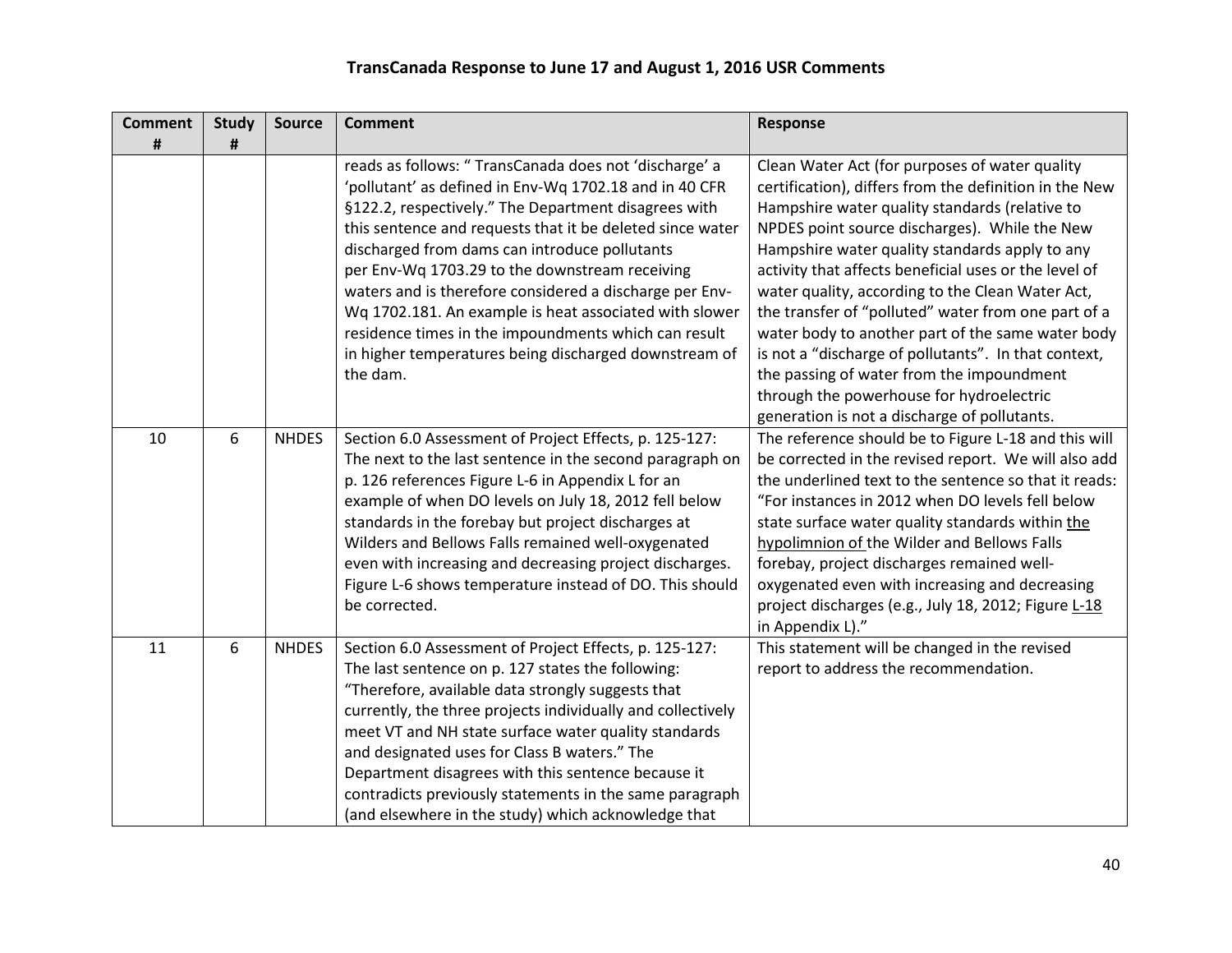| <b>Comment</b> | <b>Study</b> | Source      | <b>Comment</b>                                             | Response                                             |
|----------------|--------------|-------------|------------------------------------------------------------|------------------------------------------------------|
| #              | #            |             |                                                            |                                                      |
|                |              |             | there were occasional exceedances of water quality         |                                                      |
|                |              |             | standards in 2012 and 2015. The Department requests        |                                                      |
|                |              |             | that this sentence be deleted and replaced with the        |                                                      |
|                |              |             | Department's recommended last sentence in the              |                                                      |
|                |              |             | Executive Summary (see comment above).                     |                                                      |
| 12             | 6            | <b>VANR</b> | A primary goal of the study is "to determine potential     | There are a range of variables that can affect water |
|                |              |             | project effects on water quality parameters" While the     | quality in the impoundments to varying degrees       |
|                |              |             | Agency appreciates the addition of monthly graphs with     | including air temperature (including diurnal         |
|                |              |             | project discharge included in Appendix F the Agency        | effects), mainstem flow, water level changes,        |
|                |              |             | also notes that meaningful analysis and discussion of      | tributary inflow, and latitudinal warming. The       |
|                |              |             | water quality parameters in the context of project         | effect of these changes is integrated in the high-   |
|                |              |             | operations (generation, impoundment elevation,             | resolution measurements that were collected at       |
|                |              |             | discharge and associated water-level changes) is lacking   | 15-minute intervals at the monitoring stations.      |
|                |              |             | from the report. The report continues to combine           | These and related data are provided in Appendices    |
|                |              |             | differing operational conditions by using daily or weekly  | B to J, and Appendices L and M.                      |
|                |              |             | mean values. Presentation and analysis in such a manner    |                                                      |
|                |              |             | allows inferences to be drawn regarding water quality      | The analyses in the study report based on those      |
|                |              |             | parameters over time, but not in regards to project        | graphs (as well as on summary statistics; see        |
|                |              |             | effects While the Agency acknowledges that water           | further discussion below) have shown that some       |
|                |              |             | quality is influenced by many factors, analyzing the data  | variables are more relevant than others. For         |
|                |              |             | on shorter timeframes (sub-daily) or in comparison to      | example, water temperatures warm and fluctuate       |
|                |              |             | changes in project operation may help to exclude the       | with air temperatures. Tributary inflows may affect  |
|                |              |             | influence of confounding factors. For parameters in        | the temperature in the mainstem, but since flows     |
|                |              |             | which the standards are discrete instantaneous values      | and temperatures are quite variable (e.g., see       |
|                |              |             | (e.g dissolved oxygen), if there are not exceedances of    | Appendices C and D) the degree of influence varies   |
|                |              |             | the Standard, analysis in the context of project           | considerably and cannot easily be isolated in a 120- |
|                |              |             | operations may not be necessary. However, for a            | mile long combined study area. Low flows in the      |
|                |              |             | parameter like temperature in which the standard is        | summer may result in occasional weak stratification  |
|                |              |             | determined by the degree of departure from ambient         | (as observed at the end of August and the            |
|                |              |             | temperature, analysis of the water quality parameter in    | beginning of September). Higher flows (due to        |
|                |              |             | the context of project operations is critical to determine | rainfall or snowmelt) result in higher turbidity due |
|                |              |             | project effects and compliance with water quality          | to particulate matter in runoff. Other factors that  |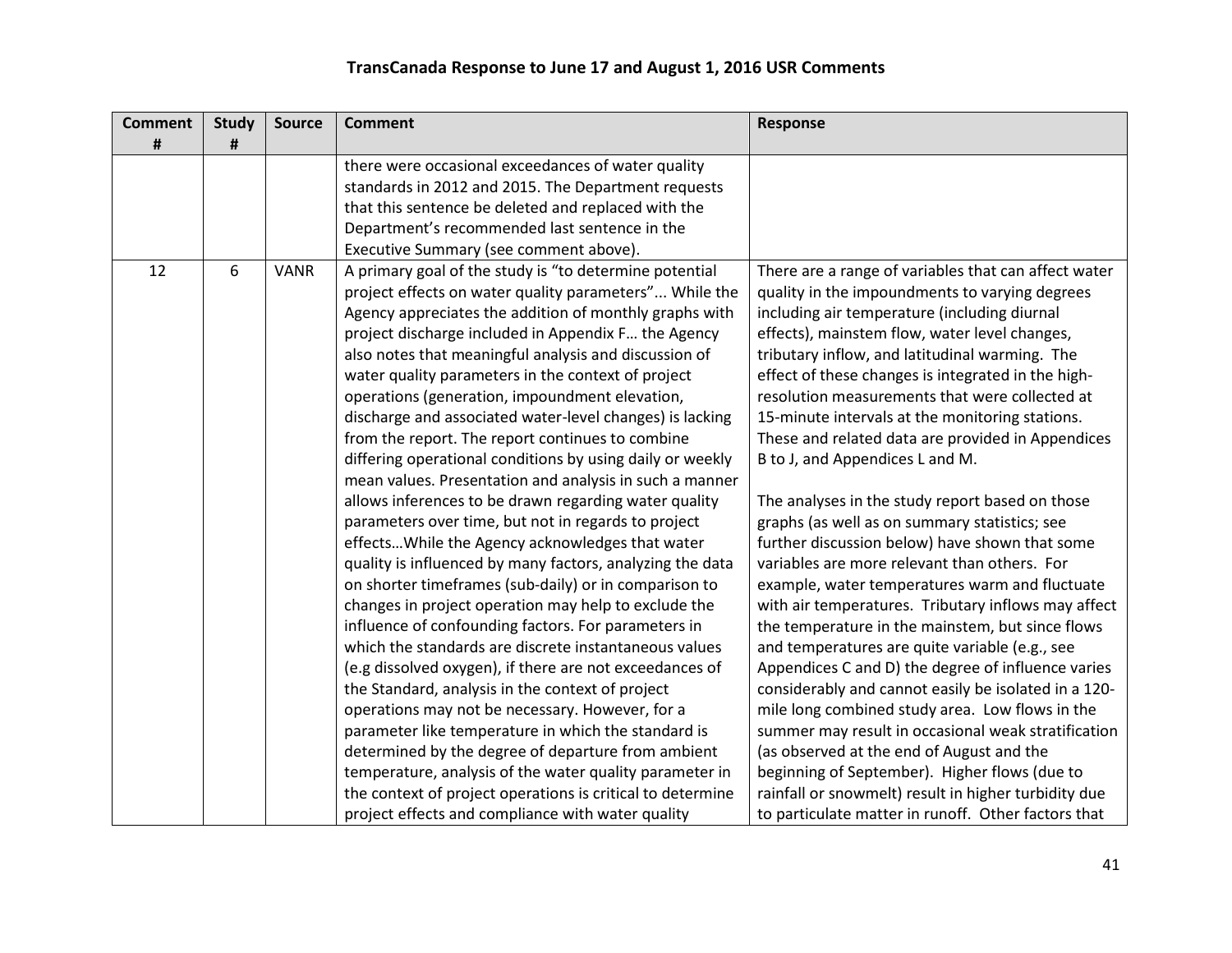| <b>Comment</b> | <b>Study</b> | <b>Source</b> | <b>Comment</b>                                                                                                                                                                                                                                                                                 | <b>Response</b>                                                                                                                                                                                                                                                                                                                                                                                                                                                                                                                                                                                                                                                                                                                                                                                                                                                                                                                                                                                                                                                                                                                                                                                                                                                                                                                                                                                                                                                                                                                                                           |
|----------------|--------------|---------------|------------------------------------------------------------------------------------------------------------------------------------------------------------------------------------------------------------------------------------------------------------------------------------------------|---------------------------------------------------------------------------------------------------------------------------------------------------------------------------------------------------------------------------------------------------------------------------------------------------------------------------------------------------------------------------------------------------------------------------------------------------------------------------------------------------------------------------------------------------------------------------------------------------------------------------------------------------------------------------------------------------------------------------------------------------------------------------------------------------------------------------------------------------------------------------------------------------------------------------------------------------------------------------------------------------------------------------------------------------------------------------------------------------------------------------------------------------------------------------------------------------------------------------------------------------------------------------------------------------------------------------------------------------------------------------------------------------------------------------------------------------------------------------------------------------------------------------------------------------------------------------|
| #              | #            |               |                                                                                                                                                                                                                                                                                                |                                                                                                                                                                                                                                                                                                                                                                                                                                                                                                                                                                                                                                                                                                                                                                                                                                                                                                                                                                                                                                                                                                                                                                                                                                                                                                                                                                                                                                                                                                                                                                           |
|                |              |               | standards<br>Consistent with the revised study plan, please analyze<br>hourly generation, impoundment elevation,<br>discharge and associated water-level changes on<br>relevant water quality parameters" in order "to<br>determine potential project effects on water quality<br>parameters". | could affect water quality, such as water level<br>changes, were assessed but found to have only a<br>negligible impact on the water quality due to the<br>comparatively small range in impoundment<br>elevation changes (0.1 to 3.2 ft), and due to the<br>typically unstratified water column (Appendix H).<br>An unstratified mixed water column implies that<br>water quality conditions remain similar<br>independent of water level fluctuations. For the<br>above reasons, for water quality parameters such<br>as temperature and DO, the associated changes<br>primarily reflected natural diurnal fluctuations<br>particular at the middle, upper and riverine areas.<br>The study report also provided summary statistics,<br>such as the statistical mean over different time<br>periods, to allow for analyses, inferences, or<br>discussion with regards to project effects to be<br>made, as they provide additional insight into the<br>existing conditions. For example, the NH surface<br>water quality standard for DO percent saturation<br>requires the daily mean to be calculated, which is<br>based on DO measurements continuously recorded<br>over a range of daily project operations (which<br>include peaking, minimum flow, perhaps spill, etc.).<br>Therefore, if no daily mean DO percent saturation<br>fell below the NH standard, as was observed in<br>2015, then the inference is that DO percent<br>saturation in 2015 would comply with the NH water<br>quality standard regardless of type and magnitude<br>of project operations. |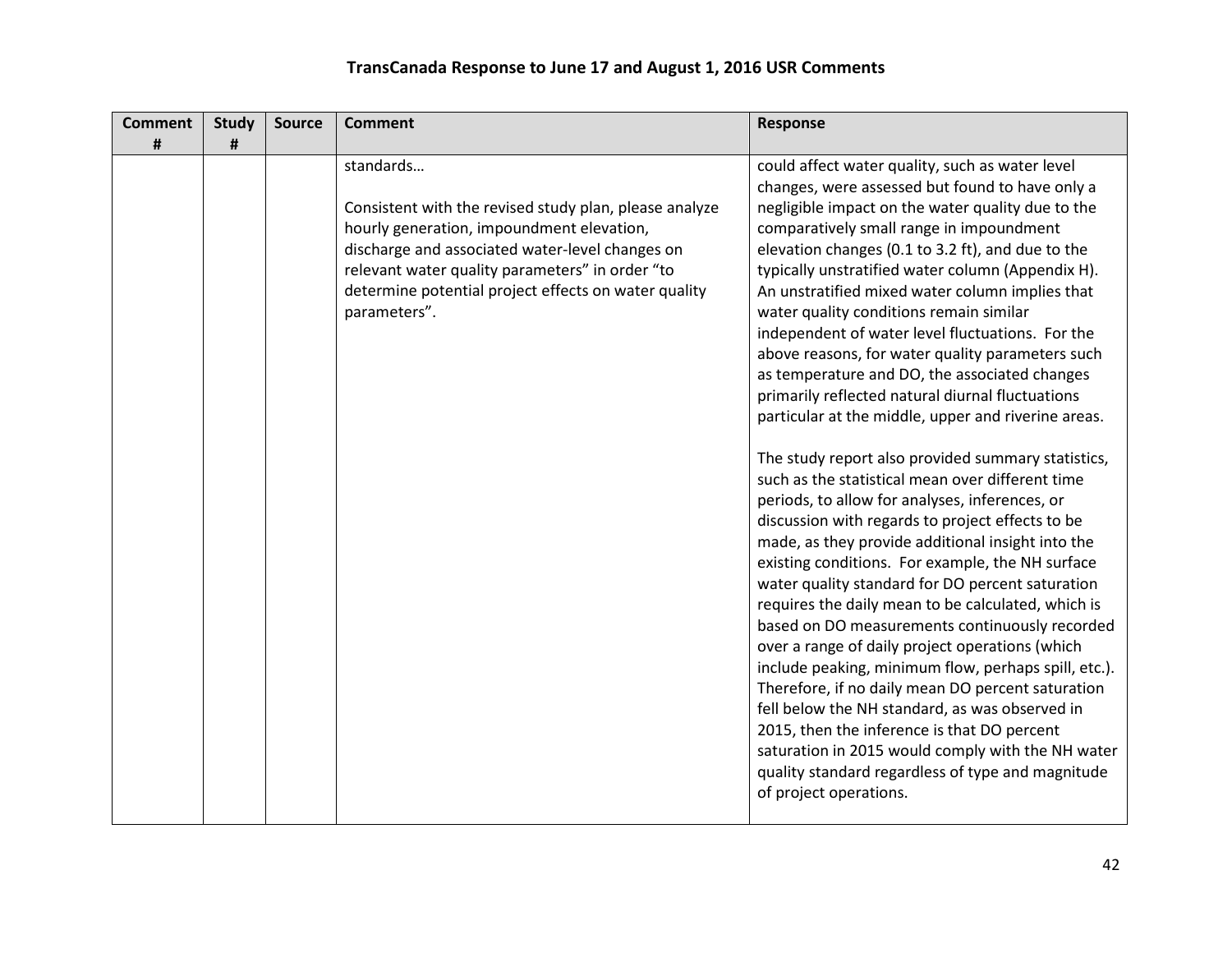| <b>Comment</b> | <b>Study</b> | Source      | <b>Comment</b>                                         | <b>Response</b>                                                                                                                                                                                                                                                                                                                                                                                                                                                                                                                                                                                                                                                                                                     |
|----------------|--------------|-------------|--------------------------------------------------------|---------------------------------------------------------------------------------------------------------------------------------------------------------------------------------------------------------------------------------------------------------------------------------------------------------------------------------------------------------------------------------------------------------------------------------------------------------------------------------------------------------------------------------------------------------------------------------------------------------------------------------------------------------------------------------------------------------------------|
| #              | #            |             |                                                        |                                                                                                                                                                                                                                                                                                                                                                                                                                                                                                                                                                                                                                                                                                                     |
|                |              |             |                                                        | For assessing impacts for the next license term, the<br>water temperatures and changes in water<br>temperature from upstream to downstream will<br>reflect existing conditions as TransCanada is not<br>proposing a change in how the projects are<br>operated. The frequency of temperatures<br>increases more than 1°F would be closely related to<br>air temperature as the data show the upstream<br>river station used to assess compliance with the<br>Vermont temperature standard is highly correlated<br>with air temperature and weather changes.<br>We revisited our analysis on the effects of water<br>level and impoundment fluctuations and will add<br>clarifying text to the revised report:       |
|                |              |             |                                                        | In summary, we provided project discharge data,<br>which reflects generation, in the appendices<br>juxtaposed with water temperature, DO, pH,<br>specific conductivity, and turbidity. We analyzed<br>these graphics as well as calculated summary<br>statistics to assess effects of project operations on<br>attaining surface water quality standards, changes<br>in parameters with associated discharges (i.e.,<br>within the tailrace), and to describe existing<br>conditions. Because the water column was well-<br>mixed with regards to the water quality parameters<br>examined for the majority of the study period we<br>determined the effect of impoundment water level<br>changes to be negligible. |
| 13             | 6            | <b>VANR</b> | The Executive Summary states, "All applicable Vermont  | See response to comment #12 and response to                                                                                                                                                                                                                                                                                                                                                                                                                                                                                                                                                                                                                                                                         |
|                |              |             | and New Hampshire surface water quality standards      | comment #6 (NHDES), which will include the                                                                                                                                                                                                                                                                                                                                                                                                                                                                                                                                                                                                                                                                          |
|                |              |             | were met, with the exception of the upper limit for pH | following statement in the revised study report:                                                                                                                                                                                                                                                                                                                                                                                                                                                                                                                                                                                                                                                                    |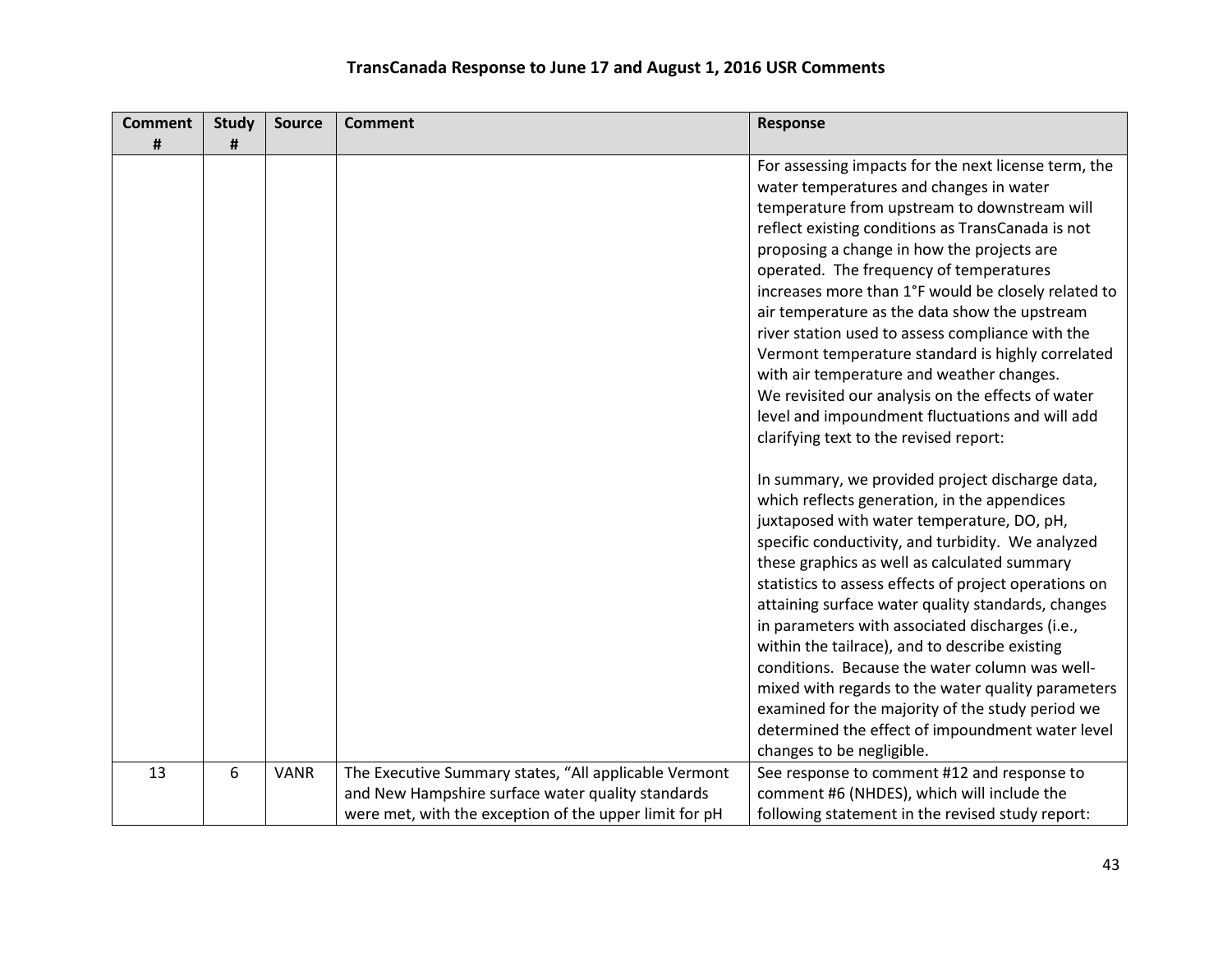| <b>Comment</b> | <b>Study</b> | <b>Source</b> | <b>Comment</b>                                                                                                                                                                                                                                                                                                                                                                                                                                                                                                                                                                                | <b>Response</b>                                                                                                                                                                                                                                                                                                                                                                                                                                         |
|----------------|--------------|---------------|-----------------------------------------------------------------------------------------------------------------------------------------------------------------------------------------------------------------------------------------------------------------------------------------------------------------------------------------------------------------------------------------------------------------------------------------------------------------------------------------------------------------------------------------------------------------------------------------------|---------------------------------------------------------------------------------------------------------------------------------------------------------------------------------------------------------------------------------------------------------------------------------------------------------------------------------------------------------------------------------------------------------------------------------------------------------|
| #              | #            |               |                                                                                                                                                                                                                                                                                                                                                                                                                                                                                                                                                                                               |                                                                                                                                                                                                                                                                                                                                                                                                                                                         |
|                |              |               | (VT and NH) and temperature (VT only). However,<br>exceedances were not associated with project<br>operations; they were instead attributable to natural<br>conditions (low flow, high air temperature) or potential<br>nutrient loading from sources outside the projects".                                                                                                                                                                                                                                                                                                                  | "However, project operations were not believed to<br>be the major cause of the exceedances; they were<br>instead believed to be primarily due to natural<br>conditions (low flow, high air temperature) or<br>potential nutrient loading from sources outside the<br>projects."                                                                                                                                                                         |
|                |              |               | The applicable temperature standard for cold water fish<br>habitat in Vermont is "change or rate of change either<br>upward or downward, shall not exceed 1°F (0.56°C) from<br>ambient temperatures due to all discharges and<br>activities and be controlled to ensure full support of<br>aquatic biota, wildlife, and aquatic habitat uses".<br>Without an analysis of how project operations (the<br>activity) affect ambient temperature, compliance with<br>the temperature standard cannot be determined and<br>the potential effect of the project operation cannot be<br>ascertained. |                                                                                                                                                                                                                                                                                                                                                                                                                                                         |
| 14             | 6            | <b>VANR</b>   | 5.1 Weather, Flow, and Operations - The Agency notes<br>that project operations are not discussed in this section.                                                                                                                                                                                                                                                                                                                                                                                                                                                                            | The purpose of Section 5.1 was to state and<br>illustrate the weather, flow and project operation<br>conditions the study was performed under. We<br>note that project operations data are presented in<br>Section 5.1 in Table 5.1-4 and Figures 5.1-1 through<br>5.1-6 (gage data and Project discharge data),<br>throughout Section 5.5, and in Appendices F. We<br>will add a paragraph in the report summarizing<br>these data in this subsection. |

## **Study 10 – Fish Assemblage Study**

| <b>Comment</b> | Study          | <b>Source</b> | <b>Comment</b> | Response |
|----------------|----------------|---------------|----------------|----------|
|                | $\bullet$<br>. |               |                |          |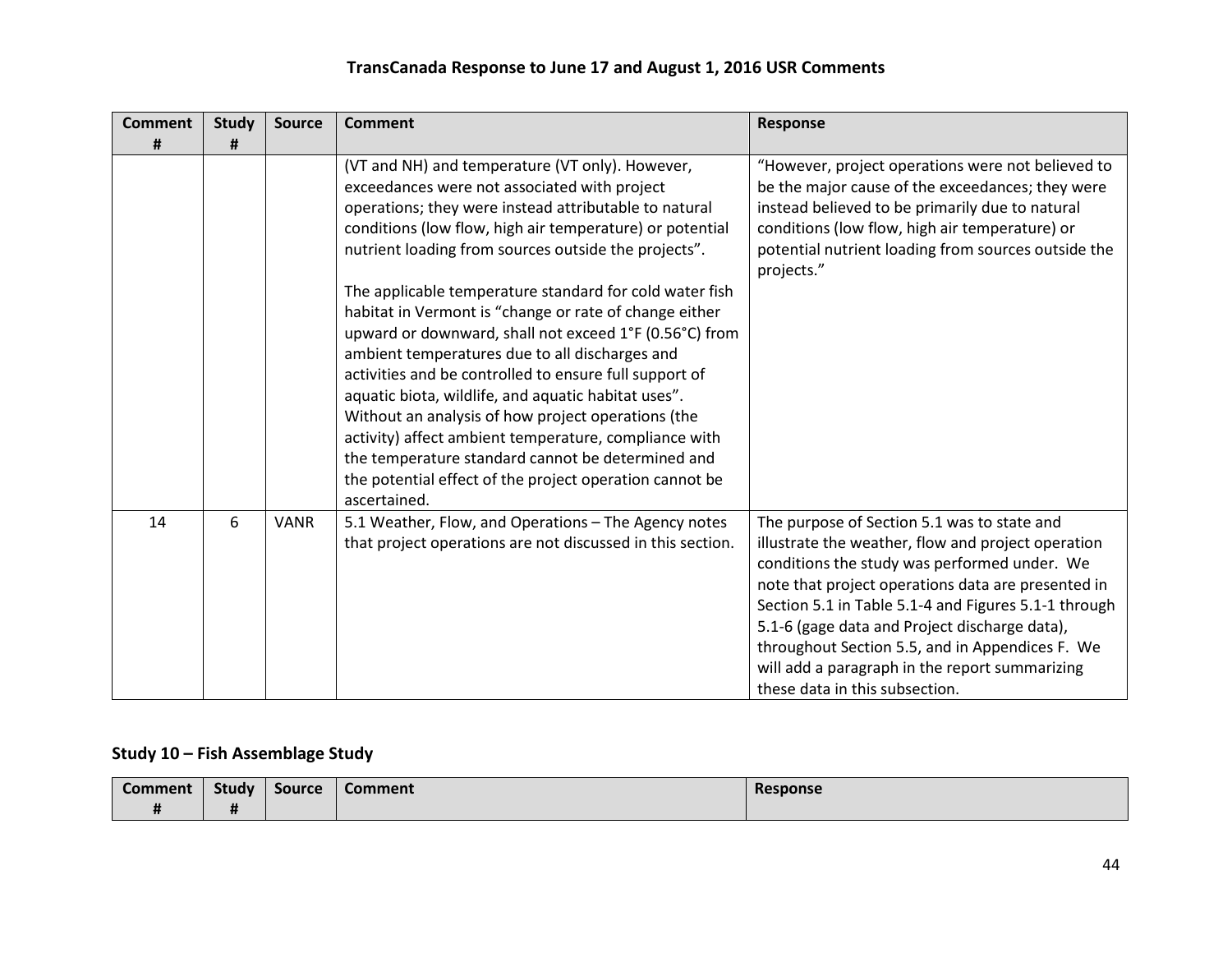| <b>Comment</b> | Study | <b>Source</b> | <b>Comment</b>                                               | Response                                              |
|----------------|-------|---------------|--------------------------------------------------------------|-------------------------------------------------------|
| #              | Ħ     |               |                                                              |                                                       |
|                | 10    | <b>FWS</b>    | Figure 5.4-2 should be graphed so that all of the            | This information is shown graphically in several      |
|                |       |               | included data is clear. One option is to alter the y-axis so | formats in Figures 5.4-3 through 5.4-10, in detail in |
|                |       |               | that it contains a break, allowing the reader to view high   | Appendix J, and is summarized in Tables 6.0-1 and     |
|                |       |               | and low values for each species and discern between          | 6.0-2. We were unable to adequately display the       |
|                |       |               | percent composition within impoundments, riverine            | data as requested in the comment; however, we will    |
|                |       |               | reaches, and the Bellows Falls bypass reach.                 | provide the data shown in Figure 5.4-2 in Excel       |
|                |       |               |                                                              | format in a forthcoming report supplement.            |

### **Study 13 – Tributary and Backwater Fish Access and Habitats Study**

| <b>Comment</b> | <b>Study</b> | <b>Source</b> | <b>Comment</b>                                           | <b>Response</b>                                        |
|----------------|--------------|---------------|----------------------------------------------------------|--------------------------------------------------------|
| #              | #            |               |                                                          |                                                        |
|                | 13           | <b>FWS</b>    | For this study, depths greater than 0.5 feet were        | The 0.5 ft criterion was included in the initial study |
|                |              | and           | assumed to provide adequate access for fish to enter     | report filed September 14, 2015 and there were no      |
|                |              | <b>VANR</b>   | into tributaries and backwater areas from the mainstem   | comments on that report about that criterion. There    |
|                |              |               | Connecticut River and vice versa. However, recently      | was also no discussion at any study meetings about     |
|                |              |               | published Federal guidelines of nature-like fishways     | applying nature-like fishway guidelines to the access  |
|                |              |               | require a minimum channel depth of 1.5 feet, 2.5 feet,   | criterion of 0.5 ft. Applying those guidelines to an   |
|                |              |               | and 1.75 feet for rainbow smelt, brook trout, and        | assessment of access is inappropriate because the      |
|                |              |               | juvenile salmonids respectively (Turek et al. 2016).     | guideline assumes construction of fishways over        |
|                |              |               | Thus, the defined criteria, considering all depths       | physical barriers where diadromous fish congregate.    |
|                |              |               | greater than 0.5 feet, is a very low threshold depth for | In Study 13 the only physical barriers observed at     |
|                |              |               | access, especially when combined with the                | tributary study sites were unrelated to the projects   |
|                |              |               | 50 percent-of-day criterion discussed below.             | or their operations (e.g., perched culverts, natural   |
|                |              |               |                                                          | barriers, debris).                                     |
| $\overline{2}$ | 13           | <b>FWS</b>    | This section states [Section 6.1.2] that "this revised   | The comment is noted. Per previous comments we         |
|                |              | and           | report includes the requested evaluation of study sites  | did revise the report to add the 100% criterion.       |
|                |              | VANR          | during the spring spawning period to identify periods of | However, we continue to believe that adequate          |
|                |              |               | time with < 0.5 feet of water depth for one hour or      | access exists if such access is available for at least |
|                |              |               | more (the minimum model time step) as well as for 12     | half of each day. The "100% of date" criterion data    |
|                |              |               | hours or more as originally proposed. The 12-hour        | are included in Appendix C of the study report,        |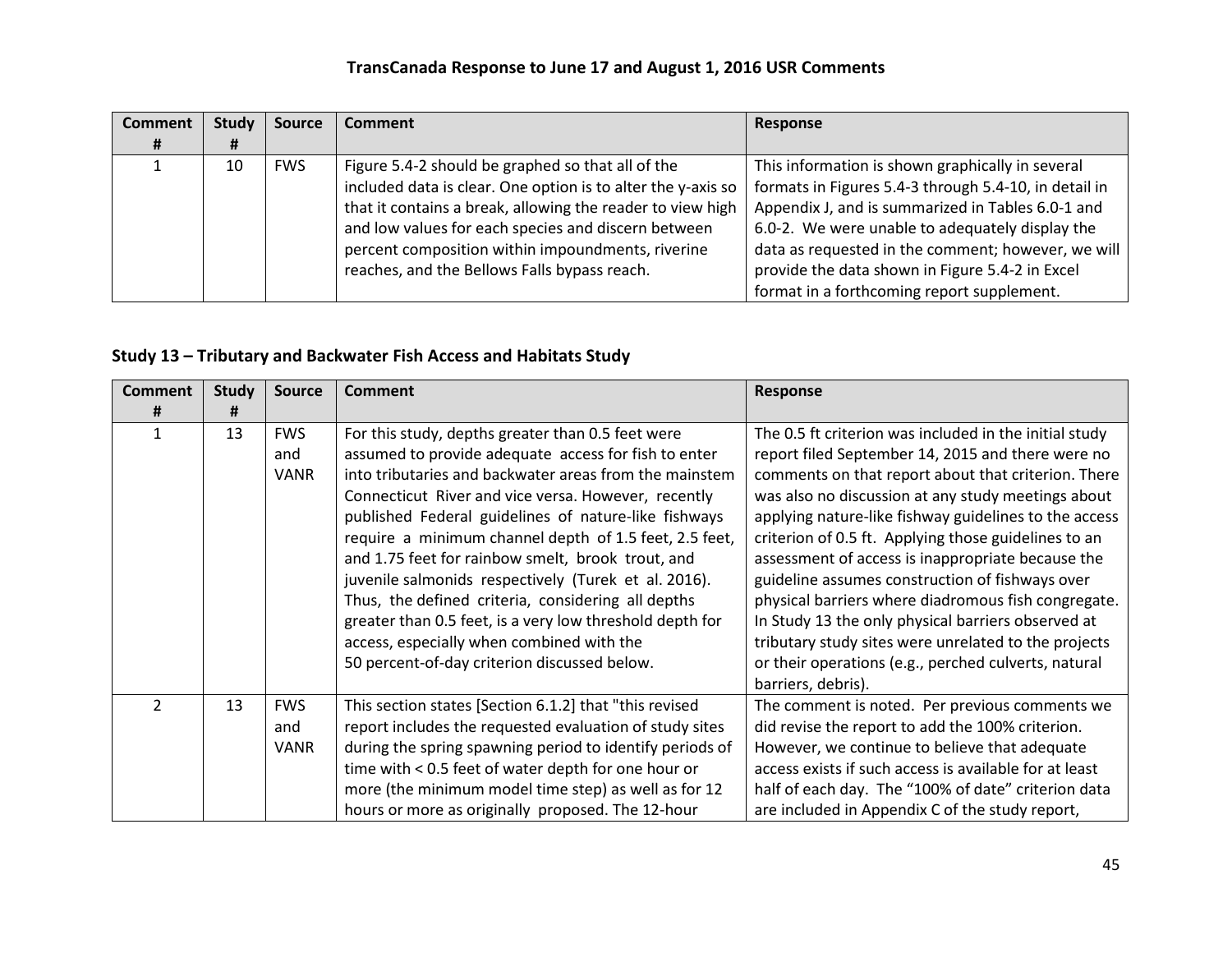| <b>Comment</b> | <b>Study</b> | <b>Source</b>                    | <b>Comment</b>                                                                                                                                                                                                                                                                                                                                                                                                                                                                                                                      | <b>Response</b>                                                                                                                                                                                                                                                                                                                                                                                                                                                                                                                                                                                                                                                                                                                                                          |
|----------------|--------------|----------------------------------|-------------------------------------------------------------------------------------------------------------------------------------------------------------------------------------------------------------------------------------------------------------------------------------------------------------------------------------------------------------------------------------------------------------------------------------------------------------------------------------------------------------------------------------|--------------------------------------------------------------------------------------------------------------------------------------------------------------------------------------------------------------------------------------------------------------------------------------------------------------------------------------------------------------------------------------------------------------------------------------------------------------------------------------------------------------------------------------------------------------------------------------------------------------------------------------------------------------------------------------------------------------------------------------------------------------------------|
| #              | #            |                                  |                                                                                                                                                                                                                                                                                                                                                                                                                                                                                                                                     |                                                                                                                                                                                                                                                                                                                                                                                                                                                                                                                                                                                                                                                                                                                                                                          |
|                |              |                                  | criterion  is considered reasonable for quantifying<br>adverse project effects as fish approaching from the<br>mainstem would have adequate access under this<br>criterion for no less than 50% of the total timewhile<br>the < 0.5 feet of access at any time is considered<br>the most conservative condition."                                                                                                                                                                                                                   | which provides a side-by-side comparison of access<br>categories at each study site for each criteria.                                                                                                                                                                                                                                                                                                                                                                                                                                                                                                                                                                                                                                                                   |
|                |              |                                  | The Service does not agree that the 12-hour criterion is<br>reasonable to quantify adverse project effects. For fish,<br>especially for those making time-sensitive spawning<br>migrations, limiting access to tributaries and backwaters<br>up to 50 percent of the time can substantially impact<br>spawning success as a result of delays and stranding.                                                                                                                                                                         |                                                                                                                                                                                                                                                                                                                                                                                                                                                                                                                                                                                                                                                                                                                                                                          |
| 3              | 13           | <b>FWS</b><br>and<br><b>VANR</b> | This section [Section 7] states that "while some study<br>sites showed occasional or frequent project effects,<br>these sites comprise a small fraction of all available fish<br>habitat in tributaries and backwaters within the basin."<br>However, the sample design was established to<br>randomly select a subset of streams of various stream<br>orders within project-affected areas. Therefore, sample<br>streams were meant to represent the entire population<br>of streams that could be affected by project operations. | We respectfully disagree and note that the<br>statement on page 55 and Table 7.0-1 were<br>intended to place study results into the larger<br>context of the river as a whole within the study<br>area. The study was designed to assess small<br>streams, so while results can be considered<br>representative of small streams with potential<br>access issues (whether project-related or not),<br>results cannot be considered representative of the<br>total available and accessible habitat. A large<br>portion of the available habitat is in larger<br>tributaries that are barrier free.<br>We also note that an error in Table 7.0-1 was<br>discovered and a corrected table provided in the<br>August USR meeting summary document filed<br>August 31, 2016. |
| 4              | 13           | <b>FWS</b>                       | The study concludes that "normal project operations<br>have little to no effect on fish ability to access                                                                                                                                                                                                                                                                                                                                                                                                                           | As stated in the report Executive Summary,<br>"analysis based on summer/fall 2014 observations                                                                                                                                                                                                                                                                                                                                                                                                                                                                                                                                                                                                                                                                           |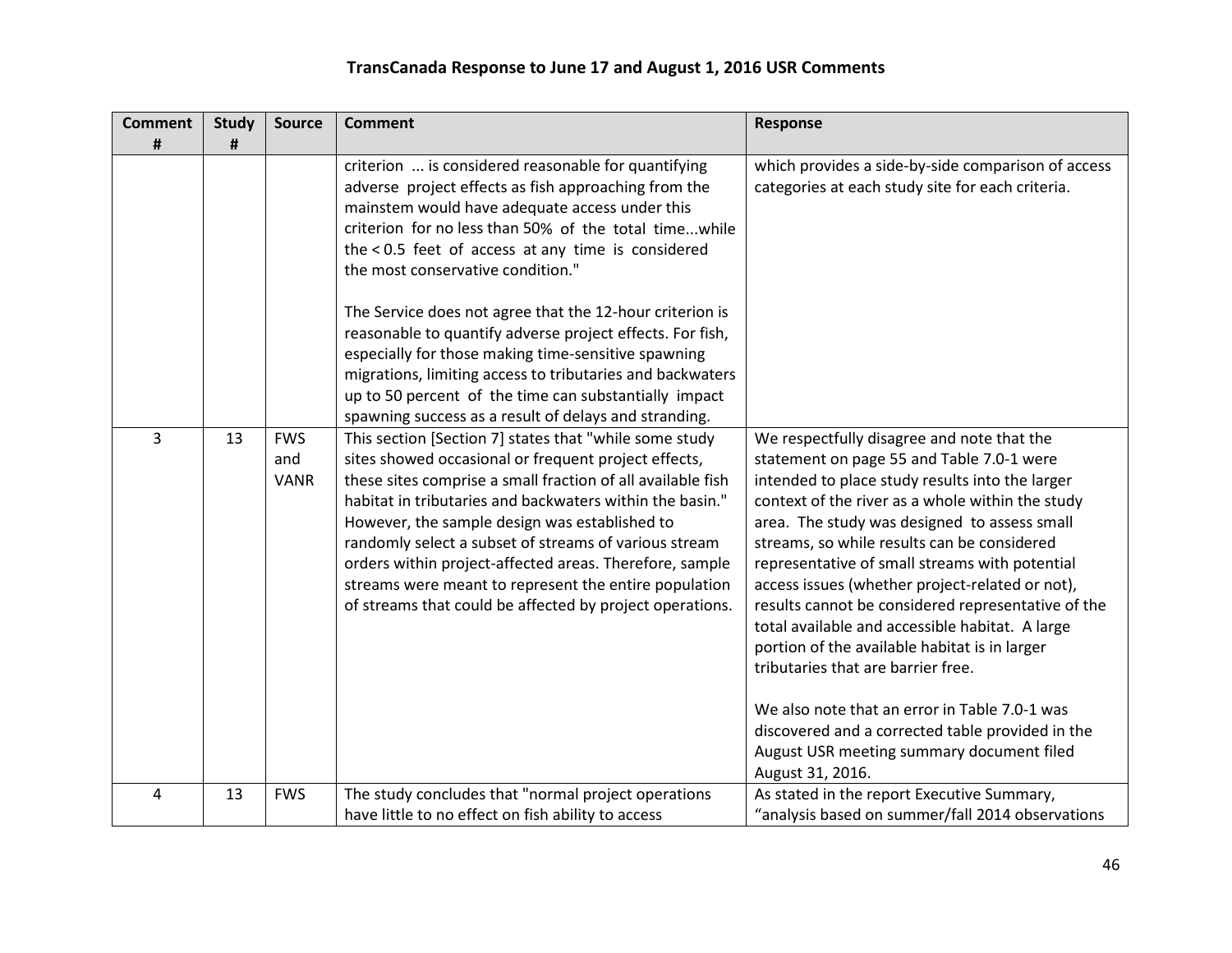| <b>Comment</b> | <b>Study</b> | Source       | <b>Comment</b>                                                                                                                                                                                                                                                                                                                                                                                                                                                                                                                                                                                                                                                                      | <b>Response</b>                                                                                                                                                                                                                                                                                                                                                                                                                                                                                                                                                                                                                                                                                                                                                                                                                                                                  |
|----------------|--------------|--------------|-------------------------------------------------------------------------------------------------------------------------------------------------------------------------------------------------------------------------------------------------------------------------------------------------------------------------------------------------------------------------------------------------------------------------------------------------------------------------------------------------------------------------------------------------------------------------------------------------------------------------------------------------------------------------------------|----------------------------------------------------------------------------------------------------------------------------------------------------------------------------------------------------------------------------------------------------------------------------------------------------------------------------------------------------------------------------------------------------------------------------------------------------------------------------------------------------------------------------------------------------------------------------------------------------------------------------------------------------------------------------------------------------------------------------------------------------------------------------------------------------------------------------------------------------------------------------------|
| #              | #            |              | tributaries." However, Table 6.1.2-3 indicates that over<br>40 percent of the sites frequently had water depth less<br>than 0.5 feet. This is a substantial portion of sites with<br>access issues, during a time when fish make spawning<br>migrations into tributaries. Considering the biological<br>importance of low-order streams, which provide<br>valuable spawning and rearing habitat, these data<br>indicate a significant impact when taking into account<br>the total number of streams that likely have project-<br>related access issues.                                                                                                                            | and water level logger data, and based on hydraulic<br>and operations model (Studies 4 and 5) data for<br>spring time (April $1 -$ June 30) indicate that normal<br>project operations have little to no effect on fish<br>ability to access tributaries on most days". We<br>continue to believe that adequate access exists if a<br>depth of 0.5 ft is available for at least half of each<br>day. When those conditions are considered,<br>approximately 10 percent of the sites frequently<br>have water depths less than 0.5 ft. As evidenced<br>during field visits to these locations, access issues at<br>these tributaries were more likely related to factors<br>such as low to intermittent tributary flow and<br>tributary water depths, accumulation of debris from<br>within or adjacent to the tributary, or culverts,<br>more than to normal project operations. |
| 5              | 13           | <b>NHFGD</b> | The threshold of flows greater than 0.5 feet for at least<br>25% of the time may not capture accessibility during<br>critical time periods for certain species. The period<br>when the mainstem temperature begins to exceed 20<br>degrees Celsius, usually occurring in late June, is<br>important for trout species seeking thermal refuge in<br>the tributaries. Sea lamprey spawning season in the<br>spring (mid May to late June) and trout spawning<br>season (mid-September to late October) in the Fall are<br>also important time periods. A closer look at tributary<br>accessibility during these time periods across multiple<br>modelled flow years may be warranted. | The direct observations in summer and fall of 2014,<br>included extended periods of low flow and<br>adequately assesses tributary accessibility during<br>those periods and encompassed the period<br>September - October. We continue to believe that<br>the field study period assessed the most critical set<br>of flow conditions to determine tributary access,<br>regardless of water temperature. We used the<br>model in the spring period as a secondary method in<br>lieu of springtime field work and the spring period<br>(April - June) encompasses the Sea Lamprey<br>spawning period. That period would likely have<br>higher flows than the 2014 summer/fall field<br>assessment.                                                                                                                                                                                |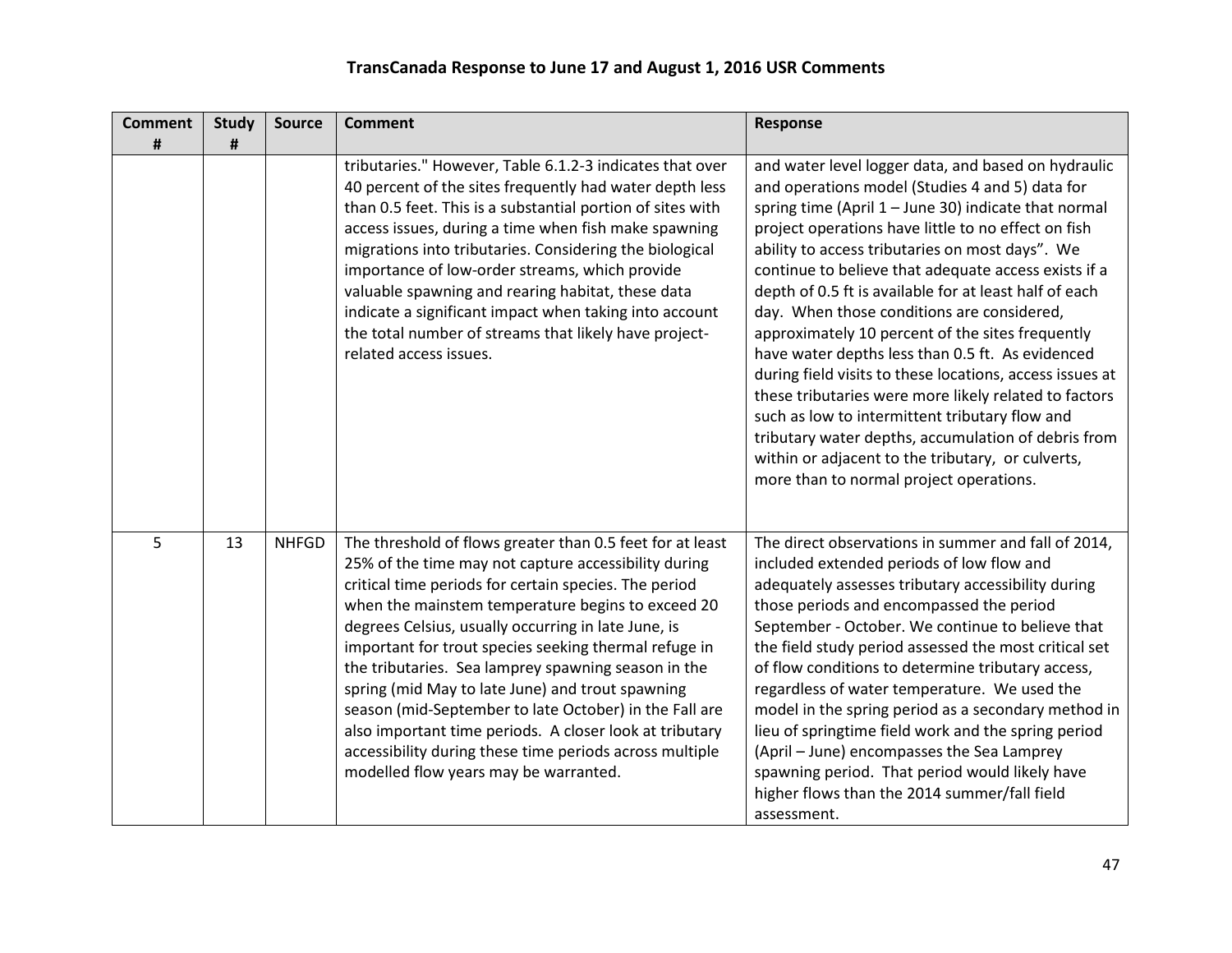| <b>Comment#</b> | <b>Study</b> | <b>Source</b> | <b>Comment</b>                                                                                                                                                                                                                                                                                                                                                                                                                       | Response                                                                                                                                                                                                                                                                                                                                                                                                                                                                                                                                                                                                                                                                                                                                                                                                                                                                                                                                                                                                                                                       |
|-----------------|--------------|---------------|--------------------------------------------------------------------------------------------------------------------------------------------------------------------------------------------------------------------------------------------------------------------------------------------------------------------------------------------------------------------------------------------------------------------------------------|----------------------------------------------------------------------------------------------------------------------------------------------------------------------------------------------------------------------------------------------------------------------------------------------------------------------------------------------------------------------------------------------------------------------------------------------------------------------------------------------------------------------------------------------------------------------------------------------------------------------------------------------------------------------------------------------------------------------------------------------------------------------------------------------------------------------------------------------------------------------------------------------------------------------------------------------------------------------------------------------------------------------------------------------------------------|
| $\mathbf{1}$    | 14/15        | <b>CRWC</b>   | It seems ironic that the report offers Figure 4.1-4 solely<br>as an example of the vertical orientation of perch egg<br>masses because it is a view of dewatered eggs. It is also<br>a picture of what fishers in the Bellows Falls area see in<br>the setbacks north of the Bellows Falls dam every year.<br>That sight concerns them greatly.                                                                                      | The purpose of including that Figure 4.1-4 was to<br>illustrate how yellow perch egg masses hang<br>vertically, and from where top elevations were<br>measured. While some egg masses were<br>dewatered, some were not and we note that in-<br>water egg masses also hang vertically. As described<br>on page 24 of the report: "Elevations of Yellow<br>Perch egg masses were measured on the substrate<br>adjacent to the egg mass, unless the egg mass was<br>suspended over branches (Figure 4.1-4). For<br>suspended egg masses, elevations were measured at<br>the highest elevation (e.g., at the suspending<br>branch) and in some cases also at the lowest<br>elevation (e.g., typically the substrate)For each egg<br>mass, only the upper elevation was used for<br>comparison with measured WSEs; consequently any<br>WSE that dropped below this maximum elevation<br>was conservatively assumed to dewater the entire<br>egg mass, even if a significant proportion of the egg<br>mass remained within the water column at low<br>water levels." |
| $\overline{2}$  | 14/15        | <b>CRWC</b>   | CRWC agrees with the VT Fish & Wildlife Department<br>that egg laying and maturity are a function of water<br>temperature much more than of the day on the<br>calendar. TransCanada needs to base operations on<br>temperature -- not the day of the month during spring<br>and fall spawning periods. Yellow perch is a favored<br>game fish and the high loss of eggs should prescribe a<br>change in operations during the spawn. | The comment is noted. We agree that spawning is a<br>function of temperature as well as other factors.                                                                                                                                                                                                                                                                                                                                                                                                                                                                                                                                                                                                                                                                                                                                                                                                                                                                                                                                                         |

**Study 14/15 – Resident Fish Spawning in Impoundments and Riverine Sections Study**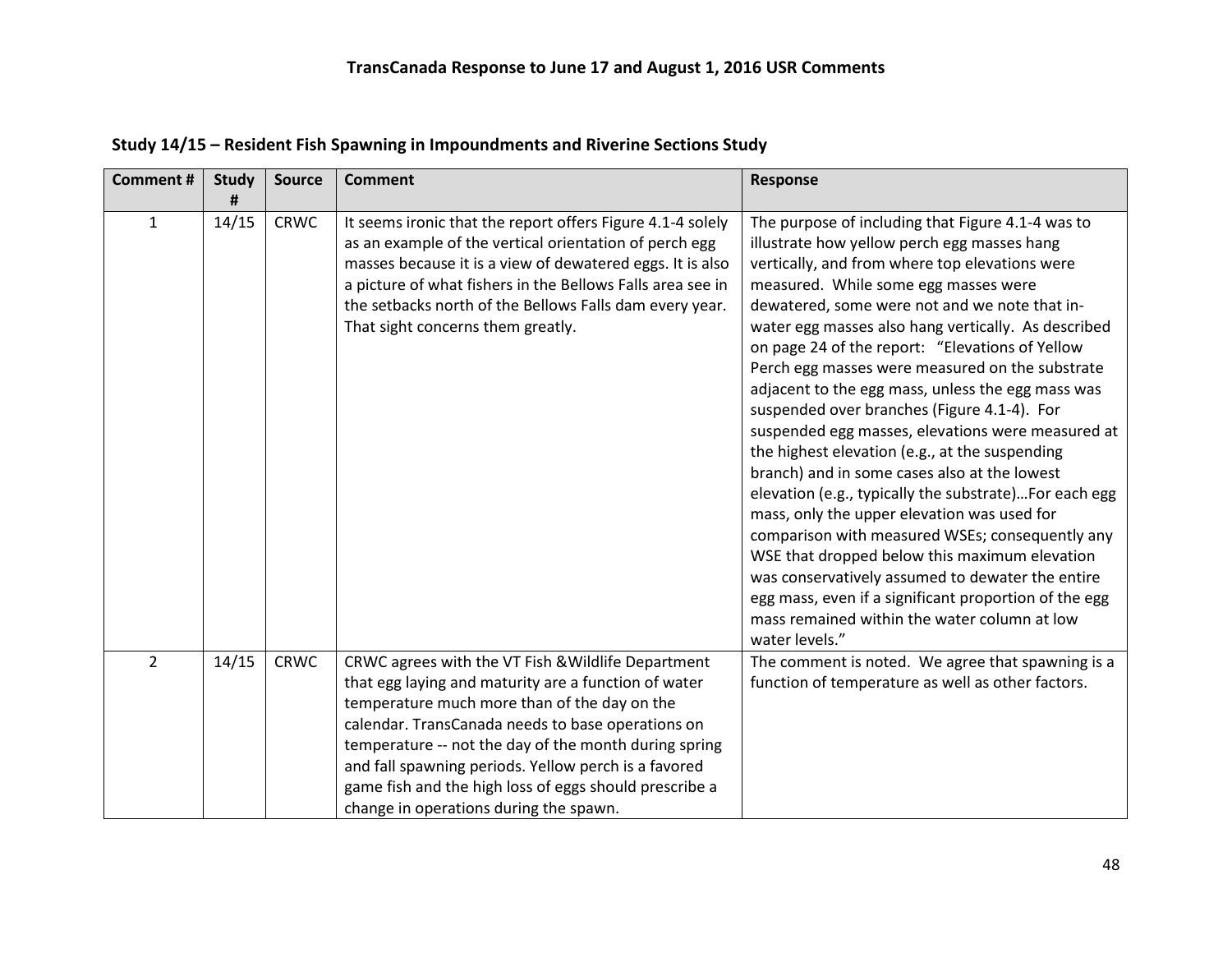| <b>Comment#</b> | <b>Study</b><br># | <b>Source</b> | <b>Comment</b>                                                                                                                                                                                                                                                                                                                                                                                                                                                                                                                                                                                                                                                                                                                                                                                                                                                                 | Response                                                                                                                                                                                                                                                                                                                                                                                                            |
|-----------------|-------------------|---------------|--------------------------------------------------------------------------------------------------------------------------------------------------------------------------------------------------------------------------------------------------------------------------------------------------------------------------------------------------------------------------------------------------------------------------------------------------------------------------------------------------------------------------------------------------------------------------------------------------------------------------------------------------------------------------------------------------------------------------------------------------------------------------------------------------------------------------------------------------------------------------------|---------------------------------------------------------------------------------------------------------------------------------------------------------------------------------------------------------------------------------------------------------------------------------------------------------------------------------------------------------------------------------------------------------------------|
| 3               | 14/15             | <b>FWS</b>    | This section [Section 4.2.2] states that "dewatering and<br>egg or nest failure was assumed to occur when the<br>water surface elevation dropped below the elevation of<br>an egg mass or active nest. Yellow perch eggs are<br>encapsulated within a moist, gelatinous mass, and brief<br>periods of exposure did not appear to affect viability."<br>We strongly suggest that this statement on viability be<br>removed, as the critical time period of dewatering that<br>does not impact viability is not known for this species<br>(as described in the New Hampshire Fish and Game<br>Department's [NHFGD] April 29, 2016 comment letter).                                                                                                                                                                                                                               | Our re-analysis in the final report assumed that any<br>amount of dewatering resulted in egg mortality, so<br>the statement on viability does not have any effect<br>on the results of the analysis. That statement and<br>many others in the report serve to point out that our<br>analysis repeatedly utilized conservative protocols<br>that help to ensure that mortality estimates were<br>not underestimated. |
| 4               | 14/15             | <b>FWS</b>    | Water visibility [Section 5.1.3] was noted as having an<br>effect on most spawning surveys (excluding egg-block<br>sampling), due to the visual nature of identifying and<br>observing adult spawners, egg masses, or constructed<br>nests. The report states that "this factor necessarily<br>biases the spawning assessment towards shallower<br>habitats that are more vulnerable to dewatering, since<br>deeper and less vulnerable eggs and nests were likely<br>present, but largely undetected due to limitations in<br>visibility. Consequently, estimates of project effects on<br>egg or nest sites are conservative and likely to be over-<br>estimated." The Service notes that these biases or over-<br>estimations are assumed and are not supported by any<br>data that demonstrates the existence or amount of<br>spawning by various species in deeper areas. | The comment is noted.<br>Review of the literature on spawning behavior<br>(Appendix A of the final study report) for most of<br>these species shows that observed ranges in<br>spawning depths can exceed the 3-5 ft of visibility<br>typical of the spawning surveys conducted in 2015.<br>This serves as the basis for the language in the<br>report.                                                             |
| 5               | 14/15             | <b>FWS</b>    | [Section 3.2.3] Backwater surveys to collect northern<br>pike and chain pickerel were conducted at 12 study<br>sites from April 28 to July 2. Despite a high level of<br>effort and observations of approximately 21 northern<br>pike and 34 chain pickerel, none of the observed fish<br>appeared to exhibit spawning behavior. Based on a                                                                                                                                                                                                                                                                                                                                                                                                                                                                                                                                    | We agree that these species may have spawned<br>earlier than observed in 2015, but flows earlier in<br>spring are typically high and generally exceed<br>project operations.                                                                                                                                                                                                                                        |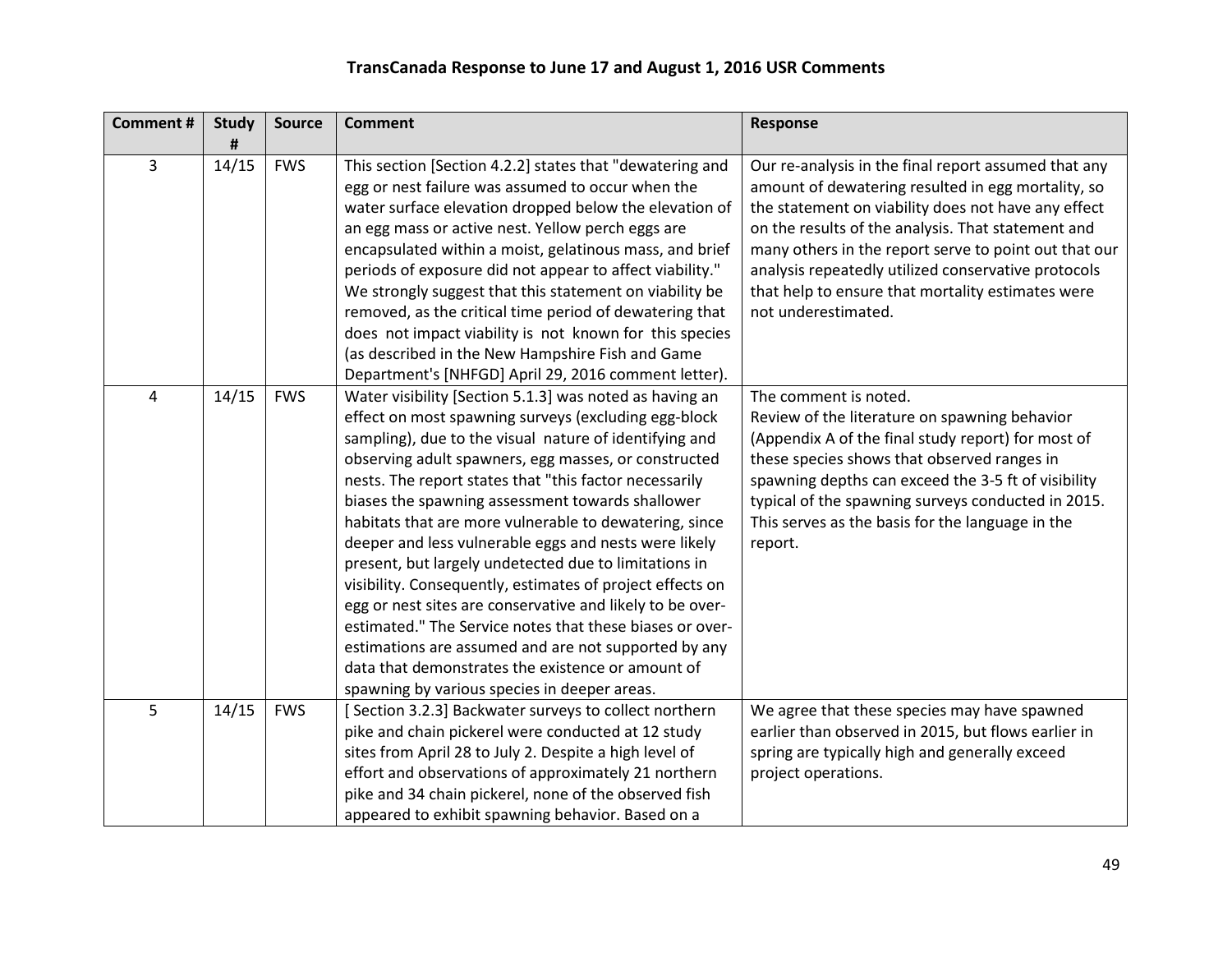| <b>Comment#</b> | <b>Study</b><br># | <b>Source</b>                    | <b>Comment</b>                                                                                                                                                                                                                                                                                                                                                                                                                                                                                                                                                                                       | <b>Response</b>                                                                                                                                                                                                                                                                                                                                                                                                                                                                                                                                                                                                                                                                                                                                                                                                                                                                                                                                                                                                |
|-----------------|-------------------|----------------------------------|------------------------------------------------------------------------------------------------------------------------------------------------------------------------------------------------------------------------------------------------------------------------------------------------------------------------------------------------------------------------------------------------------------------------------------------------------------------------------------------------------------------------------------------------------------------------------------------------------|----------------------------------------------------------------------------------------------------------------------------------------------------------------------------------------------------------------------------------------------------------------------------------------------------------------------------------------------------------------------------------------------------------------------------------------------------------------------------------------------------------------------------------------------------------------------------------------------------------------------------------------------------------------------------------------------------------------------------------------------------------------------------------------------------------------------------------------------------------------------------------------------------------------------------------------------------------------------------------------------------------------|
|                 |                   |                                  | literature review, a wide range of spawning<br>temperatures for this species were identified, which<br>may or may not be applicable to the Connecticut River.<br>The NHFGD previously provided details of northern pike<br>spawning under the ice and large pike being caught at<br>both Study Site 14-VB-039 and 14-VB-050 soon after ice<br>out each spring. Therefore, it is the Service's position<br>that spawning most likely occurred prior to the start<br>of Study 14 and 15 surveys.                                                                                                       |                                                                                                                                                                                                                                                                                                                                                                                                                                                                                                                                                                                                                                                                                                                                                                                                                                                                                                                                                                                                                |
| 6               | 14/15             | <b>FWS</b><br>and<br><b>VANR</b> | Within this section [Section 5.2.4], it is estimated that<br>"the percentage mortality of Yellow Perch egg masses<br>observed in shallow margins of backwater habitats<br>vulnerable to project effects ranged from 0% in the VB-<br>050 backwater to 99.9% in the BB-019 (Black River)<br>backwater (Figure 5.2-6), with an average overall<br>mortality rate of 56%." The Service requests that the<br>proportion of the total number of egg masses that were<br>subject to any dewatering be included in the report as<br>previously requested by the Vermont Department of<br>Fish and Wildlife. | In response to comments on the interim report,<br>each panel in Figure 5.2-6 in the final report shows<br>the number of potentially dewatered eggs or nests<br>versus the total number of eggs or nests observed at<br>each study site, and the percentage of potential<br>mortality at each site. The 56% overall mean value<br>stated in Section 5.2.4 refers to the mean<br>percentage of dewatered eggs or nests per study<br>site, which is less than the total percentage<br>regardless of study site and is not consistent with<br>the metric used for the remaining species (total #<br>dewatered/total # observed). For Yellow Perch, the<br>proportion of total egg masses (conservatively based<br>on any dewatering of an egg mass) across all study<br>sites for those egg masses able to be assessed (a<br>subset of all egg masses observed) should be 70.9%<br>(581/819).<br>We will provide clarification as well as clarifying<br>notes in a revised Table 5.2-2, in a report<br>supplement. |
| $\overline{7}$  | 14/15             | <b>FWS</b>                       | The report suggests [ in Section 6.4] that it is possible<br>that northern pike and chain pickerel responded to                                                                                                                                                                                                                                                                                                                                                                                                                                                                                      | We utilized numerous sources of literature to<br>describe the potential ranges of spawning habitat,                                                                                                                                                                                                                                                                                                                                                                                                                                                                                                                                                                                                                                                                                                                                                                                                                                                                                                            |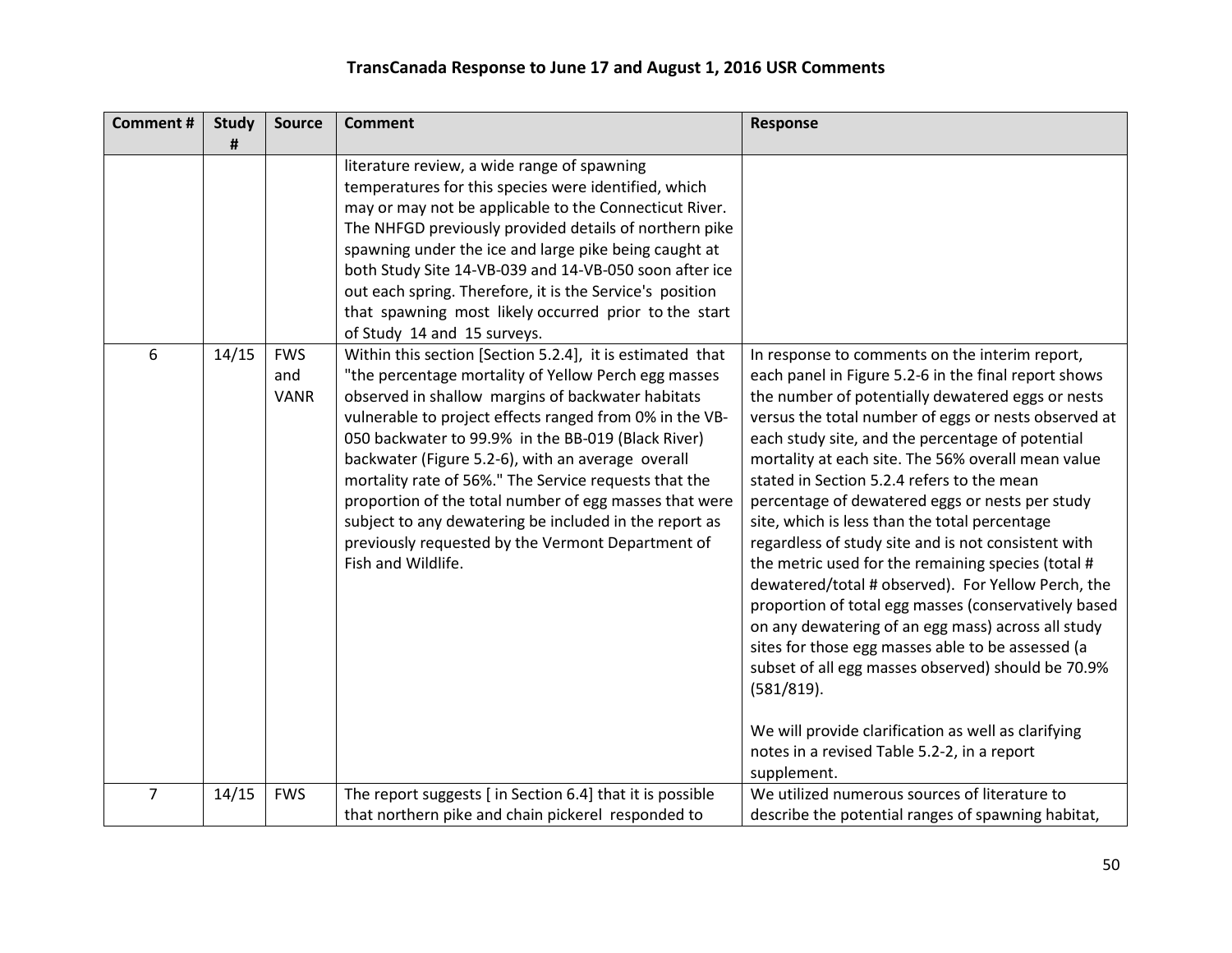| <b>Comment#</b> | <b>Study</b> | <b>Source</b> | <b>Comment</b>                                            | Response                                               |
|-----------------|--------------|---------------|-----------------------------------------------------------|--------------------------------------------------------|
|                 | #            |               |                                                           |                                                        |
|                 |              |               | periods of high, uncontrolled flow by spawning in         | spawning behavior, and spawning periodicity over a     |
|                 |              |               | inundated fields and riparian habitats that are           | wide range of locations and environmental              |
|                 |              |               | normally dry during periods of controlled flow, citing    | conditions. Appendix A of the report includes          |
|                 |              |               | McCarraher and Thomas (1972). We recommend that           | information that pike and pickerel spawn in            |
|                 |              |               | this language be removed, as these comments are           | inundated marsh-type vegetation habitats that are      |
|                 |              |               | speculative and there were no observations of this        | often expanded during high flow conditions.            |
|                 |              |               | behavior during either study. Further, the McCarraher     | Ultimate spawning success or failure in these          |
|                 |              |               | and Thomas (1972) paper discusses northern pike           | habitats is unknown because there was no such          |
|                 |              |               | habitat selectivity preferences for specific aquatic      | behavior observed in 2015, and inundation during       |
|                 |              |               | floristic associations in the sandhill region of Nebraska | high flow periods are not a function of project        |
|                 |              |               | and therefore this reference is likely not entirely       | operations.                                            |
|                 |              |               | applicable to the Connecticut River.                      |                                                        |
| 8               | 14/15        | <b>FWS</b>    | Overall, Study 14 and 15 conclusions are echoed in TC's   | We acknowledge that study data was not abundant        |
|                 |              |               | March 1, 2016 Updated Study Report - Response to          | for these species but the data consistently suggested  |
|                 |              |               | Comments letter. Of concern are the references in         | that most spawners ascended tributaries above the      |
|                 |              |               | both documents to walleye and white sucker being          | influence of project operations or likely spawned in   |
|                 |              |               | species that spawn upstream of project influences or in   | deeper mainstem waters. This conclusion was based      |
|                 |              |               | mainstem reaches deeper than sampled by egg blocks        | on water level logger data, locations of eggs, and     |
|                 |              |               | (>10-12 feet). Since white sucker spawn in rocky          | numbers of eggs collected in egg block sets (see       |
|                 |              |               | shallows or in moderate currents, while walleye have      | Section 5.2.1 and Appendix B of the final study        |
|                 |              |               | been observed spawning in shallow depths of rivers        | report). Sucker adults were also observed staging      |
|                 |              |               | (Langdon et al. 2006), we do not agree with this          | and walleye adults were also captured. For walleye,    |
|                 |              |               | conclusion.                                               | the conclusion is more speculative due to the lack of  |
|                 |              |               |                                                           | site-specific observations and a single egg collection |
|                 |              |               | TC's letter states that the lack of data pertaining to    | even including surveys at sites selected by NHFGD as   |
|                 |              |               | target species was a result of unobserved spawning,       | being likely walleye spawning sites. Our conclusion    |
|                 |              |               | and spawning took place and was documented for            | related to walleye is consistent with literature       |
|                 |              |               | species in the same "species group," which have similar   | showing upstream movement of walleyes for              |
|                 |              |               | habitat preferences and spawning periodicity. It is the   | spawning and the lack of egg captures in shallow       |
|                 |              |               | Service's position that each target species has unique    | mainstem locations, further supports our               |
|                 |              |               | life history characteristics and spawning behavior, and   | professional opinion and conclusion that spawning is   |
|                 |              |               | therefore we do not agree that species in the same        | likely to occur in those locations.                    |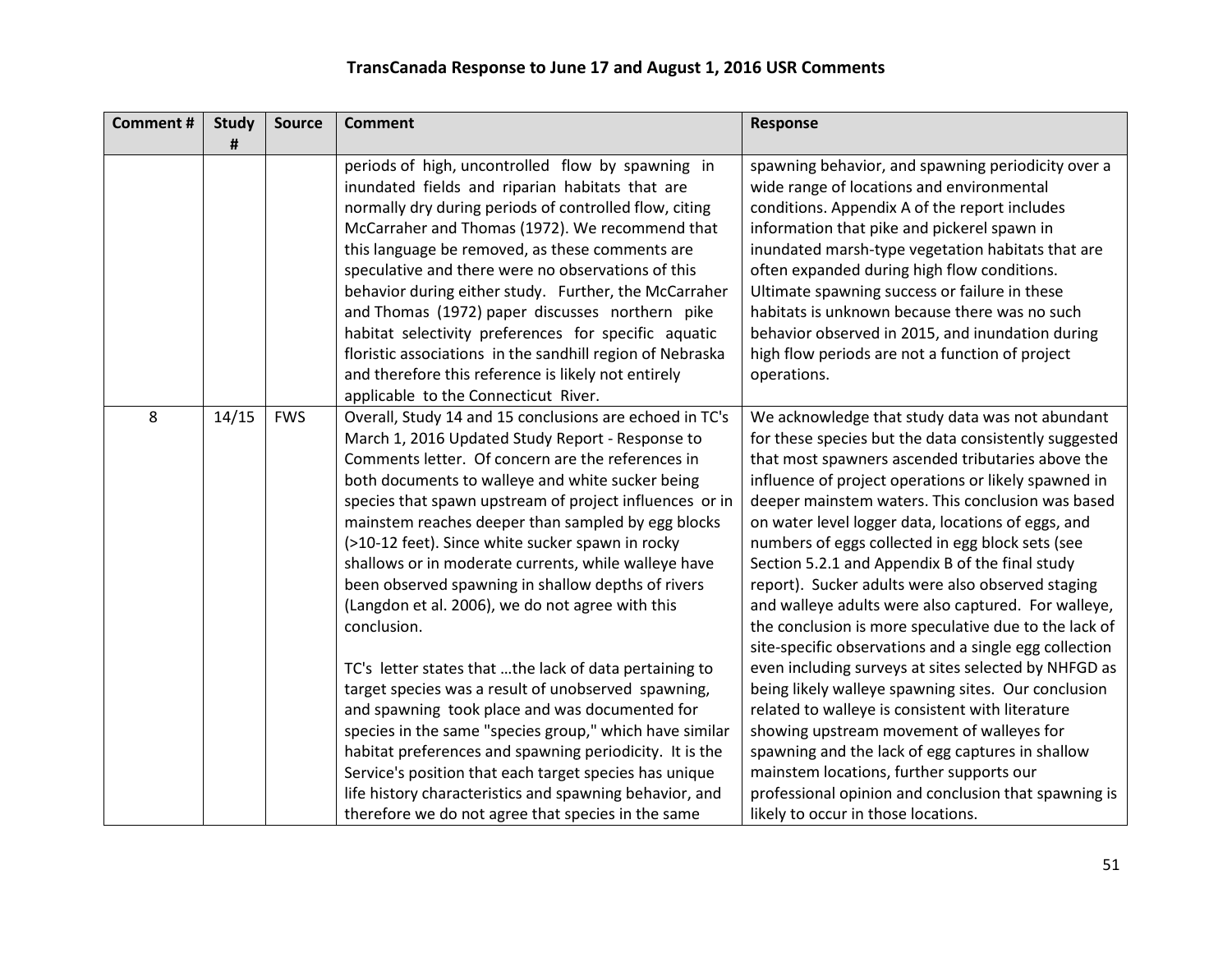| <b>Comment#</b> | <b>Study</b><br># | <b>Source</b> | <b>Comment</b>                                                                                                                                                                                                                                                                                                                                                                                                                                                                                                                                                                                                   | Response                                                                                                                                                                                                                                                                                                                                                                                                                                                                                                                                                                                                                                     |
|-----------------|-------------------|---------------|------------------------------------------------------------------------------------------------------------------------------------------------------------------------------------------------------------------------------------------------------------------------------------------------------------------------------------------------------------------------------------------------------------------------------------------------------------------------------------------------------------------------------------------------------------------------------------------------------------------|----------------------------------------------------------------------------------------------------------------------------------------------------------------------------------------------------------------------------------------------------------------------------------------------------------------------------------------------------------------------------------------------------------------------------------------------------------------------------------------------------------------------------------------------------------------------------------------------------------------------------------------------|
|                 |                   |               | "species group" can be lumped together as suggested                                                                                                                                                                                                                                                                                                                                                                                                                                                                                                                                                              |                                                                                                                                                                                                                                                                                                                                                                                                                                                                                                                                                                                                                                              |
|                 |                   |               | by TC.                                                                                                                                                                                                                                                                                                                                                                                                                                                                                                                                                                                                           | We note that the concept of "species group" was<br>included in the site selection report "SSR" (filed I<br>Volume II of the September 14, 2015 Updated Study<br>Report). The SSR had been previously provided in<br>draft and final versions to the aquatics working<br>group and discussed at the December 17, 2014 and<br>February 10, 2015 consultation meetings (where no<br>comments were received questioning the use of<br>species groups). Species group was based on<br>similarities in spawning preferences. We note that<br>the report does not focus on species groups in<br>analysis or conclusions and does not "lump" species |
|                 |                   |               |                                                                                                                                                                                                                                                                                                                                                                                                                                                                                                                                                                                                                  | groups together.                                                                                                                                                                                                                                                                                                                                                                                                                                                                                                                                                                                                                             |
| 9               | 14/15             | <b>FWS</b>    | We believe that there is not enough data to assess<br>potential project-related effects for 8 of the 13 study<br>species  Thus, we recommend that Studies 14 and 15<br>be repeated in 2017 for walleye, white sucker,<br>largemouth bass, black crappie, northern pike, chain<br>pickerel, spottail shiner, and golden shiner. Given that<br>project operations have the potential to adversely<br>affect spawning behavior of these species, either due to<br>flow or impoundment level fluctuations, it is imperative<br>that robust spawning data are gathered for use in the<br>analysis of project impacts. | We respectfully disagree that there is not enough<br>data to access potential project effects, and the final<br>study report expands the analysis in the interim<br>report to include modeling results that we believe<br>achieves the study goals and objectives.<br>Furthermore, FERC concurred in Appendix B of its<br>June 29, 2016 Study Plan Determination on the<br>interim report filed March 1, 2016 based on a similar<br>comment made on the interim report. For riverine<br>reaches, results from Study 9 - Instream Flow Study<br>will help to identify additional potential project<br>effects.                                |
| 10              | 14/15             | <b>NHFGD</b>  | One potential impact not considered in this study is the<br>influence of water level fluctuation on backwater<br>spawning habitat quality. Fluctuating water levels may<br>alter the aquatic vegetation community along the<br>shallow margins of these backwaters. They may also<br>affect fish behavior as the backwater changes in depth                                                                                                                                                                                                                                                                      | We agree that fluctuating water levels in backwaters<br>may affect fish spawning, and potential project<br>effects of backwater fluctuations on spawning is<br>included in the study report. With regard to aquatic<br>vegetation, Study 27 - Floodplain, Wetland,<br>Riparian, and Littoral Vegetation Habitats Study,                                                                                                                                                                                                                                                                                                                      |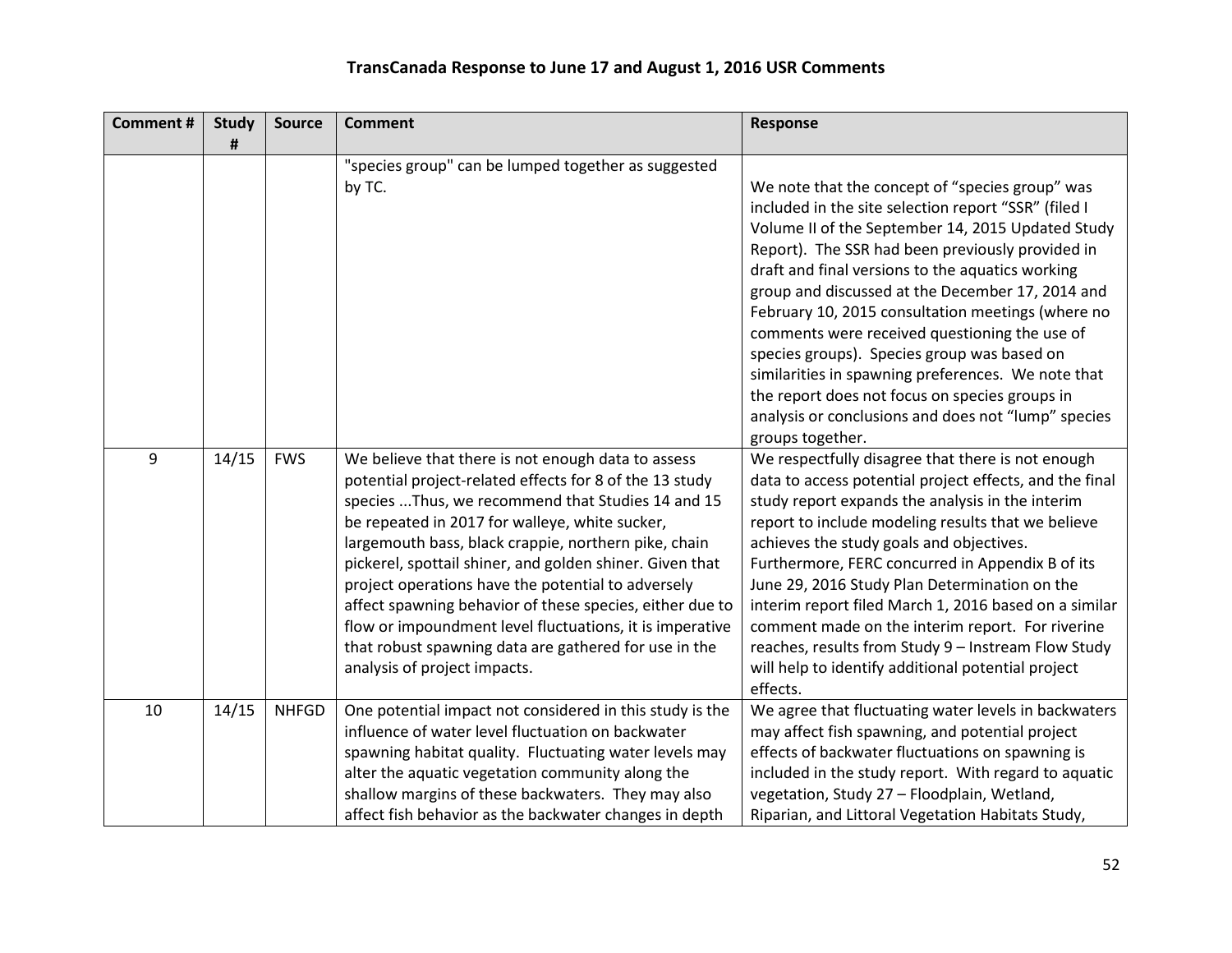| <b>Comment#</b> | <b>Study</b><br># | <b>Source</b>                      | <b>Comment</b>                                                                                                                                                                                                                                                                                                                                                                                                                                                                                                                                                                                                                                                                                                                                                                                                                                                                                                                                                                                                                                   | Response                                                                                                                                                                                                                                                                                                                                                                                                                                                                                                                                                                                                                                                                                                                                                                                                                                                                                                                                                      |
|-----------------|-------------------|------------------------------------|--------------------------------------------------------------------------------------------------------------------------------------------------------------------------------------------------------------------------------------------------------------------------------------------------------------------------------------------------------------------------------------------------------------------------------------------------------------------------------------------------------------------------------------------------------------------------------------------------------------------------------------------------------------------------------------------------------------------------------------------------------------------------------------------------------------------------------------------------------------------------------------------------------------------------------------------------------------------------------------------------------------------------------------------------|---------------------------------------------------------------------------------------------------------------------------------------------------------------------------------------------------------------------------------------------------------------------------------------------------------------------------------------------------------------------------------------------------------------------------------------------------------------------------------------------------------------------------------------------------------------------------------------------------------------------------------------------------------------------------------------------------------------------------------------------------------------------------------------------------------------------------------------------------------------------------------------------------------------------------------------------------------------|
|                 |                   |                                    | and area over a relatively short period.                                                                                                                                                                                                                                                                                                                                                                                                                                                                                                                                                                                                                                                                                                                                                                                                                                                                                                                                                                                                         | noted that the studied vegetative species are<br>relatively intolerant to desiccation, and largely found<br>below typical water levels. Project operations only<br>marginally affect these communities and habitats<br>such that suitable habitat is largely immersed in<br>backwater areas particularly during spring high flow<br>spawning periods.                                                                                                                                                                                                                                                                                                                                                                                                                                                                                                                                                                                                         |
| 11              | 14/15             | <b>NHFGD</b><br>and<br><b>VANR</b> | [The report states on page 128] "Despite the high<br>proportion of spawning days when WSEs exceeded<br>spawning WSE criteria, Yellow Perch appear to remain<br>at high abundance in all project reaches (e.g., first in<br>abundance in the Wilder impoundment, Study 10<br>[Normandeau, 2016b]), and consequently the<br>population of Yellow Perch does not appear to be<br>adversely affected by either normal project operations<br>or high flow operations."<br>The justification that yellow perch and smallmouth bass<br>are among the most abundant species found in the fish<br>assemblage study, and therefor successful spawning<br>must be occurring is not valid. These species were<br>chosen in part because of their abundance to facilitate<br>the evaluation of project effects on spawning behavior.<br>The relative abundance of each fish species under<br>existing conditions is irrelevant because it cannot be<br>compared to the fish assemblage that might exist under<br>a different management regime in which flows | As the comment notes, that statement in the report<br>was specific to the apparent "robust" population of<br>Yellow Perch as described on page 58 and based on<br>observations and/or catch in this study as well as<br>Study 10, and the large number of larvae collected in<br>10 of 12 backwater study sites. The report is also<br>clear that some dewatering of Yellow Perch eggs<br>occurred and thus there is apparently some project-<br>related dewatering of egg masses. Study 10 did not<br>report any significant age-class gaps for these<br>species, so there seems to be a consistent, robust<br>population in the study area, regardless of some<br>egg/nest dewater that may or may not be related to<br>project operations.<br>We also note that the correct project effects<br>assessment baseline is current Project operations<br>not a comparison to populations under other<br>potential management regimes or operating<br>scenarios. |
|                 |                   |                                    | fluctuated more naturally (Yoder 2015).                                                                                                                                                                                                                                                                                                                                                                                                                                                                                                                                                                                                                                                                                                                                                                                                                                                                                                                                                                                                          |                                                                                                                                                                                                                                                                                                                                                                                                                                                                                                                                                                                                                                                                                                                                                                                                                                                                                                                                                               |
| 12              | 14/15             | <b>NHFGD</b>                       | [The report states on page 128] "However, it is also<br>likely that existing branch elevations are determined in<br>part by the current range of normal WSE fluctuations,<br>and changes that produce more consistent inundation                                                                                                                                                                                                                                                                                                                                                                                                                                                                                                                                                                                                                                                                                                                                                                                                                 | The comment is noted.                                                                                                                                                                                                                                                                                                                                                                                                                                                                                                                                                                                                                                                                                                                                                                                                                                                                                                                                         |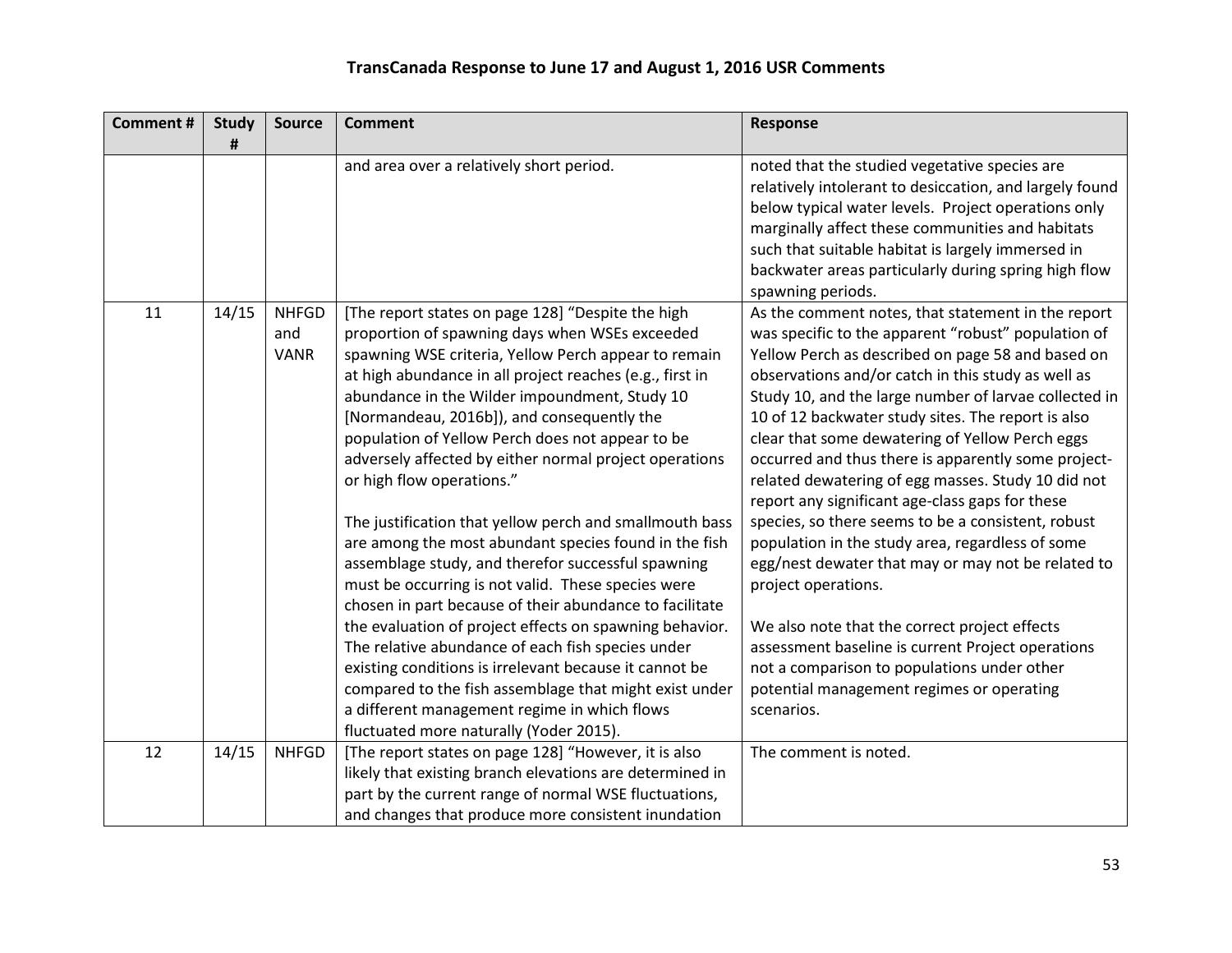| <b>Comment#</b> | <b>Study</b><br># | <b>Source</b> | <b>Comment</b>                                                                                                                                                                                                                                                                                                                                                                                                                                                                                                                                                                                                                                                                                                                                                                            | Response                                                                                                                                                                                                                                                                                                                                                                                                                                                                                                |
|-----------------|-------------------|---------------|-------------------------------------------------------------------------------------------------------------------------------------------------------------------------------------------------------------------------------------------------------------------------------------------------------------------------------------------------------------------------------------------------------------------------------------------------------------------------------------------------------------------------------------------------------------------------------------------------------------------------------------------------------------------------------------------------------------------------------------------------------------------------------------------|---------------------------------------------------------------------------------------------------------------------------------------------------------------------------------------------------------------------------------------------------------------------------------------------------------------------------------------------------------------------------------------------------------------------------------------------------------------------------------------------------------|
|                 |                   |               | of branches may lead to decomposition of such<br>branches and a return to a state of diurnal inundation<br>of terrestrial vegetation."<br>This statement fails to acknowledge that new branches<br>and trees would continue to fall into the water.                                                                                                                                                                                                                                                                                                                                                                                                                                                                                                                                       |                                                                                                                                                                                                                                                                                                                                                                                                                                                                                                         |
| 13              | 14/15             | <b>VANR</b>   | In earlier correspondence the Agency recommended<br>that TransCanada develop a sampling plan that would<br>involve sampling earlier in the season and target<br>species where no or limited spawning data was<br>collectedThe request was not adopted as it was<br>suggested that the information collected during studies<br>14 and 15, combined with existing literature and other<br>project-specific information collected in others studies<br>that describe habitat, water level fluctuations, and<br>water surface elevations at likely spawning sites for<br>these species, will be adequate to describe project<br>effects and inform the development of license<br>conditions.<br>As such, we recommend that additional analysis<br>consistent with the above recommendation be | The final study report expands the analysis in the<br>interim report to include modeling results that we<br>believe achieves the study goals and objectives.<br>Furthermore, FERC concurred in Appendix B of its<br>June 29, 2016 Study Plan Determination on the<br>interim report filed March 1, 2016 based on a similar<br>comment made on the interim report. For riverine<br>reaches, results from Study 9 - Instream Flow Study<br>will help to identify additional potential project<br>effects. |
|                 |                   |               | included in the report.                                                                                                                                                                                                                                                                                                                                                                                                                                                                                                                                                                                                                                                                                                                                                                   |                                                                                                                                                                                                                                                                                                                                                                                                                                                                                                         |
| 14              | 14/15             | <b>VANR</b>   | Section 4.2.3 (Page 32) - The report states "Repeated<br>backwater surveys indicated that Yellow Perch fry had<br>hatched and egg masses were no longer present in the<br>Bellows Falls backwater habitats by May 12, and Wilder<br>backwaters appeared devoid of egg masses by May 14.<br>Consequently, the estimated duration of incubating<br>perch egg masses was truncated on May 15 for all<br>study sites".                                                                                                                                                                                                                                                                                                                                                                        | As noted in comment #8 above, species do show<br>similarities within species groups but each species<br>does have unique characteristics, and thus cannot<br>be fully evaluated using identical methods. We<br>attempted to remain consistent to the degree that<br>was logical for each species and in response to<br>comments received on the interim study report<br>which requested consistent methodology across<br>species. But, if available site-specific information                           |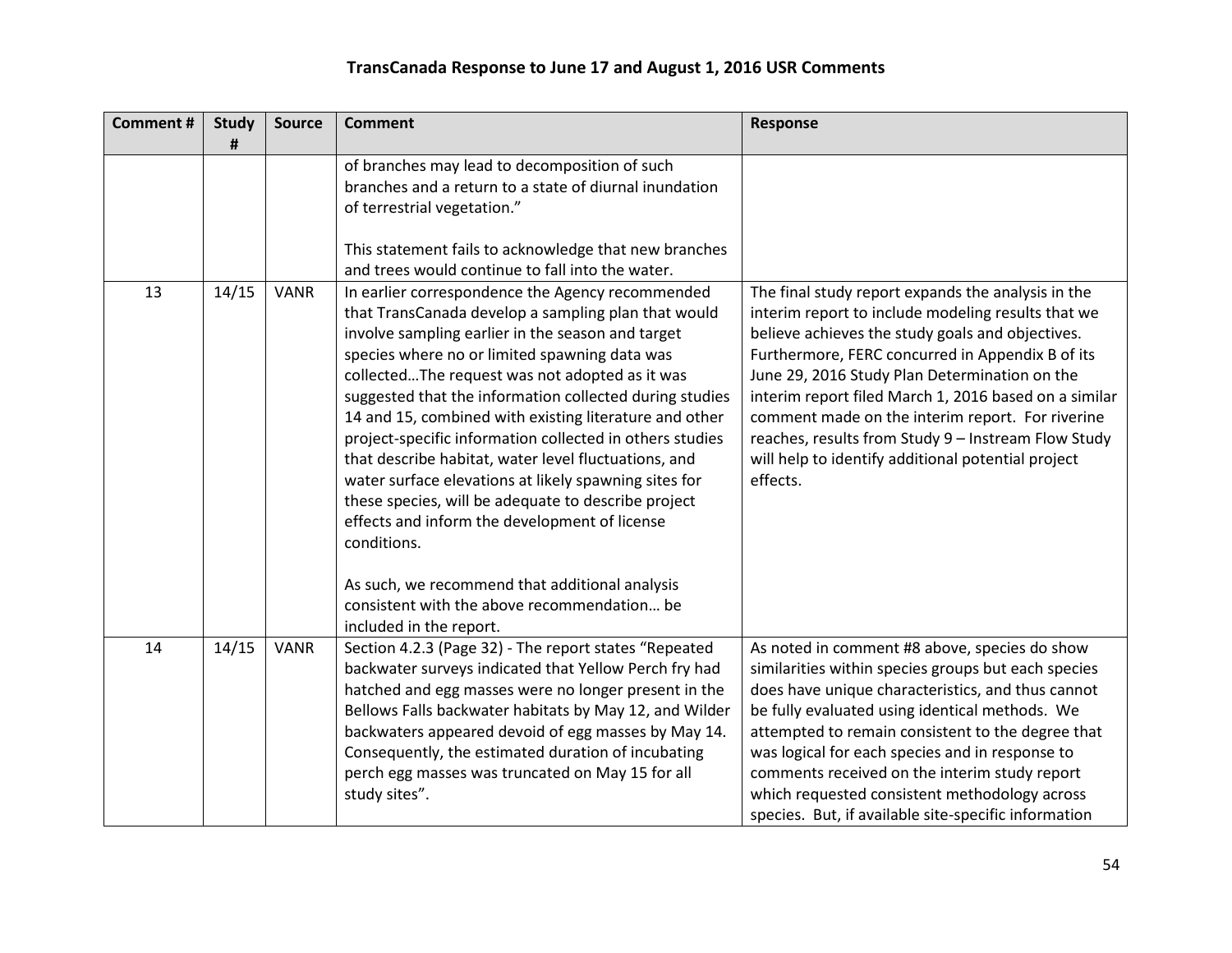| <b>Comment#</b> | <b>Study</b> | <b>Source</b> | <b>Comment</b>                                                                                                                                                                                                                                                                                                                                                                                                                                                                                                                                                                                                                                                                                                                                                                                                                                                                                                                                                                                                        | <b>Response</b>                                                                                                                                                                                                                                                                                                                                                                                                                                                                                                                                                                                                                                                                                             |
|-----------------|--------------|---------------|-----------------------------------------------------------------------------------------------------------------------------------------------------------------------------------------------------------------------------------------------------------------------------------------------------------------------------------------------------------------------------------------------------------------------------------------------------------------------------------------------------------------------------------------------------------------------------------------------------------------------------------------------------------------------------------------------------------------------------------------------------------------------------------------------------------------------------------------------------------------------------------------------------------------------------------------------------------------------------------------------------------------------|-------------------------------------------------------------------------------------------------------------------------------------------------------------------------------------------------------------------------------------------------------------------------------------------------------------------------------------------------------------------------------------------------------------------------------------------------------------------------------------------------------------------------------------------------------------------------------------------------------------------------------------------------------------------------------------------------------------|
|                 | #            |               |                                                                                                                                                                                                                                                                                                                                                                                                                                                                                                                                                                                                                                                                                                                                                                                                                                                                                                                                                                                                                       |                                                                                                                                                                                                                                                                                                                                                                                                                                                                                                                                                                                                                                                                                                             |
|                 |              |               | This approach is not consistent with the methodology<br>of utilizing temperatures to determine when fry would<br>hatch, nor was this approach included in the previous<br>version of the report (March 1, 2016 filing). While it<br>may be possible that fry hatched earlier than predicted<br>at some locations, it is also just as likely that fry<br>hatched later than predicted due [to] variability when<br>analyzing regression relationships (R2=0.79 for yellow<br>perch, and R2=0.86 for fallfish). Moreover, these are<br>samples aimed to represent a population of egg<br>masses, unless analysis occurs as to determine the<br>probability of fry hatching earlier or later than the<br>predicted relationships, results will inevitably<br>underestimate project-related dewatering events.<br>Therefore, we recommend that the original<br>temperature-egg incubation relationship be used to<br>estimate the length of time an observed Yellow Perch<br>egg mass persisted at a particular location. | suggested a slightly different approach, such as<br>truncating egg incubation after all perch egg masses<br>had disappeared, we felt it was a reasonable and<br>logical decision that would produce better<br>estimates.<br>In looking at the 11 plots in Figure 5.2-6 showing<br>Yellow Perch egg incubation vs WSEs at each site,<br>only one individual egg mass (of 819 total egg<br>masses) would potentially result in a different<br>conclusion if the truncation process was not<br>adopted (the uppermost non-dewatered egg mass in<br>WB-060). In all other cases the truncated<br>periodicities would have resulted in the same<br>conclusions (dewatered or not dewatered) if not<br>truncated. |
| 15              | 14/15        | <b>VANR</b>   | Section 4.2.3 - Based on descriptions on page 33, it is<br>not clear if the data was analyzed according to the<br>literature or site observations. Please clarify. For<br>example, nests containing fry were assumed to remain<br>active for an additional 20 days following the first<br>observation of fry. However, Table 4.2-1 indicates that<br>fry presence was observed up to 26 days. If site<br>observations were made to make these assumptions,<br>then we recommend that the maximum number of<br>days be the assumption, especially considering the low<br>sample size of some life- stages.                                                                                                                                                                                                                                                                                                                                                                                                             | We acknowledge this inconsistency. We reviewed<br>the smallmouth bass nest elevation vs WSE plots<br>and found that extending fry residence from 20 days<br>to 26 days would not result in any changes in the<br>assessment of potential dewatering or nest<br>abandonment.                                                                                                                                                                                                                                                                                                                                                                                                                                 |
| 16              | 14/15        | <b>VANR</b>   | Section 5.3.6 (Page 74) [states] "Because Fallfish lay<br>their eggs at the level of the streambed prior to<br>covering them with the mound of rocks (Reed, 1971;                                                                                                                                                                                                                                                                                                                                                                                                                                                                                                                                                                                                                                                                                                                                                                                                                                                     | As stated in the report, the 0.5 ft buffer inundates,<br>on average, 90% of all Fallfish mounds, and contrary<br>to the suggestion in the comment, the literature we                                                                                                                                                                                                                                                                                                                                                                                                                                                                                                                                        |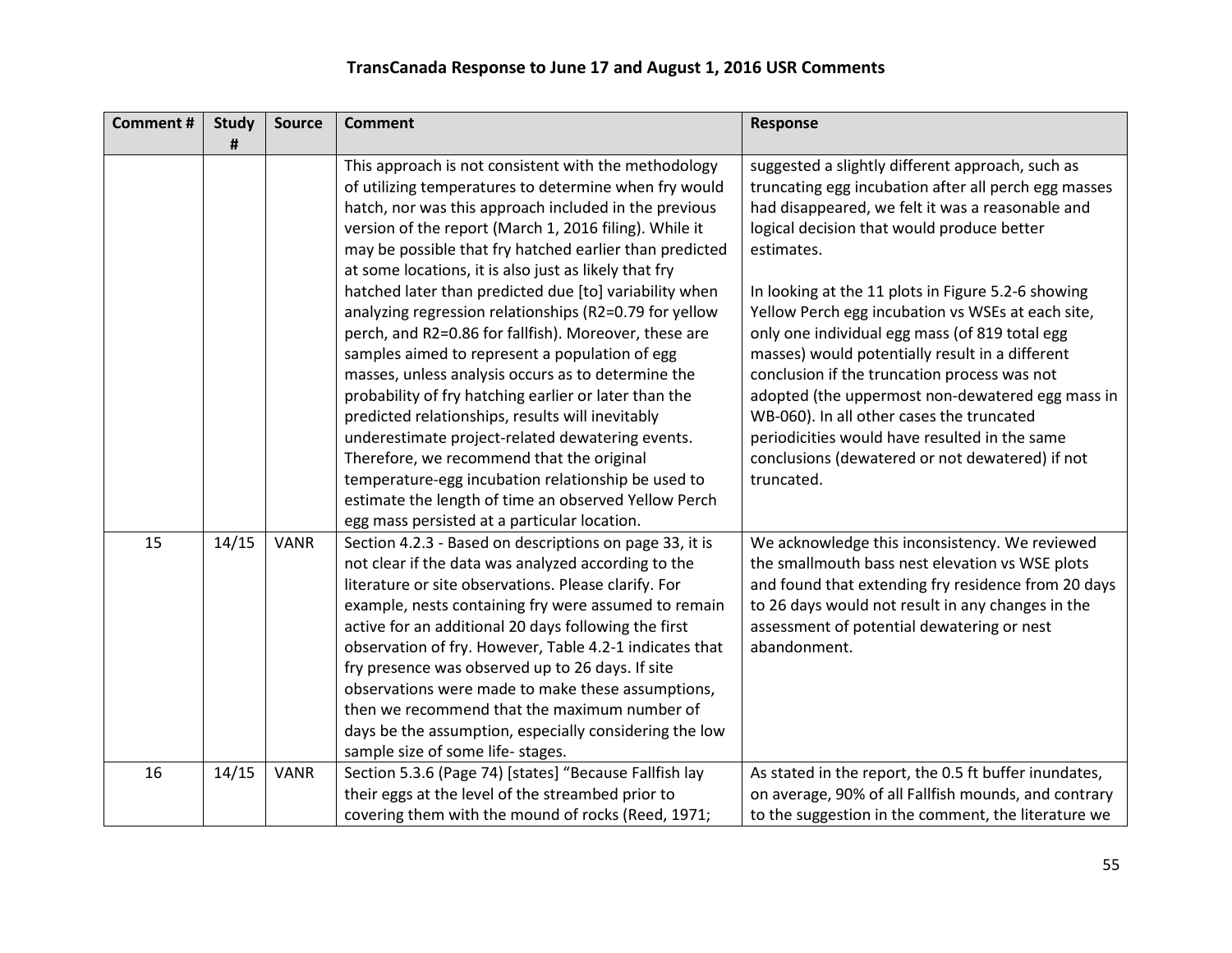| <b>Comment #</b> | <b>Study</b> | <b>Source</b> | Comment                                                                                                                                                                                                                                                                                                                                                                                                                                                                                                                                                                                                                                                                                                                                         | <b>Response</b>                                                                                                                                                                                                           |
|------------------|--------------|---------------|-------------------------------------------------------------------------------------------------------------------------------------------------------------------------------------------------------------------------------------------------------------------------------------------------------------------------------------------------------------------------------------------------------------------------------------------------------------------------------------------------------------------------------------------------------------------------------------------------------------------------------------------------------------------------------------------------------------------------------------------------|---------------------------------------------------------------------------------------------------------------------------------------------------------------------------------------------------------------------------|
|                  | Ħ            |               |                                                                                                                                                                                                                                                                                                                                                                                                                                                                                                                                                                                                                                                                                                                                                 |                                                                                                                                                                                                                           |
|                  |              |               | Magee, 1989; Maurakis & Woolcott, 1992), Fallfish nest<br>elevations were measured at the base of the nest<br>mound, and any WSEs that maintained at least 0.5 ft of<br>depth at the base of the mound was considered to be<br>fully protective of the eggs and larvae".<br>In prior comments, the Agency recommended that the<br>WSE be compared to the top of the nest mound rather<br>than the base, as the literature suggests that the nest<br>must be inundated to provide adequate aeration for<br>developing larvae. The report should acknowledge that<br>the 0.5 foot criteria is not based on reported literature.<br>Considering fallfish nests are fully inundated at the time<br>of construction, this analytical approach likely | reviewed on Fallfish fry distributions suggested they<br>move towards the upstream edge of the mound<br>(Maurakis and Woolcott, 1992); whereas no<br>references we found suggested they migrate to the<br>tops of mounds. |
|                  |              |               | underestimates project-related effects.                                                                                                                                                                                                                                                                                                                                                                                                                                                                                                                                                                                                                                                                                                         |                                                                                                                                                                                                                           |

#### **Study 16 – Sea Lamprey Spawning Assessment**

| <b>Comment#</b> | <b>Study</b> | <b>Source</b> | Comment                                                   | Response                                              |
|-----------------|--------------|---------------|-----------------------------------------------------------|-------------------------------------------------------|
|                 | #            |               |                                                           |                                                       |
|                 | 16           | <b>FWS</b>    | In this section [Section 4.4], TC identifies where data   | As stated in Section 4.5 of the report: The potential |
|                 |              |               | from other studies were used to complete Study 16.        | for nest exposure was evaluated using water level     |
|                 |              |               | With respect to water level logger data, site-specific    | logger data specific to 2015 field conditions, and    |
|                 |              |               | loggers were deployed only where nest capping was         | using Operations Model output for five discrete       |
|                 |              |               | done. For other active nest sites, water level logger     | hydrologies. Note, however, that these are two        |
|                 |              |               | data from Studies 14-15 were used, even though the        | separate analyses. The 2015 water level logger data   |
|                 |              |               | loggers were located varying distances from the actual    | collected in Studies 14-15 did not influence          |
|                 |              |               | survey sites. The report notes this, yet does not explain | Operations Model output. Section 5.2.1 of the report  |
|                 |              |               | how (or if) using off-site loggers affected data          | compares results of both logger data and model        |
|                 |              |               | analysis/model output. Analysis of this issue should      | output for each study site. Table 5.2.3 includes the  |
|                 |              |               | be conducted and results should be provided in an         | location of level loggers relative to sampling sites  |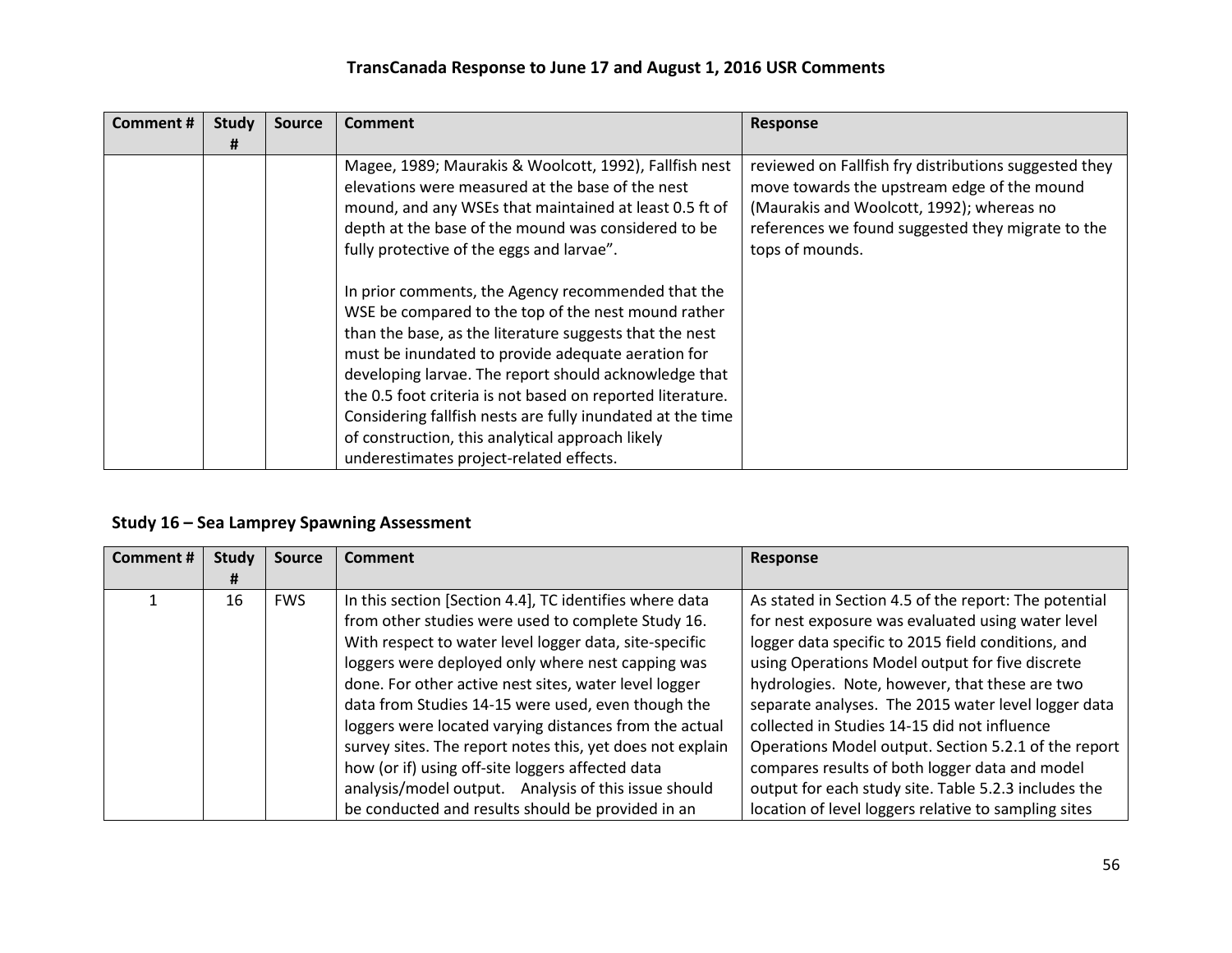| <b>Comment#</b> | <b>Study</b><br># | <b>Source</b> | <b>Comment</b>                                                                                                                                                                                                                                                                                                                                                                                                           | Response                                                                                                                                                                                                                                                                                                                                                                                                                                                                                                                                                                                                                                                      |
|-----------------|-------------------|---------------|--------------------------------------------------------------------------------------------------------------------------------------------------------------------------------------------------------------------------------------------------------------------------------------------------------------------------------------------------------------------------------------------------------------------------|---------------------------------------------------------------------------------------------------------------------------------------------------------------------------------------------------------------------------------------------------------------------------------------------------------------------------------------------------------------------------------------------------------------------------------------------------------------------------------------------------------------------------------------------------------------------------------------------------------------------------------------------------------------|
|                 |                   |               | updated report.                                                                                                                                                                                                                                                                                                                                                                                                          | and summarizes results of both analyses.                                                                                                                                                                                                                                                                                                                                                                                                                                                                                                                                                                                                                      |
| $\overline{2}$  | 16                | <b>FWS</b>    | Dewatering analysis [Section 4.5] was done for each<br>site, except those deemed to have insufficient habitat.<br>The term "insufficient" should be defined. Further, in<br>Section 5.2.1, descriptions of those same sites use the<br>term "unsuitable." TC should use consistent<br>terminology when describing the site characteristics.                                                                              | The terms 'insufficient habitat' and 'unsuitable<br>habitat' were used somewhat interchangeably and<br>represented a range of conditions that were deemed<br>inappropriate for Sea Lamprey spawning, including<br>fine substrate dominance, excessive embeddedness<br>of coarse substrates, and lack of swift flows; or that<br>some characteristics of suitable habitat were<br>observed, but others were lacking, within the<br>project-influenced area. Descriptions of each site<br>and site characterization are included in Section<br>5.2.1 of the report. These sites were therefore<br>excluded from project effects analysis.                       |
| 3               | 16                | <b>FWS</b>    | Sites WL-004, BT-006 and VT-014 had no documented<br>nesting activity but were deemed by TC to have<br>suitable habitat. Analyses of observed and modeled<br>water surface elevations were completed for these<br>sites, with the results reported in Appendices C, E and<br>F. Given that project effect analyses were completed<br>for these sites, it is unclear why the results were not<br>reported in Table 5.2-3. | Analysis of potential nest exposure contained in the<br>body of the report, specifically, Section 5.2, Table<br>5.2-3, included only those sites where spawning was<br>confirmed, because analysis of project effects on all<br>potential habitat was out of the scope of the<br>approved study plan. Those results for sites with<br>suitable habitat but without evidence of spawning<br>were included in Appendices C, E, and F as additional<br>data.<br>We note that Study 9 - Instream Flow Study<br>(Normandeau, 2016a) may provide additional<br>information regarding project effects on habitat<br>availability for Sea Lamprey on a broader scale. |
| 4               | 16                | <b>FWS</b>    | While we understand that the analyses [in Section 5.2]<br>were based on elevations of observed nests for those<br>sites where active spawning was identified, at sites WL-<br>004 and BT-006 (as depicted in Figure C-3 of Appendix<br>C), the high and low elevations of suitable habitat were                                                                                                                          | See response to comment #3. The use of measured<br>elevations of suitable habitat as surrogates for nest<br>elevations for sites where spawning was not<br>confirmed was considered, but rejected because<br>those elevations may be subjective based on                                                                                                                                                                                                                                                                                                                                                                                                      |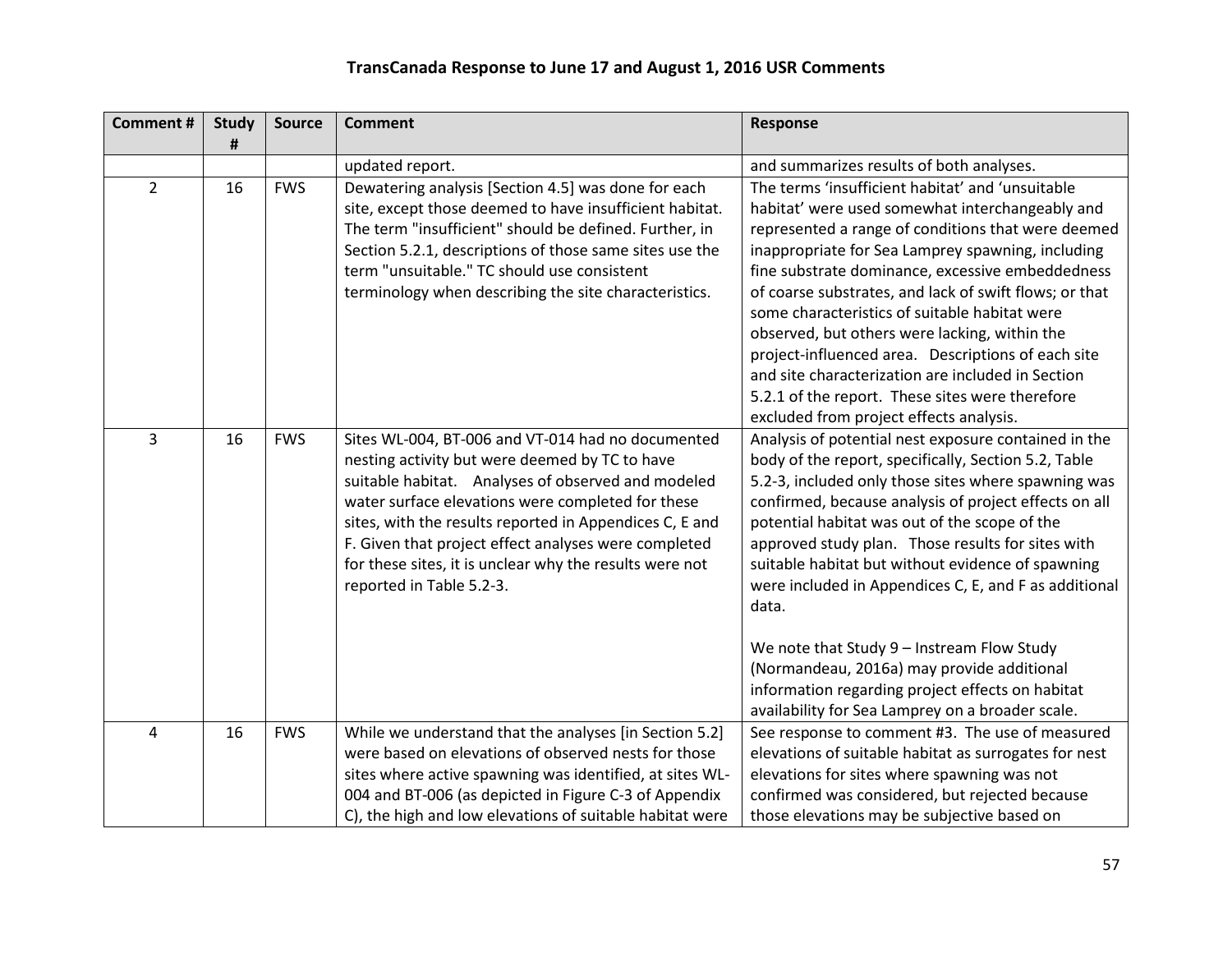| <b>Comment#</b> | <b>Study</b><br># | <b>Source</b> | <b>Comment</b>                                                                                                                                                                                                                                                                                                                                                                                                                                                                                                                                                                                                                                                                                  | Response                                                                                                                                                                                                                                                                                                                                                                                         |
|-----------------|-------------------|---------------|-------------------------------------------------------------------------------------------------------------------------------------------------------------------------------------------------------------------------------------------------------------------------------------------------------------------------------------------------------------------------------------------------------------------------------------------------------------------------------------------------------------------------------------------------------------------------------------------------------------------------------------------------------------------------------------------------|--------------------------------------------------------------------------------------------------------------------------------------------------------------------------------------------------------------------------------------------------------------------------------------------------------------------------------------------------------------------------------------------------|
|                 |                   |               | collected and could be used as a surrogate for nest<br>elevations. Figure C-3 shows that a portion of suitable<br>habitat was dewatered periodically in 2015. Comparing<br>2015 data to the five model years (Appendix F), it can<br>be seen that the change in water surface elevations<br>was much greater in all five model years relative to<br>those documented in 2015. This indicates that, on<br>average, more of the suitable habitat would be exposed<br>at higher frequencies and duration than indicated by<br>the 2015 data presented in Figure C-3. It is also unclear<br>why the high and low elevations of suitable habitat<br>were not presented on Figure C-16 (site VT-014). | accessibility under the conditions observed at the<br>time of measurement. Additionally, since spawning<br>was not identified at those locations and elevations,<br>any comparison to potential exposure of known<br>spawning sites and elevations would also be<br>subjective.                                                                                                                  |
| 5               | 16                | <b>FWS</b>    | In previous sections of the report, sites WL-003, BT-<br>031, VT-040 and VT-046 all are described as having<br>"insufficient" or "unsuitable" habitat, yet the<br>narrative descriptions of these sites appear to<br>confirm that suitable substrate was present (although<br>for some sites, like Site WL-003, it is unclear if the<br>suitable habitat was within the project-affected area or<br>not).                                                                                                                                                                                                                                                                                       | See response to comment #2. With regard to sites<br>WL-004, BT-006, and VT-014, these sites included<br>suitable substrate, depth, and velocities indicative of<br>suitable habitat. Therefore, they were included in<br>the general project effects analysis (WSE fluctuation<br>range and rate of change), but nest exposure was<br>not evaluated since no nests were found at these<br>sites. |
|                 |                   |               | In addition to the narrative descriptions, Table 5.2-2<br>shows that the four "insufficient habitat" sites had<br>suitable substrate and/or embeddedness (i.e., they had<br>similar substrate and embeddedness as sites with<br>active nests). TC should explain the basis of its<br>determination of "insufficient" or "unsuitable" habitat<br>at these sites.                                                                                                                                                                                                                                                                                                                                 |                                                                                                                                                                                                                                                                                                                                                                                                  |
|                 |                   |               | These four sites were excluded from project effects<br>analyses. Given that the narrative descriptions of these<br>sites in Section 5.2.1 suggest there was suitable habitat                                                                                                                                                                                                                                                                                                                                                                                                                                                                                                                    |                                                                                                                                                                                                                                                                                                                                                                                                  |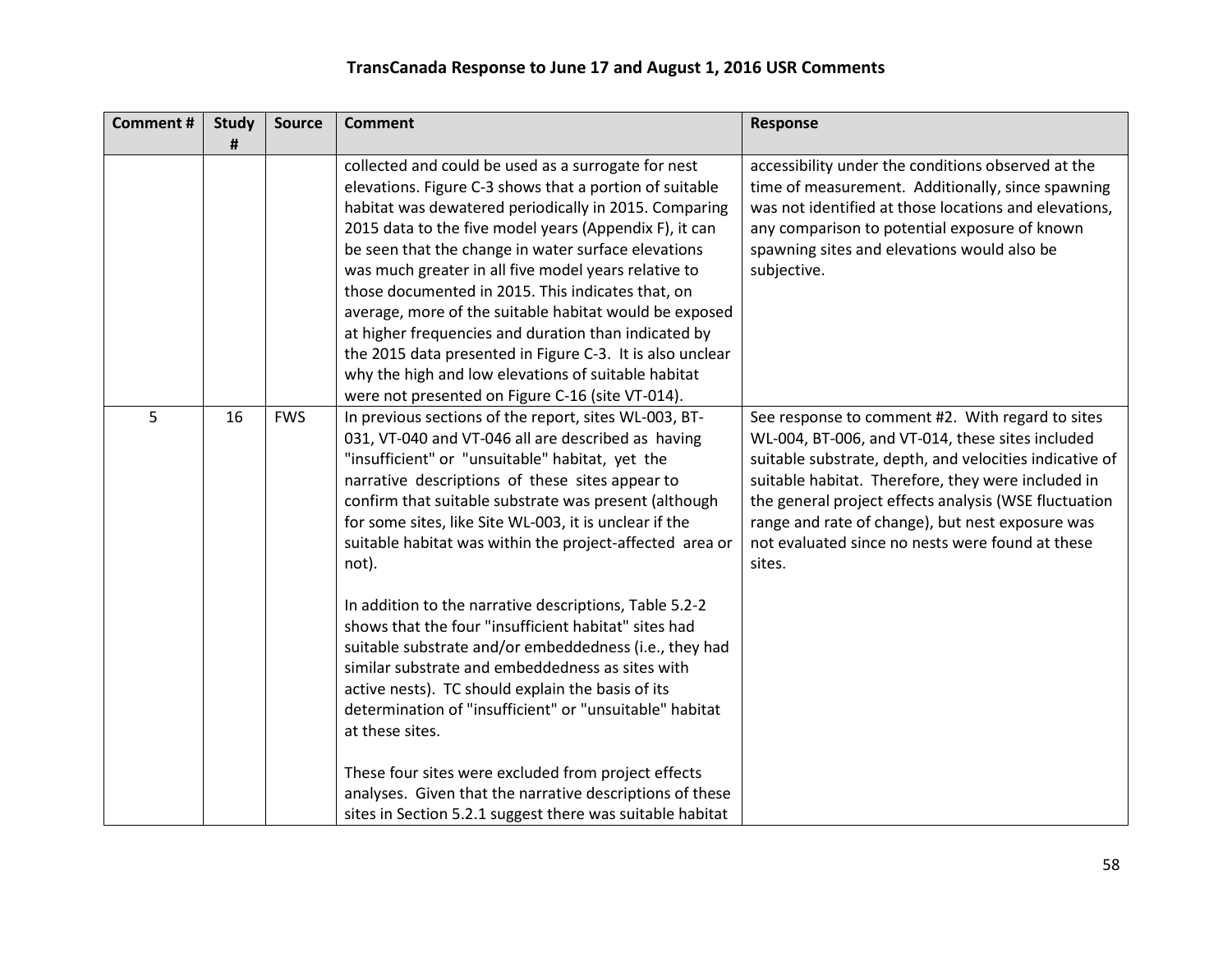| <b>Comment#</b> | <b>Study</b><br># | <b>Source</b> | <b>Comment</b>                                                                                                                                                                                                                                                                                                                                                                                                                                                                                                                                                                                                                                                                                                                                                                                                                                                                                                                                                                                                                       | Response                                                                                                                                                                                                                                                                                                                                                                                                                                                                                                                                                                                                                                                                                                                                     |
|-----------------|-------------------|---------------|--------------------------------------------------------------------------------------------------------------------------------------------------------------------------------------------------------------------------------------------------------------------------------------------------------------------------------------------------------------------------------------------------------------------------------------------------------------------------------------------------------------------------------------------------------------------------------------------------------------------------------------------------------------------------------------------------------------------------------------------------------------------------------------------------------------------------------------------------------------------------------------------------------------------------------------------------------------------------------------------------------------------------------------|----------------------------------------------------------------------------------------------------------------------------------------------------------------------------------------------------------------------------------------------------------------------------------------------------------------------------------------------------------------------------------------------------------------------------------------------------------------------------------------------------------------------------------------------------------------------------------------------------------------------------------------------------------------------------------------------------------------------------------------------|
|                 |                   |               | at all four sites, the Service requests that TC include<br>them in the project effects analyses (similar to what<br>was done for sites WL-004, BT-006 and VT-014, as<br>presented in Appendices C, E and F) or provide an<br>explanation as to why they should be excluded.                                                                                                                                                                                                                                                                                                                                                                                                                                                                                                                                                                                                                                                                                                                                                          |                                                                                                                                                                                                                                                                                                                                                                                                                                                                                                                                                                                                                                                                                                                                              |
| 6               | 16                | <b>FWS</b>    | TC lists several potential mitigating factors [in<br>Section 6.1] to consider when evaluating the risk of<br>nest exposure. Below we provide responses to some of<br>those factors.<br>I. One factor listed is that nests may not constitute the<br>sole rearing habitat. TC goes on to cite Smith and<br>Marsden (2009) in support of this rationale, stating<br>"Only a small portion of eggs are deposited in nests or<br>remain there once deposited. This may reflect a bet-<br>hedging spawning strategy that Sea Lamprey have<br>evolved" We have reviewed the referenced paper<br>and can find no mention of this bet-hedging<br>hypothesis[comment continues with additional<br>detail]. Based on the conclusions of Smith and<br>Marsden (2009), the Service's position is that<br>conditions in the nest are best suited for successful egg<br>hatching, and survival and conditions that promote egg<br>retention in the nest (including flows within the<br>operational control of the projects) should be<br>examined. | The bet-hedging reference was incorrectly listed in<br>the study report, and should refer to: Smith and<br>Marsden, 2006 upon which the referenced citation,<br>Smith and Marsden, 2009 was based. The correct<br>citation is: Smith S, Marsden JE. 2006, Distribution<br>and Factors Affecting Survival of Sea Lamprey Eggs In<br>and Out of Nests Lake Champlain Basin Program.<br>Technical Report No.49].<br>We agree that nest conditions are typically the best<br>suited for egg hatching. The reference was intended<br>to point out that dispersion of eggs outside of the<br>nest occurs. That suggests that, substrate and<br>predation issues aside, nest dewatering does not<br>necessarily result in total loss of the cohort. |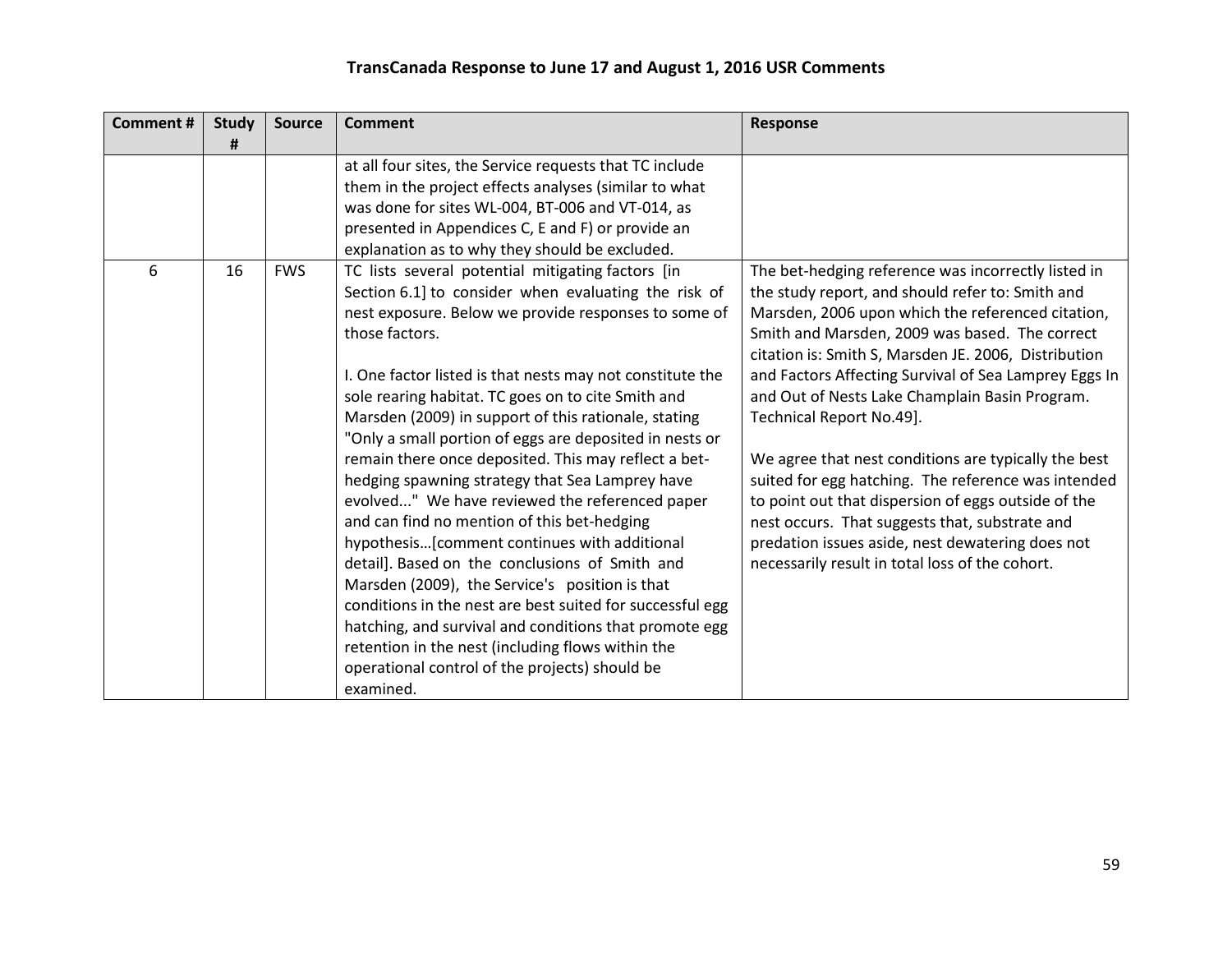| <b>Comment#</b> | <b>Study</b> | <b>Source</b> | <b>Comment</b>                                                                                                                                                                                                                                                                                                                                                                                                                                                                                                                                                                                                                                                                                                                               | Response                                                                                                                                                                                                                                                                                                                                                                                                                                                                                                                                         |
|-----------------|--------------|---------------|----------------------------------------------------------------------------------------------------------------------------------------------------------------------------------------------------------------------------------------------------------------------------------------------------------------------------------------------------------------------------------------------------------------------------------------------------------------------------------------------------------------------------------------------------------------------------------------------------------------------------------------------------------------------------------------------------------------------------------------------|--------------------------------------------------------------------------------------------------------------------------------------------------------------------------------------------------------------------------------------------------------------------------------------------------------------------------------------------------------------------------------------------------------------------------------------------------------------------------------------------------------------------------------------------------|
| $\overline{7}$  | #<br>16      | <b>FWS</b>    | Another mitigative factor identified by TC is that not all<br>lamprey nests may have been occupied (i.e., were not<br>"active" nests with eggs and/or larvae in them) and an<br>unoccupied nest that becomes exposed does not<br>constitute a detrimental effect. This argument may or<br>may not be true. It could be that the nest is unoccupied<br>because of abandonment in response to fluctuating<br>water levels due to project operations. Nest<br>abandonment could constitute or equate to a<br>detrimental effect, because even though there is no<br>direct impact on incubating eggs, abandonment could<br>represent lost production potential if spawning<br>lampreys had to construct another nest in sub-optimal<br>habitat. | The intent of this mitigating factor was to point out<br>that, because the analyses included a two-month<br>period, in some cases incidence of nest exposure<br>occurring during that extended period might not be<br>coincident with occupancy.                                                                                                                                                                                                                                                                                                 |
| 8               | 16           | <b>FWS</b>    | A third mitigative factor identified by TC is that<br>arnmocoetes have been shown to survive some<br>dewatering (Liedtke et al. 2015). We believe<br>stakeholders have previously pointed out that the<br>subject study was directed at nests containing eggs, not<br>burrowed ammocoetes. TC has provided no data<br>relative to the survival rates of dewatered eggs.                                                                                                                                                                                                                                                                                                                                                                      | This mitigating factor was intended, as in response<br>to comment #7, to point out that the two-month<br>period analyzed is substantially longer than the egg<br>gestation period.                                                                                                                                                                                                                                                                                                                                                               |
| 9               | 16           | <b>FWS</b>    | As in section 6.2, this section [Section 6.3] contains TC's<br>description of potential mitigating factors to project<br>effects based on degradation, scour and deposition.<br>One of the factors identified is that deposition of<br>sediments likely is not detrimental and may be<br>protective. Again TC uses Smith and Marsden (2009) to<br>support this contention, stating that the authors "found<br>that Sea Lamprey eggs incubated in fine silt survived at<br>a higher rate than those incubated without substrate"<br>and "that suffocation by silt may not be a major factor<br>influencing mortality of lamprey eggs." In fact, while                                                                                         | This mitigating factor was intended to provide<br>balance to the results presented in Table 6.3-1. We<br>agree that the distinction between eggs incubated in<br>silt and deposition of fine sediments in the nest<br>should be made, and recognize that Smith and<br>Marsden (2009) did not address the deposition<br>factor. But we referenced their study results to<br>support our hypothesis that fine sediment<br>deposition in nests, as observed in Study 16, should<br>not necessarily be construed as detrimental to egg<br>viability. |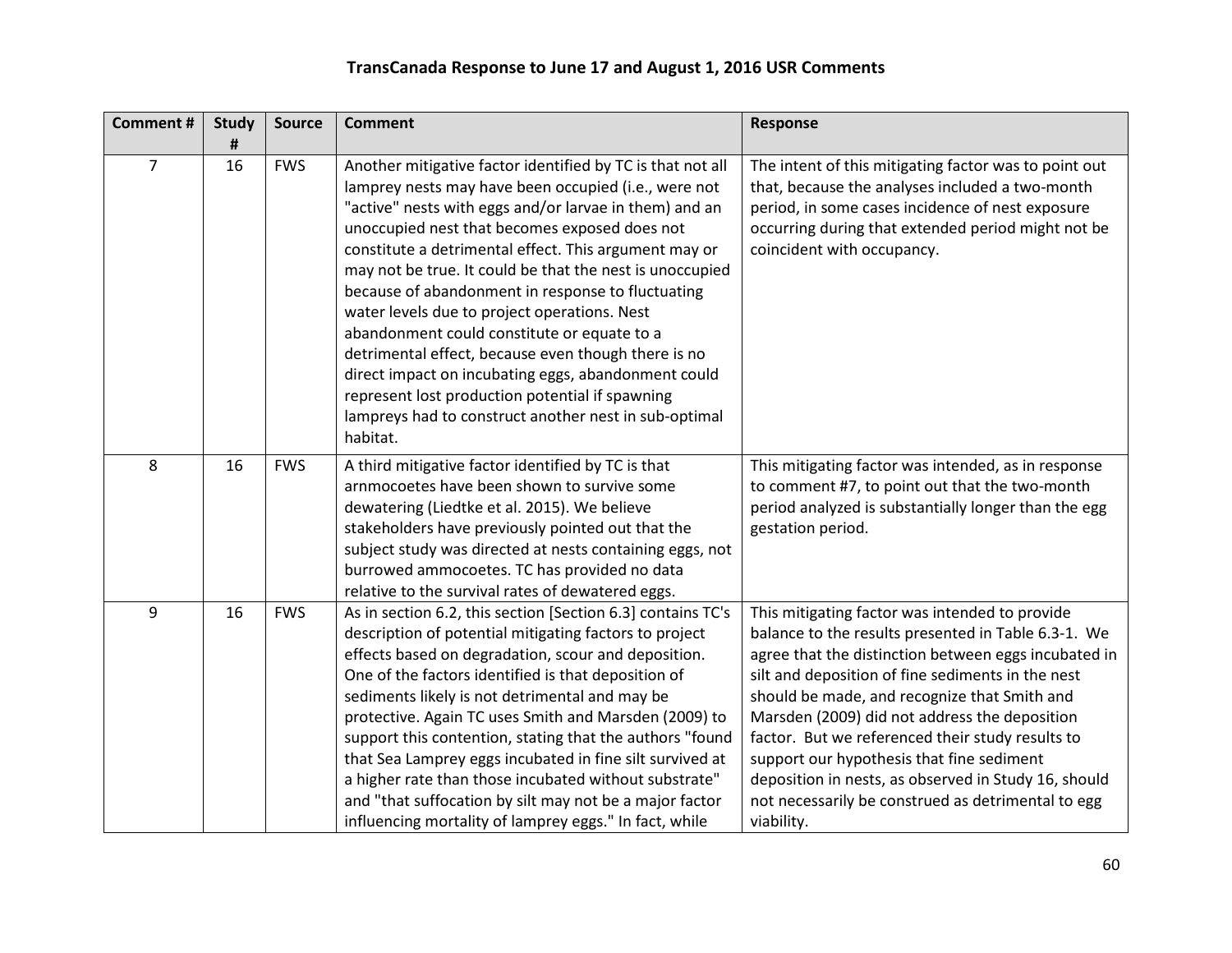| <b>Comment#</b> | <b>Study</b> | <b>Source</b> | <b>Comment</b>                                                                                                                                                                                                                                                                                                                                                                                                                                                                                                                                                                                                                                                                                                                                                                                                                                                                                                                                                                                                                                                                                                        | <b>Response</b>                                                                                                                                                                                                                                                                                                                                                                                                                                                                                                                                                                                                                                              |
|-----------------|--------------|---------------|-----------------------------------------------------------------------------------------------------------------------------------------------------------------------------------------------------------------------------------------------------------------------------------------------------------------------------------------------------------------------------------------------------------------------------------------------------------------------------------------------------------------------------------------------------------------------------------------------------------------------------------------------------------------------------------------------------------------------------------------------------------------------------------------------------------------------------------------------------------------------------------------------------------------------------------------------------------------------------------------------------------------------------------------------------------------------------------------------------------------------|--------------------------------------------------------------------------------------------------------------------------------------------------------------------------------------------------------------------------------------------------------------------------------------------------------------------------------------------------------------------------------------------------------------------------------------------------------------------------------------------------------------------------------------------------------------------------------------------------------------------------------------------------------------|
|                 | #            |               | results of Smith and Marsden's (2009) laboratory<br>experiments did show higher egg survival on silt and<br>sand versus gravel, the field trials revealed that no eggs<br>survived to hatch on silt. Further, the authors conclude<br>that "Our field studies indicate that eggs deposited on<br>silt substrate are more vulnerable to predation, drift, or<br>both than are eggs deposited on gravel." Clearly there                                                                                                                                                                                                                                                                                                                                                                                                                                                                                                                                                                                                                                                                                                 |                                                                                                                                                                                                                                                                                                                                                                                                                                                                                                                                                                                                                                                              |
|                 |              |               | appears to be a distinction that should be made<br>between eggs incubated in silt (which field trials<br>indicate does not result in hatch success) and silt and<br>sand that may settle over a lamprey nest during the<br>course of the spawning season, a factor not addressed<br>in Smith and Marsden (2009).                                                                                                                                                                                                                                                                                                                                                                                                                                                                                                                                                                                                                                                                                                                                                                                                      |                                                                                                                                                                                                                                                                                                                                                                                                                                                                                                                                                                                                                                                              |
| 10              | 16           | <b>FWS</b>    | [Section 6.4] Results indicate project operations impact<br>sea lamprey spawning through fluctuating water<br>surface elevations which periodically dewater lamprey<br>nests. What we do not know is the overall proportion<br>of available habitat affected by project operations. The<br>2015 data indicate that up to 81 percent of identified<br>nest sites were dewatered at some point during the<br>spawning season. As TC notes in the report, the model<br>analysis does not reflect specific conditions observed in<br>2015 (which was an unusually wet June, leading to<br>higher-than-average water surface elevations); thus,<br>using the model is problematic in terms of assessing<br>actual project effects. The Service does not disagree. It<br>is possible that in a more typical water year, lamprey<br>nest sites would have been located in different areas<br>(including different tributaries), which could then make<br>them either more or less susceptible to project-induced<br>effects such as dewatering. Unless the study is<br>repeated over multiple years under varying hydrologic | We agree that 2015 represented a snapshot in time,<br>in keeping with the study's one-year effort in the<br>approved study plan. We also note that during<br>periods of high flow, TC's "high flow" operations that<br>pre-draw impoundments to accommodate high<br>inflows in combination with the high inflows<br>themselves result in larger fluctuations in water<br>surface elevations during those period, relative to<br>normal project operations and routine water level<br>fluctuations. The modeling analysis accounts for the<br>predicted range of exposures over a range of<br>representative hydrologies including both dry and<br>wet years. |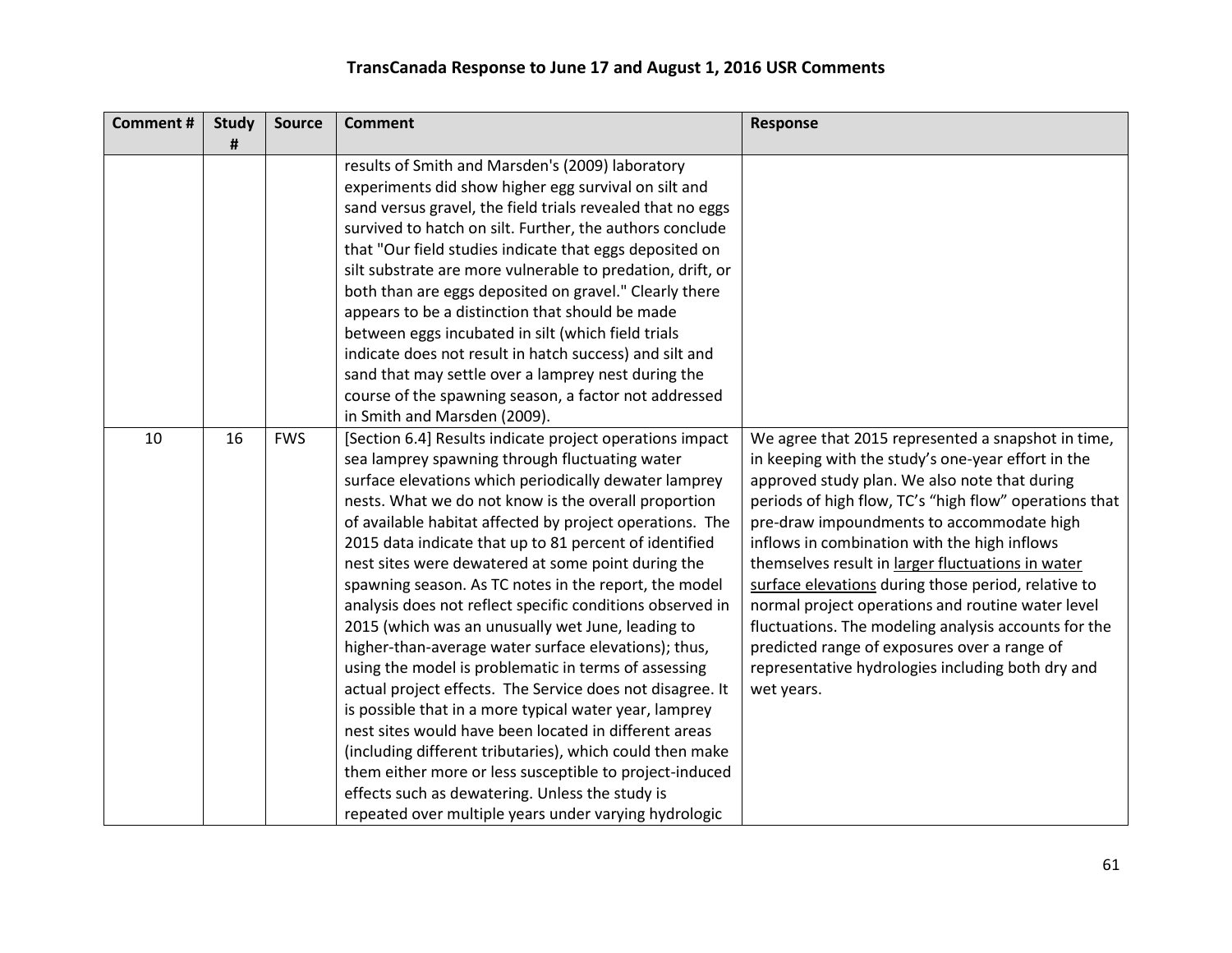| <b>Comment#</b> | <b>Study</b> | <b>Source</b> | <b>Comment</b>                                            | Response                                               |
|-----------------|--------------|---------------|-----------------------------------------------------------|--------------------------------------------------------|
|                 | #            |               |                                                           |                                                        |
|                 |              |               | conditions, there is no way to know for sure, and we      |                                                        |
|                 |              |               | must rely upon the data presented in the report.          |                                                        |
| 11              | 16           | <b>NHFGD</b>  | [The report stated on page 87] "Although the              | The habitats surveyed were done so in accordance       |
|                 |              |               | proportion of the spawning population using               | with the approved study plan and generally             |
|                 |              |               | continuously inundated habitats is unknown, it is         | disregarded deeper habitats. Observations              |
|                 |              |               | erroneous to assume that all spawning occurs in           | suggested spawning may routinely occur in deeper       |
|                 |              |               | shallow water."                                           | water habitats that are continuously inundated         |
|                 |              |               |                                                           | under all operational scenarios.                       |
|                 |              |               | The relative viability of deep water nests compared to    |                                                        |
|                 |              |               | shallow water is unknown. It appears that 2015 was a      | See response to comment #11. We agree that every       |
|                 |              |               | relatively high flow year and greater nest exposure       | year is different which may result in variable         |
|                 |              |               | would have occurred in previous modelled years,           | conditions to which Sea Lamprey are exposed;           |
|                 |              |               | assuming that nests were established at similar           | however we disagree that nests would necessarily       |
|                 |              |               | elevations. It is likely that some level of nest exposure | be established at similar elevations in different      |
|                 |              |               | occurs in most years. The influence of water level        | years. The study analysis did show that some level     |
|                 |              |               | fluctuation on spawning behavior, nest construction,      | of nest exposure at some sites occurs in some years    |
|                 |              |               | and egg survival was not evaluated. Over                  | based on modeling and on 2015 observations.            |
|                 |              |               | 52 miles of potential spawning habitat has been           |                                                        |
|                 |              |               | inundated by impoundments. This increases the             | Evaluation of the relative importance of tributary vs. |
|                 |              |               | importance of the remaining riverine sections. While      | mainstem spawning was beyond the scope of the          |
|                 |              |               | spawning has been documented in the tributaries of        | approved study plan. We also note that Study 13        |
|                 |              |               | the Connecticut River, the extent of spawning habitat     | focused specifically on small tributaries of stream    |
|                 |              |               | necessary to maintain a healthy sea lamprey population    | order 1-3. Based on this study's telemetry, use of     |
|                 |              |               | in the Connecticut River is unknown. The relative         | those tributaries by Sea Lamprey was likely limited.   |
|                 |              |               | importance of tributary vs. mainstem river spawning       |                                                        |
|                 |              |               | was not evaluated. Access to spawning tributaries may     |                                                        |
|                 |              |               | vary each year. None of the tributaries used by sea       |                                                        |
|                 |              |               | lampreys for spawning were evaluated for accessibility    |                                                        |
|                 |              |               | in Study 13.                                              |                                                        |
| 12              | 16           | <b>NHFGD</b>  | [The report states on page 86] "Vulnerable nest           | Nest construction is, at least at some sites and       |
|                 |              |               | elevations were therefore most accessible to spawning     | elevations at those sites, a product of the flow       |
|                 |              |               | lamprey in flow periods beyond project operations.        | characteristics of a given season. The report includes |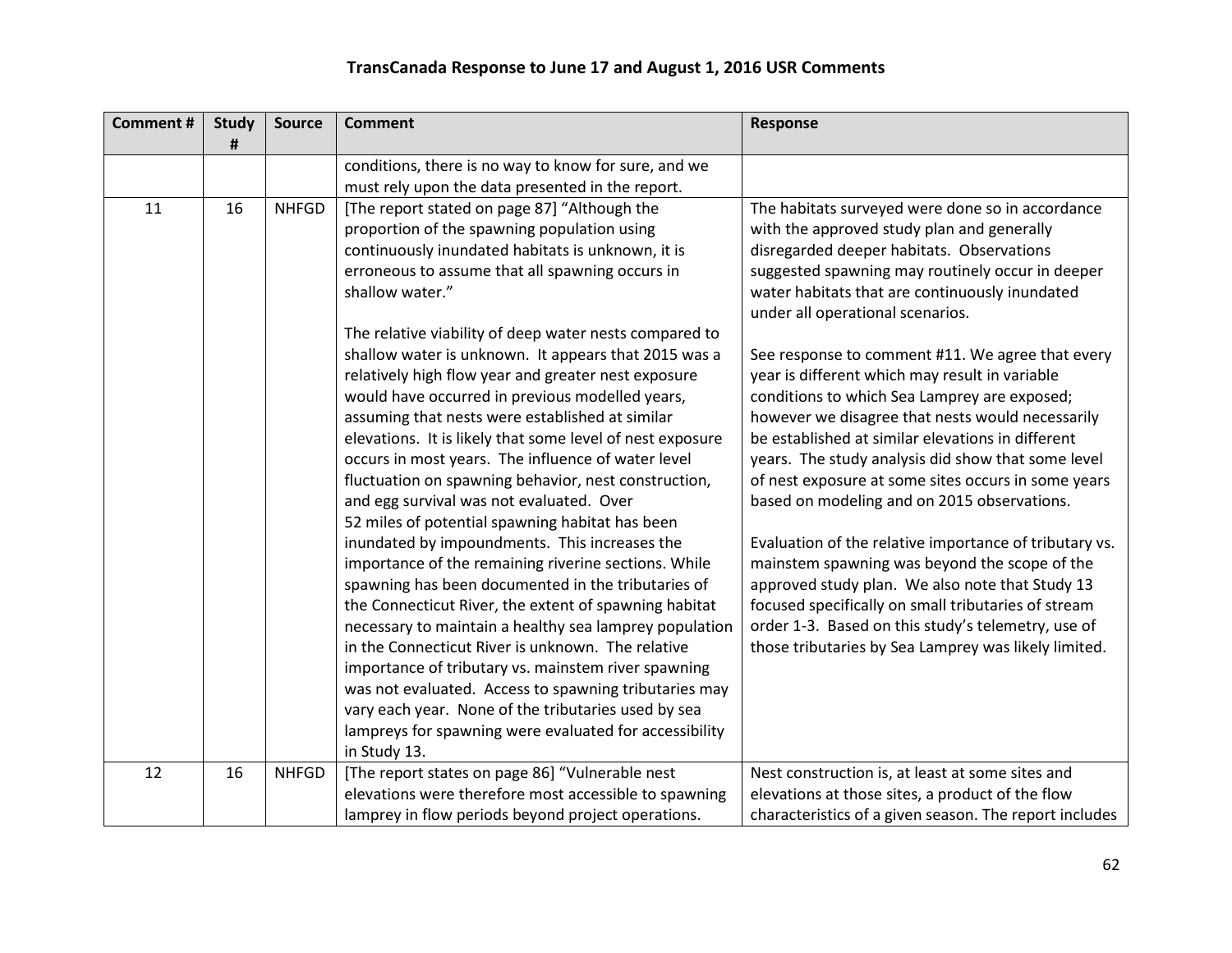| <b>Comment#</b> | <b>Study</b><br># | <b>Source</b> | <b>Comment</b>                                                                                                                                                                                                                                                                                                                                                                                                                                                                                                                                                                       | <b>Response</b>                                                                                                                                                                                                                                                                                                                                                                                                                                                                                                                                                                                                                                                                                                                                                                                                                                                                     |
|-----------------|-------------------|---------------|--------------------------------------------------------------------------------------------------------------------------------------------------------------------------------------------------------------------------------------------------------------------------------------------------------------------------------------------------------------------------------------------------------------------------------------------------------------------------------------------------------------------------------------------------------------------------------------|-------------------------------------------------------------------------------------------------------------------------------------------------------------------------------------------------------------------------------------------------------------------------------------------------------------------------------------------------------------------------------------------------------------------------------------------------------------------------------------------------------------------------------------------------------------------------------------------------------------------------------------------------------------------------------------------------------------------------------------------------------------------------------------------------------------------------------------------------------------------------------------|
|                 |                   |               | Spawning and gestation could occur entirely or mostly<br>during extended periods of continuous submergence."<br>High flow events rarely last the entire spawning season.<br>In most years, spawning sea lamprey will experience<br>some project influenced flows. It is interesting to note<br>that the Black River, which had the greatest amount of<br>active spawning activity among the tributary spawning<br>sites, experienced the same period of high flows in<br>June, but it did not result in any exposed nest sites.                                                      | analysis of modeled data representing a range of<br>hydrologies including for drier years.<br>While technically occurring within the project-<br>influenced area, because of its distance upstream in<br>the tributary, project effects were unlikely for the<br>Black River spawning area observed.                                                                                                                                                                                                                                                                                                                                                                                                                                                                                                                                                                                |
| 13              | 16                | <b>VANR</b>   | The report describes severity of project effects by<br>breaking project impacts into three categories<br>'no project effects, moderate project effects and<br>project effects. Moderate project effects are defined as<br>such because at least one nest elevation was<br>continuously inundated. We disagree with this<br>categorization as it underestimates project effects. As<br>such we request that "moderate", and "project effects"<br>be combined or tabulated separately in total to<br>accurately reflect that 81% (13/16) of the sites were<br>affected by the project. | In Section 6.1 of the report, it was stated that three<br>sites (19%) had 'no project effects'. By extension,<br>81% of the sites had project effects, regardless of<br>classification as "moderate" or "project effects". We<br>included the intermediate "moderate" classification<br>to distinguish sites where some of the spawning<br>habitat as verified by identified nest, was<br>continuously inundated throughout the season. The<br>comment implies a criterion of any exposure at any<br>time necessarily results in a project effect. We<br>disagree, and find that evidence of continuously<br>inundated nests at a site (that also had<br>intermittently exposed nest elevations) likely<br>represents a lesser level of project effect than a site<br>where all nests were exposed at some point during<br>the season. See also responses to comments #7 and<br>#8. |
| 14              | 16                | <b>VANR</b>   | Executive Summary (Page ES-2) - The report states,<br>"only the most vulnerable habitats were surveyed, but<br>it is likely that Sea Lamprey also spawned in relatively<br>deep water, despite literature suggesting that spawning<br>occurs at shallow depths".                                                                                                                                                                                                                                                                                                                     | The statement was based on observations in 2015,<br>as evidenced by radio telemetry locations of fish in<br>water more than 8 feet deep during the spawning<br>season, which, when resurveyed during low water<br>periods were approximately 2 feet deep or less<br>when nests were identified. Comparison of nest                                                                                                                                                                                                                                                                                                                                                                                                                                                                                                                                                                  |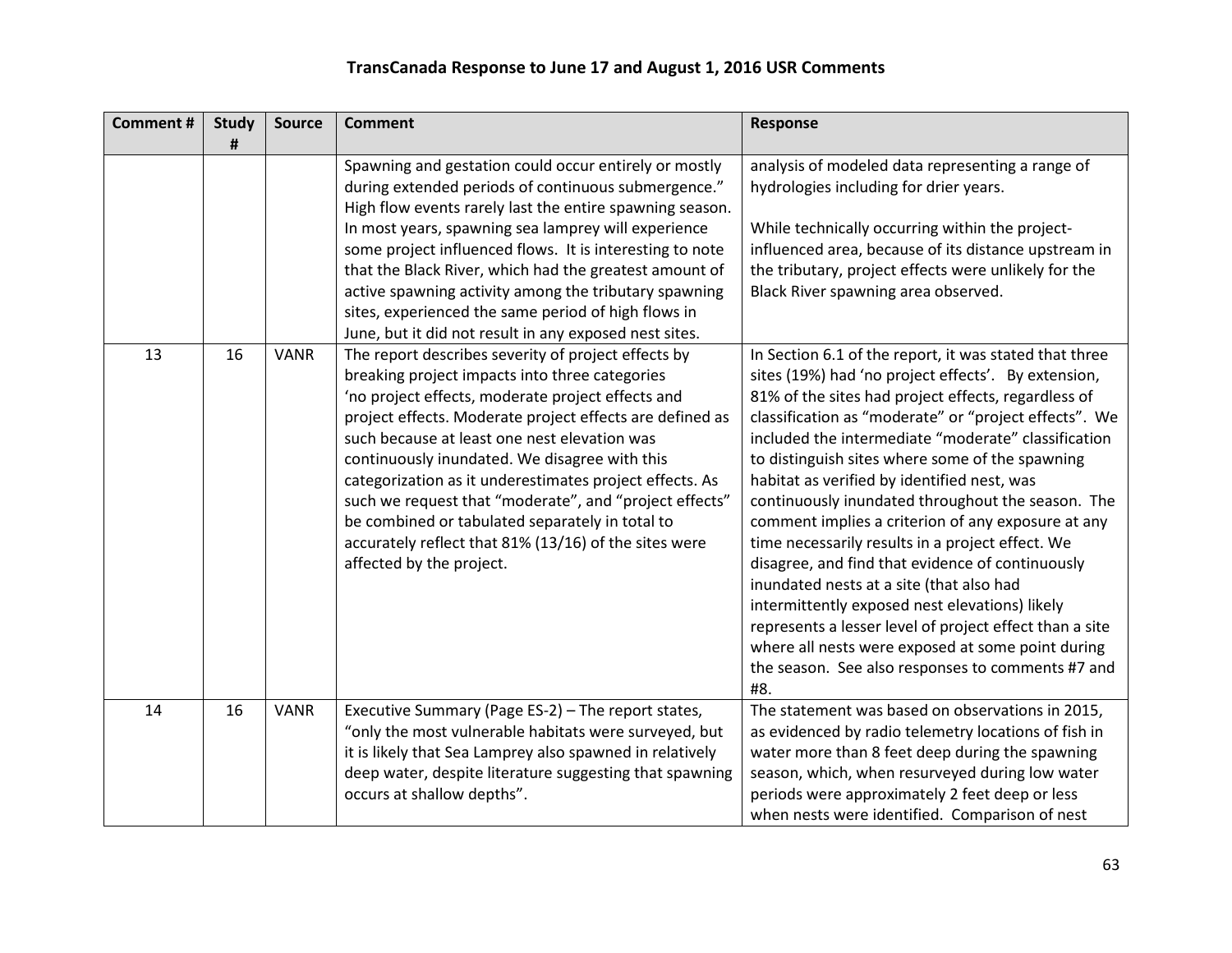| <b>Comment#</b> | <b>Study</b><br># | <b>Source</b> | <b>Comment</b>                                                                                                                                                                                                                                                                                                                                                                                                                                                                                                                      | <b>Response</b>                                                                                                                                                                                                                                                                                                                                                                                                                                                                                                                                                                                                                                     |
|-----------------|-------------------|---------------|-------------------------------------------------------------------------------------------------------------------------------------------------------------------------------------------------------------------------------------------------------------------------------------------------------------------------------------------------------------------------------------------------------------------------------------------------------------------------------------------------------------------------------------|-----------------------------------------------------------------------------------------------------------------------------------------------------------------------------------------------------------------------------------------------------------------------------------------------------------------------------------------------------------------------------------------------------------------------------------------------------------------------------------------------------------------------------------------------------------------------------------------------------------------------------------------------------|
|                 |                   |               | Given [that] this statement is not supported by the<br>literature, based on the observations obtained from<br>this study, please provide the proportion of deep (>5<br>feet) lamprey spawning sites that were observed. If<br>this statement can't be supported by the literature or<br>observations from the study, the Agency requests that<br>the statement be removed.                                                                                                                                                          | elevations to the range of water surface elevations<br>under normal project operations suggests that 45%<br>of nests identified in 2015 could be >5 ft deep under<br>operational control scenarios and potentially deeper<br>in spill conditions (see Appendix E, 'Table of Nests by<br>Site'). A review of the figures presented in Appendix<br>C suggests that many nest elevations are frequently<br>at depths > 5 ft for extended periods.                                                                                                                                                                                                      |
| 15              | 16                | <b>VANR</b>   | Section 4.5 (Page 22) - Water level loggers were only<br>deployed where nest capping occurred (3 sites). For the<br>remainder of the sites, logger data from studies 14 and<br>15 were used as a substitute. As stated in earlier<br>correspondence we feel that utilizing data from<br>pressure transducers that are miles away may not be<br>represented of site conditions. As such, we request that<br>in such cases analysis occur utilizing 2015 modeled<br>data. This type of analysis may provide more accurate<br>results. | The study report includes discussion of the use of<br>water level loggers in 2015, to provide preliminary<br>assessment of potential project effects (since model<br>data was not available at the time of the interim<br>report filing). The final report placed the use of<br>water level logger data into context with the<br>modeled data, and no site's project effects<br>assessment relied solely on water level logger data.<br>We continue to believe that the modeling analyses<br>provide sufficient characterization of water levels<br>over a range of representative hydrologies to assess<br>the level of potential project effects. |
| 16              | 16                | <b>VANR</b>   | Table 5.2-3 (Page 55) - Please include minimum and<br>maximum durations (hours) to better understand nest<br>exposure times and biological impacts from such<br>events.                                                                                                                                                                                                                                                                                                                                                             | These values are included in Appendices E and F of<br>the study report, for each site and each nest<br>elevation.                                                                                                                                                                                                                                                                                                                                                                                                                                                                                                                                   |
| 17              | 16                | <b>VANR</b>   | Table 6.1 (Page 86) The report states, "Mortality was<br>less than 7 percent for exposure periods of less than 24<br>hours (based on lab study). For nests in this study that<br>experienced exposure, the average period of exposure<br>at each site was no more than 11 hours based on 2015<br>level logger data and, except for one specific nest<br>elevation at Site 16- BT-003, less than 24 hours for all<br>model years".                                                                                                   | Maximum durations of exposure as measured in<br>2015 (given limitations of level logger locations<br>discussed in the report) and modeled for five<br>hydrologies were included in Appendices E and F of<br>the final study report. Those data indicate that 4%<br>of nests experienced maximum exposure periods<br>>24 hr during 2015. In the representative 'dry year'<br>modeled, 1992, 32% of nest elevations experienced                                                                                                                                                                                                                       |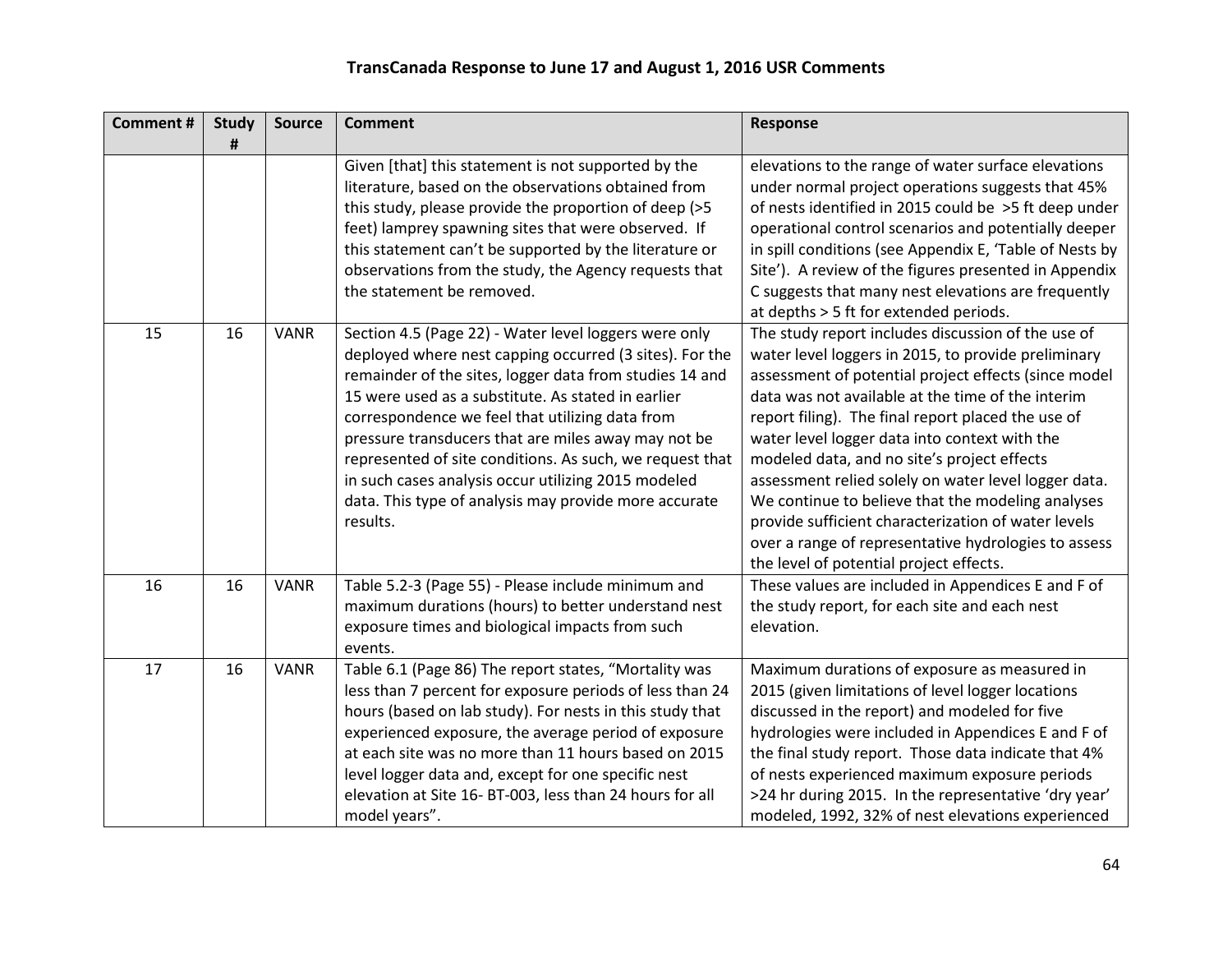| Comment# | <b>Study</b><br># | <b>Source</b> | <b>Comment</b>                                                                                                                                                                                                                                                                                                                                                                                                                                                                                                                                                                                                                                                                                                                                                                                                                                                                                                                                                                     | Response                                                                                                                                                                                                                                                                                                |
|----------|-------------------|---------------|------------------------------------------------------------------------------------------------------------------------------------------------------------------------------------------------------------------------------------------------------------------------------------------------------------------------------------------------------------------------------------------------------------------------------------------------------------------------------------------------------------------------------------------------------------------------------------------------------------------------------------------------------------------------------------------------------------------------------------------------------------------------------------------------------------------------------------------------------------------------------------------------------------------------------------------------------------------------------------|---------------------------------------------------------------------------------------------------------------------------------------------------------------------------------------------------------------------------------------------------------------------------------------------------------|
|          |                   |               | Presenting average exposure time does not adequately<br>describe the biological impacts from such events.<br>Analysis should include the proportion of nests that<br>were exposed for a time period greater than 24 hours.<br>It should also be noted that laboratory experiments are<br>conducted in controlled environments and are<br>not always comparable to field studies. For example,<br>and as stated in the report, "exposure of a nest that is<br>occupied may result in a detrimental effect, such as<br>prevention of access by adults during active nest<br>construction and spawning, abandonment of nest<br>construction or spawning, egg mortality due to<br>desiccation or unsuitable water quality (such as when<br>water in an exposed nest warms quickly), and mortality<br>of ammocoetes". We recommend that increased risk of<br>predation be included as potential impact. These<br>additional impacts cannot be accounted for in a<br>laboratory setting. | maximum exposure periods of >24 h. In the<br>representative wet year, 1990, 0% of nests<br>experienced exposure of >24 h.<br>The report included examples rather than an<br>exhaustive list of possible detrimental effects from<br>nest exposure. We agree that increased predation<br>may also occur. |

### **Study 21 – American Shad Telemetry Study - Vernon**

| <b>Comment</b> | Study | <b>Source</b> | <b>Comment</b>                                                                                                                                                                                                                                                            | Response                                                                                   |
|----------------|-------|---------------|---------------------------------------------------------------------------------------------------------------------------------------------------------------------------------------------------------------------------------------------------------------------------|--------------------------------------------------------------------------------------------|
| Ħ              | #     |               |                                                                                                                                                                                                                                                                           |                                                                                            |
|                | 21    | <b>CRWC</b>   | CRWC supports the recommendations from the US Fish<br>and Wildlife Service and the VT Fish & Wildlife<br>Department that TransCanada needs to do further<br>work relative to measuring the actual success rate of<br>the passage of fish at the project fish ladders. The | The revised study report will resolve these issues as<br>discussed in our responses below. |
|                |       |               | report also needs to resolve how the information is<br>present[ed] so there is less confusion about what it                                                                                                                                                               |                                                                                            |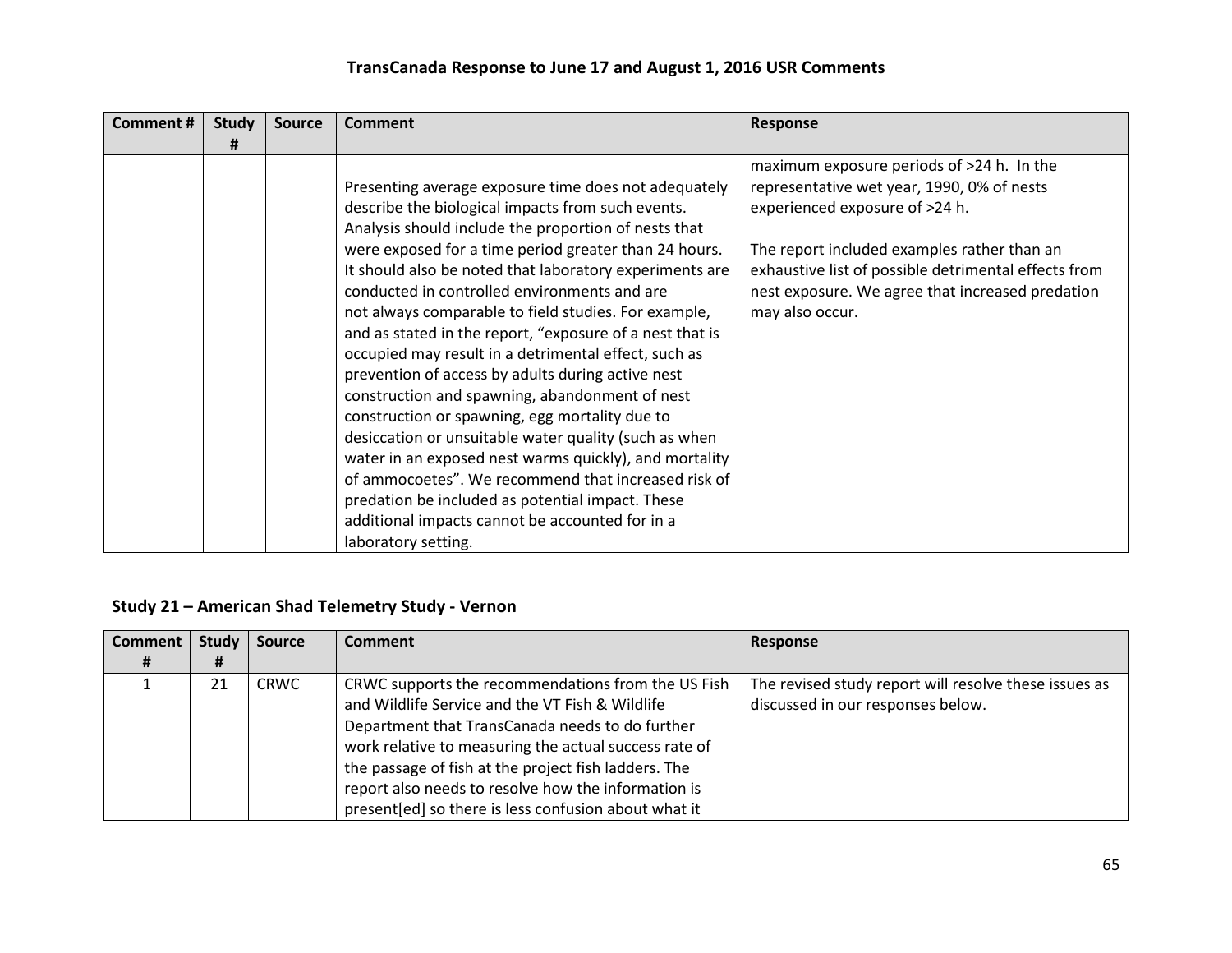| <b>Comment</b><br># | <b>Study</b><br># | <b>Source</b> | <b>Comment</b>                                                                                                                                                                                                                                                                                                                                                                                                                                                                                                                                                                                                                                                                                                                                          | Response                                                                                                                                                                                                                                                                                                                                                                                                                                                                                                                                                                                      |
|---------------------|-------------------|---------------|---------------------------------------------------------------------------------------------------------------------------------------------------------------------------------------------------------------------------------------------------------------------------------------------------------------------------------------------------------------------------------------------------------------------------------------------------------------------------------------------------------------------------------------------------------------------------------------------------------------------------------------------------------------------------------------------------------------------------------------------------------|-----------------------------------------------------------------------------------------------------------------------------------------------------------------------------------------------------------------------------------------------------------------------------------------------------------------------------------------------------------------------------------------------------------------------------------------------------------------------------------------------------------------------------------------------------------------------------------------------|
|                     |                   |               | means that a shad or any other fish passed the dam<br>using the ladder. We have numerous concerns<br>regarding the American Shad Telemetry Study Report,<br>including: (1) agreed upon details of the study goals<br>and objectives were not addressed; (2) there is a lack of<br>clarity of reported methods and data; (3) there is<br>limited data presentation; and (4) there is very limited<br>results description, data analyses, or discussion as<br>specified in the Revised Study Plan and approved by<br>FERC.                                                                                                                                                                                                                                |                                                                                                                                                                                                                                                                                                                                                                                                                                                                                                                                                                                               |
| $\overline{2}$      | 21                | <b>FWS</b>    | An overarching concern for the Service is the<br>representativeness of environmental conditions during<br>the study, their effects on obtained data, and the ability<br>to subsequently address Study Plan goals and<br>objectives. River discharge has implications on several<br>identified goals and objectives, especially as observed<br>in the month of June and early July in 2015<br>We believe the frequency, timing, duration, and<br>magnitude of these spill events require specific analysis<br>relative to the impact of these events on results and<br>conclusions. The non-representative flow conditions<br>may also result in insufficient information upon which<br>to draw conclusions and a second year of study may be<br>needed. | We acknowledge that flows in June and early July<br>were higher than average but there were also<br>periods of time when we monitored fish movement<br>under lower flow conditions that are representative<br>of typical project operations. Flow conditions vary<br>season to season but there is nothing in the report<br>that suggests abnormal results that could be tied to<br>environmental conditions that might lead to invalid<br>analysis.<br>We believe there were no data gaps or other<br>conditions under the FERC study criteria that would<br>warrant additional field study. |
| 3                   | 21                | <b>FWS</b>    | At the August 25, 2016 meeting, the term "foray" that<br>was used in the report was defined as an event that<br>starts when a shad enters the near-field area of the<br>fishway entrance, and ends when it leaves that area,<br>irrespective of the number of times the fish enters or<br>leaves the fishway entrance Each entrance attempt<br>needs to be evaluated individually to assess whether<br>different operational conditions affect entry. Multiple                                                                                                                                                                                                                                                                                          | We concur that that the definition of "foray" was not<br>well stated or well applied in the initial study report.<br>The revised report will provide a clear definition of<br>what constitutes a foray and will provide re-<br>calculated fishway performance metrics.                                                                                                                                                                                                                                                                                                                        |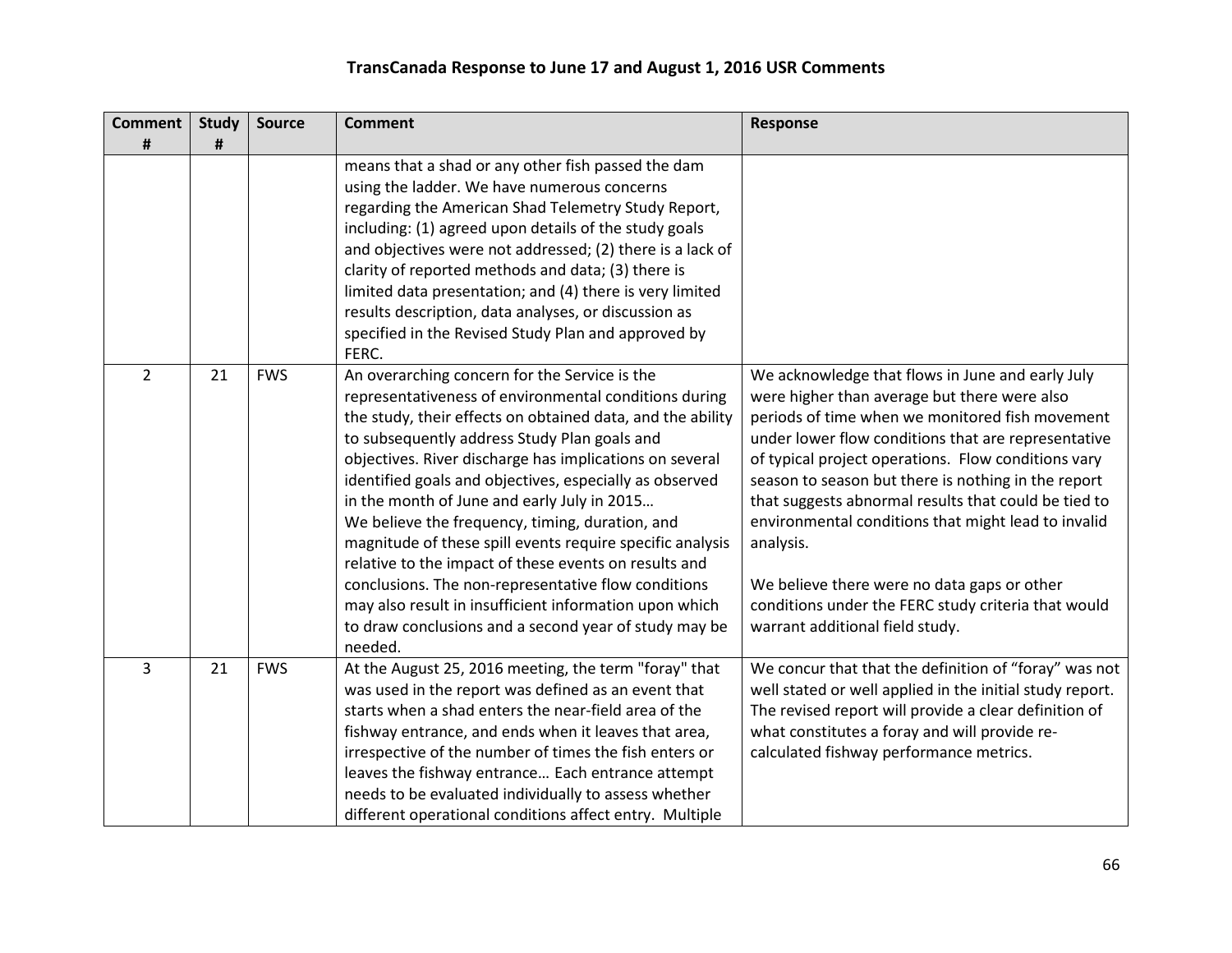| <b>Comment</b> | <b>Study</b> | <b>Source</b> | <b>Comment</b>                                                                                                                                                                                                                                                                        | <b>Response</b>                                                                                                                                                                                                                                                                                                                                                                                                                                                                     |
|----------------|--------------|---------------|---------------------------------------------------------------------------------------------------------------------------------------------------------------------------------------------------------------------------------------------------------------------------------------|-------------------------------------------------------------------------------------------------------------------------------------------------------------------------------------------------------------------------------------------------------------------------------------------------------------------------------------------------------------------------------------------------------------------------------------------------------------------------------------|
| #              | #            |               | entries indicate a problem within the fishway that                                                                                                                                                                                                                                    |                                                                                                                                                                                                                                                                                                                                                                                                                                                                                     |
|                |              |               | should be identified and corrected.                                                                                                                                                                                                                                                   |                                                                                                                                                                                                                                                                                                                                                                                                                                                                                     |
| 4              | 21           | <b>FWS</b>    | The Service's May 2, 2016 letter to FERC on the March-<br>issued study report included a request, detailing the<br>need, rationale, and benefits of using the "time-to-<br>event analyses" approach described in Castro-Santos<br>and Perry (2012) to best understand project effects | We note that the time-to-event analysis was<br>requested after the study had been completed, and<br>as discussed at the August 25, 2016 study meeting,<br>the receiver system and design was not set up to<br>accommodate such an analysis (see meeting<br>summary filed August 31, 2016).                                                                                                                                                                                          |
|                |              |               |                                                                                                                                                                                                                                                                                       | Prior FWS comments submitted July 15, 2013 on the<br>Proposed Study Plan indicated concurrence with the<br>receiver design, stating: "Radio receiver and PIT<br>reader coverage appears well designed to meet<br>study objectives and is shown in figures and<br>described in detail." And, in another comment in<br>that submittal: "The outlined analyses appear<br>appropriate." See comment/response table in<br>Appendix E of the Revised Study Plan filed August<br>14, 2013. |
|                |              |               |                                                                                                                                                                                                                                                                                       | However, in an effort to address the concern about<br>insufficient signal detection detail and correlation to<br>project operations, we provided a bulleted list of<br>additional analysis and data presentation to be<br>included in the revised study report in Attachment 1<br>of the meeting summary. We received no<br>comments on that list and have conducted the<br>additional analysis specified in that list. It will be<br>included in the study report revision.        |
| 5              | 21           | <b>FWS</b>    | The fishway attraction water system (AWS) is shut off<br>at night, yet tagged fish were noted as entering the<br>fishway when the AWS was off. This finding reinforces                                                                                                                | While we concur that shad may not cease upriver<br>movement at night, the majority of upstream<br>fishway forays were initiated during periods when                                                                                                                                                                                                                                                                                                                                 |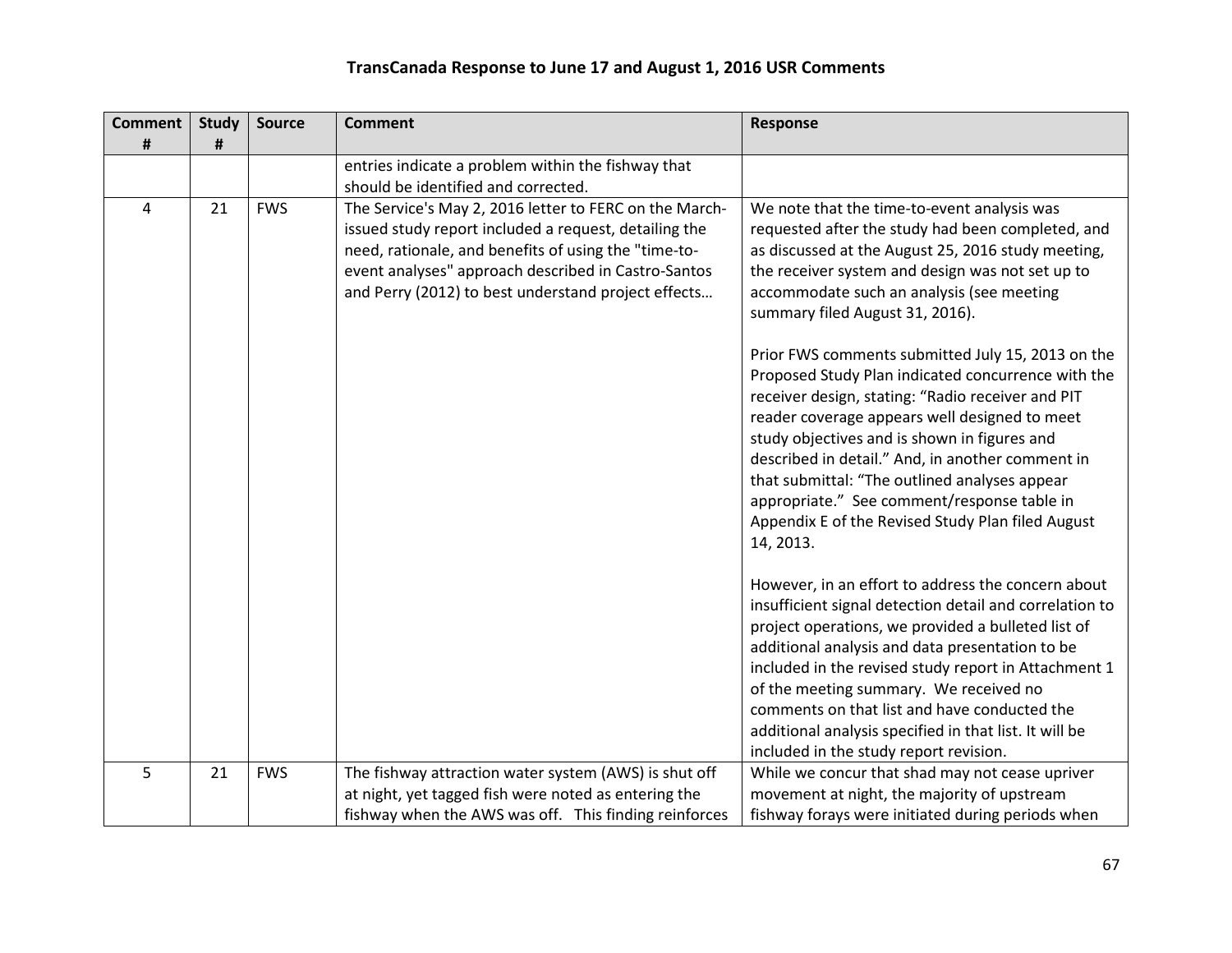| <b>Comment</b> | <b>Study</b> | <b>Source</b> | <b>Comment</b>                                            | <b>Response</b>                                                                                        |
|----------------|--------------|---------------|-----------------------------------------------------------|--------------------------------------------------------------------------------------------------------|
| #              | #            |               | the conclusion from another Connecticut River shad        |                                                                                                        |
|                |              |               | study that shad do not cease upriver movement at          | the fishway attraction water system was on<br>(corresponding to daytime hours). As noted by FWS,       |
|                |              |               | night (Dr. Ted Castro-Santos, U.S.G.S., personal          | there were instances of tagged fish initiating forays                                                  |
|                |              |               | communication).                                           | into the Vernon fishway when the attraction water<br>system was off. However, a base flow of 65 cfs is |
|                |              |               |                                                           | present through the fishway at all times during the                                                    |
|                |              |               |                                                           | passage season.                                                                                        |
| 6              | 21           | <b>FWS</b>    | It is possible that, given the extensive period of high   | See response to Comment # 4. Additional                                                                |
|                |              |               | spill, the measures of residency time of fish in the      | information on upstream residency time will be                                                         |
|                |              |               | tailrace moving upstream may have been reduced by         | included in the revised study report as described in                                                   |
|                |              |               | some measurable quantity or in relation to changing       | Attachment 1 of the August 31 filing.                                                                  |
|                |              |               | operations, or conversely may have been more              |                                                                                                        |
|                |              |               | prolonged under lower flow operations. This factor        |                                                                                                        |
|                |              |               | should be analyzed and would be best evaluated by the     |                                                                                                        |
|                |              |               | rate-based approach.                                      |                                                                                                        |
| $\overline{7}$ | 21           | <b>FWS</b>    | We also have concerns with the data and conclusions       | The revised report will be updated to incorporate                                                      |
|                |              |               | provided by TC and presented in the report and its        | temporal and spatial distribution of fish detections                                                   |
|                |              |               | appendices. For example, TC identified 70 radio-tagged    | based on the full data sets of manual and stationary                                                   |
|                |              |               | and PIT-tagged (dual-tagged) fish in the study area. Of   | telemetry data collected by both TransCanada and                                                       |
|                |              |               | these, eight shad appear from the telemetry data to       | FirstLight. The FirstLight information was not                                                         |
|                |              |               | have only reached Stebbins Island, four were detected     | available at the time the initial report draft was                                                     |
|                |              |               | by FirstLight (FL) telemetry to be in their study area at | prepared. Each of the potential discrepancies noted                                                    |
|                |              |               | the same time as TC noted detections and one fish         | in the comment will be reviewed and clarifications                                                     |
|                |              |               | (#27-47) had conflicting detections between the TC and    | made as needed.                                                                                        |
|                |              |               | FL databases. Additionally, two dual-tagged fish (#27-    |                                                                                                        |
|                |              |               | 164 and 8-172) were detected in the fishway with PIT      | Although not specified in the study plan, the use of                                                   |
|                |              |               | antennas but not by any radio receivers.                  | the CRTO feature was employed at stationary                                                            |
|                |              |               |                                                           | monitoring locations where Lotek radio receivers                                                       |
|                |              |               | Lastly, the report is not clear on the type of radio-tag  | were installed. The revised report will include                                                        |
|                |              |               | receiver used at each receiver location, which has        | specifics as to what type of monitoring equipment                                                      |
|                |              |               | implications for the use of the "continuous record time   | was installed at each stationary receiver location and                                                 |
|                |              |               | out" (CRTO) option that Lotek receivers allow. The        | what the data logging settings were. In addition,                                                      |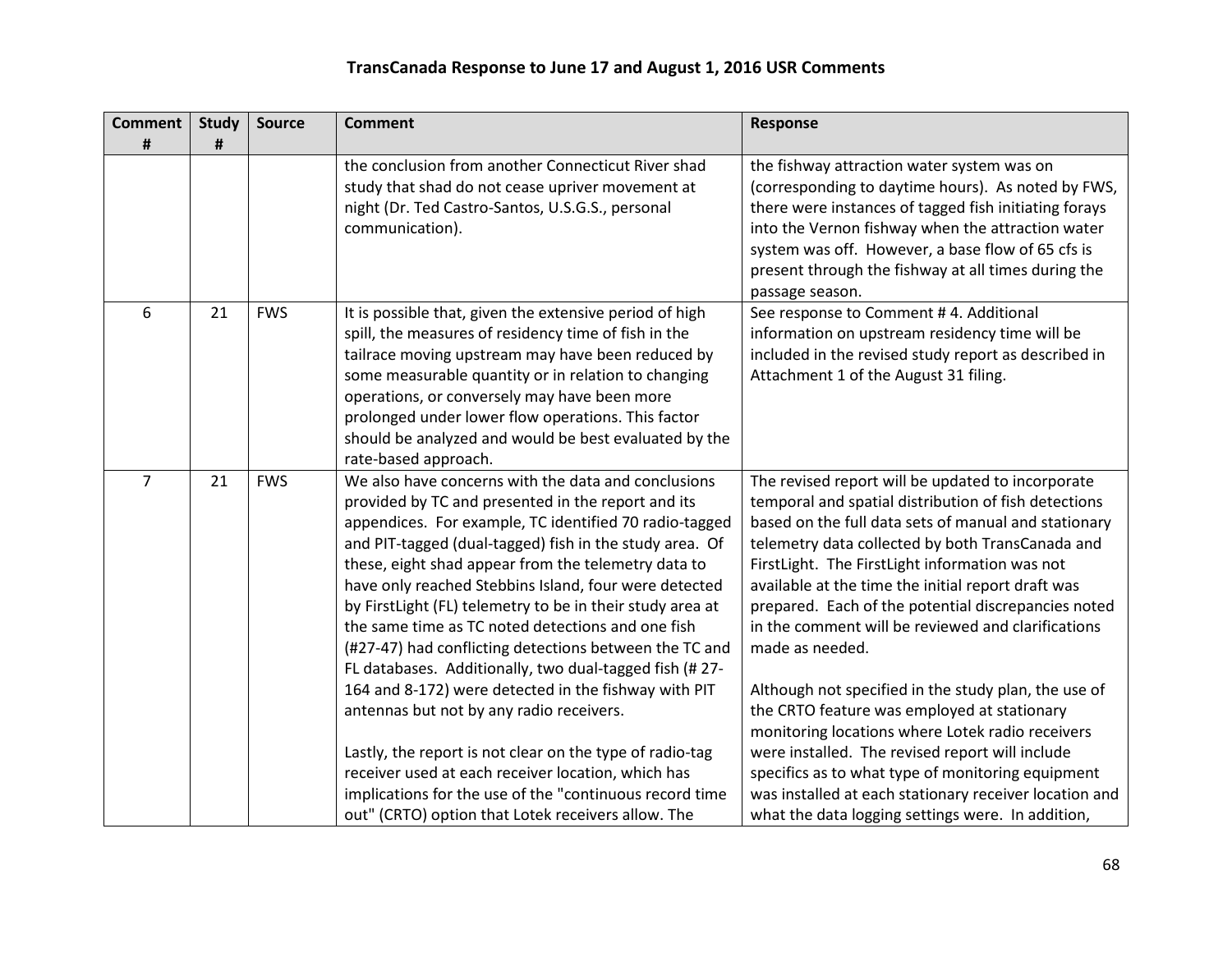| <b>Comment</b> | <b>Study</b> | <b>Source</b> | <b>Comment</b>                                                                                                                                                                                                                                                                                                                                                                                                                                                                                                                                                                                              | <b>Response</b>                                                                                                                                                                                                                                                                                                                          |
|----------------|--------------|---------------|-------------------------------------------------------------------------------------------------------------------------------------------------------------------------------------------------------------------------------------------------------------------------------------------------------------------------------------------------------------------------------------------------------------------------------------------------------------------------------------------------------------------------------------------------------------------------------------------------------------|------------------------------------------------------------------------------------------------------------------------------------------------------------------------------------------------------------------------------------------------------------------------------------------------------------------------------------------|
| #              | #            |               | Orion receivers maintain a full period of record. The<br>Study Plan did not identify the use of the CRTO feature,<br>which has potential implications to data analysis.<br>Receiver locations, types and settings need to be<br>explicitly identified in the report.                                                                                                                                                                                                                                                                                                                                        | potential implications from the use of CRTO will be<br>discussed.                                                                                                                                                                                                                                                                        |
| 8              | 21           | <b>FWS</b>    | At the August 25, 2016 TC report review meeting, the<br>Service noted the omission of any survival data or<br>discussion in the report regarding upstream or<br>downstream passage mortality, as required in the Study<br>Plan.                                                                                                                                                                                                                                                                                                                                                                             | We refer the commenter to Attachment 1 in the<br>meeting summary notes filed August 31, 2016.<br>These data will be included in the revised study<br>report, based on available information (e.g.,<br>available FirstLight data) and subject to limitations of<br>determining survival within the context of the<br>approved study plan. |
| 9              | 21           | <b>FWS</b>    | As noted in our comments on the upstream<br>passage evaluation, the proportional passage<br>approach used for the downstream analyses, binned by<br>intervals like river discharge at the instant of passage,<br>does not fully describe project operational effects. The<br>rate-based [e.g, time-to-event] approach should be<br>used Given limited data, it is important to understand<br>the variable conditions each tagged fish experienced<br>when it reached the dam and how these conditions<br>subsequently influenced its: (1) route selection(s); (2)<br>delay before passing; and (3) survival | See response to Comment #4. This information will<br>be included in the revised study report, as described<br>in Attachment 1 of the August 31 filing (see also<br>response to comment #4 above).                                                                                                                                        |
| 10             | 21           | <b>FWS</b>    | [W]e have examined the telemetry data records TC<br>provided and have drawn different conclusions on the<br>route selection and fate of a number of test fish based<br>on receiver detection locations, signal power and<br>duration of tag signals (data assessment by Don Pugh)<br>We provide the rationales for our assigned route of<br>passage, or failure to pass and fate/mortality in Tables<br>[1, 2 and 3 in the FWS comment letter, along with<br>additional discussion on this topic].                                                                                                          | TransCanada has received tracking information<br>recorded by FirstLight and has reviewed that data in<br>time sequence with the existing TransCanada data<br>set. We will assess his results, rationale, and<br>discussion against our re-analyzed and reprocessed<br>data and present our conclusions in the revised<br>report.         |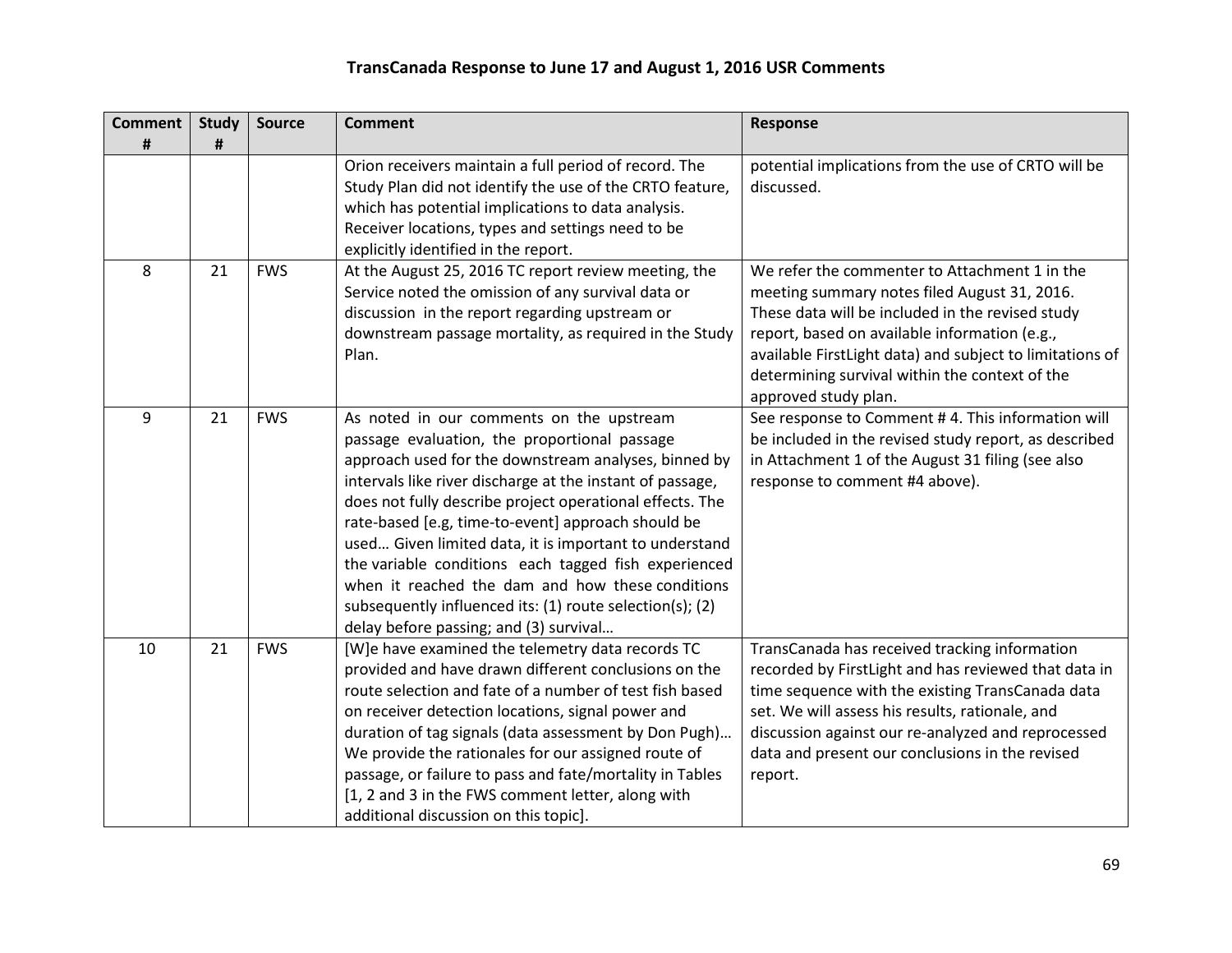| <b>Comment</b> | <b>Study</b> | <b>Source</b> | <b>Comment</b>                                                                                                                                                                                                                                                                                                                                                                                                                                                                                                                                                                                                                  | <b>Response</b>                                                                                                                                                                                                                        |
|----------------|--------------|---------------|---------------------------------------------------------------------------------------------------------------------------------------------------------------------------------------------------------------------------------------------------------------------------------------------------------------------------------------------------------------------------------------------------------------------------------------------------------------------------------------------------------------------------------------------------------------------------------------------------------------------------------|----------------------------------------------------------------------------------------------------------------------------------------------------------------------------------------------------------------------------------------|
| #              | #            |               |                                                                                                                                                                                                                                                                                                                                                                                                                                                                                                                                                                                                                                 |                                                                                                                                                                                                                                        |
| 11             | 21           | <b>FWS</b>    | The above-noted frequency of spill in 2015 has<br>significant effects on Study 21 results. The most<br>obvious is that the high frequency of spill in 2015 may<br>confound the determination of passage results and<br>does not represent typical June and July operational<br>conditions when post-spawn fish are most likely to<br>move downstream. In fact, 60 percent of study fish<br>passed under spill conditions. The higher frequency of<br>spill may also reduce the residency time of outmigrant<br>shad that encounter the project. However, the report<br>does not examine or report data, analyses, or results on | See response to comment #2. For the proportion of<br>fish that did not pass during spill, the revised study<br>report will include data on passage routes and<br>residency and compare those data to fish that<br>passed during spill. |
|                |              |               | the study objective of residency or delay.                                                                                                                                                                                                                                                                                                                                                                                                                                                                                                                                                                                      |                                                                                                                                                                                                                                        |
| 12             | 21           | <b>FWS</b>    | Table 5.6-2 summarizes egg and larvae collection data<br>by habitat type. For the riverine sites, data are only<br>broken down by mesohabitat type, not by substrateit<br>still should be possible to identify what the substrate<br>was at a given riverine site, as that information was<br>necessary to conduct the instream flow study. We<br>recommend revising the table accordingly. It also would<br>be helpful to have the data broken down between<br>Bellows Falls riverine and Vernon riverine (rather<br>than lumping both riverine segments together.                                                             | The revised report will include additional details on<br>substrate in riverine reaches and will distinguish<br>between collections in the Bellows Falls and Vernon<br>riverine sections.                                               |
| 13             | 21           | <b>FWS</b>    | During each ichthyoplankton collection event, water<br>quality and velocity data were collected, but not depth.<br>Given that depth is one of the key physical habitat<br>parameters that changes based on project operations,<br>it should have been measured. TC should explain why<br>depth was not measured. We do note that in Section<br>6.3, TC states that shad were "generally found<br>indepths between 1.0 and 2.9 meters" However,<br>the associated spreadsheets (Appendices C and D) only<br>contain depth data for where the ichthyoplankton net                                                                 | Water depth was measured but inadvertently<br>excluded in the appendix data. The revised report<br>will include this information.                                                                                                      |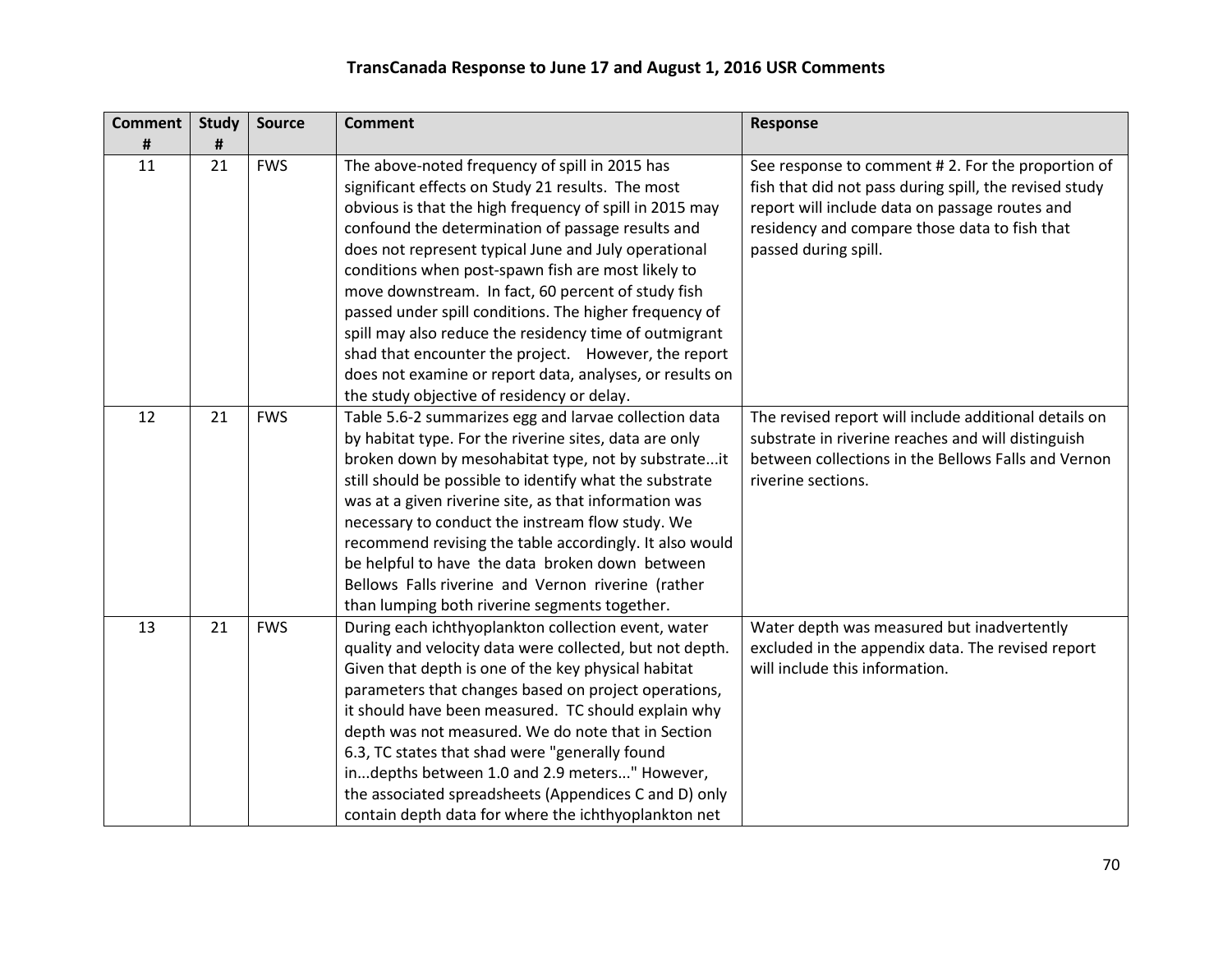| <b>Comment</b> | <b>Study</b> | <b>Source</b> | <b>Comment</b>                                                                                                                                                                                                                                                                                                                                                                                                                                                                                                                                                                                                                                                                                  | Response                                                                                                                                                                                                                                                                                                                                                                                                                                                                                                                                                                                                                                                                                                             |
|----------------|--------------|---------------|-------------------------------------------------------------------------------------------------------------------------------------------------------------------------------------------------------------------------------------------------------------------------------------------------------------------------------------------------------------------------------------------------------------------------------------------------------------------------------------------------------------------------------------------------------------------------------------------------------------------------------------------------------------------------------------------------|----------------------------------------------------------------------------------------------------------------------------------------------------------------------------------------------------------------------------------------------------------------------------------------------------------------------------------------------------------------------------------------------------------------------------------------------------------------------------------------------------------------------------------------------------------------------------------------------------------------------------------------------------------------------------------------------------------------------|
| #              | #            |               |                                                                                                                                                                                                                                                                                                                                                                                                                                                                                                                                                                                                                                                                                                 |                                                                                                                                                                                                                                                                                                                                                                                                                                                                                                                                                                                                                                                                                                                      |
|                |              |               | was set.                                                                                                                                                                                                                                                                                                                                                                                                                                                                                                                                                                                                                                                                                        |                                                                                                                                                                                                                                                                                                                                                                                                                                                                                                                                                                                                                                                                                                                      |
| 14             | 21           | <b>FWS</b>    | Ichthyoplankton sampling was conducted downstream<br>from where shad were tracked. Using this method, TC<br>may have missed "active" spawning sites with no<br>tagged shad. Since very little splashing was noted at<br>the sampling sites, indicating ongoing spawning, it is<br>not clear whether or not spawning was occurring at the<br>sample sites. Since eggs drift downstream, eggs<br>collected may have been collected from ongoing<br>spawning at that site, but could have drifted from<br>undetermined spawning locations upstream. Given<br>that actual spawning cannot be confirmed at the<br>sample sites, it is difficult to draw conclusions based on<br>the egg collections. | Ichthyoplankton sampling was conducted in the<br>vicinity of locations where radio-tagged shad were<br>confirmed to be present. Field crews were vigilant in<br>looking for splashing activity in attempts to locate<br>active spawning but no definitive spawning<br>aggregations were observed.<br>As noted in the comment, shad eggs do drift<br>downstream following spawn. As a result, the<br>revised study report will include identification of the<br>likely spawning locations based on back-calculated<br>upstream distances determined using egg stage<br>derived from accepted laboratory criteria (and<br>corresponding age in hours) and river velocity<br>information taken at the time of sampling. |
| 15             | 21           | <b>FWS</b>    | Since eggs were only collected at 30 percent of the<br>sampling locations, the results do not demonstrate that<br>spawning was widespread (and as noted above,<br>collected eggs do not necessarily come from the<br>sampling location). Since sampling was not randomly<br>distributed across all habitat types, but only occurred at<br>locations where tagged shad were tracked, there is no<br>data to support the statement that the entire study<br>reach is suitable for spawning.                                                                                                                                                                                                       | We note that there were 60 sampling locations (with<br>2 trawls each, totaling 120 trawls/collections) and<br>that eggs were collected at 31 (51.2%) of those<br>locations. The statement in the initial study report<br>was intended as a generalization based on the<br>geographic distribution of egg collections as well as<br>habitat types in the vicinity of those collections and<br>estimated spawning locations. The revised study<br>report will include a more detailed analysis on<br>estimated spawning locations. We also note that<br>the approved study plan did not include a<br>randomized sample design.                                                                                         |
| 16             | 21           | <b>FWS</b>    | According to the Revised Study Plan, observed effects<br>of project operations on spawning activity were to be<br>classified into three categories: (1) no effect; (2)<br>moderate effect; and (3) adverse effect. "Moderate                                                                                                                                                                                                                                                                                                                                                                                                                                                                    | The comment is noted. The study plan presumed<br>that we would be able to observe some distinctions<br>in spawning activity under different conditions which<br>may have been apparent enough to categorize.                                                                                                                                                                                                                                                                                                                                                                                                                                                                                                         |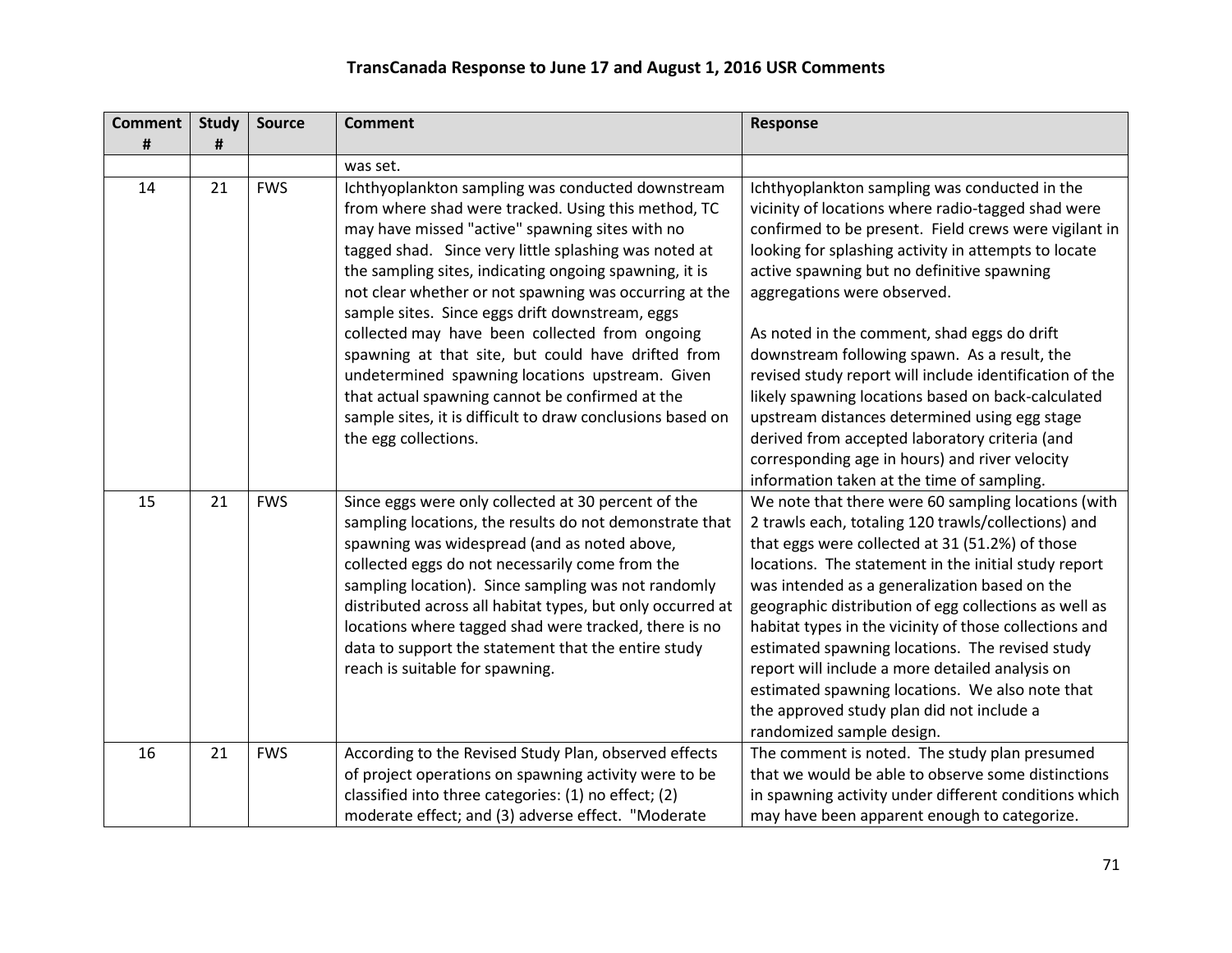| <b>Comment</b> | <b>Study</b> | <b>Source</b> | <b>Comment</b>                                                                                                                                                                                                                                                                                                                                                                                                                                                                                                                                              | Response                                                                                                                                                                                                                                                                                                                                                                                                                                                                                                                                                                                                                                                                     |
|----------------|--------------|---------------|-------------------------------------------------------------------------------------------------------------------------------------------------------------------------------------------------------------------------------------------------------------------------------------------------------------------------------------------------------------------------------------------------------------------------------------------------------------------------------------------------------------------------------------------------------------|------------------------------------------------------------------------------------------------------------------------------------------------------------------------------------------------------------------------------------------------------------------------------------------------------------------------------------------------------------------------------------------------------------------------------------------------------------------------------------------------------------------------------------------------------------------------------------------------------------------------------------------------------------------------------|
| #              | #            |               |                                                                                                                                                                                                                                                                                                                                                                                                                                                                                                                                                             |                                                                                                                                                                                                                                                                                                                                                                                                                                                                                                                                                                                                                                                                              |
|                |              |               | effect" was defined as "Observable possible effect on<br>normal spawning activity: spawning may have been<br>hindered but eggs were collected." Notwithstanding<br>our question above about asserting that spawning<br>occurred at a specific site based only on the collection<br>of eggs, splashing was not identified at most locations<br>and therefore spawning was only assumed based on a<br>tagged fish presence. Without actual observations or<br>data on actual spawning activity, it is not clear how<br>"moderate effect" could be determined. | However, we recognized that these distinctions<br>could not be predicted in advance since we did not<br>know a priori what we would find and under what<br>conditions. Since for the most part we were unable<br>to observe actual spawning, such distinctions were<br>unable to be made and this analysis could not be<br>completed.                                                                                                                                                                                                                                                                                                                                        |
| 17             | 21           | <b>FWS</b>    | It does not appear that any directed testing of<br>operational impacts was conducted; ichthyoplankton<br>samples were collected irrespective of whether the<br>project was generating or not. It was the Service's<br>understanding that on/off multi-unit testing (as was<br>done downstream of the Turners Falls Dam) or a similar<br>methodology would be used to determine if generating<br>conditions influenced spawning behavior.                                                                                                                    | Regardless of the study design employed<br>downstream as part of the FirstLight study, we note<br>that on/off multi-unit testing was not part of this<br>study design or the approved study plan. Due to the<br>distances and travel times of flows, multiple<br>operational scenarios (i.e., combinations of 10 units<br>operating or not) and size of the potential spawning<br>habitat sample, this type of testing would be<br>impractical. As noted above, the presence of<br>splashing associated with spawning activity was not<br>nearly as readily observed in the vicinity of the<br>TransCanada projects as it was farther downstream<br>in the FirstLight study. |
| 18             | 21           | <b>FWS</b>    | From figures 6.3-1 and 6.3-2, it is difficult to actually tell<br>what river flow was during each survey event, but Table<br>5.6-1 clearly shows that only one collection per site was<br>made, which does not allow for comparing spawning<br>behavior under different sets of conditions (at a specific<br>site). In addition, because flows were unusually high in<br>June of 2015, there were relatively few times when<br>only the minimum flow was being released during the<br>study, adding to the difficulty of discerning potential               | The revised study report will provide a summary of<br>project operations at the time of sample collection.<br>We acknowledge that there were periods of spill<br>during the spawning surveys; however, periods of<br>minimum flow typically occur only rarely in the<br>spring. Monthly flow exceedance curves from 1979 -<br>2015 indicate that minimum flows at both projects<br>occurred on average, no more than about 1% of the<br>time during June.                                                                                                                                                                                                                    |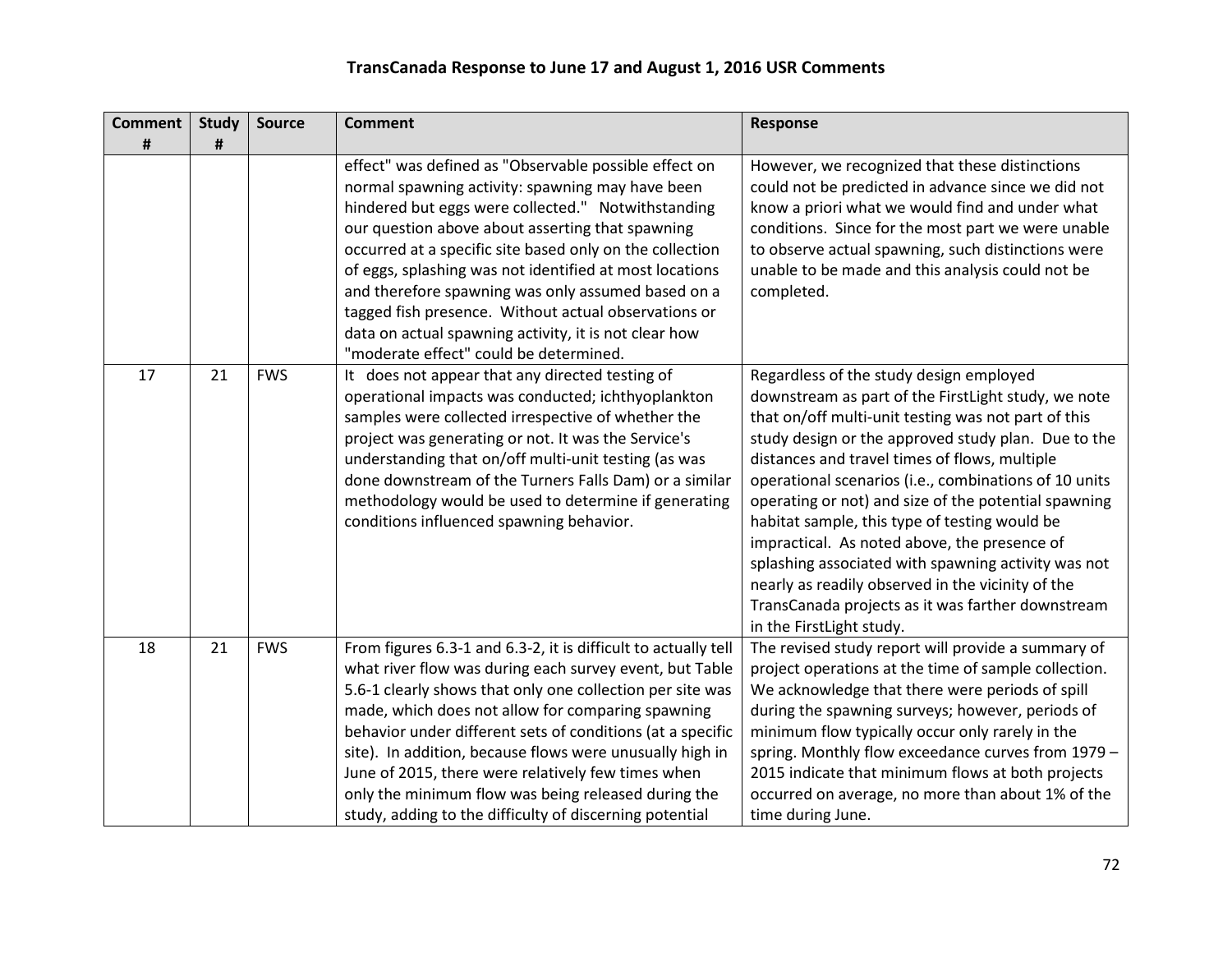| <b>Comment</b><br># | <b>Study</b><br># | <b>Source</b> | <b>Comment</b>                                                                                                                                                                                                                                                                                                                                                                                                                                                                                                                                                                                                                                 | <b>Response</b>                                                                                                                                                                                                                                                                                                                                                                                                |
|---------------------|-------------------|---------------|------------------------------------------------------------------------------------------------------------------------------------------------------------------------------------------------------------------------------------------------------------------------------------------------------------------------------------------------------------------------------------------------------------------------------------------------------------------------------------------------------------------------------------------------------------------------------------------------------------------------------------------------|----------------------------------------------------------------------------------------------------------------------------------------------------------------------------------------------------------------------------------------------------------------------------------------------------------------------------------------------------------------------------------------------------------------|
|                     |                   |               | impacts that typical peaking operations may have on<br>spawning. Figures 6.3-1 and 6.3-2 show overall<br>discharge at Bellows Falls and Vernon relative to station<br>capacities, as well as dates when spawning was or was<br>not observed. Based on those figures, it appears that 12<br>of the 21 surveys downstream of Bellows Falls Dam and<br>four of nine surveys downstream of Vernon Dam took<br>place under spill conditions. So, essentially half of the<br>data collected does nothing to inform potential project<br>impacts.                                                                                                     |                                                                                                                                                                                                                                                                                                                                                                                                                |
| 19                  | 21                | <b>FWS</b>    | Given the level of information collected by TC, the<br>Service does not believe an acceptable project-effects<br>analysis on shad spawning can be completed. However,<br>similar to our response to FL's report, we will postpone<br>a decision as to whether the study should be redone or<br>not until we receive the final Instream Flow report, as<br>the habitat persistence analysis for shad spawning that<br>will be undertaken as part of that study may be<br>sufficient to determine project effects.<br>Notwithstanding our position on this issue, we do<br>request that TC add discharge/operational data to<br>Appendix C or D. | Study 9 - Instream Flow Study will provide additional<br>information to sufficiently assess project effects on<br>shad spawning. The revised study report will include<br>discharge / operational data, and we note that this<br>data was also provided in Excel format via email to<br>FWS on September 6, 2016.                                                                                              |
| 20                  | 21                | <b>NHFGD</b>  | [Page 55 of the study report states] "Upstream Fish<br>Passage Effectiveness was calculated to be 51.0%<br>overall which falls within the range (40-60%) of the<br>management objective in the Connecticut River Atlantic<br>Salmon Commission (CRASC) management plan for<br>shad in the Connecticut River (CRASC, 1992)"<br>The low passage rate of tagged fish in this study<br>compared to the overall passage rate relative to                                                                                                                                                                                                            | We acknowledge that the reference to the CRASC<br>management plan was misapplied. The revised<br>study report will correct that and present values for<br>the three fishway performance metrics detailed in<br>the study plan: nearfield attraction, entrance<br>efficiency, and internal efficiency.<br>As with all clupeid tagging studies, a proportion of<br>individuals are always expected to experience |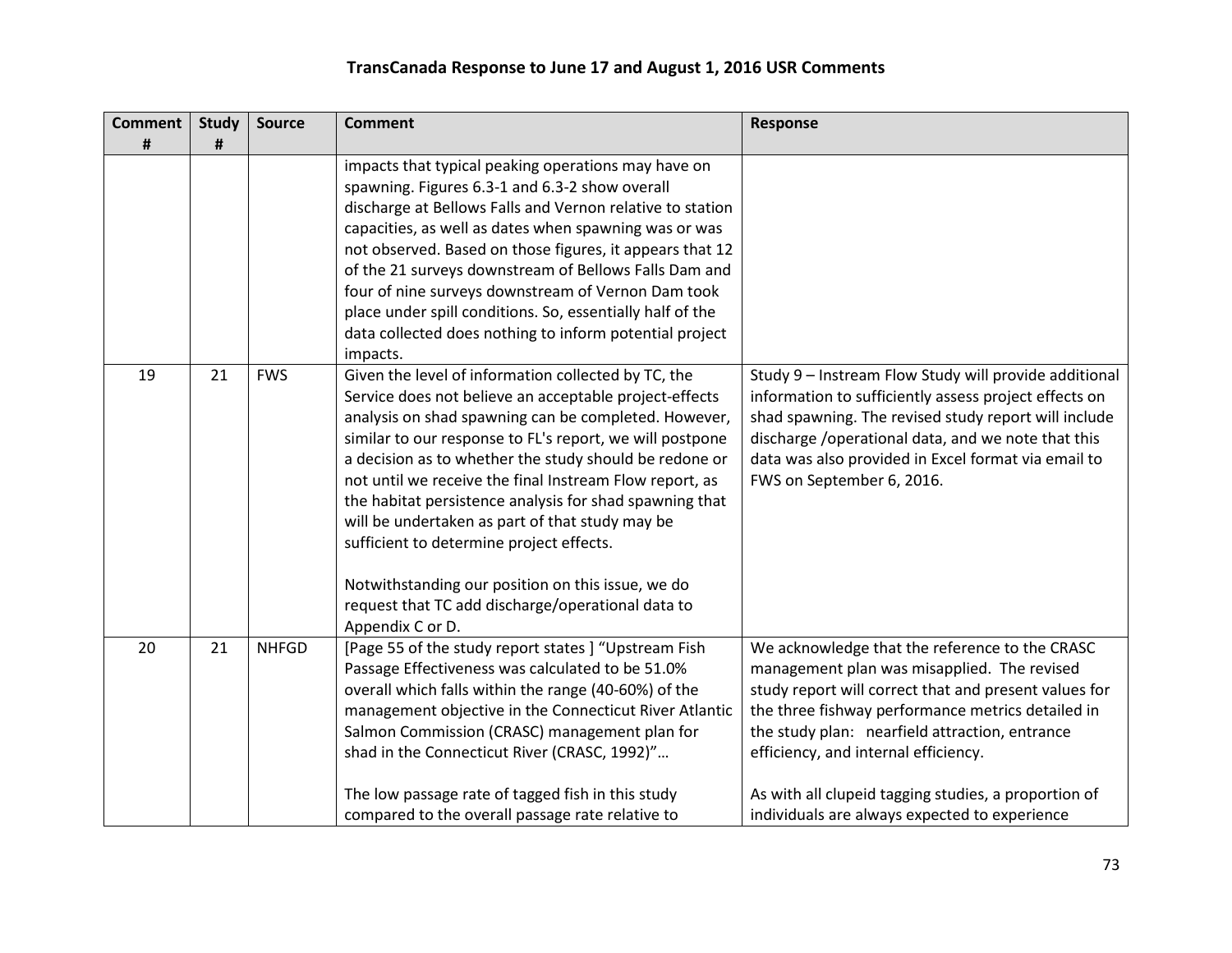| <b>Comment</b> | <b>Study</b> | <b>Source</b> | <b>Comment</b>                                                                                                                                                                                                                                                                                                                                                                                                                                                                                                                                                                                                                                                                                                           | <b>Response</b>                                                                                                                                                                                                                                                                                                                                                                                                                                                                                          |
|----------------|--------------|---------------|--------------------------------------------------------------------------------------------------------------------------------------------------------------------------------------------------------------------------------------------------------------------------------------------------------------------------------------------------------------------------------------------------------------------------------------------------------------------------------------------------------------------------------------------------------------------------------------------------------------------------------------------------------------------------------------------------------------------------|----------------------------------------------------------------------------------------------------------------------------------------------------------------------------------------------------------------------------------------------------------------------------------------------------------------------------------------------------------------------------------------------------------------------------------------------------------------------------------------------------------|
| #              | #            |               |                                                                                                                                                                                                                                                                                                                                                                                                                                                                                                                                                                                                                                                                                                                          |                                                                                                                                                                                                                                                                                                                                                                                                                                                                                                          |
|                |              |               | Turners Falls suggests that there may have been some<br>negative effects experienced by shad during the tagging<br>process. Knowing the total number of First Light tagged<br>American shad recorded as passing the Turners Falls<br>Dam, compared to the 104 shad that were recorded at<br>the Vernon Dam in this study, would be helpful in<br>evaluating the passage success of different release<br>groups.                                                                                                                                                                                                                                                                                                          | tagging/handling effects which are usually expressed<br>in the form of fallback (i.e., movement downstream<br>and away from the study area following tagging). In<br>addition to the metrics above, the revised study<br>report will provide the proportion of tagged fish<br>originally passing at Turners Falls which were<br>subsequently detected at Vernon.                                                                                                                                         |
| 21             | 21           | <b>NHFGD</b>  | The average time between detection at the tailrace and<br>detection at the attraction flow was 2.5 days. Median<br>time was over 20 hours. This suggests some difficulty<br>in locating the fishway entrance. It cannot be<br>determined from this study whether shad "lacked the<br>predisposition" to continue upstream. It is equally<br>possible that fish were motivated to go upstream, but<br>had difficulty locating the entrance to the fishway.<br>Residence times of fish recorded in the tailrace, but not<br>in the attraction flow, should also be reported. The<br>presence of fish downstream should not be considered<br>evidence of successful spawning or lack of<br>predisposition to move upstream. | We agree that we don't know for certain about any<br>individual's motivation to continue upstream or not.<br>The statement about lack of predisposition was<br>based on the following observations: a large<br>proportion of released fish never approached the<br>Vernon study area, spawning was observed in both<br>the TC and FirstLight studies below Vernon, eggs<br>were collected in that reach, and extensive spawning<br>habitat is known to be available in the Turners Falls<br>impoundment. |
| 22             | 21           | <b>NHFGD</b>  | The statement that most shad passed through the fish<br>pipe is technically correct, but somewhat misleading.<br>The primary goal of downstream passage at a<br>hydroelectric project is to encourage fish to not pass<br>through the turbines. In this study, if you exclude the 5<br>fish for which passage route could not be determined,<br>19 fish passed through turbines and 20 fish passed by<br>way of the fish pipe or the spillway. Therefore just<br>fewer than 50% of the fish in this study took an<br>undesirable route through the project on their way<br>downstream.                                                                                                                                   | The comment is noted and while we agree agencies<br>typically prefer non-turbine passage routes over<br>passage routes, overall passage survival is the critical<br>metric to determining impact on migration and will<br>be evaluated in the revised study report. See also<br>response to comment #10.                                                                                                                                                                                                 |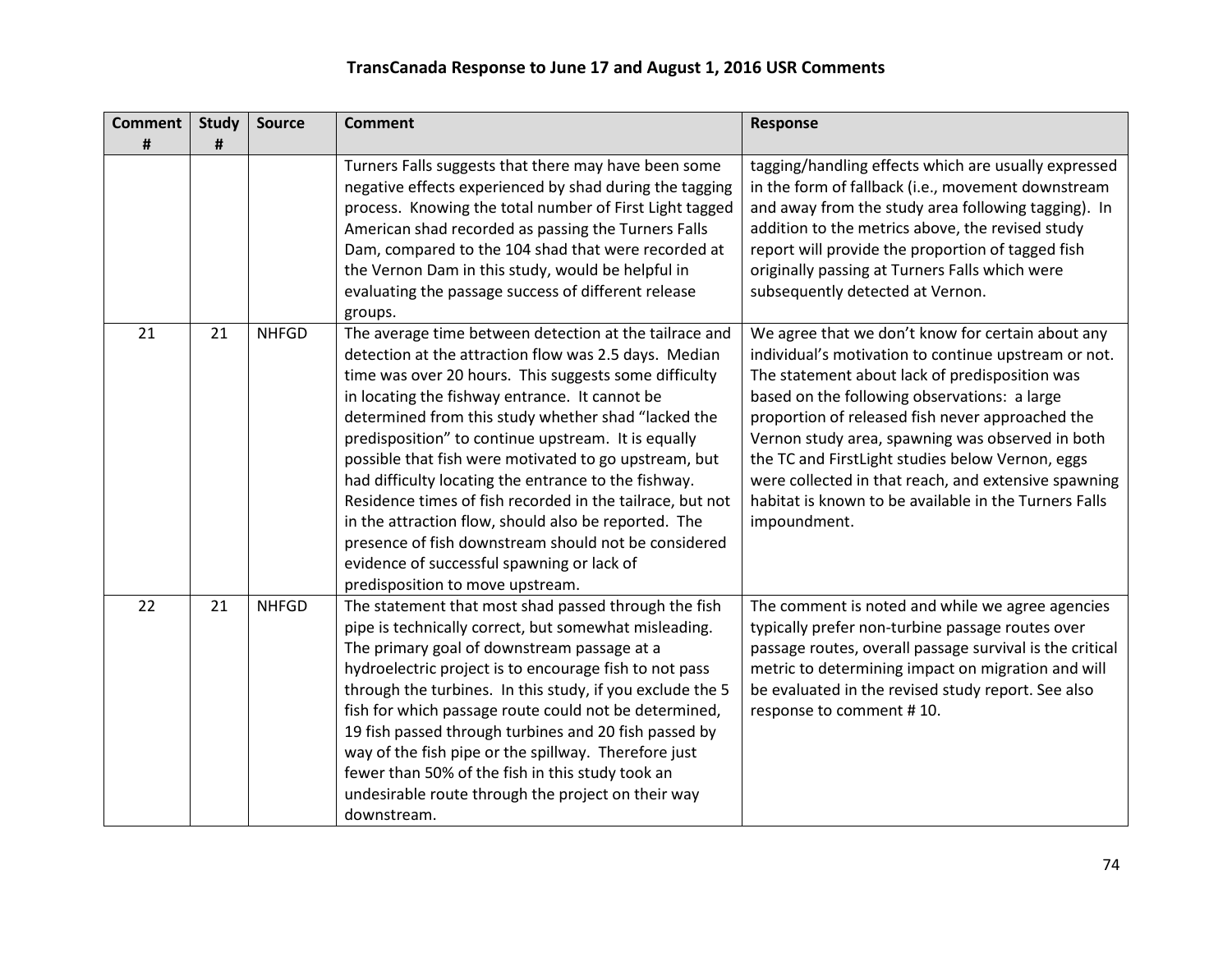| <b>Comment</b> | <b>Study</b> | <b>Source</b> | <b>Comment</b>                                                                                                                                                                                                                                                                                                                                                                                                                                                                                                                                                                                                                                                     | <b>Response</b>                                                                                                                                                                                    |
|----------------|--------------|---------------|--------------------------------------------------------------------------------------------------------------------------------------------------------------------------------------------------------------------------------------------------------------------------------------------------------------------------------------------------------------------------------------------------------------------------------------------------------------------------------------------------------------------------------------------------------------------------------------------------------------------------------------------------------------------|----------------------------------------------------------------------------------------------------------------------------------------------------------------------------------------------------|
| Ħ              | #            |               |                                                                                                                                                                                                                                                                                                                                                                                                                                                                                                                                                                                                                                                                    |                                                                                                                                                                                                    |
| 23             | 21           | <b>VANR</b>   | The analysis was not carried out in a manner that<br>would allow the goals of the study to be met. The<br>analysis to characterize behavior, approach routes,<br>passage success, survival and residency time by adult<br>American shad in the context of project operations is<br>simplistic and does not adequately inform the Agency<br>of the role and interplay between changing variables<br>including operational turbine discharge, turbines used,<br>spill (ranging), diel period (AWS set on/off -<br>operational), on ladder attraction, entry attempts, and<br>subsequent passage and later downstream route,<br>residency (delay), and survival/fate. | The comment is noted, and the revised study report<br>includes additional data and analysis as outlined in<br>Attachment 1 to TC's August 31, 2016 filing of the<br>August 25, 2016 study meeting. |

### **Study 25 - Dragonfly and Damselfly Inventory and Assessment**

| <b>Comment</b> | <b>Study</b> | <b>Source</b> | <b>Comment</b>                                                                                                                                                                                                                                                                                                                                                                                                                                                                                                                                                                                                                                                                                                                                                                                                      | <b>Response</b>                                                                                                                                                    |
|----------------|--------------|---------------|---------------------------------------------------------------------------------------------------------------------------------------------------------------------------------------------------------------------------------------------------------------------------------------------------------------------------------------------------------------------------------------------------------------------------------------------------------------------------------------------------------------------------------------------------------------------------------------------------------------------------------------------------------------------------------------------------------------------------------------------------------------------------------------------------------------------|--------------------------------------------------------------------------------------------------------------------------------------------------------------------|
| #              | #            |               |                                                                                                                                                                                                                                                                                                                                                                                                                                                                                                                                                                                                                                                                                                                                                                                                                     |                                                                                                                                                                    |
|                | 25           | <b>VANR</b>   | While the study report analyzed the effects of project<br>operations through water-level fluctuations on habitat<br>availability and the potential for direct mortality from<br>rapidly rising water from project operations, it does not<br>analyze species differences in vertical and horizontal<br>distance from the edge of water with water level<br>fluctuation observed at each site. Completion of this<br>analysis would provide information on the potential<br>vulnerability of a species to water level fluctuation from<br>project operations. Additionally, the analysis may<br>potentially provide further information on the<br>presence, absence or low abundance of a species at a<br>site. The Agency recommends that range of vertical and<br>horizontal distance travelled by each species be | Vertical distance travelled was analyzed to the<br>extent possible (p. 16). The report will be revised to<br>include an analysis of horizontal distance travelled. |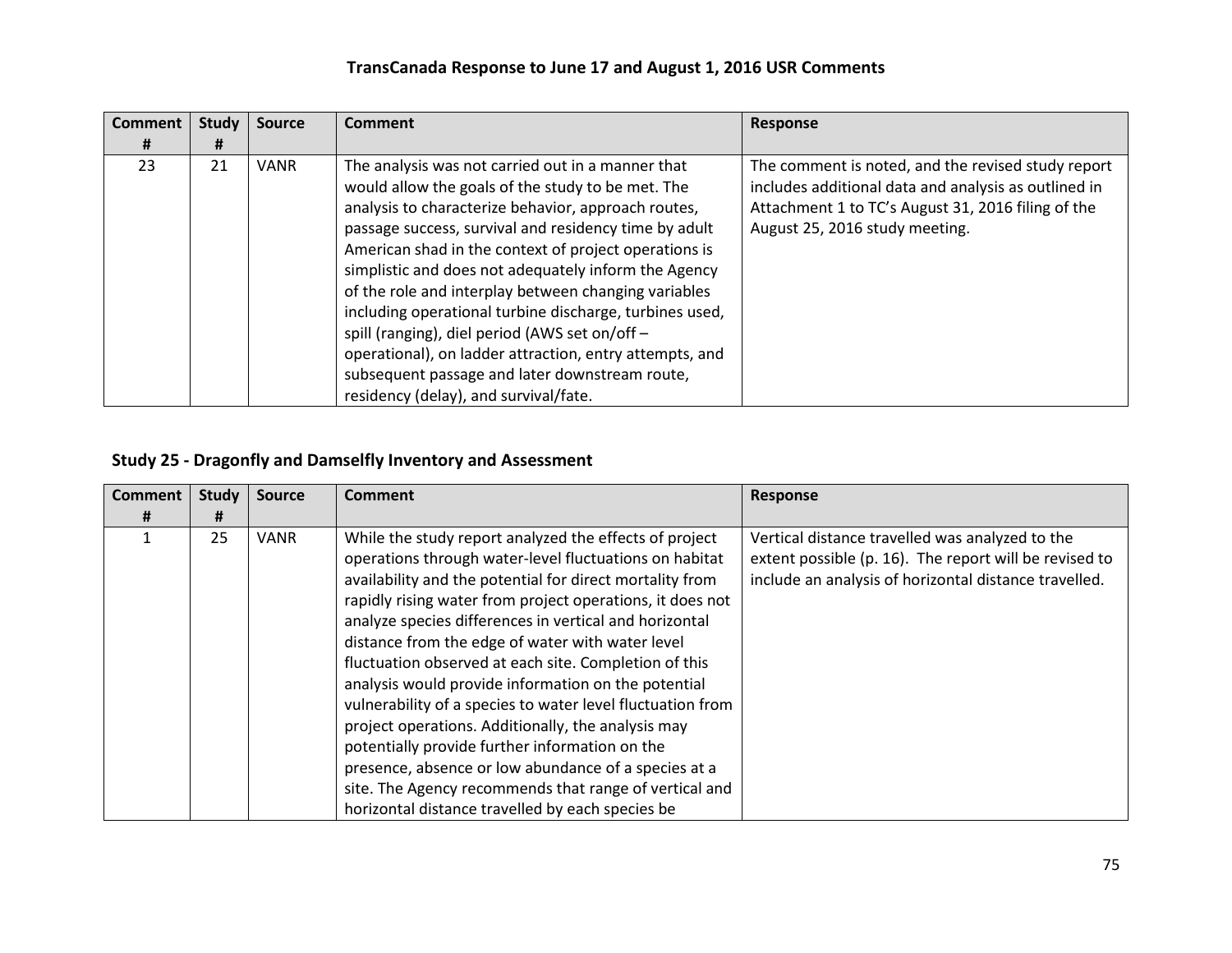| <b>Comment</b><br># | <b>Study</b><br># | <b>Source</b> | <b>Comment</b>                                                                                                                                                                                                                                                                                             | Response                                                                                                                                  |
|---------------------|-------------------|---------------|------------------------------------------------------------------------------------------------------------------------------------------------------------------------------------------------------------------------------------------------------------------------------------------------------------|-------------------------------------------------------------------------------------------------------------------------------------------|
|                     |                   |               | analyzed in the report.                                                                                                                                                                                                                                                                                    |                                                                                                                                           |
| $\overline{2}$      | 25                | <b>VANR</b>   | Section 4.4 Field Surveys - The report and datasheet<br>state that, "For each specimen identified, species, life<br>stage (larva, eclosing, exuvia, or teneral), surface the<br>specimen was found on, and vertical and horizontal<br>distance from the observed water line were collected."               | The report will be revised to present eclosion<br>substrate data.                                                                         |
|                     |                   |               | The report does not present information related to the<br>surface or substrate that the specimens were found on<br>and whether the substrate used by species differed.<br>The Agency requests that this information be presented<br>and analyzed in the report.                                            |                                                                                                                                           |
| 3                   | 25                | <b>VANR</b>   | Section 4.5 Habitat Assessment - The reports states,<br>"For each transect, the following habitat characteristics<br>were estimated: bank height, steepness, and relative<br>stability; percentage of the bank consisting of bare<br>substrate, vegetation, and other cover; and percent<br>canopy cover." | The report will be revised to include a table of<br>habitat parameters.                                                                   |
|                     |                   |               | The habitat data is not presented in the report. The<br>study evaluates the potential project effects of project<br>operations on habitat yet it does not provide a<br>summary of habitat parameters measured in the study.<br>The Agency requests this information be included in the<br>report.          |                                                                                                                                           |
| 4                   | 25                | <b>VANR</b>   | Section 5.3 Habitat and Eclosion Behavior - The section<br>presents species information on the vertical distance<br>traveled, and a limited comparison to other odonate<br>species.                                                                                                                        | The report will be revised to include the requested<br>box plot containing the vertical distances from the<br>water surface of specimens. |
|                     |                   |               | The Agency recommends that a comparison of the<br>vertical distance traveled from the water surface                                                                                                                                                                                                        |                                                                                                                                           |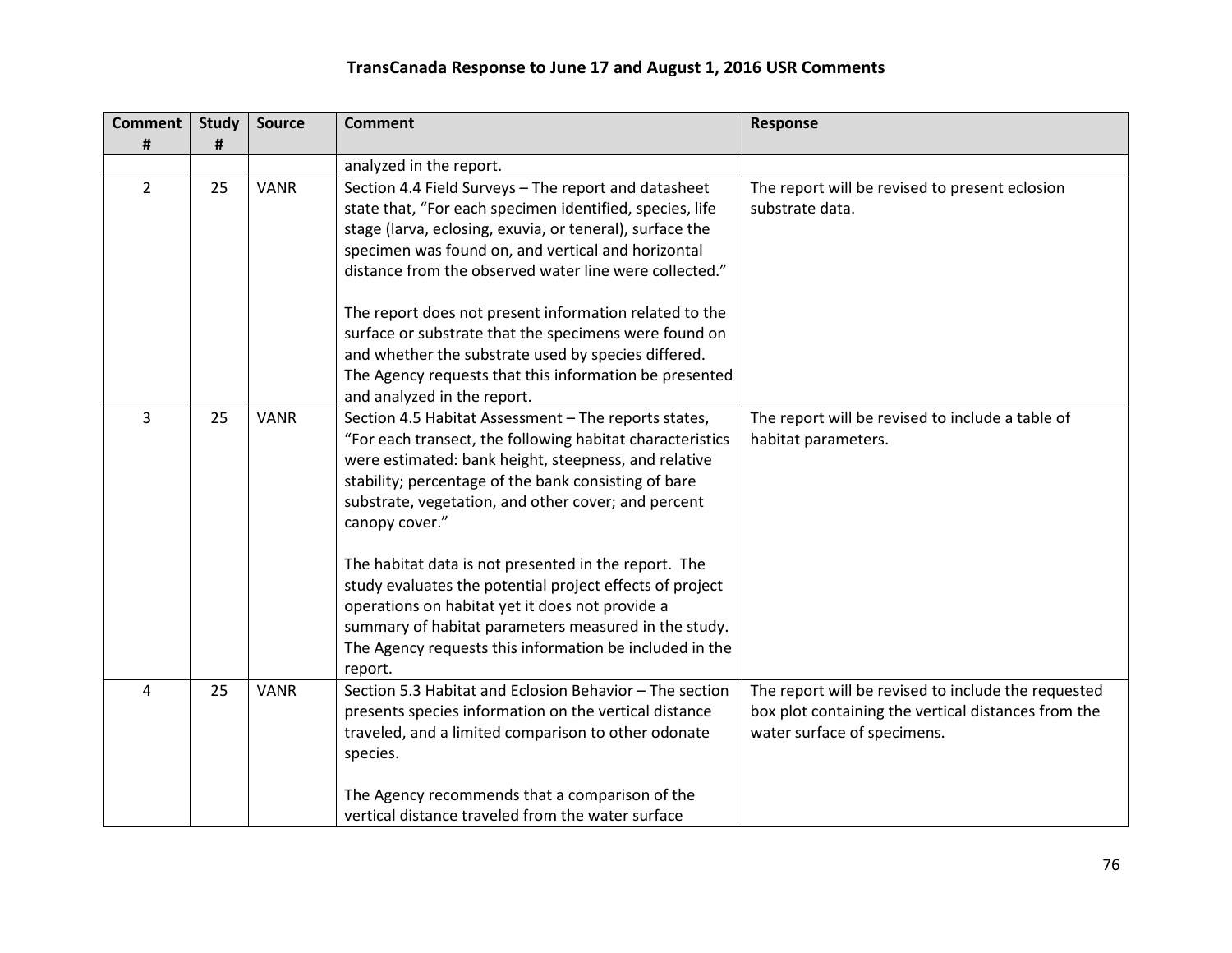| <b>Comment</b><br># | <b>Study</b><br>$\pmb{\sharp}$ | <b>Source</b> | <b>Comment</b>                                                                                                                                                                                                                                                                                                                                                                                                                                                                                                                                                     | <b>Response</b>                                                                                                                                                                                                                                                                                                                                                   |
|---------------------|--------------------------------|---------------|--------------------------------------------------------------------------------------------------------------------------------------------------------------------------------------------------------------------------------------------------------------------------------------------------------------------------------------------------------------------------------------------------------------------------------------------------------------------------------------------------------------------------------------------------------------------|-------------------------------------------------------------------------------------------------------------------------------------------------------------------------------------------------------------------------------------------------------------------------------------------------------------------------------------------------------------------|
|                     |                                |               | between species should be presented graphically,<br>preferably in a box plot.                                                                                                                                                                                                                                                                                                                                                                                                                                                                                      |                                                                                                                                                                                                                                                                                                                                                                   |
| 5                   | 25                             | <b>VANR</b>   | Section 5.3 Habitat and Eclosion Behavior - The final<br>paragraph of this section states, "Although horizontal<br>distance of exuviae from the water surface was<br>measured in the field, it was found to be of limited use.<br>Because of the non- uniform nature of the bank profiles<br>and the non-linear path frequently observed for<br>emerging larvae, the actual horizontal distance<br>travelled could not be determined unless the individual<br>was tracked from emergence from the water to its<br>eclosion location."                              | We note that Martin (2007) and Martin (2010) do<br>not distinguish between odonate larvae and exuviae.<br>Morrison (2006) only recorded the linear distance<br>travelled rather than horizontal or vertical distance,<br>and thus that information cannot be compared to<br>the data collected in this study.                                                     |
|                     |                                |               | The Agency agrees that it is not possible to know the<br>exact horizontal distance an individual traveled during<br>emergence do to the reasons listed in the report.<br>However, the distance travelled for some odonate<br>species has been recorded by other studies (Morrison<br>et al. 2006; Martin 2007; Martin 2010). A comparison<br>to observed horizontal distance travel for odonate<br>species to the distances recorded by other studies<br>should be conducted.                                                                                      |                                                                                                                                                                                                                                                                                                                                                                   |
| 6                   | 25                             | <b>VANR</b>   | Section 6.1 Habitat Inundation - The report states,<br>"Appropriate habitat for odonates consists of fine<br>aquatic substrates (sand and silt) for larvae with nearby<br>steep, sparsely vegetated banks for eclosion. There is<br>potential for habitat needed during the critical<br>emergence period to be unavailable when the entire<br>bank height becomes inundated." The report only<br>generally defines the 'appropriate habitat' and does not<br>provide a quantitative measure to determine how the<br>maximum and minimum elevations of habitat were | The report will be revised to include a more detailed<br>explanation of how appropriate habitat was defined,<br>and the importance of appropriate habitat to<br>odonates. As discussed in the Section 5.3 and 5.4,<br>habitat quality appears less important for odonates<br>than the timing of water level fluctuations during the<br>critical emergence period. |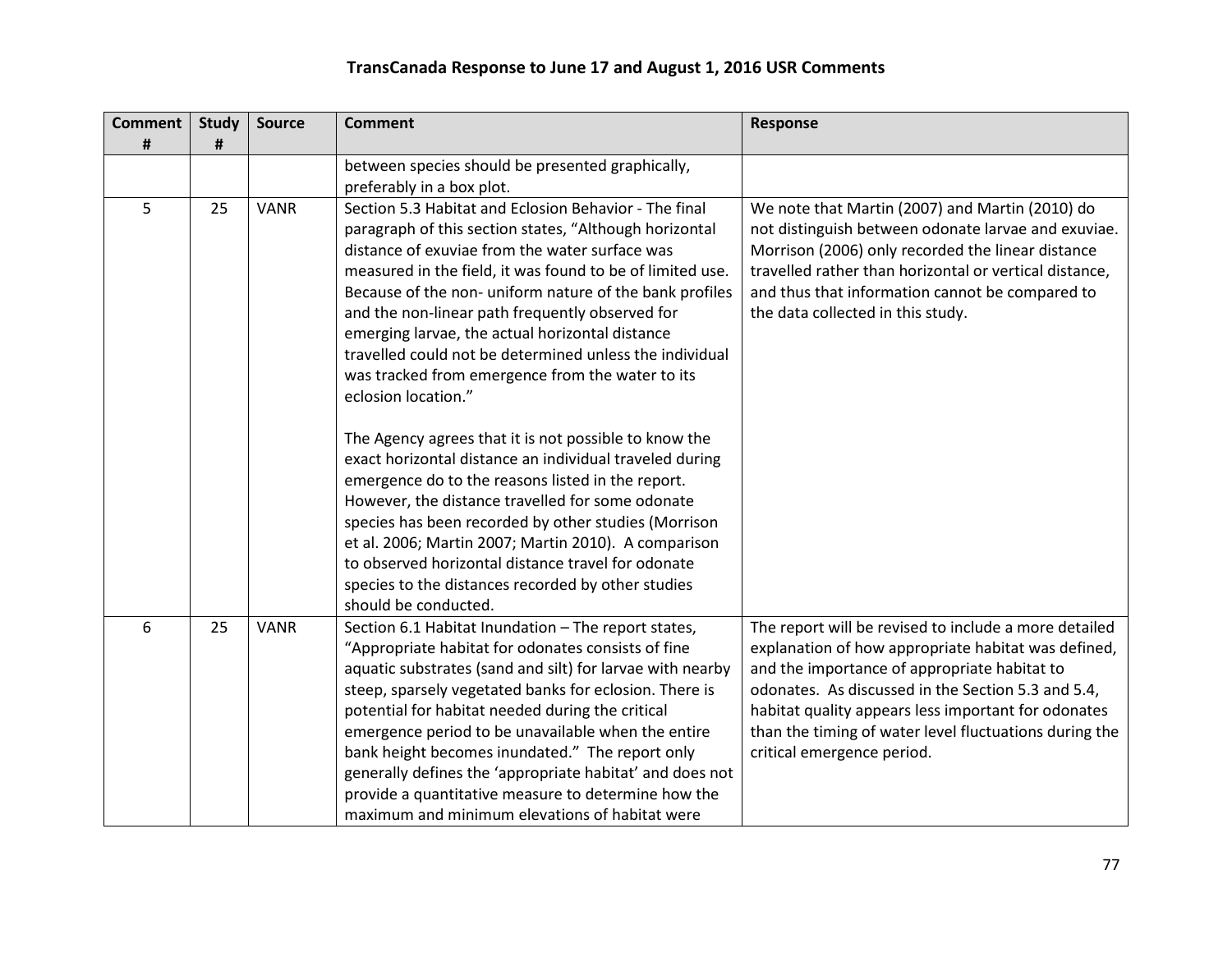| <b>Comment</b><br># | <b>Study</b><br># | <b>Source</b> | <b>Comment</b>                                           | Response |
|---------------------|-------------------|---------------|----------------------------------------------------------|----------|
|                     |                   |               | determined for the inundation analysis. Additionally, in |          |
|                     |                   |               |                                                          |          |
|                     |                   |               | Section 5.3 the reports states that "Transects with few  |          |
|                     |                   |               | or no odonate observations were widely variable in all   |          |
|                     |                   |               | habitat characteristics and no consistent trends were    |          |
|                     |                   |               | found. No specific habitat characteristic appeared to be |          |
|                     |                   |               | a good predictor of odonate abundance" If habitat was    |          |
|                     |                   |               | not determined to be a good predictor of odonate         |          |
|                     |                   |               | abundance, is it the appropriate variable to assess in   |          |
|                     |                   |               | terms of the project effects on odonates?                |          |
|                     |                   |               | The Agency requests that additional information be       |          |
|                     |                   |               | provided on how the minimum and maximum elevation        |          |
|                     |                   |               | of available habitat were defined and why habitat was    |          |
|                     |                   |               | used to assess project effects. Additionally, the Agency |          |
|                     |                   |               | requests additional analysis of how other variables      |          |
|                     |                   |               | collected during the field study, such as                |          |
|                     |                   |               | substrate or vertical height of the species from the     |          |
|                     |                   |               | water are affected by project operations.                |          |

#### **Study 26 - Cobblestone and Puritan Tiger Beetle Survey**

| <b>Comment</b> | Study | <b>Source</b> | <b>Comment</b>                                                                                                                                                                                                                                                                             | Response                                                                                                                                                                                                                                                                              |
|----------------|-------|---------------|--------------------------------------------------------------------------------------------------------------------------------------------------------------------------------------------------------------------------------------------------------------------------------------------|---------------------------------------------------------------------------------------------------------------------------------------------------------------------------------------------------------------------------------------------------------------------------------------|
| #              | Ħ     |               |                                                                                                                                                                                                                                                                                            |                                                                                                                                                                                                                                                                                       |
|                | 26    | <b>VANR</b>   | Section 6.2 Assessment of Project Effects on Adults -<br>This section analyzed the effects of normal project<br>operations on adult cobblestone tiger beetle habitat for<br>the five model years as the percent of days the habitat<br>range (maximum and minimum elevation) is inundated. | We analyzed the data for percent of days with<br>partial or full inundation using the limited elevation<br>data obtained at some points at each site. Those<br>elevation points were used to estimate the upper<br>and lower habitat elevations to which we compared<br>modeled WSEs. |
|                |       |               | The Agency recommends that the proportion of adult<br>cobblestone tiger beetle habitat affected in general by                                                                                                                                                                              | Examination of the proportion of total habitat at                                                                                                                                                                                                                                     |